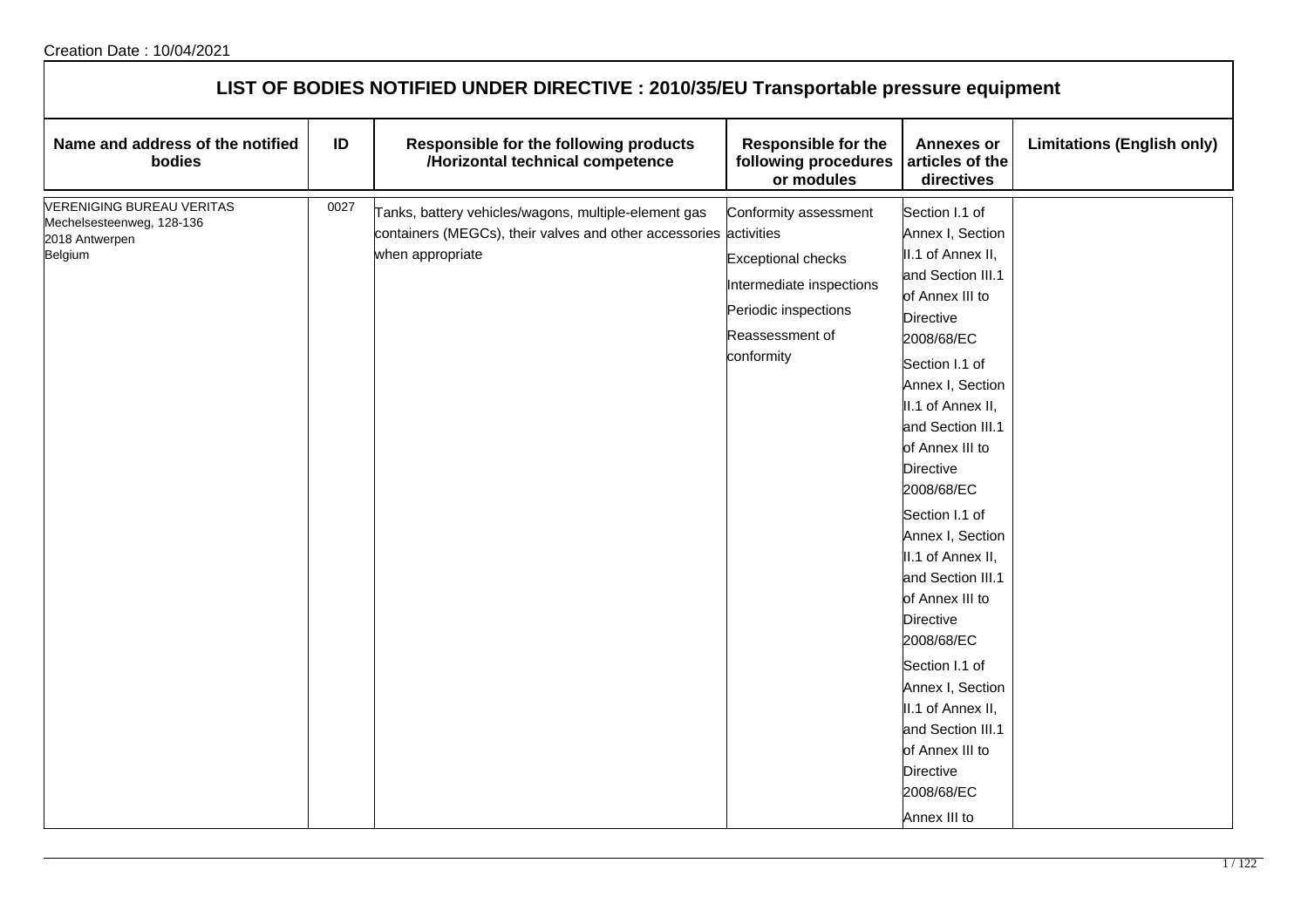| LIST OF BODIES NOTIFIED UNDER DIRECTIVE : 2010/35/EU Transportable pressure equipment                                        |      |                                                                                                                                                                                                                                             |                                                                                                                                                       |                                                                                                                                                                                                                                                                                                                                                                                                                                 |                                   |  |
|------------------------------------------------------------------------------------------------------------------------------|------|---------------------------------------------------------------------------------------------------------------------------------------------------------------------------------------------------------------------------------------------|-------------------------------------------------------------------------------------------------------------------------------------------------------|---------------------------------------------------------------------------------------------------------------------------------------------------------------------------------------------------------------------------------------------------------------------------------------------------------------------------------------------------------------------------------------------------------------------------------|-----------------------------------|--|
| Name and address of the notified<br>bodies                                                                                   | ID   | Responsible for the following products<br>/Horizontal technical competence                                                                                                                                                                  | <b>Responsible for the</b><br>following procedures<br>or modules                                                                                      | <b>Annexes or</b><br>articles of the<br>directives                                                                                                                                                                                                                                                                                                                                                                              | <b>Limitations (English only)</b> |  |
| INSTITUTO DE SOLDADURA E QUALIDADE<br>Av.Prof.Dr.Cavaco Silva, nº33<br>Taguspark-Oeiras<br>2740 -120 Porto Salvo<br>Portugal | 0028 | Pressure receptacles including gas cartridges, their<br>valves and other accessories when appropriate<br>Tanks, battery vehicles/wagons, multiple-element gas<br>containers (MEGCs), their valves and other accessories<br>when appropriate | Conformity assessment<br>activities<br><b>Exceptional checks</b><br>Intermediate inspections<br>Periodic inspections<br>Reassessment of<br>conformity | <b>Directive</b><br>2010/35/EU<br>Section I.1 of<br>Annex I, Section<br>II.1 of Annex II,<br>and Section III.1<br>of Annex III to<br><b>Directive</b><br>2008/68/EC<br>Section I.1 of<br>Annex I, Section<br>II.1 of Annex II,<br>and Section III.1<br>of Annex III to<br><b>Directive</b><br>2008/68/EC<br>Section I.1 of<br>Annex I, Section<br>II.1 of Annex II,<br>and Section III.1<br>of Annex III to<br><b>Directive</b> |                                   |  |
|                                                                                                                              |      |                                                                                                                                                                                                                                             |                                                                                                                                                       | 2008/68/EC<br>Section I.1 of<br>Annex I, Section<br>II.1 of Annex II,<br>and Section III.1<br>of Annex III to<br><b>Directive</b>                                                                                                                                                                                                                                                                                               |                                   |  |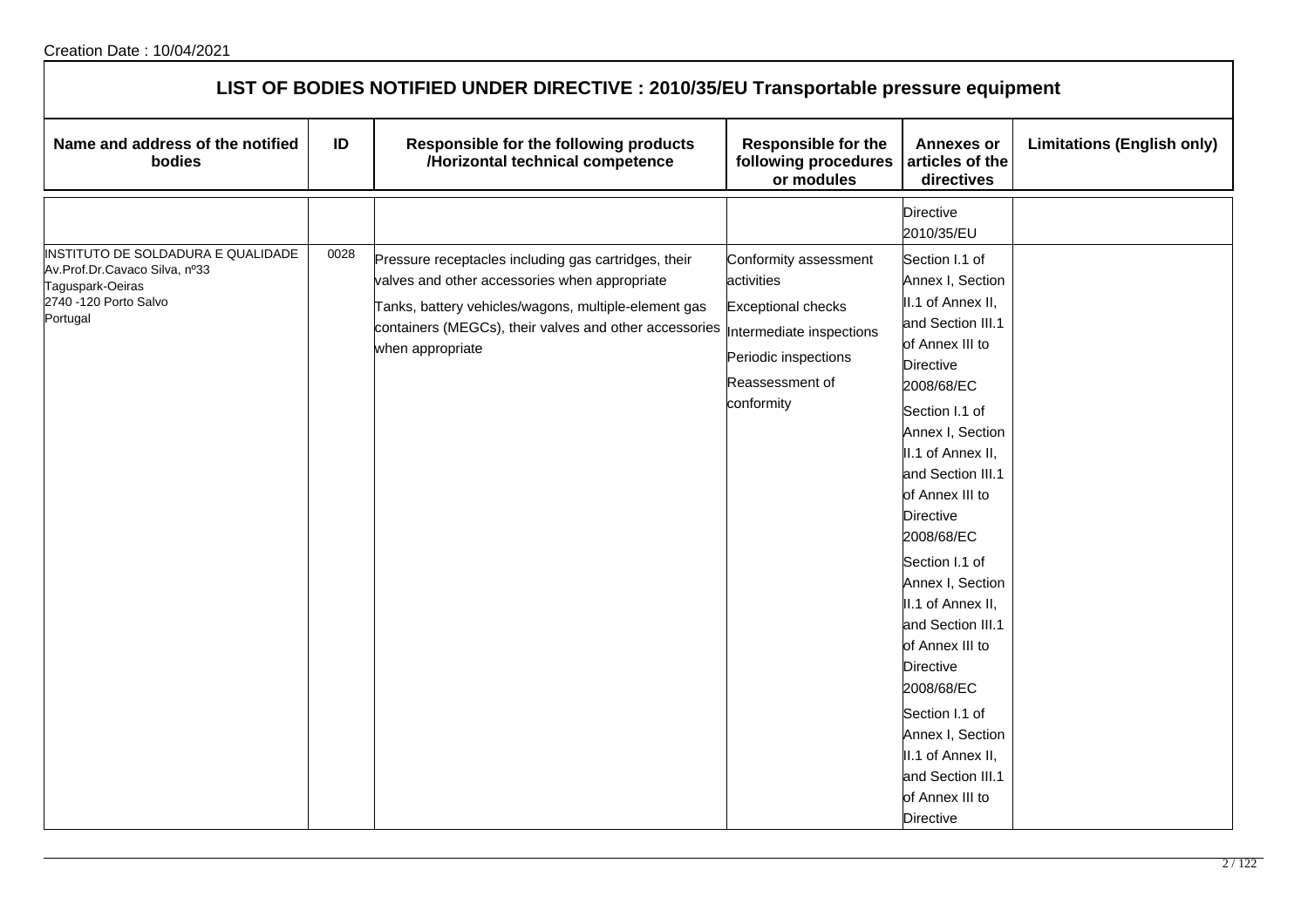| LIST OF BODIES NOTIFIED UNDER DIRECTIVE : 2010/35/EU Transportable pressure equipment |      |                                                                                                                                                                                                                                             |                                                                                                                                                       |                                                                                                                                                                                                                                                                                                                                                                                                                                                                                             |                                   |  |
|---------------------------------------------------------------------------------------|------|---------------------------------------------------------------------------------------------------------------------------------------------------------------------------------------------------------------------------------------------|-------------------------------------------------------------------------------------------------------------------------------------------------------|---------------------------------------------------------------------------------------------------------------------------------------------------------------------------------------------------------------------------------------------------------------------------------------------------------------------------------------------------------------------------------------------------------------------------------------------------------------------------------------------|-----------------------------------|--|
| Name and address of the notified<br>bodies                                            | ID   | Responsible for the following products<br>/Horizontal technical competence                                                                                                                                                                  | <b>Responsible for the</b><br>following procedures<br>or modules                                                                                      | <b>Annexes or</b><br>articles of the<br>directives                                                                                                                                                                                                                                                                                                                                                                                                                                          | <b>Limitations (English only)</b> |  |
|                                                                                       |      |                                                                                                                                                                                                                                             |                                                                                                                                                       | 2008/68/EC<br>Annex III to<br><b>Directive</b><br>2010/35/EU                                                                                                                                                                                                                                                                                                                                                                                                                                |                                   |  |
| APRAGAZ A.S.B.L.<br>Chaussée de Vilvorde, 156<br>1120 BRUXELLES<br>Belgium            | 0029 | Pressure receptacles including gas cartridges, their<br>valves and other accessories when appropriate<br>Tanks, battery vehicles/wagons, multiple-element gas<br>containers (MEGCs), their valves and other accessories<br>when appropriate | Conformity assessment<br>activities<br><b>Exceptional checks</b><br>Intermediate inspections<br>Periodic inspections<br>Reassessment of<br>conformity | Section I.1 of<br>Annex I, Section<br>II.1 of Annex II,<br>and Section III.1<br>of Annex III to<br><b>Directive</b><br>2008/68/EC<br>Section I.1 of<br>Annex I, Section<br>II.1 of Annex II,<br>and Section III.1<br>of Annex III to<br><b>Directive</b><br>2008/68/EC<br>Section I.1 of<br>Annex I, Section<br>II.1 of Annex II,<br>and Section III.1<br>of Annex III to<br><b>Directive</b><br>2008/68/EC<br>Section I.1 of<br>Annex I, Section<br>II.1 of Annex II,<br>and Section III.1 |                                   |  |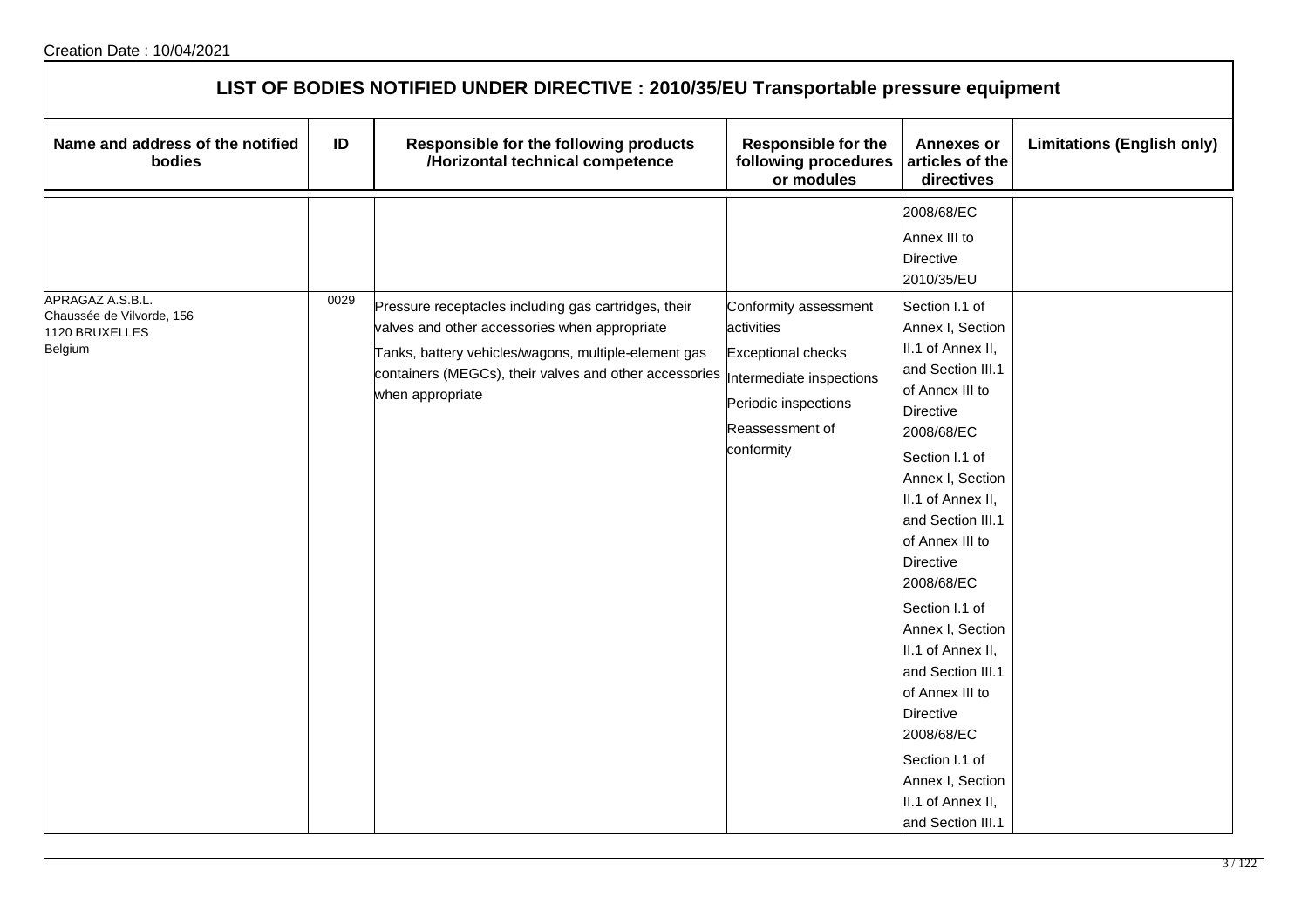| LIST OF BODIES NOTIFIED UNDER DIRECTIVE : 2010/35/EU Transportable pressure equipment    |      |                                                                                                                                                                                                                                             |                                                                                                                                                       |                                                                                                                                                                                                                                                                                                                                                                                                                                                   |                                   |  |
|------------------------------------------------------------------------------------------|------|---------------------------------------------------------------------------------------------------------------------------------------------------------------------------------------------------------------------------------------------|-------------------------------------------------------------------------------------------------------------------------------------------------------|---------------------------------------------------------------------------------------------------------------------------------------------------------------------------------------------------------------------------------------------------------------------------------------------------------------------------------------------------------------------------------------------------------------------------------------------------|-----------------------------------|--|
| Name and address of the notified<br>bodies                                               | ID   | Responsible for the following products<br>/Horizontal technical competence                                                                                                                                                                  | <b>Responsible for the</b><br>following procedures<br>or modules                                                                                      | <b>Annexes or</b><br>articles of the<br>directives                                                                                                                                                                                                                                                                                                                                                                                                | <b>Limitations (English only)</b> |  |
|                                                                                          |      |                                                                                                                                                                                                                                             |                                                                                                                                                       | of Annex III to<br><b>Directive</b><br>2008/68/EC<br>Annex III to<br><b>Directive</b><br>2010/35/EU                                                                                                                                                                                                                                                                                                                                               |                                   |  |
| <b>T</b> ÜV Rheinland Industrie Service GmbH<br>Am Grauen Stein<br>51105 Köln<br>Germany | 0035 | Pressure receptacles including gas cartridges, their<br>valves and other accessories when appropriate<br>Tanks, battery vehicles/wagons, multiple-element gas<br>containers (MEGCs), their valves and other accessories<br>when appropriate | Conformity assessment<br>activities<br><b>Exceptional checks</b><br>Intermediate inspections<br>Periodic inspections<br>Reassessment of<br>conformity | Section I.1 of<br>Annex I, Section<br>II.1 of Annex II,<br>and Section III.1<br>of Annex III to<br><b>Directive</b><br>2008/68/EC<br>Section I.1 of<br>Annex I, Section<br>II.1 of Annex II,<br>and Section III.1<br>of Annex III to<br><b>Directive</b><br>2008/68/EC<br>Section I.1 of<br>Annex I, Section<br>II.1 of Annex II,<br>and Section III.1<br>of Annex III to<br><b>Directive</b><br>2008/68/EC<br>Section I.1 of<br>Annex I, Section |                                   |  |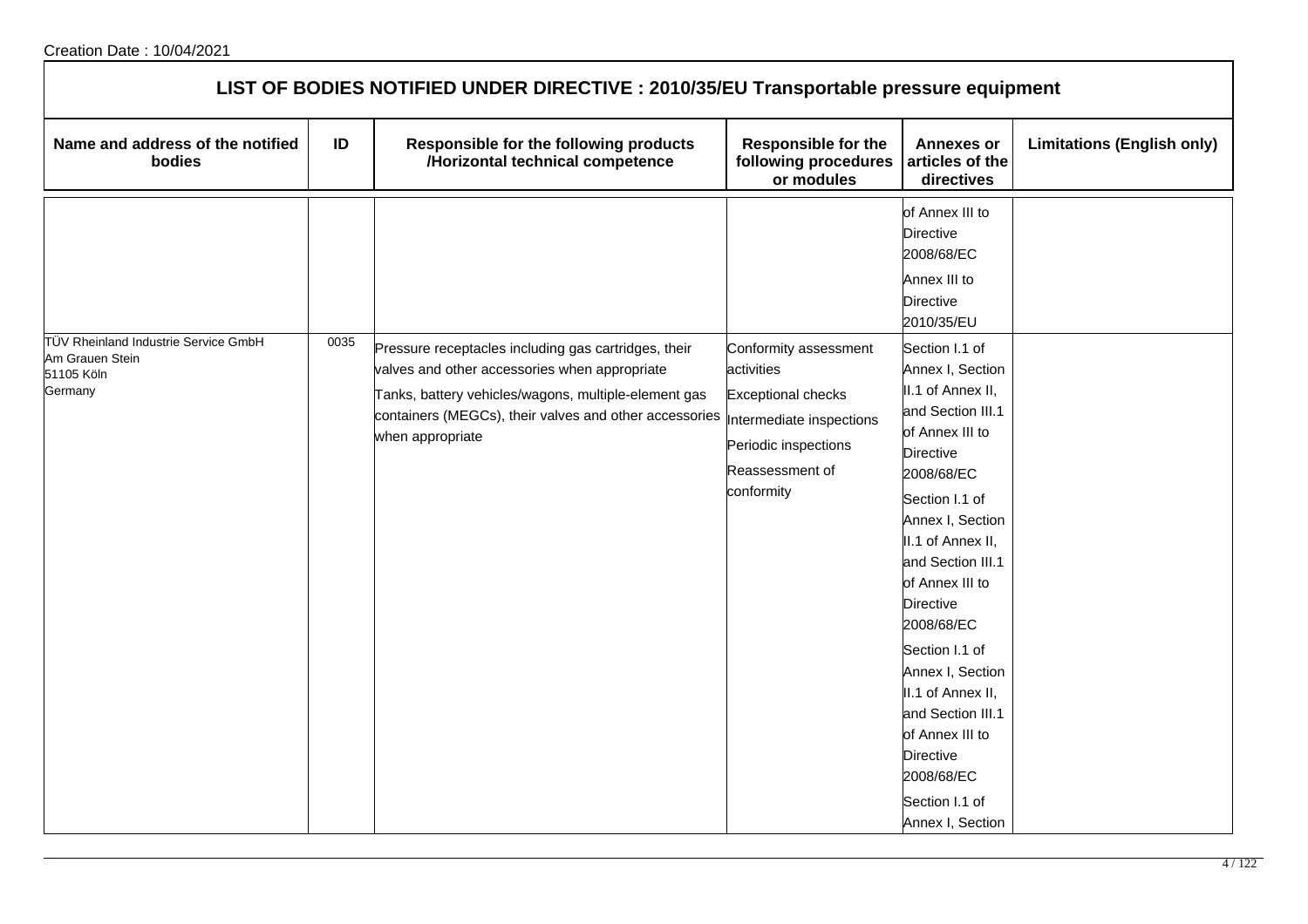| LIST OF BODIES NOTIFIED UNDER DIRECTIVE : 2010/35/EU Transportable pressure equipment |      |                                                                                                                                                                                                                                             |                                                                                                                                                       |                                                                                                                                                                                                                                                                                                                                                                                               |                                   |  |  |
|---------------------------------------------------------------------------------------|------|---------------------------------------------------------------------------------------------------------------------------------------------------------------------------------------------------------------------------------------------|-------------------------------------------------------------------------------------------------------------------------------------------------------|-----------------------------------------------------------------------------------------------------------------------------------------------------------------------------------------------------------------------------------------------------------------------------------------------------------------------------------------------------------------------------------------------|-----------------------------------|--|--|
| Name and address of the notified<br>bodies                                            | ID   | Responsible for the following products<br>/Horizontal technical competence                                                                                                                                                                  | <b>Responsible for the</b><br>following procedures<br>or modules                                                                                      | <b>Annexes or</b><br>articles of the<br>directives                                                                                                                                                                                                                                                                                                                                            | <b>Limitations (English only)</b> |  |  |
|                                                                                       |      |                                                                                                                                                                                                                                             |                                                                                                                                                       | II.1 of Annex II,<br>and Section III.1<br>of Annex III to<br>Directive<br>2008/68/EC<br>Annex III to<br><b>Directive</b><br>2010/35/EU                                                                                                                                                                                                                                                        |                                   |  |  |
| TÜV SÜD Industrie Service GmbH<br>Westendstraße 199<br>80686 München<br>Germany       | 0036 | Pressure receptacles including gas cartridges, their<br>valves and other accessories when appropriate<br>Tanks, battery vehicles/wagons, multiple-element gas<br>containers (MEGCs), their valves and other accessories<br>when appropriate | Conformity assessment<br>activities<br><b>Exceptional checks</b><br>Intermediate inspections<br>Periodic inspections<br>Reassessment of<br>conformity | Section I.1 of<br>Annex I, Section<br>II.1 of Annex II,<br>and Section III.1<br>of Annex III to<br><b>Directive</b><br>2008/68/EC<br>Section I.1 of<br>Annex I, Section<br>II.1 of Annex II,<br>and Section III.1<br>of Annex III to<br>Directive<br>2008/68/EC<br>Section I.1 of<br>Annex I, Section<br>II.1 of Annex II,<br>and Section III.1<br>of Annex III to<br>Directive<br>2008/68/EC |                                   |  |  |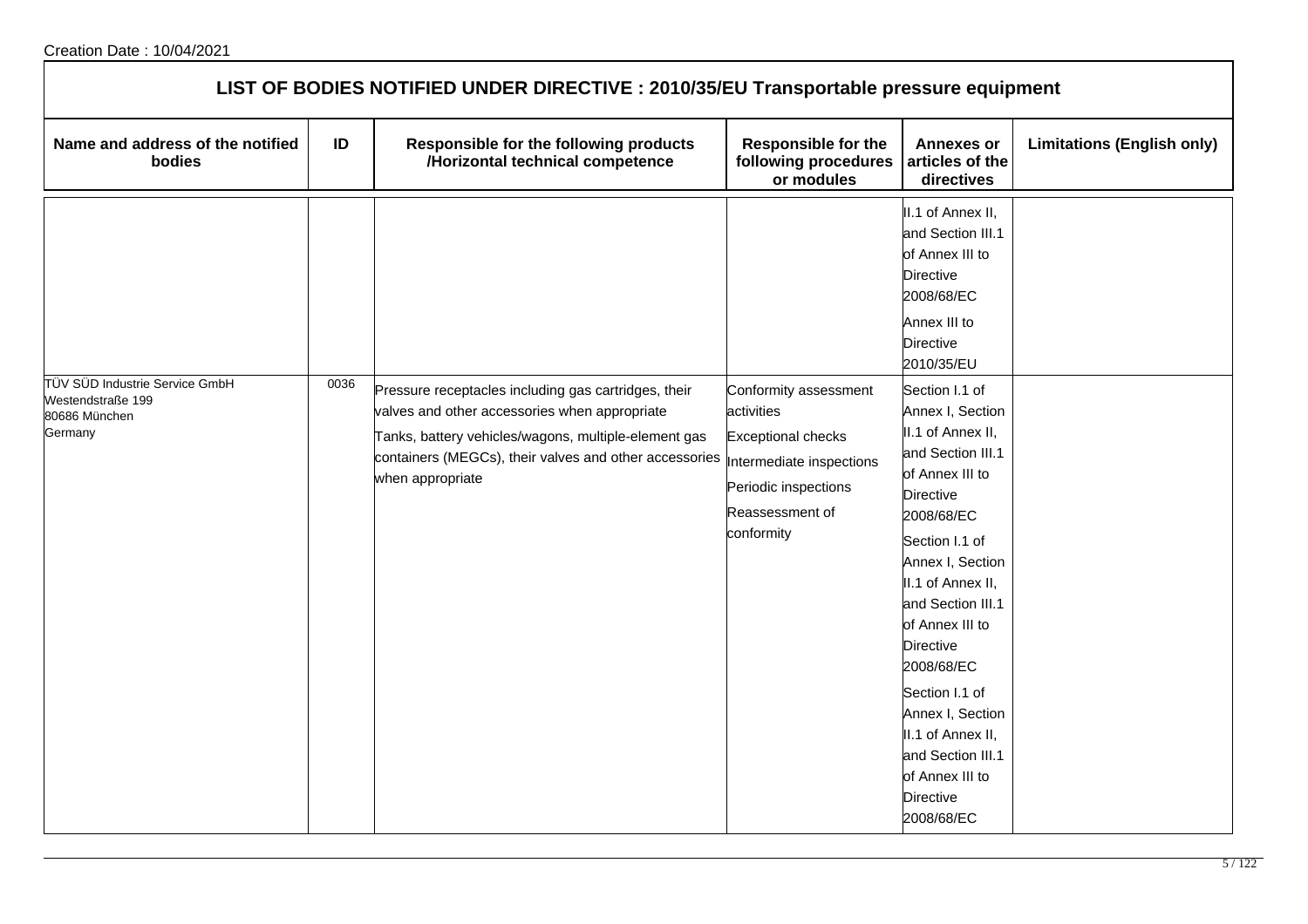| LIST OF BODIES NOTIFIED UNDER DIRECTIVE : 2010/35/EU Transportable pressure equipment |      |                                                                                                                                                                                                                                             |                                                                                                                                                       |                                                                                                                                                                                                                                                                                                                                                                    |                                   |  |  |
|---------------------------------------------------------------------------------------|------|---------------------------------------------------------------------------------------------------------------------------------------------------------------------------------------------------------------------------------------------|-------------------------------------------------------------------------------------------------------------------------------------------------------|--------------------------------------------------------------------------------------------------------------------------------------------------------------------------------------------------------------------------------------------------------------------------------------------------------------------------------------------------------------------|-----------------------------------|--|--|
| Name and address of the notified<br>bodies                                            | ID   | Responsible for the following products<br>/Horizontal technical competence                                                                                                                                                                  | <b>Responsible for the</b><br>following procedures<br>or modules                                                                                      | <b>Annexes or</b><br>articles of the<br>directives                                                                                                                                                                                                                                                                                                                 | <b>Limitations (English only)</b> |  |  |
|                                                                                       |      |                                                                                                                                                                                                                                             |                                                                                                                                                       | Section I.1 of<br>Annex I, Section<br>II.1 of Annex II,<br>and Section III.1<br>of Annex III to<br>Directive<br>2008/68/EC<br>Annex III to<br><b>Directive</b><br>2010/35/EU                                                                                                                                                                                       |                                   |  |  |
| TÜV NORD Systems GmbH & Co. KG<br>Große Bahnstraße 31<br>22525 Hamburg<br>Germany     | 0045 | Pressure receptacles including gas cartridges, their<br>valves and other accessories when appropriate<br>Tanks, battery vehicles/wagons, multiple-element gas<br>containers (MEGCs), their valves and other accessories<br>when appropriate | Conformity assessment<br>activities<br><b>Exceptional checks</b><br>Intermediate inspections<br>Periodic inspections<br>Reassessment of<br>conformity | Section I.1 of<br>Annex I, Section<br>II.1 of Annex II,<br>and Section III.1<br>of Annex III to<br><b>Directive</b><br>2008/68/EC<br>Section I.1 of<br>Annex I, Section<br>II.1 of Annex II,<br>and Section III.1<br>of Annex III to<br>Directive<br>2008/68/EC<br>Section I.1 of<br>Annex I, Section<br>II.1 of Annex II,<br>and Section III.1<br>of Annex III to |                                   |  |  |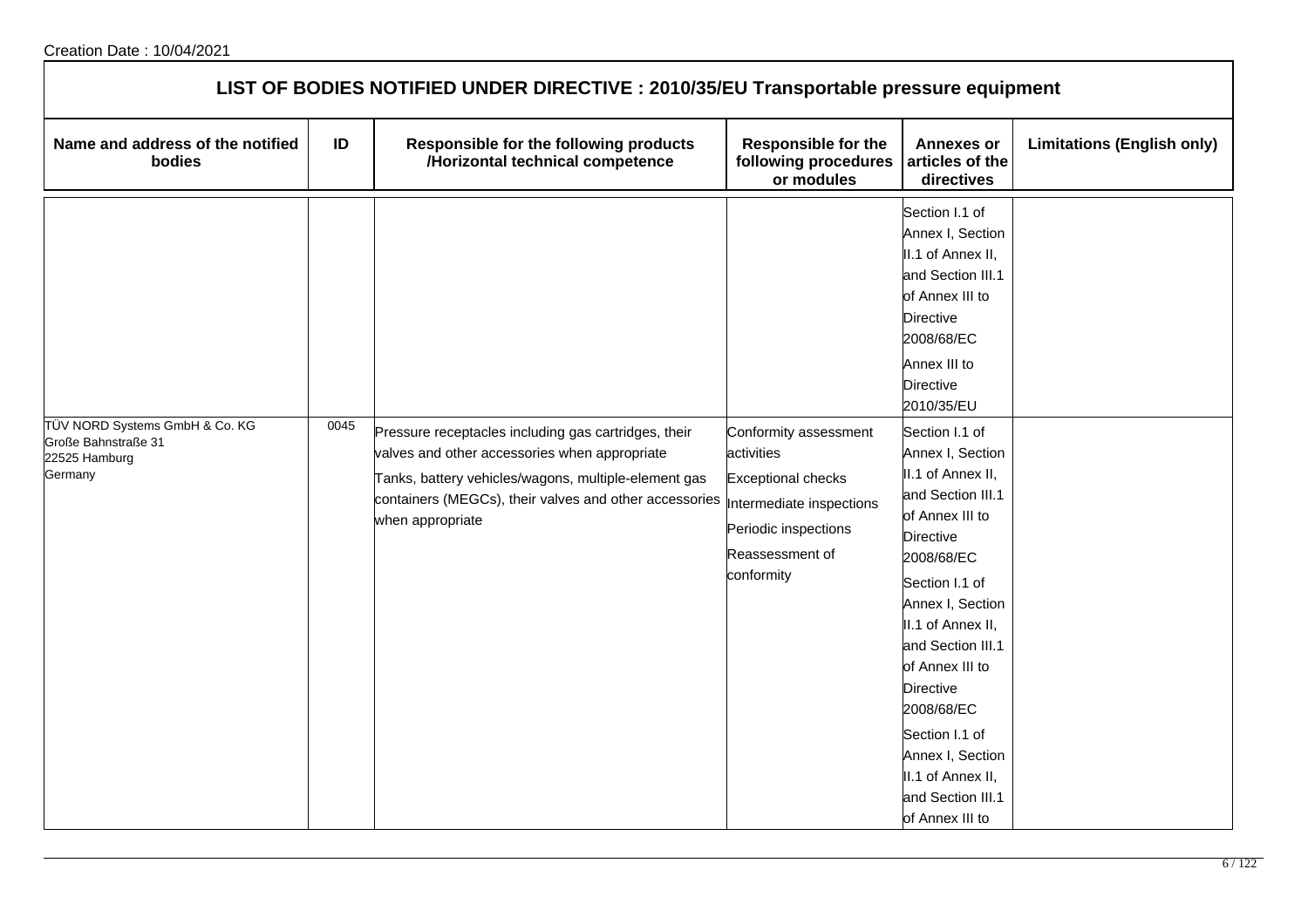| LIST OF BODIES NOTIFIED UNDER DIRECTIVE : 2010/35/EU Transportable pressure equipment                                                                                                                      |      |                                                                                                                                                                                                                                                                       |                                                                                                                           |                                                                                                                                                                                                                                                                                                                                                                                                                                                                                                                                                            |                                   |  |  |
|------------------------------------------------------------------------------------------------------------------------------------------------------------------------------------------------------------|------|-----------------------------------------------------------------------------------------------------------------------------------------------------------------------------------------------------------------------------------------------------------------------|---------------------------------------------------------------------------------------------------------------------------|------------------------------------------------------------------------------------------------------------------------------------------------------------------------------------------------------------------------------------------------------------------------------------------------------------------------------------------------------------------------------------------------------------------------------------------------------------------------------------------------------------------------------------------------------------|-----------------------------------|--|--|
| Name and address of the notified<br>bodies                                                                                                                                                                 | ID   | Responsible for the following products<br>/Horizontal technical competence                                                                                                                                                                                            | <b>Responsible for the</b><br>following procedures<br>or modules                                                          | <b>Annexes or</b><br>articles of the<br>directives                                                                                                                                                                                                                                                                                                                                                                                                                                                                                                         | <b>Limitations (English only)</b> |  |  |
| BUREAU VERITAS INSPECCION Y TESTING<br>S.L. UNIPERSONAL<br>Camí Can Ametller, 34 Edificio Bureau Veritas<br>08195 Sant Cugat del Vallés (Barcelona)<br>08195 SANT CUGAT DEL VALLES<br>(BARCELONA)<br>Spain | 0056 | Pressure receptacles including gas cartridges, their<br>valves and other accessories when appropriate<br>Tanks, battery vehicles/wagons, multiple-element gas<br>containers (MEGCs), their valves and other accessories  Intermediate inspections<br>when appropriate | Conformity assessment<br>activities<br><b>Exceptional checks</b><br>Periodic inspections<br>Reassessment of<br>conformity | <b>Directive</b><br>2008/68/EC<br>Section I.1 of<br>Annex I, Section<br>II.1 of Annex II,<br>and Section III.1<br>of Annex III to<br><b>Directive</b><br>2008/68/EC<br>Annex III to<br><b>Directive</b><br>2010/35/EU<br>Section I.1 of<br>Annex I, Section<br>II.1 of Annex II,<br>and Section III.1<br>of Annex III to<br><b>Directive</b><br>2008/68/EC<br>Section I.1 of<br>Annex I, Section<br>II.1 of Annex II,<br>and Section III.1<br>of Annex III to<br><b>Directive</b><br>2008/68/EC<br>Section I.1 of<br>Annex I, Section<br>II.1 of Annex II, |                                   |  |  |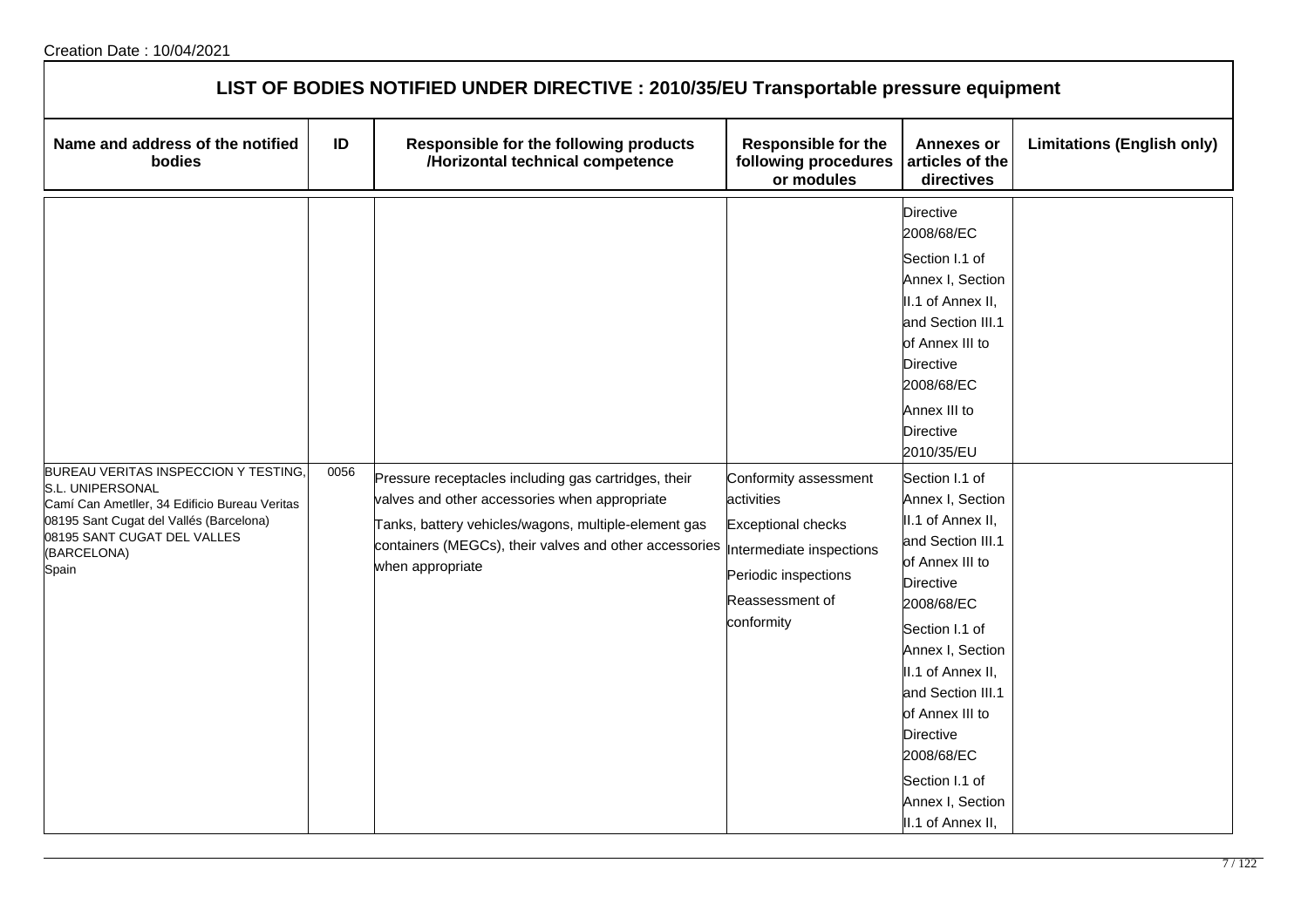| LIST OF BODIES NOTIFIED UNDER DIRECTIVE : 2010/35/EU Transportable pressure equipment |      |                                                                                                                                                                                                                                             |                                                                                                                                                       |                                                                                                                                                                                                                                                                                                                                                                                                                                                                                                                                                           |                                   |  |  |
|---------------------------------------------------------------------------------------|------|---------------------------------------------------------------------------------------------------------------------------------------------------------------------------------------------------------------------------------------------|-------------------------------------------------------------------------------------------------------------------------------------------------------|-----------------------------------------------------------------------------------------------------------------------------------------------------------------------------------------------------------------------------------------------------------------------------------------------------------------------------------------------------------------------------------------------------------------------------------------------------------------------------------------------------------------------------------------------------------|-----------------------------------|--|--|
| Name and address of the notified<br>bodies                                            | ID   | Responsible for the following products<br>/Horizontal technical competence                                                                                                                                                                  | <b>Responsible for the</b><br>following procedures<br>or modules                                                                                      | <b>Annexes or</b><br>articles of the<br>directives                                                                                                                                                                                                                                                                                                                                                                                                                                                                                                        | <b>Limitations (English only)</b> |  |  |
| EUROCONTROL S.A.<br>C/Zurbano, 48<br>28010 MADRID<br>Spain                            | 0057 | Pressure receptacles including gas cartridges, their<br>valves and other accessories when appropriate<br>Tanks, battery vehicles/wagons, multiple-element gas<br>containers (MEGCs), their valves and other accessories<br>when appropriate | Conformity assessment<br>activities<br><b>Exceptional checks</b><br>Intermediate inspections<br>Periodic inspections<br>Reassessment of<br>conformity | and Section III.1<br>of Annex III to<br><b>Directive</b><br>2008/68/EC<br>Section I.1 of<br>Annex I, Section<br>II.1 of Annex II,<br>and Section III.1<br>of Annex III to<br><b>Directive</b><br>2008/68/EC<br>Annex III to<br><b>Directive</b><br>2010/35/EU<br>Section I.1 of<br>Annex I, Section<br>II.1 of Annex II,<br>and Section III.1<br>of Annex III to<br><b>Directive</b><br>2008/68/EC<br>Section I.1 of<br>Annex I, Section<br>II.1 of Annex II,<br>and Section III.1<br>of Annex III to<br><b>Directive</b><br>2008/68/EC<br>Section I.1 of |                                   |  |  |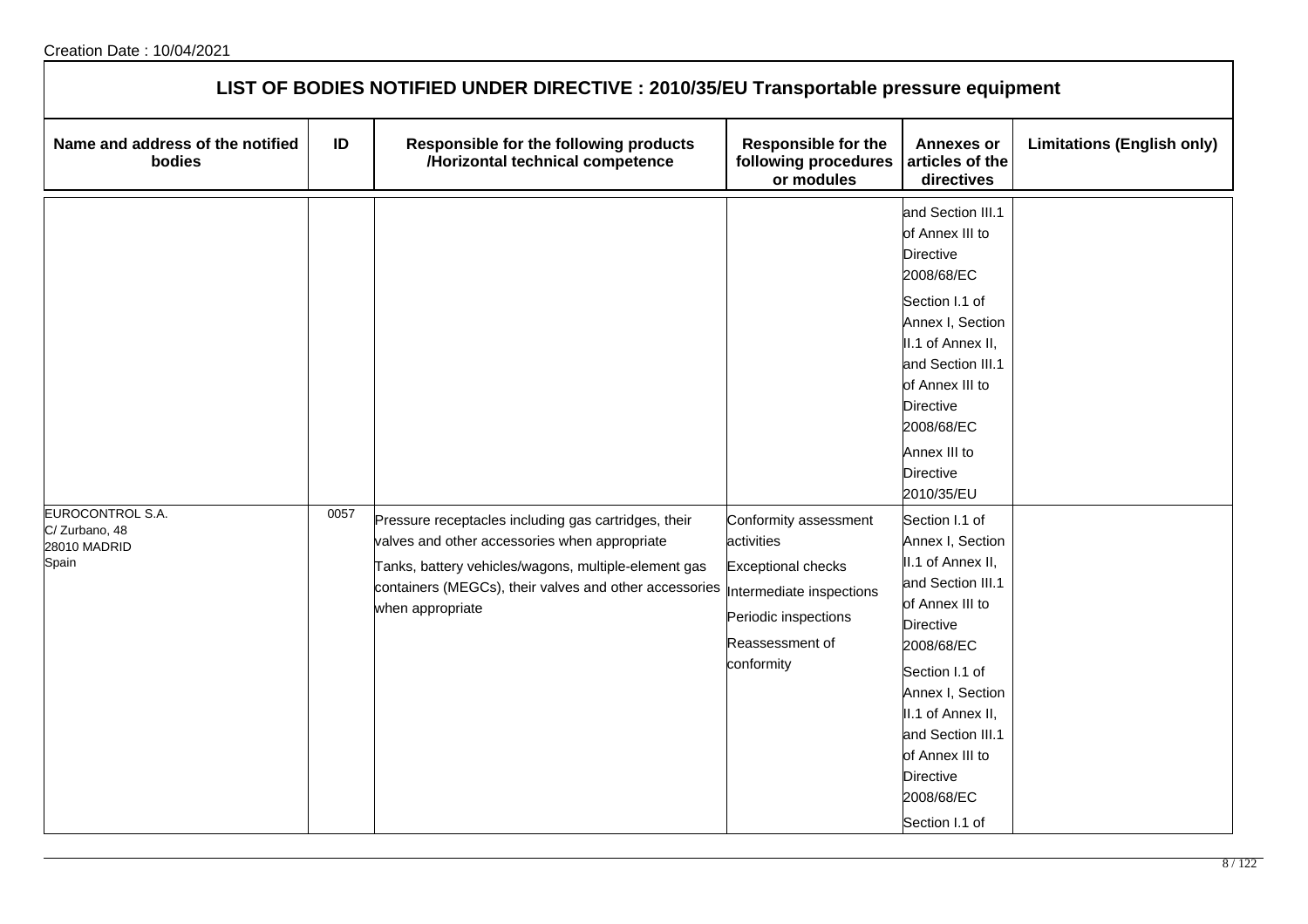| LIST OF BODIES NOTIFIED UNDER DIRECTIVE : 2010/35/EU Transportable pressure equipment                                                  |      |                                                                                                                                                                                                                                                                  |                                                                                                  |                                                                                                                                                                                                                                                                                                        |                                   |  |  |
|----------------------------------------------------------------------------------------------------------------------------------------|------|------------------------------------------------------------------------------------------------------------------------------------------------------------------------------------------------------------------------------------------------------------------|--------------------------------------------------------------------------------------------------|--------------------------------------------------------------------------------------------------------------------------------------------------------------------------------------------------------------------------------------------------------------------------------------------------------|-----------------------------------|--|--|
| Name and address of the notified<br>bodies                                                                                             | ID   | Responsible for the following products<br>/Horizontal technical competence                                                                                                                                                                                       | <b>Responsible for the</b><br>following procedures<br>or modules                                 | <b>Annexes or</b><br>articles of the<br>directives                                                                                                                                                                                                                                                     | <b>Limitations (English only)</b> |  |  |
|                                                                                                                                        |      |                                                                                                                                                                                                                                                                  |                                                                                                  | Annex I, Section<br>II.1 of Annex II,<br>and Section III.1<br>of Annex III to<br><b>Directive</b><br>2008/68/EC<br>Section I.1 of<br>Annex I, Section<br>II.1 of Annex II,<br>and Section III.1<br>of Annex III to<br><b>Directive</b><br>2008/68/EC<br>Annex III to<br><b>Directive</b><br>2010/35/EU |                                   |  |  |
| OCA INSPECCION, CONTROL Y<br>PREVENCION, S.A.U.<br>Via de las dos Castillas, 7 Edificio OCA Group<br>28224 POZUELO DE ALARCON<br>Spain | 0058 | Pressure receptacles including gas cartridges, their<br>valves and other accessories when appropriate<br>Tanks, battery vehicles/wagons, multiple-element gas<br>containers (MEGCs), their valves and other accessories Periodic inspections<br>when appropriate | Conformity assessment<br>activities<br>Intermediate inspections<br>Reassessment of<br>conformity | Section I.1 of<br>Annex I, Section<br>II.1 of Annex II,<br>and Section III.1<br>of Annex III to<br><b>Directive</b><br>2008/68/EC<br>Section I.1 of<br>Annex I, Section<br>II.1 of Annex II,<br>and Section III.1<br>of Annex III to<br><b>Directive</b>                                               |                                   |  |  |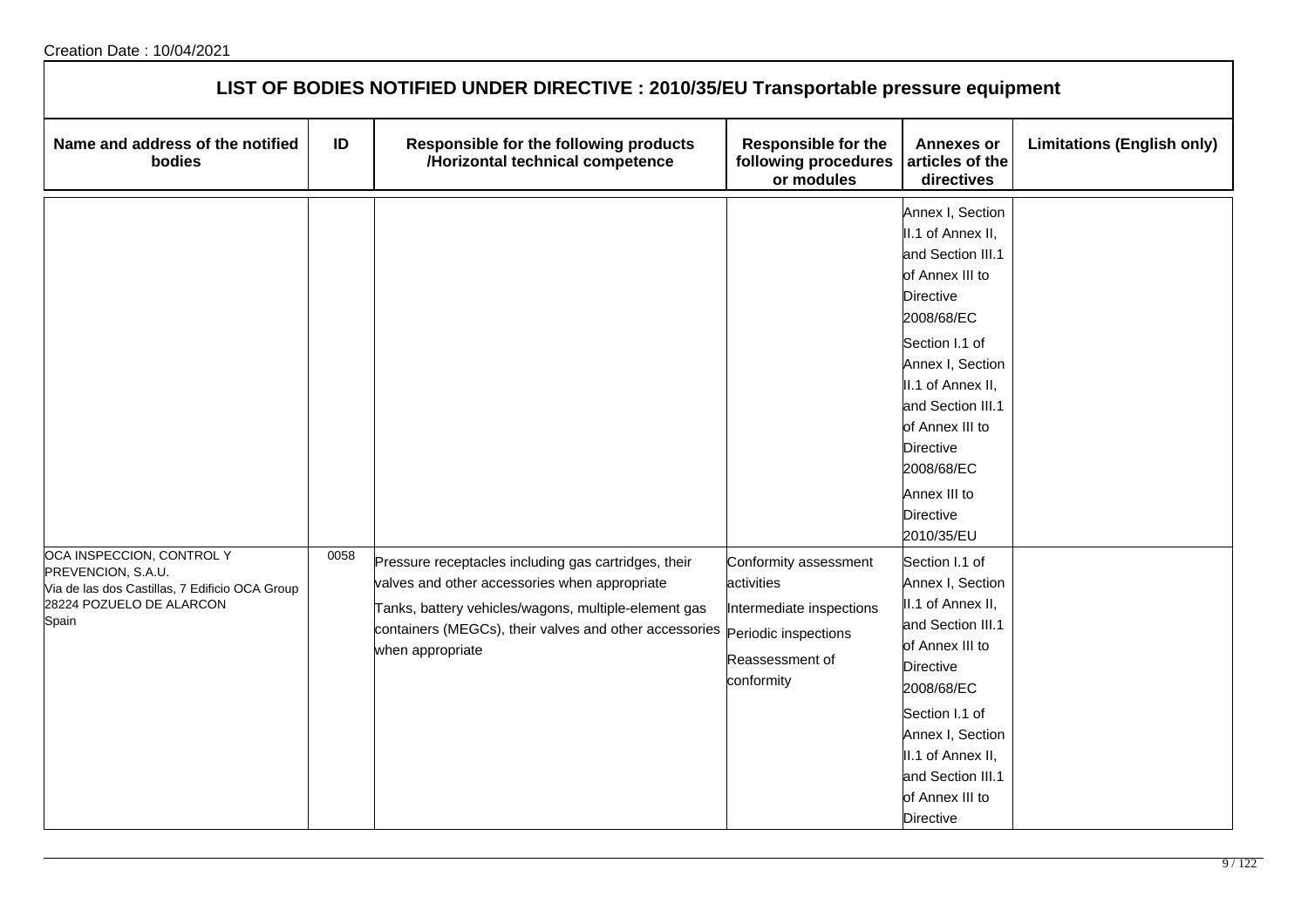| LIST OF BODIES NOTIFIED UNDER DIRECTIVE : 2010/35/EU Transportable pressure equipment              |      |                                                                                                                                                                                                                                                                       |                                                                                                                           |                                                                                                                                                                                                                                                                                                                                                                                                                                                                                                                                                             |                                   |  |  |
|----------------------------------------------------------------------------------------------------|------|-----------------------------------------------------------------------------------------------------------------------------------------------------------------------------------------------------------------------------------------------------------------------|---------------------------------------------------------------------------------------------------------------------------|-------------------------------------------------------------------------------------------------------------------------------------------------------------------------------------------------------------------------------------------------------------------------------------------------------------------------------------------------------------------------------------------------------------------------------------------------------------------------------------------------------------------------------------------------------------|-----------------------------------|--|--|
| Name and address of the notified<br>bodies                                                         | ID   | Responsible for the following products<br>/Horizontal technical competence                                                                                                                                                                                            | <b>Responsible for the</b><br>following procedures<br>or modules                                                          | <b>Annexes or</b><br>articles of the<br>directives                                                                                                                                                                                                                                                                                                                                                                                                                                                                                                          | <b>Limitations (English only)</b> |  |  |
| APAVE<br>Immeuble Canopy - 6 Rue du Général Audran<br>CS 60123 - 92 412 COURBEVOIE Cedex<br>France | 0060 | Pressure receptacles including gas cartridges, their<br>valves and other accessories when appropriate<br>Tanks, battery vehicles/wagons, multiple-element gas<br>containers (MEGCs), their valves and other accessories  Intermediate inspections<br>when appropriate | Conformity assessment<br>activities<br><b>Exceptional checks</b><br>Periodic inspections<br>Reassessment of<br>conformity | 2008/68/EC<br>Section I.1 of<br>Annex I, Section<br>II.1 of Annex II,<br>and Section III.1<br>of Annex III to<br><b>Directive</b><br>2008/68/EC<br>Annex III to<br><b>Directive</b><br>2010/35/EU<br>Section I.1 of<br>Annex I, Section<br>II.1 of Annex II,<br>and Section III.1<br>of Annex III to<br><b>Directive</b><br>2008/68/EC<br>Section I.1 of<br>Annex I, Section<br>II.1 of Annex II,<br>and Section III.1<br>of Annex III to<br><b>Directive</b><br>2008/68/EC<br>Section I.1 of<br>Annex I, Section<br>II.1 of Annex II,<br>and Section III.1 |                                   |  |  |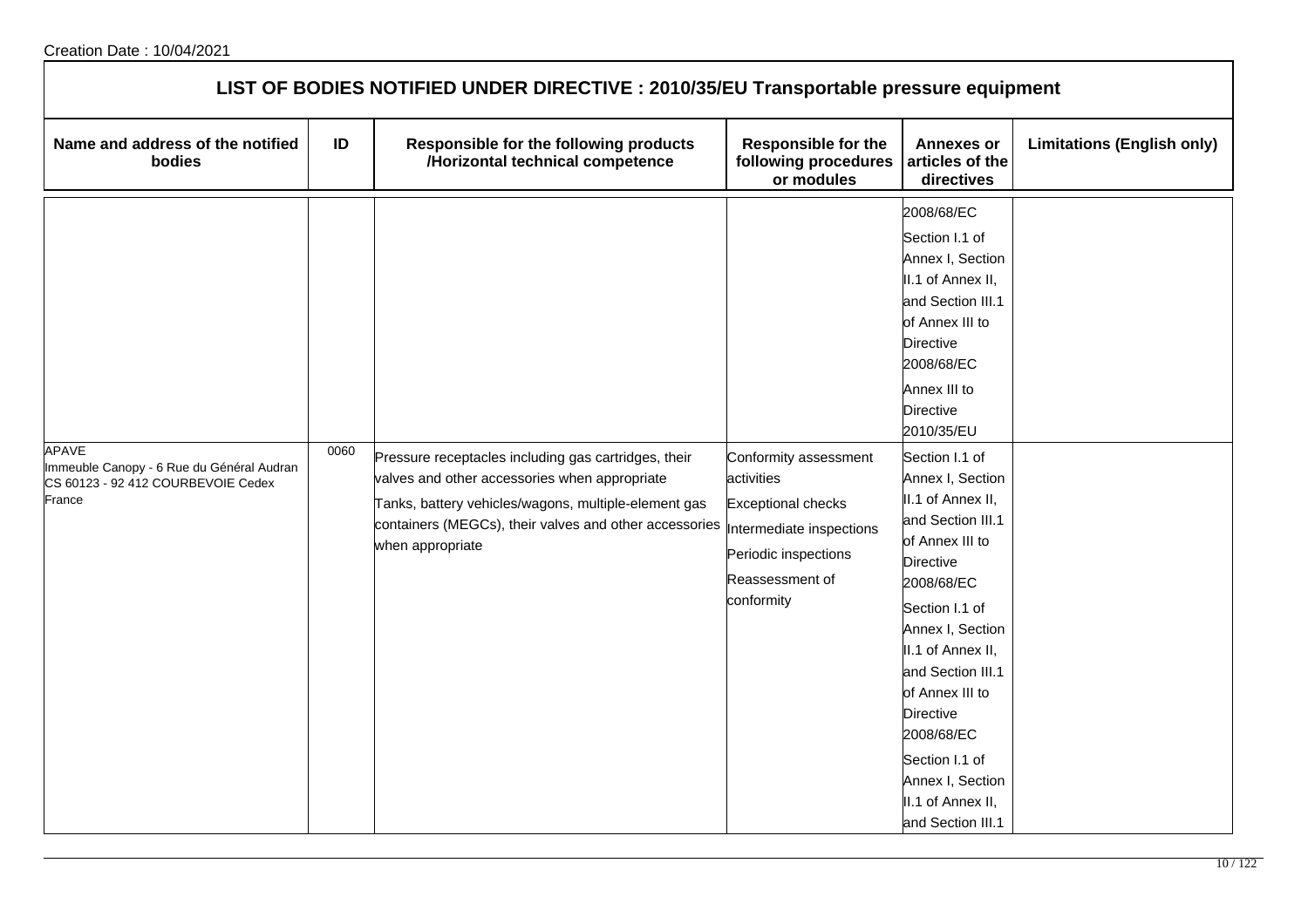| LIST OF BODIES NOTIFIED UNDER DIRECTIVE : 2010/35/EU Transportable pressure equipment         |      |                                                                                                                                                                                                                                             |                                                                                                                                                       |                                                                                                                                                                                                                                                                                                                                                                                                                                                                                                                                                   |                                   |  |  |
|-----------------------------------------------------------------------------------------------|------|---------------------------------------------------------------------------------------------------------------------------------------------------------------------------------------------------------------------------------------------|-------------------------------------------------------------------------------------------------------------------------------------------------------|---------------------------------------------------------------------------------------------------------------------------------------------------------------------------------------------------------------------------------------------------------------------------------------------------------------------------------------------------------------------------------------------------------------------------------------------------------------------------------------------------------------------------------------------------|-----------------------------------|--|--|
| Name and address of the notified<br>bodies                                                    | ID   | Responsible for the following products<br>/Horizontal technical competence                                                                                                                                                                  | <b>Responsible for the</b><br>following procedures<br>or modules                                                                                      | <b>Annexes or</b><br>articles of the<br>directives                                                                                                                                                                                                                                                                                                                                                                                                                                                                                                | <b>Limitations (English only)</b> |  |  |
| <b>BUREAU VERITAS SERVICES</b><br>8 Cours du Triangle<br>92800 PUTEAUX - LA DEFENSE<br>France | 0062 | Pressure receptacles including gas cartridges, their<br>valves and other accessories when appropriate<br>Tanks, battery vehicles/wagons, multiple-element gas<br>containers (MEGCs), their valves and other accessories<br>when appropriate | Conformity assessment<br>activities<br><b>Exceptional checks</b><br>Intermediate inspections<br>Periodic inspections<br>Reassessment of<br>conformity | of Annex III to<br><b>Directive</b><br>2008/68/EC<br>Section I.1 of<br>Annex I, Section<br>II.1 of Annex II,<br>and Section III.1<br>of Annex III to<br><b>Directive</b><br>2008/68/EC<br>Annex III to<br>Directive<br>2010/35/EU<br>Section I.1 of<br>Annex I, Section<br>II.1 of Annex II,<br>and Section III.1<br>of Annex III to<br><b>Directive</b><br>2008/68/EC<br>Section I.1 of<br>Annex I, Section<br>II.1 of Annex II,<br>and Section III.1<br>of Annex III to<br><b>Directive</b><br>2008/68/EC<br>Section I.1 of<br>Annex I, Section |                                   |  |  |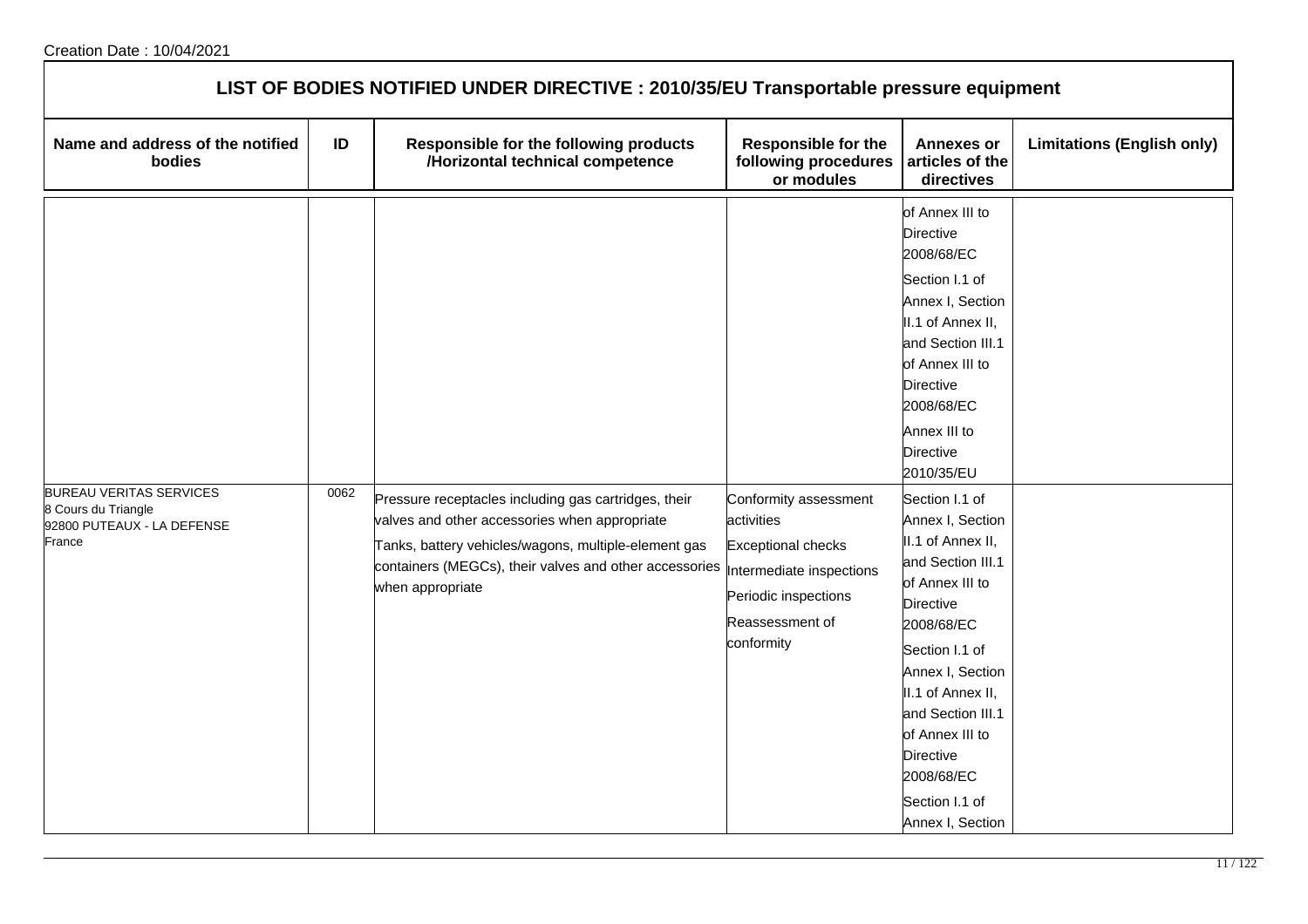| LIST OF BODIES NOTIFIED UNDER DIRECTIVE : 2010/35/EU Transportable pressure equipment                                                  |      |                                                                                                                                                                                                                                             |                                                                                                                                                       |                                                                                                                                                                                                                                                                                    |                                   |  |  |
|----------------------------------------------------------------------------------------------------------------------------------------|------|---------------------------------------------------------------------------------------------------------------------------------------------------------------------------------------------------------------------------------------------|-------------------------------------------------------------------------------------------------------------------------------------------------------|------------------------------------------------------------------------------------------------------------------------------------------------------------------------------------------------------------------------------------------------------------------------------------|-----------------------------------|--|--|
| Name and address of the notified<br>bodies                                                                                             | ID   | Responsible for the following products<br>/Horizontal technical competence                                                                                                                                                                  | <b>Responsible for the</b><br>following procedures<br>or modules                                                                                      | <b>Annexes or</b><br>articles of the<br>directives                                                                                                                                                                                                                                 | <b>Limitations (English only)</b> |  |  |
|                                                                                                                                        |      |                                                                                                                                                                                                                                             |                                                                                                                                                       | II.1 of Annex II,<br>and Section III.1<br>of Annex III to<br><b>Directive</b><br>2008/68/EC<br>Section I.1 of<br>Annex I, Section<br>II.1 of Annex II,<br>and Section III.1<br>of Annex III to<br><b>Directive</b><br>2008/68/EC<br>Annex III to<br><b>Directive</b><br>2010/35/EU |                                   |  |  |
| ISTITUTO DI CERTIFICAZIONE EUROPEA<br><b>PRODOTTI INDUSTRIALI S.P.A.</b><br>Via Paolo Belizzi, 29/33<br>29122 - PIACENZA (PC)<br>Italy | 0066 | Pressure receptacles including gas cartridges, their<br>valves and other accessories when appropriate<br>Tanks, battery vehicles/wagons, multiple-element gas<br>containers (MEGCs), their valves and other accessories<br>when appropriate | Conformity assessment<br>activities<br><b>Exceptional checks</b><br>Intermediate inspections<br>Periodic inspections<br>Reassessment of<br>conformity | Section I.1 of<br>Annex I, Section<br>II.1 of Annex II,<br>and Section III.1<br>of Annex III to<br><b>Directive</b><br>2008/68/EC<br>Section I.1 of<br>Annex I, Section<br>II.1 of Annex II,<br>and Section III.1<br>of Annex III to<br>Directive<br>2008/68/EC                    |                                   |  |  |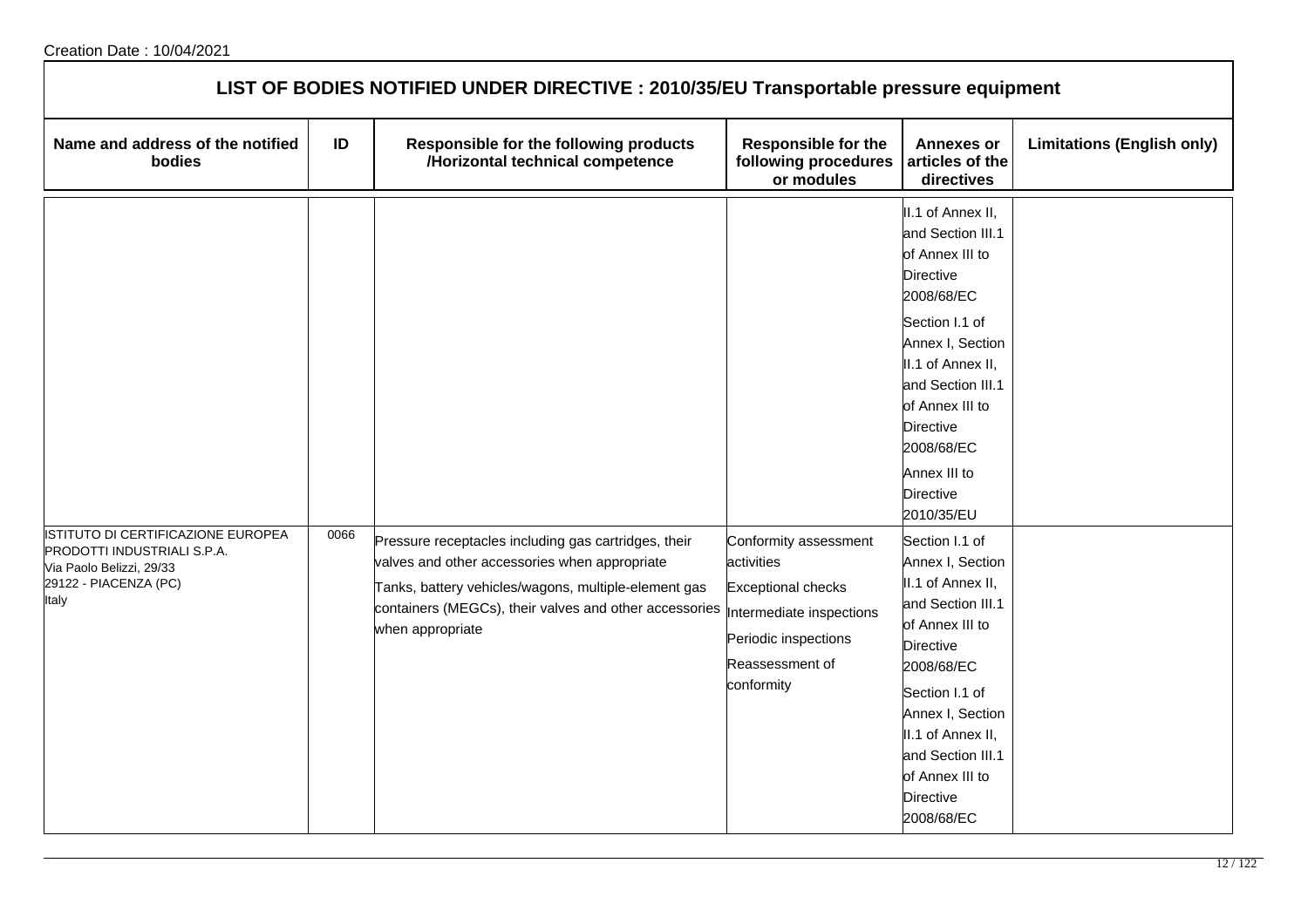| LIST OF BODIES NOTIFIED UNDER DIRECTIVE : 2010/35/EU Transportable pressure equipment |      |                                                                                                                                                                                                                                             |                                                                                                                                                       |                                                                                                                                                                                                                                                                                                                   |                                   |  |  |
|---------------------------------------------------------------------------------------|------|---------------------------------------------------------------------------------------------------------------------------------------------------------------------------------------------------------------------------------------------|-------------------------------------------------------------------------------------------------------------------------------------------------------|-------------------------------------------------------------------------------------------------------------------------------------------------------------------------------------------------------------------------------------------------------------------------------------------------------------------|-----------------------------------|--|--|
| Name and address of the notified<br>bodies                                            | ID   | Responsible for the following products<br>/Horizontal technical competence                                                                                                                                                                  | <b>Responsible for the</b><br>following procedures<br>or modules                                                                                      | <b>Annexes or</b><br>articles of the<br>directives                                                                                                                                                                                                                                                                | <b>Limitations (English only)</b> |  |  |
|                                                                                       |      |                                                                                                                                                                                                                                             |                                                                                                                                                       | Section I.1 of<br>Annex I, Section<br>II.1 of Annex II,<br>and Section III.1<br>of Annex III to<br><b>Directive</b><br>2008/68/EC<br>Section I.1 of<br>Annex I, Section<br>II.1 of Annex II,<br>and Section III.1<br>of Annex III to<br>Directive<br>2008/68/EC<br>Annex III to<br><b>Directive</b><br>2010/35/EU |                                   |  |  |
| TÜV Thüringen e.V.<br>Melchendorfer Straße 64<br>99096 Erfurt<br>Germany              | 0090 | Pressure receptacles including gas cartridges, their<br>valves and other accessories when appropriate<br>Tanks, battery vehicles/wagons, multiple-element gas<br>containers (MEGCs), their valves and other accessories<br>when appropriate | Conformity assessment<br>activities<br><b>Exceptional checks</b><br>Intermediate inspections<br>Periodic inspections<br>Reassessment of<br>conformity | Section I.1 of<br>Annex I, Section<br>II.1 of Annex II,<br>and Section III.1<br>of Annex III to<br><b>Directive</b><br>2008/68/EC<br>Section I.1 of<br>Annex I, Section<br>II.1 of Annex II,<br>and Section III.1<br>of Annex III to                                                                              |                                   |  |  |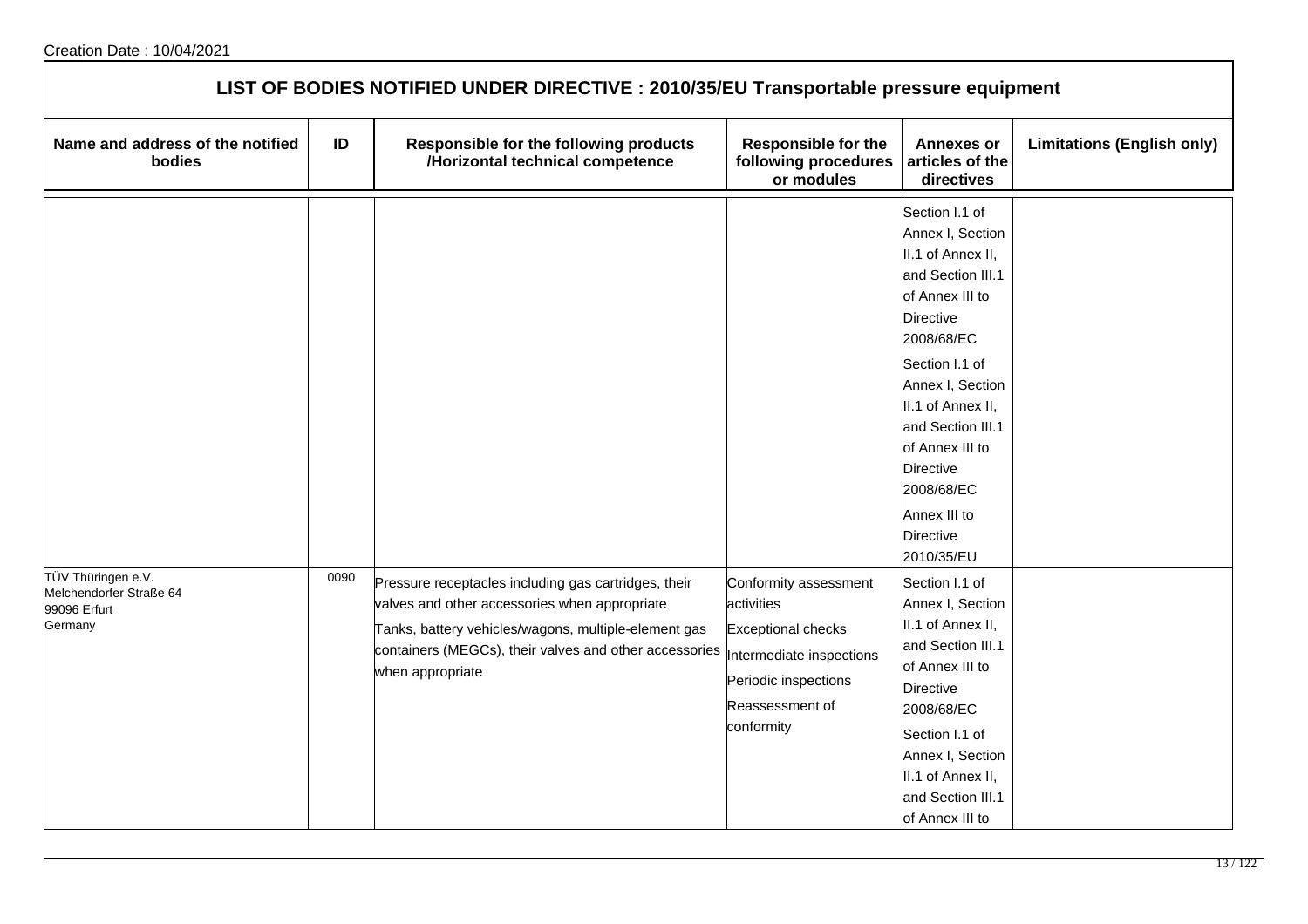| LIST OF BODIES NOTIFIED UNDER DIRECTIVE : 2010/35/EU Transportable pressure equipment        |      |                                                                                                       |                                                                                   |                                                                                                                                                                                                                                                                                                                                                                                                  |                                   |  |
|----------------------------------------------------------------------------------------------|------|-------------------------------------------------------------------------------------------------------|-----------------------------------------------------------------------------------|--------------------------------------------------------------------------------------------------------------------------------------------------------------------------------------------------------------------------------------------------------------------------------------------------------------------------------------------------------------------------------------------------|-----------------------------------|--|
| Name and address of the notified<br>bodies                                                   | ID   | Responsible for the following products<br>/Horizontal technical competence                            | <b>Responsible for the</b><br>following procedures<br>or modules                  | <b>Annexes or</b><br>articles of the<br>directives                                                                                                                                                                                                                                                                                                                                               | <b>Limitations (English only)</b> |  |
| TÜV Technische Überwachung Hessen GmbH<br>Robert-Bosch-Str. 16<br>64293 Darmstadt<br>Germany | 0091 | Pressure receptacles including gas cartridges, their<br>valves and other accessories when appropriate | Conformity assessment<br>activities<br><b>Exceptional checks</b>                  | <b>Directive</b><br>2008/68/EC<br>Section I.1 of<br>Annex I, Section<br>II.1 of Annex II,<br>and Section III.1<br>of Annex III to<br>Directive<br>2008/68/EC<br>Section I.1 of<br>Annex I, Section<br>II.1 of Annex II,<br>and Section III.1<br>of Annex III to<br>Directive<br>2008/68/EC<br>Annex III to<br>Directive<br>2010/35/EU<br>Section I.1 of<br>Annex I, Section<br>II.1 of Annex II, |                                   |  |
|                                                                                              |      |                                                                                                       | Intermediate inspections<br>Periodic inspections<br>Reassessment of<br>conformity | and Section III.1<br>of Annex III to<br>Directive<br>2008/68/EC<br>Section I.1 of<br>Annex I, Section<br>II.1 of Annex II,                                                                                                                                                                                                                                                                       |                                   |  |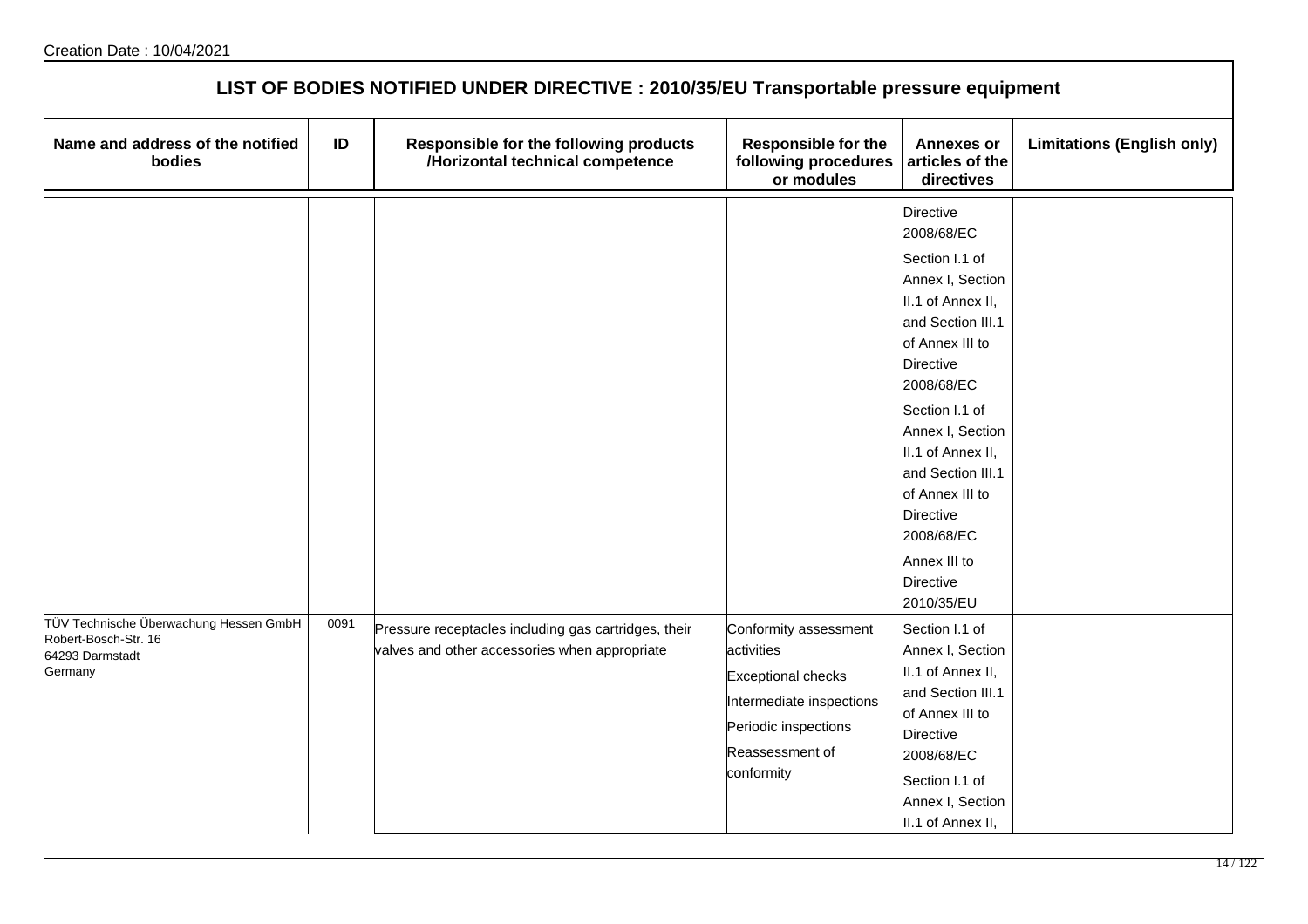| LIST OF BODIES NOTIFIED UNDER DIRECTIVE : 2010/35/EU Transportable pressure equipment |    |                                                                                                                                    |                                                                               |                                                                                                                                                                                                                                                                                                                                                                                                    |                                   |  |  |
|---------------------------------------------------------------------------------------|----|------------------------------------------------------------------------------------------------------------------------------------|-------------------------------------------------------------------------------|----------------------------------------------------------------------------------------------------------------------------------------------------------------------------------------------------------------------------------------------------------------------------------------------------------------------------------------------------------------------------------------------------|-----------------------------------|--|--|
| Name and address of the notified<br>bodies                                            | ID | Responsible for the following products<br>/Horizontal technical competence                                                         | <b>Responsible for the</b><br>following procedures<br>or modules              | <b>Annexes or</b><br>articles of the<br>directives                                                                                                                                                                                                                                                                                                                                                 | <b>Limitations (English only)</b> |  |  |
|                                                                                       |    |                                                                                                                                    |                                                                               | and Section III.1<br>of Annex III to<br><b>Directive</b><br>2008/68/EC<br>Section I.1 of<br>Annex I, Section<br>II.1 of Annex II,<br>and Section III.1<br>of Annex III to<br><b>Directive</b><br>2008/68/EC<br>Section I.1 of<br>Annex I, Section<br>II.1 of Annex II,<br>and Section III.1<br>of Annex III to<br><b>Directive</b><br>2008/68/EC<br>Annex III to<br><b>Directive</b><br>2010/35/EU |                                   |  |  |
|                                                                                       |    | Tanks, battery vehicles/wagons, multiple-element gas<br>containers (MEGCs), their valves and other accessories<br>when appropriate | <b>Exceptional checks</b><br>Intermediate inspections<br>Periodic inspections | Section I.1 of<br>Annex I, Section<br>II.1 of Annex II,<br>and Section III.1<br>of Annex III to<br><b>Directive</b><br>2008/68/EC<br>Section I.1 of                                                                                                                                                                                                                                                |                                   |  |  |

┑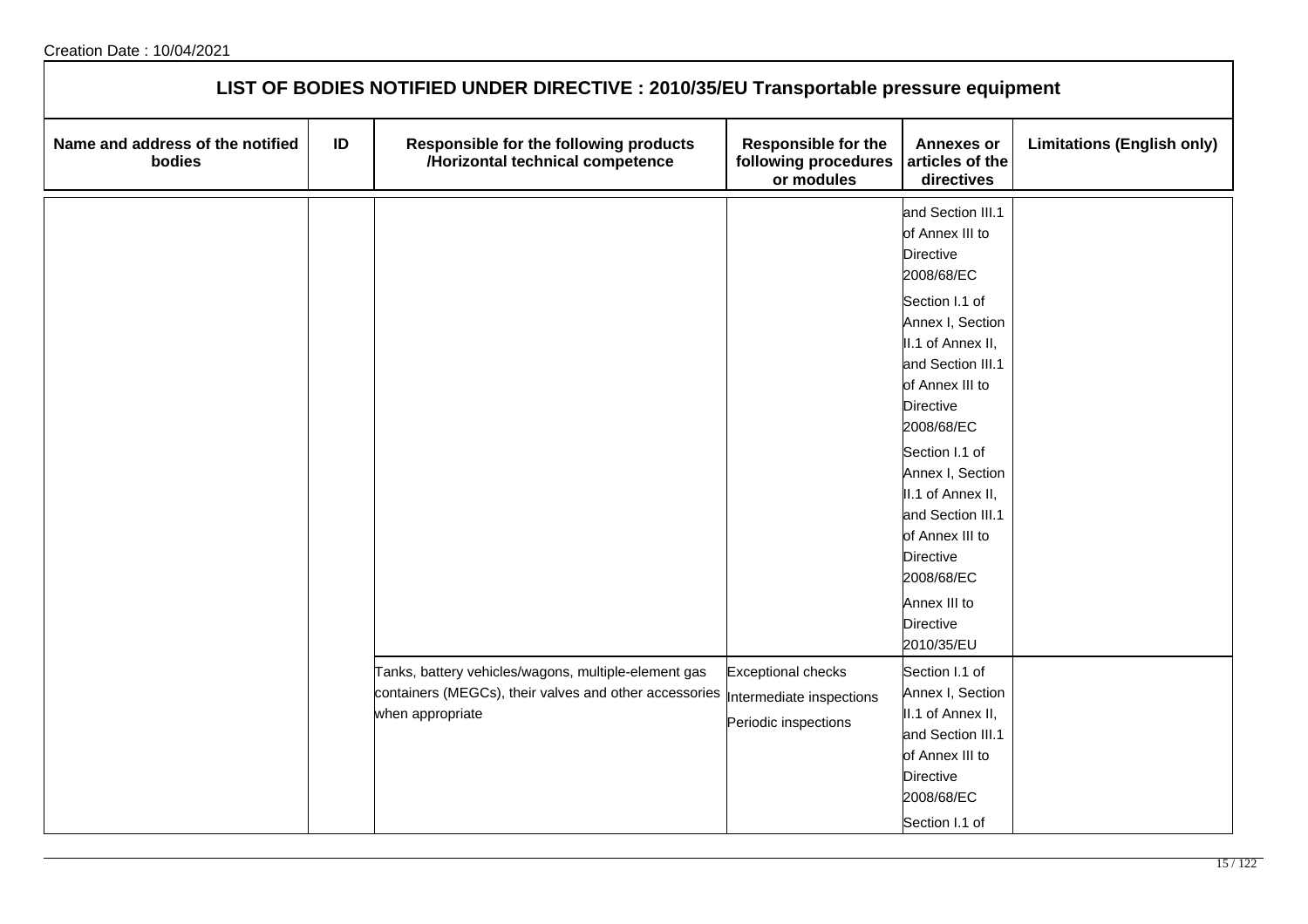| LIST OF BODIES NOTIFIED UNDER DIRECTIVE : 2010/35/EU Transportable pressure equipment |      |                                                                                                       |                                                                                                                                                       |                                                                                                                                                                                                                                                                                                                                                                                                                                                                                                                                                                      |                                   |  |  |
|---------------------------------------------------------------------------------------|------|-------------------------------------------------------------------------------------------------------|-------------------------------------------------------------------------------------------------------------------------------------------------------|----------------------------------------------------------------------------------------------------------------------------------------------------------------------------------------------------------------------------------------------------------------------------------------------------------------------------------------------------------------------------------------------------------------------------------------------------------------------------------------------------------------------------------------------------------------------|-----------------------------------|--|--|
| Name and address of the notified<br>bodies                                            | ID   | Responsible for the following products<br>/Horizontal technical competence                            | <b>Responsible for the</b><br>following procedures<br>or modules                                                                                      | <b>Annexes or</b><br>articles of the<br>directives                                                                                                                                                                                                                                                                                                                                                                                                                                                                                                                   | <b>Limitations (English only)</b> |  |  |
| AENOR INTERNACIONAL, S.A. (Unipersonal)<br>Génova, 6<br>E-28004 MADRID<br>Spain       | 0099 | Pressure receptacles including gas cartridges, their<br>valves and other accessories when appropriate | Conformity assessment<br>activities<br><b>Exceptional checks</b><br>Intermediate inspections<br>Periodic inspections<br>Reassessment of<br>conformity | Annex I, Section<br>II.1 of Annex II,<br>and Section III.1<br>of Annex III to<br><b>Directive</b><br>2008/68/EC<br>Section I.1 of<br>Annex I, Section<br>II.1 of Annex II,<br>and Section III.1<br>of Annex III to<br><b>Directive</b><br>2008/68/EC<br>Section I.1 of<br>Annex I, Section<br>II.1 of Annex II,<br>and Section III.1<br>of Annex III to<br><b>Directive</b><br>2008/68/EC<br>Section I.1 of<br>Annex I, Section<br>II.1 of Annex II,<br>and Section III.1<br>of Annex III to<br><b>Directive</b><br>2008/68/EC<br>Section I.1 of<br>Annex I, Section |                                   |  |  |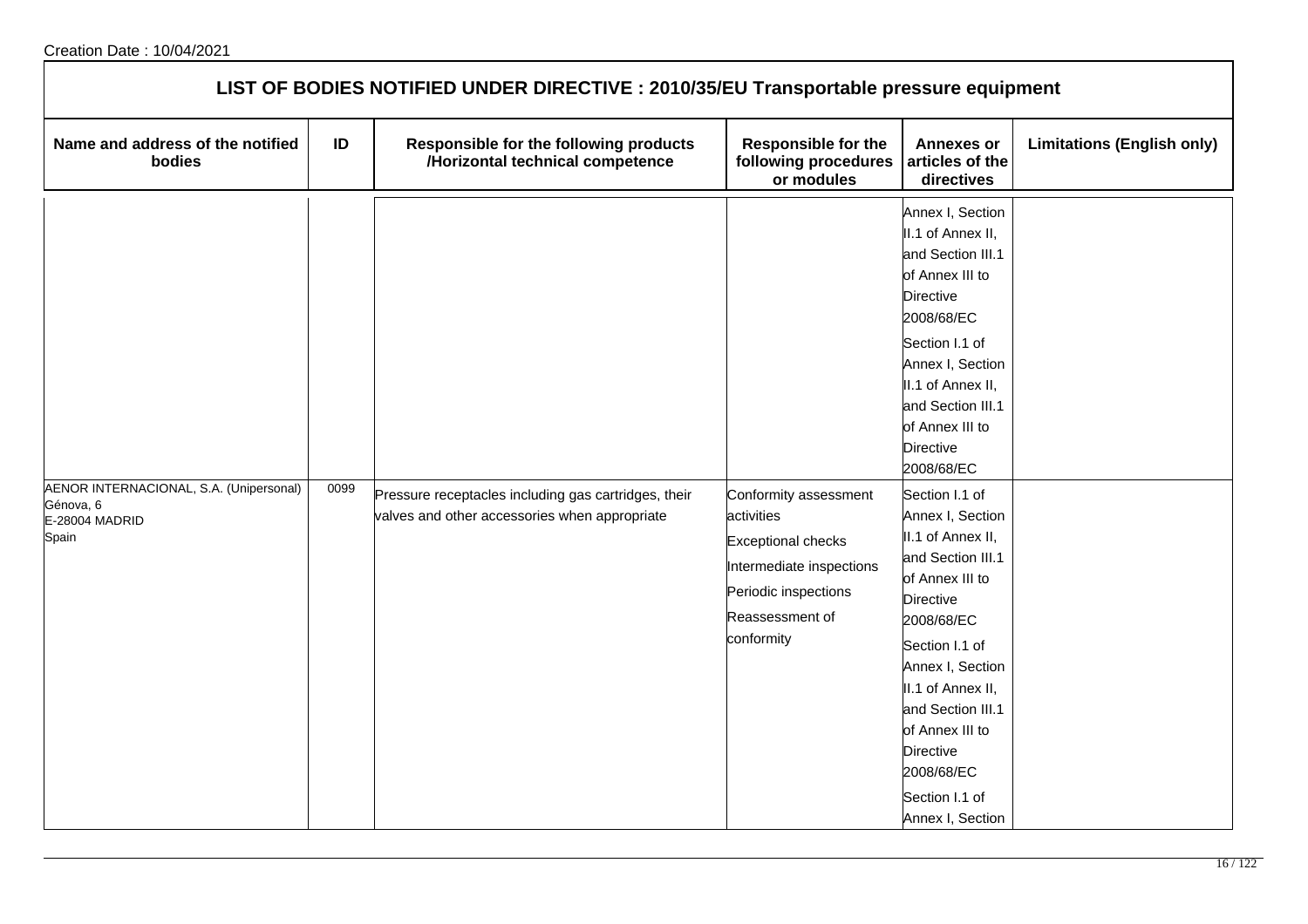| LIST OF BODIES NOTIFIED UNDER DIRECTIVE : 2010/35/EU Transportable pressure equipment                                                                                                                                                                     |      |                                                                                                                                                                                                                                             |                                                                                                                                                       |                                                                                                                                                                                                                                                                      |                                   |  |  |
|-----------------------------------------------------------------------------------------------------------------------------------------------------------------------------------------------------------------------------------------------------------|------|---------------------------------------------------------------------------------------------------------------------------------------------------------------------------------------------------------------------------------------------|-------------------------------------------------------------------------------------------------------------------------------------------------------|----------------------------------------------------------------------------------------------------------------------------------------------------------------------------------------------------------------------------------------------------------------------|-----------------------------------|--|--|
| Name and address of the notified<br>bodies                                                                                                                                                                                                                | ID   | Responsible for the following products<br>/Horizontal technical competence                                                                                                                                                                  | <b>Responsible for the</b><br>following procedures<br>or modules                                                                                      | <b>Annexes or</b><br>articles of the<br>directives                                                                                                                                                                                                                   | <b>Limitations (English only)</b> |  |  |
|                                                                                                                                                                                                                                                           |      |                                                                                                                                                                                                                                             |                                                                                                                                                       | II.1 of Annex II,<br>and Section III.1<br>of Annex III to<br>Directive<br>2008/68/EC<br>Section I.1 of<br>Annex I, Section<br>II.1 of Annex II,<br>and Section III.1<br>of Annex III to<br><b>Directive</b><br>2008/68/EC<br>Annex III to<br>Directive<br>2010/35/EU |                                   |  |  |
| INAIL - DIPARTIMENTO INNOVAZIONI<br>TECNOLOGICHE E SICUREZZA DEGLI<br>IMPIANTI, PRODOTTI ED INSEDIAMENTI<br>ANTROPICI - Sezione Tecnico Scientifica<br>Organismo Notificato per Direttive Europee<br>Via Alessandria, 220/E<br>00198 - ROMA (RM)<br>Italy | 0100 | Pressure receptacles including gas cartridges, their<br>valves and other accessories when appropriate<br>Tanks, battery vehicles/wagons, multiple-element gas<br>containers (MEGCs), their valves and other accessories<br>when appropriate | Conformity assessment<br>activities<br><b>Exceptional checks</b><br>Intermediate inspections<br>Periodic inspections<br>Reassessment of<br>conformity | Section I.1 of<br>Annex I, Section<br>II.1 of Annex II,<br>and Section III.1<br>of Annex III to<br><b>Directive</b><br>2008/68/EC<br>Section I.1 of<br>Annex I, Section<br>II.1 of Annex II,<br>and Section III.1<br>of Annex III to<br>Directive<br>2008/68/EC      |                                   |  |  |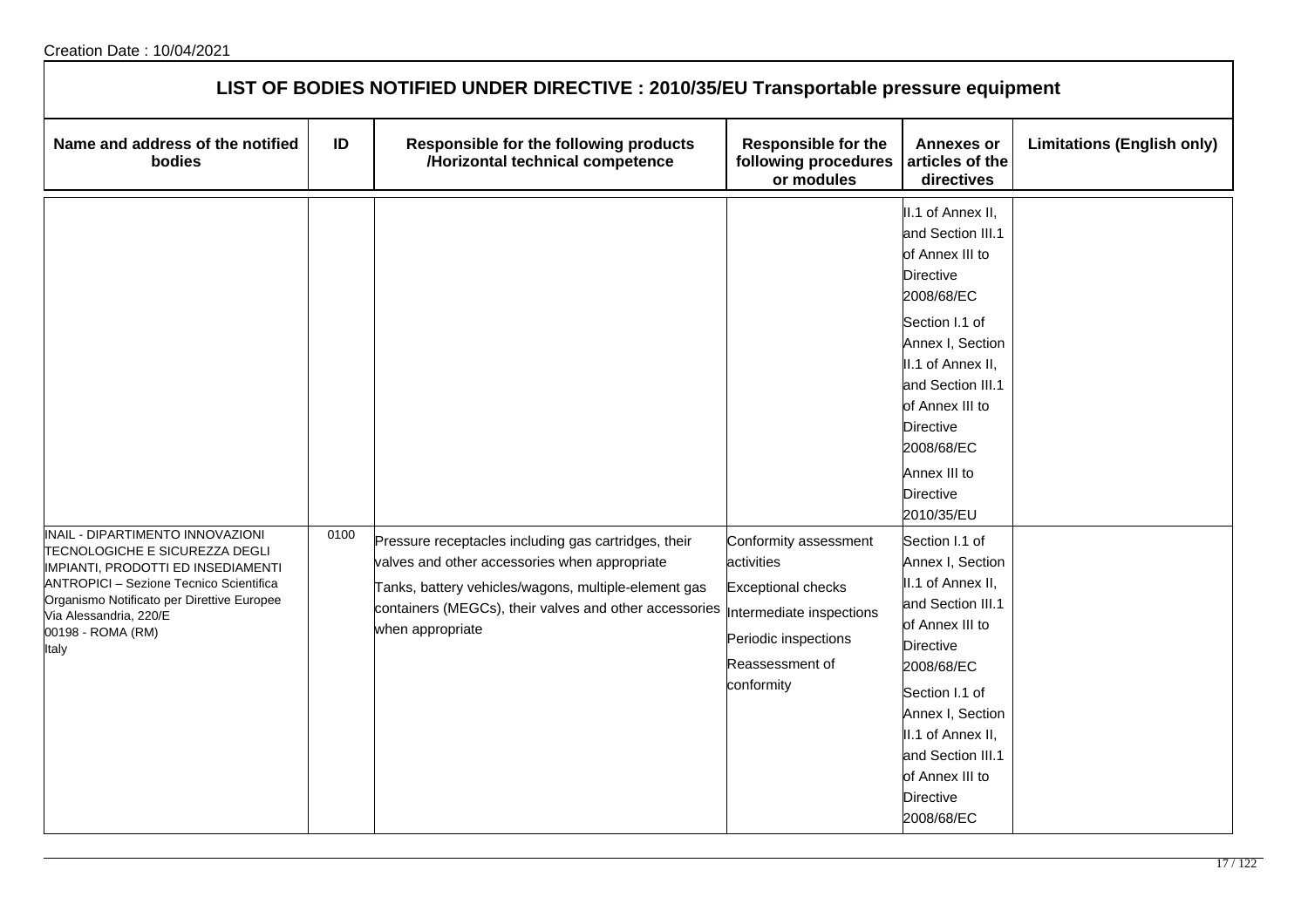| LIST OF BODIES NOTIFIED UNDER DIRECTIVE : 2010/35/EU Transportable pressure equipment |      |                                                                                                                                                                                                                                                        |                                                                                                                                         |                                                                                                                                                                                                                                                                                                                   |                                   |  |  |
|---------------------------------------------------------------------------------------|------|--------------------------------------------------------------------------------------------------------------------------------------------------------------------------------------------------------------------------------------------------------|-----------------------------------------------------------------------------------------------------------------------------------------|-------------------------------------------------------------------------------------------------------------------------------------------------------------------------------------------------------------------------------------------------------------------------------------------------------------------|-----------------------------------|--|--|
| Name and address of the notified<br>bodies                                            | ID   | Responsible for the following products<br>/Horizontal technical competence                                                                                                                                                                             | <b>Responsible for the</b><br>following procedures<br>or modules                                                                        | <b>Annexes or</b><br>articles of the<br>directives                                                                                                                                                                                                                                                                | <b>Limitations (English only)</b> |  |  |
|                                                                                       |      |                                                                                                                                                                                                                                                        |                                                                                                                                         | Section I.1 of<br>Annex I, Section<br>II.1 of Annex II,<br>and Section III.1<br>of Annex III to<br><b>Directive</b><br>2008/68/EC<br>Section I.1 of<br>Annex I, Section<br>II.1 of Annex II,<br>and Section III.1<br>of Annex III to<br>Directive<br>2008/68/EC<br>Annex III to<br><b>Directive</b><br>2010/35/EU |                                   |  |  |
| FORCE Certification A/S<br>Park Alle 345<br>2605 Brøndby<br>Denmark                   | 0200 | Tanks, battery vehicles/wagons, multiple-element gas<br>containers (MEGCs), their valves and other accessories activities<br>when appropriate<br>Pressure receptacles including gas cartridges, their<br>valves and other accessories when appropriate | Conformity assessment<br><b>Exceptional checks</b><br>Intermediate inspections<br>Periodic inspections<br>Reassessment of<br>conformity | Section I.1 of<br>Annex I, Section<br>II.1 of Annex II,<br>and Section III.1<br>of Annex III to<br><b>Directive</b><br>2008/68/EC<br>Section I.1 of<br>Annex I, Section<br>II.1 of Annex II,<br>and Section III.1<br>of Annex III to                                                                              |                                   |  |  |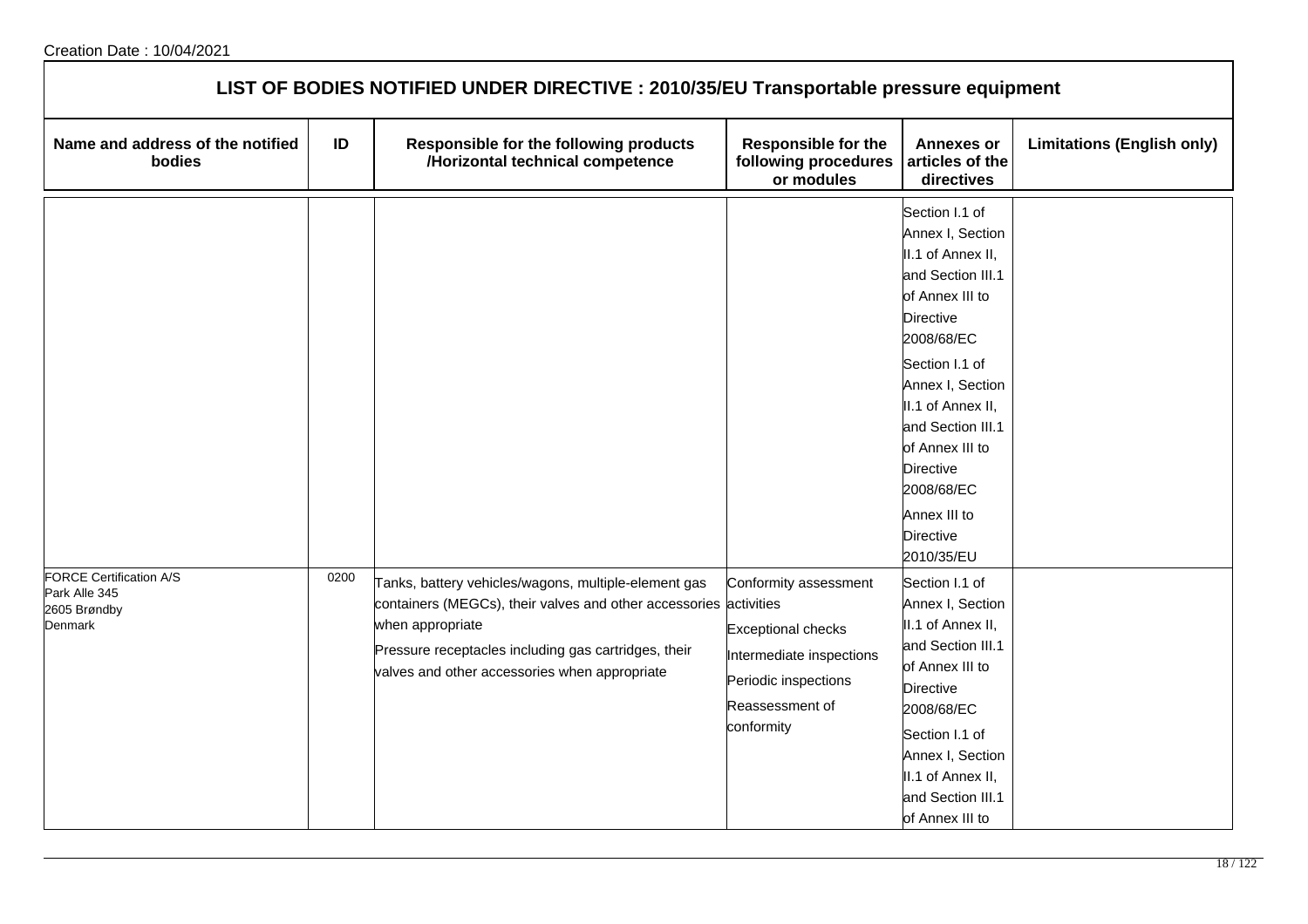| LIST OF BODIES NOTIFIED UNDER DIRECTIVE : 2010/35/EU Transportable pressure equipment |      |                                                                                                                                                                                                                                             |                                                                                                                                                       |                                                                                                                                                                                                                                                                                                                                       |                                   |  |  |
|---------------------------------------------------------------------------------------|------|---------------------------------------------------------------------------------------------------------------------------------------------------------------------------------------------------------------------------------------------|-------------------------------------------------------------------------------------------------------------------------------------------------------|---------------------------------------------------------------------------------------------------------------------------------------------------------------------------------------------------------------------------------------------------------------------------------------------------------------------------------------|-----------------------------------|--|--|
| Name and address of the notified<br>bodies                                            | ID   | Responsible for the following products<br>/Horizontal technical competence                                                                                                                                                                  | <b>Responsible for the</b><br>following procedures<br>or modules                                                                                      | <b>Annexes or</b><br>articles of the<br>directives                                                                                                                                                                                                                                                                                    | <b>Limitations (English only)</b> |  |  |
|                                                                                       |      |                                                                                                                                                                                                                                             |                                                                                                                                                       | <b>Directive</b><br>2008/68/EC<br>Section I.1 of<br>Annex I, Section<br>II.1 of Annex II,<br>and Section III.1<br>of Annex III to<br>Directive<br>2008/68/EC<br>Section I.1 of<br>Annex I, Section<br>II.1 of Annex II,<br>and Section III.1<br>of Annex III to<br>Directive<br>2008/68/EC<br>Annex III to<br>Directive<br>2010/35/EU |                                   |  |  |
| Eurofins Modulo Uno srl<br>Via Cuorgnè, 21<br>10156 - Torino (TO)<br>Italy            | 0303 | Pressure receptacles including gas cartridges, their<br>valves and other accessories when appropriate<br>Tanks, battery vehicles/wagons, multiple-element gas<br>containers (MEGCs), their valves and other accessories<br>when appropriate | Conformity assessment<br>activities<br><b>Exceptional checks</b><br>Intermediate inspections<br>Periodic inspections<br>Reassessment of<br>conformity | Section I.1 of<br>Annex I, Section<br>II.1 of Annex II,<br>and Section III.1<br>of Annex III to<br><b>Directive</b><br>2008/68/EC<br>Section I.1 of<br>Annex I, Section<br>II.1 of Annex II,                                                                                                                                          |                                   |  |  |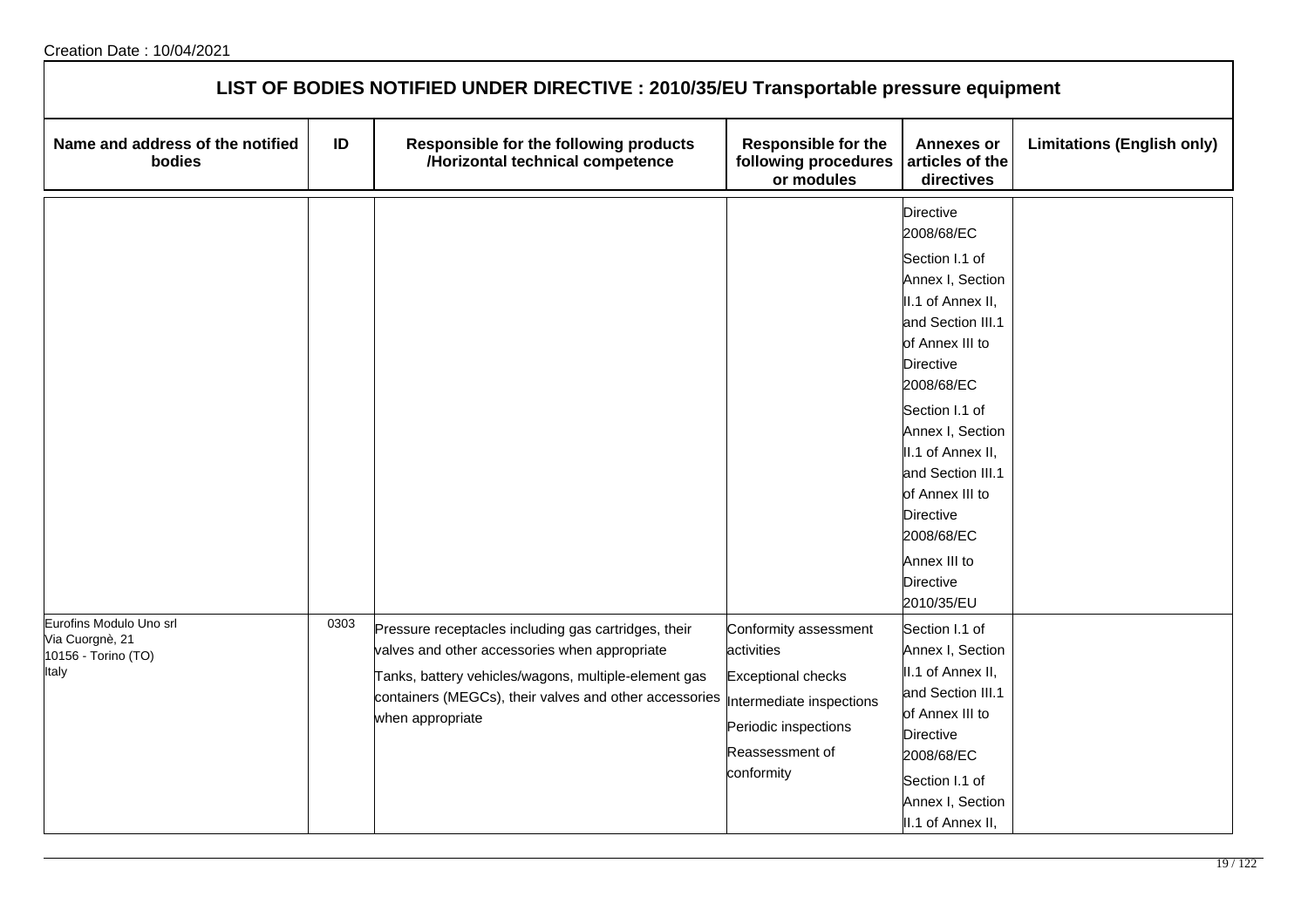| LIST OF BODIES NOTIFIED UNDER DIRECTIVE : 2010/35/EU Transportable pressure equipment                           |      |                                                                                                       |                                                                                              |                                                                                                                                                                                                                                                                                                                                                                                                    |                                   |  |  |
|-----------------------------------------------------------------------------------------------------------------|------|-------------------------------------------------------------------------------------------------------|----------------------------------------------------------------------------------------------|----------------------------------------------------------------------------------------------------------------------------------------------------------------------------------------------------------------------------------------------------------------------------------------------------------------------------------------------------------------------------------------------------|-----------------------------------|--|--|
| Name and address of the notified<br>bodies                                                                      | ID   | Responsible for the following products<br>/Horizontal technical competence                            | <b>Responsible for the</b><br>following procedures<br>or modules                             | <b>Annexes or</b><br>articles of the<br>directives                                                                                                                                                                                                                                                                                                                                                 | <b>Limitations (English only)</b> |  |  |
|                                                                                                                 |      |                                                                                                       |                                                                                              | and Section III.1<br>of Annex III to<br><b>Directive</b><br>2008/68/EC<br>Section I.1 of<br>Annex I, Section<br>II.1 of Annex II,<br>and Section III.1<br>of Annex III to<br><b>Directive</b><br>2008/68/EC<br>Section I.1 of<br>Annex I, Section<br>II.1 of Annex II,<br>and Section III.1<br>of Annex III to<br><b>Directive</b><br>2008/68/EC<br>Annex III to<br><b>Directive</b><br>2010/35/EU |                                   |  |  |
| LOYD's REGISTER Nederland B.V.<br>K.P. van der Mandelelaan 41a, Postbus 701<br>3000 AS ROTTERDAM<br>Netherlands | 0343 | Pressure receptacles including gas cartridges, their<br>valves and other accessories when appropriate | Conformity assessment<br>activities<br>Periodic inspections<br>Reassessment of<br>conformity | Section I.1 of<br>Annex I, Section<br>II.1 of Annex II,<br>and Section III.1<br>of Annex III to<br>Directive<br>2008/68/EC<br>Section I.1 of                                                                                                                                                                                                                                                       |                                   |  |  |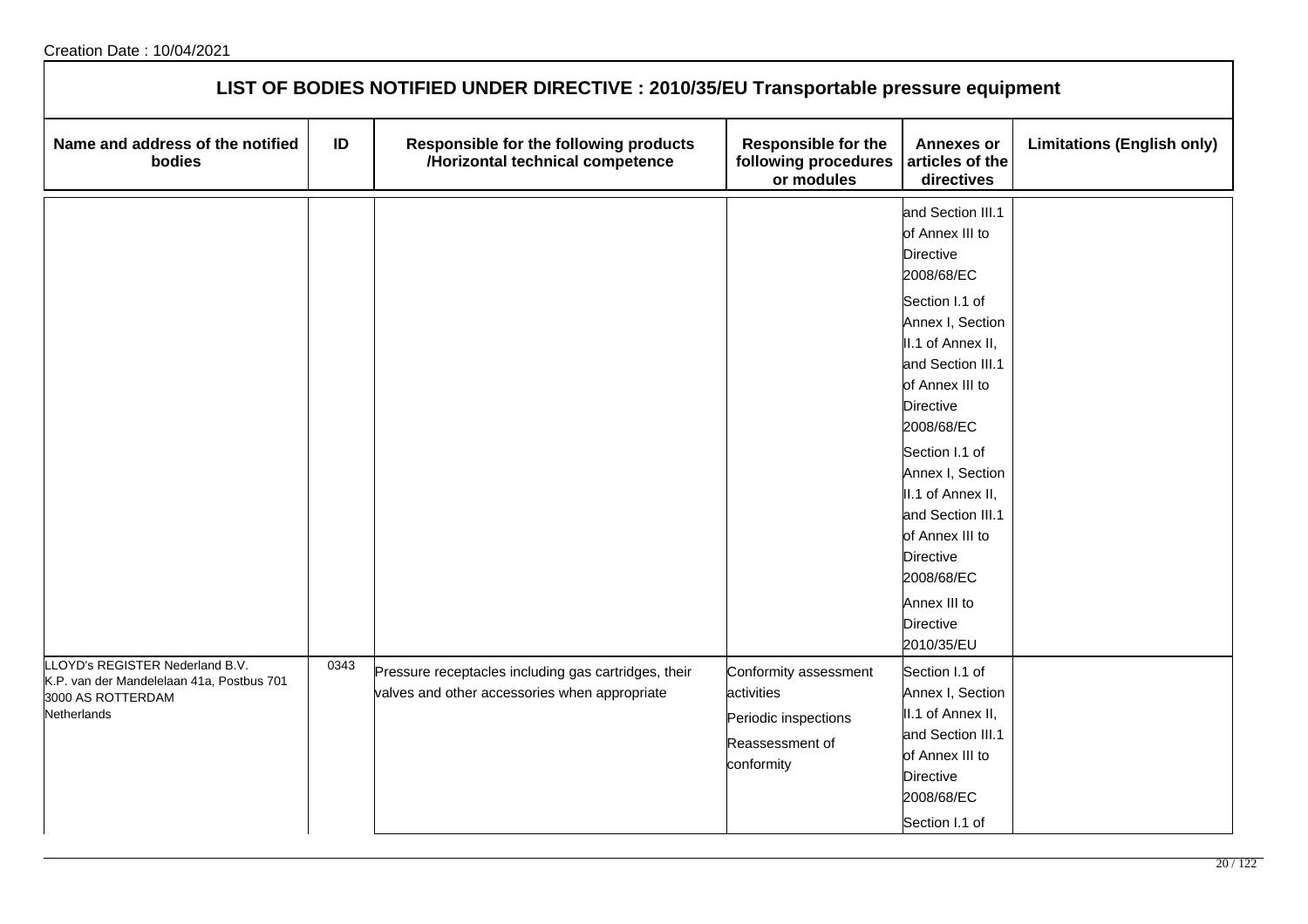| LIST OF BODIES NOTIFIED UNDER DIRECTIVE : 2010/35/EU Transportable pressure equipment |    |                                                                                                                                               |                                                                                                                                         |                                                                                                                                                                                                                                                                                                                                                                                                                                                                                                                                                             |                                   |  |  |  |
|---------------------------------------------------------------------------------------|----|-----------------------------------------------------------------------------------------------------------------------------------------------|-----------------------------------------------------------------------------------------------------------------------------------------|-------------------------------------------------------------------------------------------------------------------------------------------------------------------------------------------------------------------------------------------------------------------------------------------------------------------------------------------------------------------------------------------------------------------------------------------------------------------------------------------------------------------------------------------------------------|-----------------------------------|--|--|--|
| Name and address of the notified<br>bodies                                            | ID | Responsible for the following products<br>/Horizontal technical competence                                                                    | <b>Responsible for the</b><br>following procedures<br>or modules                                                                        | <b>Annexes or</b><br>articles of the<br>directives                                                                                                                                                                                                                                                                                                                                                                                                                                                                                                          | <b>Limitations (English only)</b> |  |  |  |
|                                                                                       |    | Tanks, battery vehicles/wagons, multiple-element gas<br>containers (MEGCs), their valves and other accessories activities<br>when appropriate | Conformity assessment<br><b>Exceptional checks</b><br>Intermediate inspections<br>Periodic inspections<br>Reassessment of<br>conformity | Annex I, Section<br>II.1 of Annex II,<br>and Section III.1<br>of Annex III to<br><b>Directive</b><br>2008/68/EC<br>Annex III to<br><b>Directive</b><br>2010/35/EU<br>Section I.1 of<br>Annex I, Section<br>II.1 of Annex II,<br>and Section III.1<br>of Annex III to<br><b>Directive</b><br>2008/68/EC<br>Section I.1 of<br>Annex I, Section<br>II.1 of Annex II,<br>and Section III.1<br>of Annex III to<br><b>Directive</b><br>2008/68/EC<br>Section I.1 of<br>Annex I, Section<br>II.1 of Annex II,<br>and Section III.1<br>of Annex III to<br>Directive |                                   |  |  |  |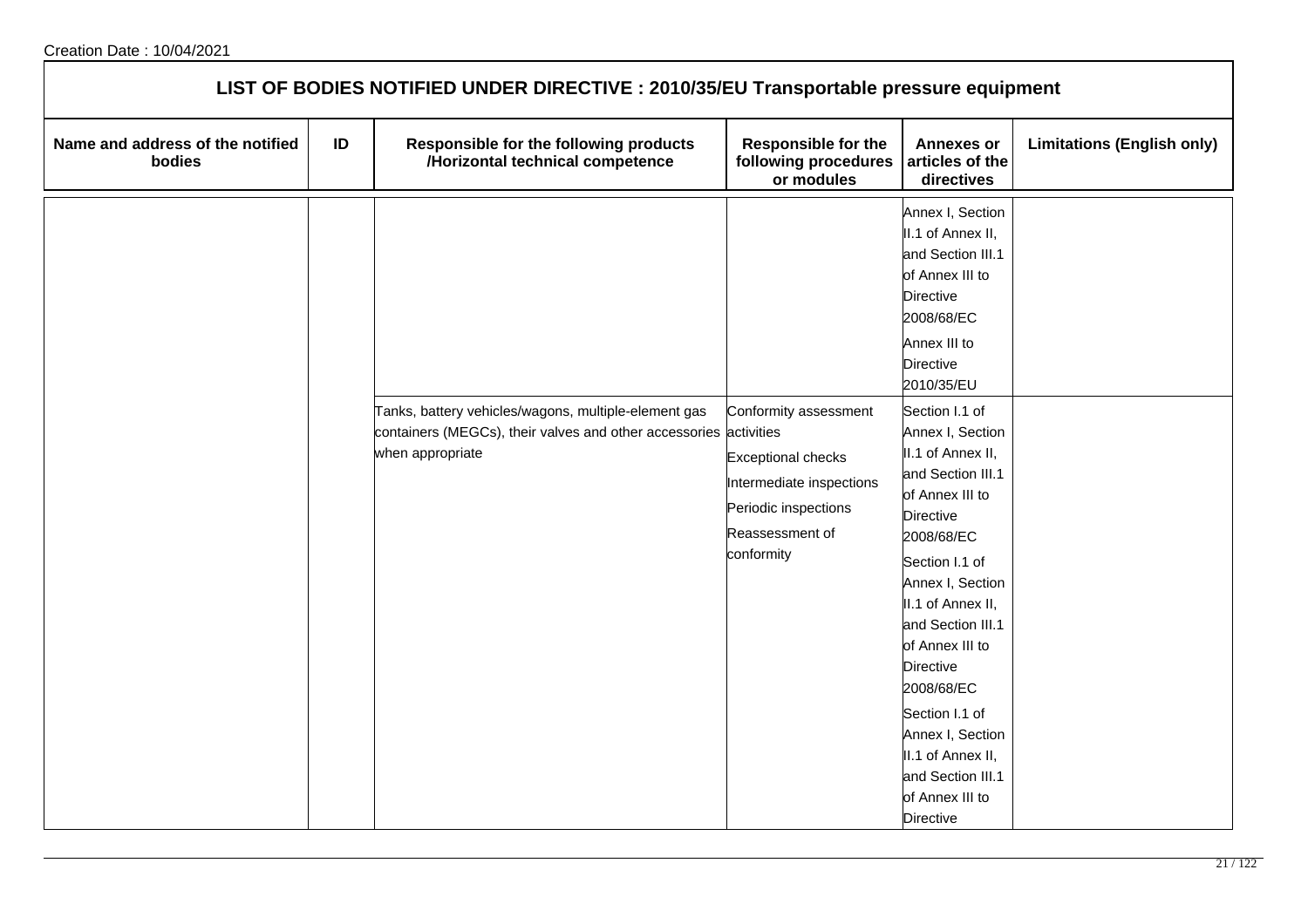| LIST OF BODIES NOTIFIED UNDER DIRECTIVE : 2010/35/EU Transportable pressure equipment                |      |                                                                                                                                               |                                                                                                                                         |                                                                                                                                                                                                                                                                                                                                                                                                                                                                                                                                                      |                                   |  |  |
|------------------------------------------------------------------------------------------------------|------|-----------------------------------------------------------------------------------------------------------------------------------------------|-----------------------------------------------------------------------------------------------------------------------------------------|------------------------------------------------------------------------------------------------------------------------------------------------------------------------------------------------------------------------------------------------------------------------------------------------------------------------------------------------------------------------------------------------------------------------------------------------------------------------------------------------------------------------------------------------------|-----------------------------------|--|--|
| Name and address of the notified<br>bodies                                                           | ID   | Responsible for the following products<br>/Horizontal technical competence                                                                    | <b>Responsible for the</b><br>following procedures<br>or modules                                                                        | <b>Annexes or</b><br>articles of the<br>directives                                                                                                                                                                                                                                                                                                                                                                                                                                                                                                   | <b>Limitations (English only)</b> |  |  |
| TEKNOLOGISK INSTITUT - Certificering &<br>Inspektion<br>Kongsvang Allé 29<br>8000 Arhus C<br>Denmark | 0396 | Tanks, battery vehicles/wagons, multiple-element gas<br>containers (MEGCs), their valves and other accessories activities<br>when appropriate | Conformity assessment<br><b>Exceptional checks</b><br>Intermediate inspections<br>Periodic inspections<br>Reassessment of<br>conformity | 2008/68/EC<br>Section I.1 of<br>Annex I, Section<br>II.1 of Annex II,<br>and Section III.1<br>of Annex III to<br><b>Directive</b><br>2008/68/EC<br>Annex III to<br><b>Directive</b><br>2010/35/EU<br>Section I.1 of<br>Annex I, Section<br>II.1 of Annex II,<br>and Section III.1<br>of Annex III to<br><b>Directive</b><br>2008/68/EC<br>Section I.1 of<br>Annex I, Section<br>II.1 of Annex II,<br>and Section III.1<br>of Annex III to<br>Directive<br>2008/68/EC<br>Section I.1 of<br>Annex I, Section<br>II.1 of Annex II,<br>and Section III.1 |                                   |  |  |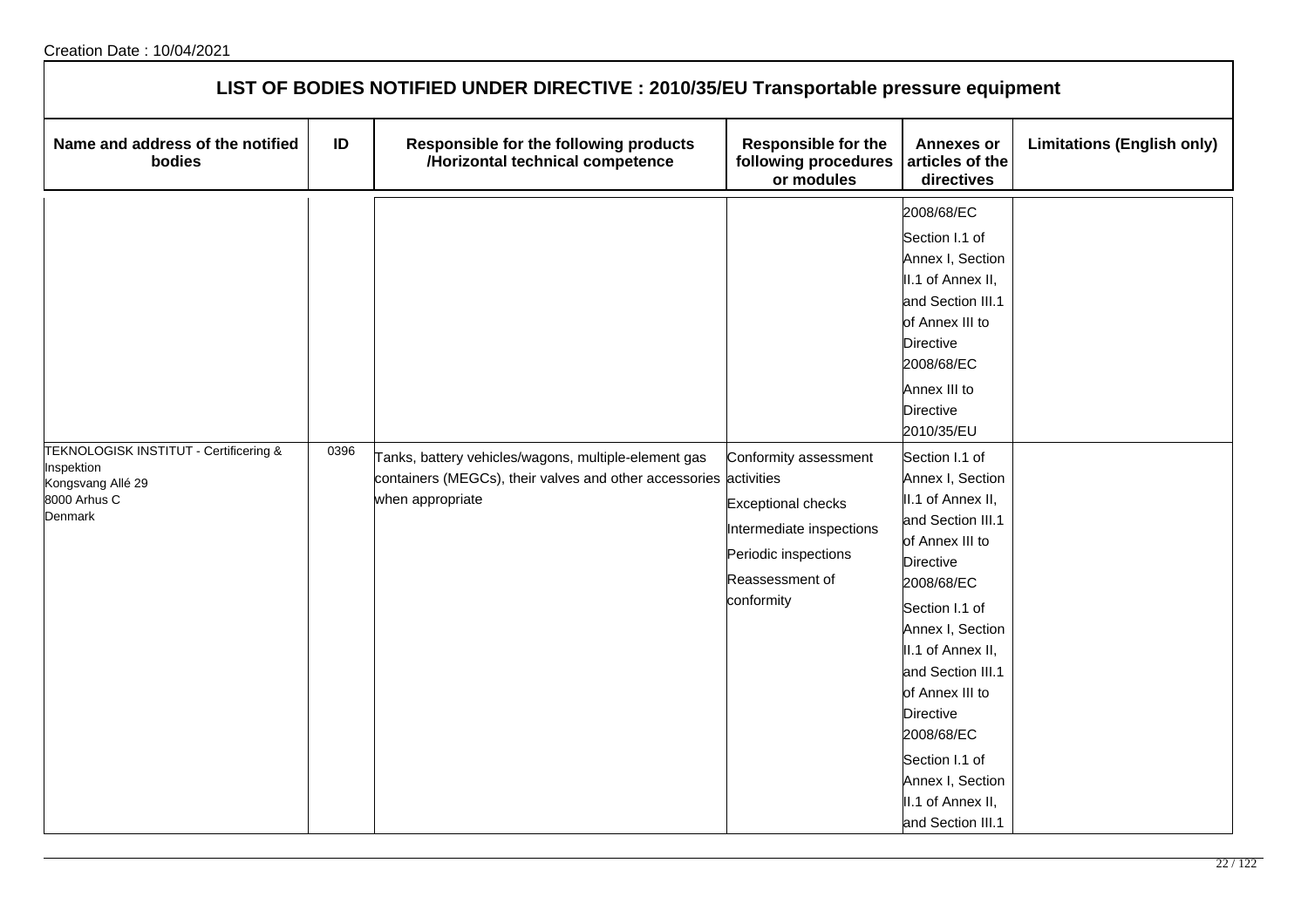| LIST OF BODIES NOTIFIED UNDER DIRECTIVE : 2010/35/EU Transportable pressure equipment |      |                                                                                                                                                                                                                                             |                                                                                                                                                       |                                                                                                                                                                                                                                                                                                                                                                                                                                                                                                                                                          |                                   |  |  |
|---------------------------------------------------------------------------------------|------|---------------------------------------------------------------------------------------------------------------------------------------------------------------------------------------------------------------------------------------------|-------------------------------------------------------------------------------------------------------------------------------------------------------|----------------------------------------------------------------------------------------------------------------------------------------------------------------------------------------------------------------------------------------------------------------------------------------------------------------------------------------------------------------------------------------------------------------------------------------------------------------------------------------------------------------------------------------------------------|-----------------------------------|--|--|
| Name and address of the notified<br>bodies                                            | ID   | Responsible for the following products<br>/Horizontal technical competence                                                                                                                                                                  | <b>Responsible for the</b><br>following procedures<br>or modules                                                                                      | <b>Annexes or</b><br>articles of the<br>directives                                                                                                                                                                                                                                                                                                                                                                                                                                                                                                       | <b>Limitations (English only)</b> |  |  |
| <b>APAVE ITALIA CPM SRL</b><br>Via Artigiani, 63<br>25040 - Bienno (BS)<br>Italy      | 0398 | Pressure receptacles including gas cartridges, their<br>valves and other accessories when appropriate<br>Tanks, battery vehicles/wagons, multiple-element gas<br>containers (MEGCs), their valves and other accessories<br>when appropriate | Conformity assessment<br>activities<br><b>Exceptional checks</b><br>Intermediate inspections<br>Periodic inspections<br>Reassessment of<br>conformity | of Annex III to<br><b>Directive</b><br>2008/68/EC<br>Section I.1 of<br>Annex I, Section<br>II.1 of Annex II,<br>and Section III.1<br>of Annex III to<br><b>Directive</b><br>2008/68/EC<br>Annex III to<br><b>Directive</b><br>2010/35/EU<br>Section I.1 of<br>Annex I, Section<br>II.1 of Annex II,<br>and Section III.1<br>of Annex III to<br><b>Directive</b><br>2008/68/EC<br>Section I.1 of<br>Annex I, Section<br>II.1 of Annex II,<br>and Section III.1<br>of Annex III to<br><b>Directive</b><br>2008/68/EC<br>Section I.1 of<br>Annex I, Section |                                   |  |  |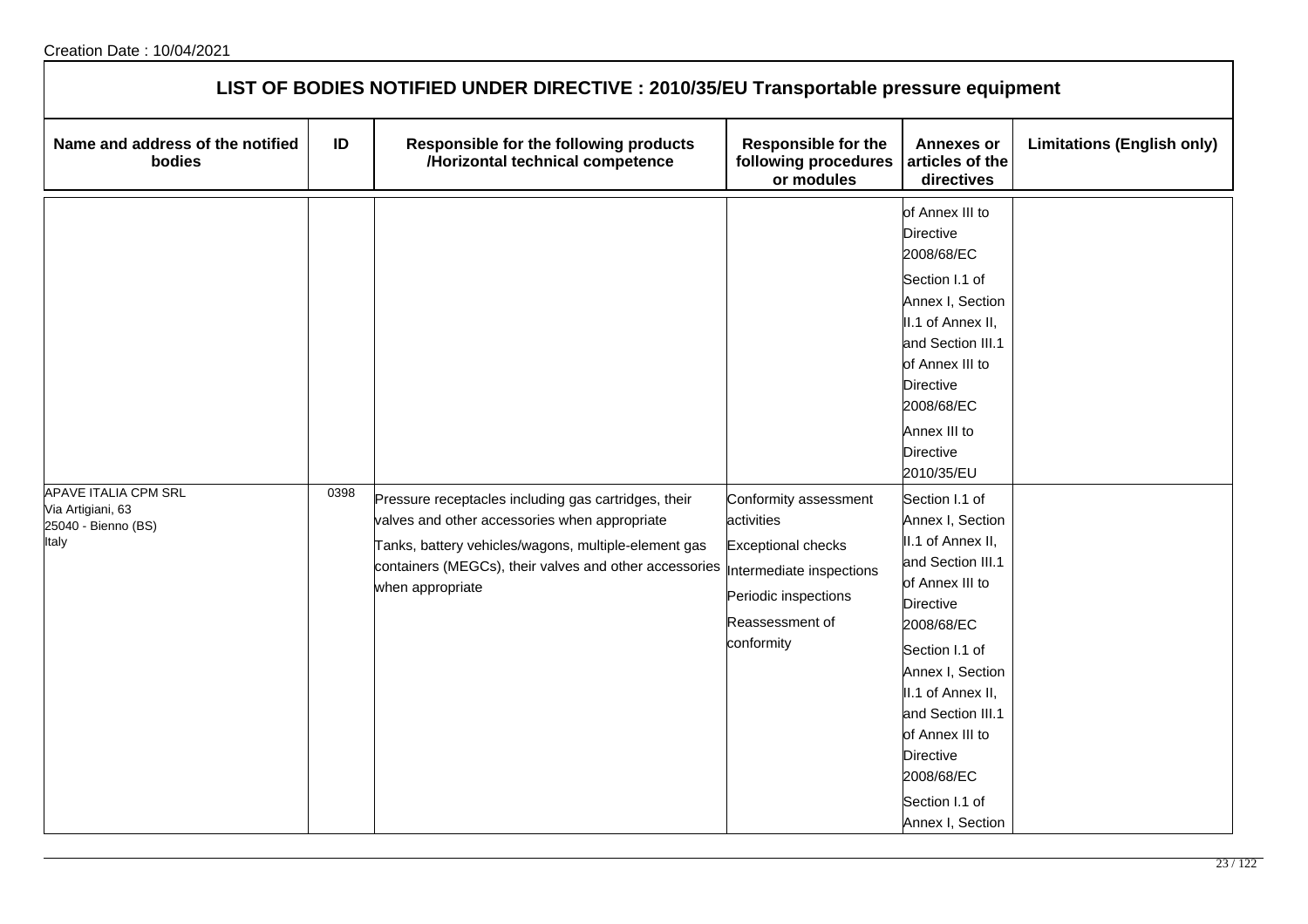| LIST OF BODIES NOTIFIED UNDER DIRECTIVE : 2010/35/EU Transportable pressure equipment |      |                                                                                                                                                                                                                                             |                                                                                                                                                       |                                                                                                                                                                                                                                                                             |                                   |  |  |
|---------------------------------------------------------------------------------------|------|---------------------------------------------------------------------------------------------------------------------------------------------------------------------------------------------------------------------------------------------|-------------------------------------------------------------------------------------------------------------------------------------------------------|-----------------------------------------------------------------------------------------------------------------------------------------------------------------------------------------------------------------------------------------------------------------------------|-----------------------------------|--|--|
| Name and address of the notified<br>bodies                                            | ID   | Responsible for the following products<br>/Horizontal technical competence                                                                                                                                                                  | <b>Responsible for the</b><br>following procedures<br>or modules                                                                                      | <b>Annexes or</b><br>articles of the<br>directives                                                                                                                                                                                                                          | <b>Limitations (English only)</b> |  |  |
|                                                                                       |      |                                                                                                                                                                                                                                             |                                                                                                                                                       | II.1 of Annex II,<br>and Section III.1<br>of Annex III to<br><b>Directive</b><br>2008/68/EC<br>Section I.1 of<br>Annex I, Section<br>II.1 of Annex II,<br>and Section III.1<br>of Annex III to<br>Directive<br>2008/68/EC<br>Annex III to<br><b>Directive</b><br>2010/35/EU |                                   |  |  |
| TÜV AUSTRIA SERVICES GMBH<br>Deutschstraße 10<br><b>1230 WIEN</b><br>Austria          | 0408 | Pressure receptacles including gas cartridges, their<br>valves and other accessories when appropriate<br>Tanks, battery vehicles/wagons, multiple-element gas<br>containers (MEGCs), their valves and other accessories<br>when appropriate | Conformity assessment<br>activities<br><b>Exceptional checks</b><br>Intermediate inspections<br>Periodic inspections<br>Reassessment of<br>conformity | Section I.1 of<br>Annex I, Section<br>II.1 of Annex II,<br>and Section III.1<br>of Annex III to<br><b>Directive</b><br>2008/68/EC<br>Section I.1 of<br>Annex I, Section<br>II.1 of Annex II,<br>and Section III.1<br>of Annex III to<br><b>Directive</b><br>2008/68/EC      |                                   |  |  |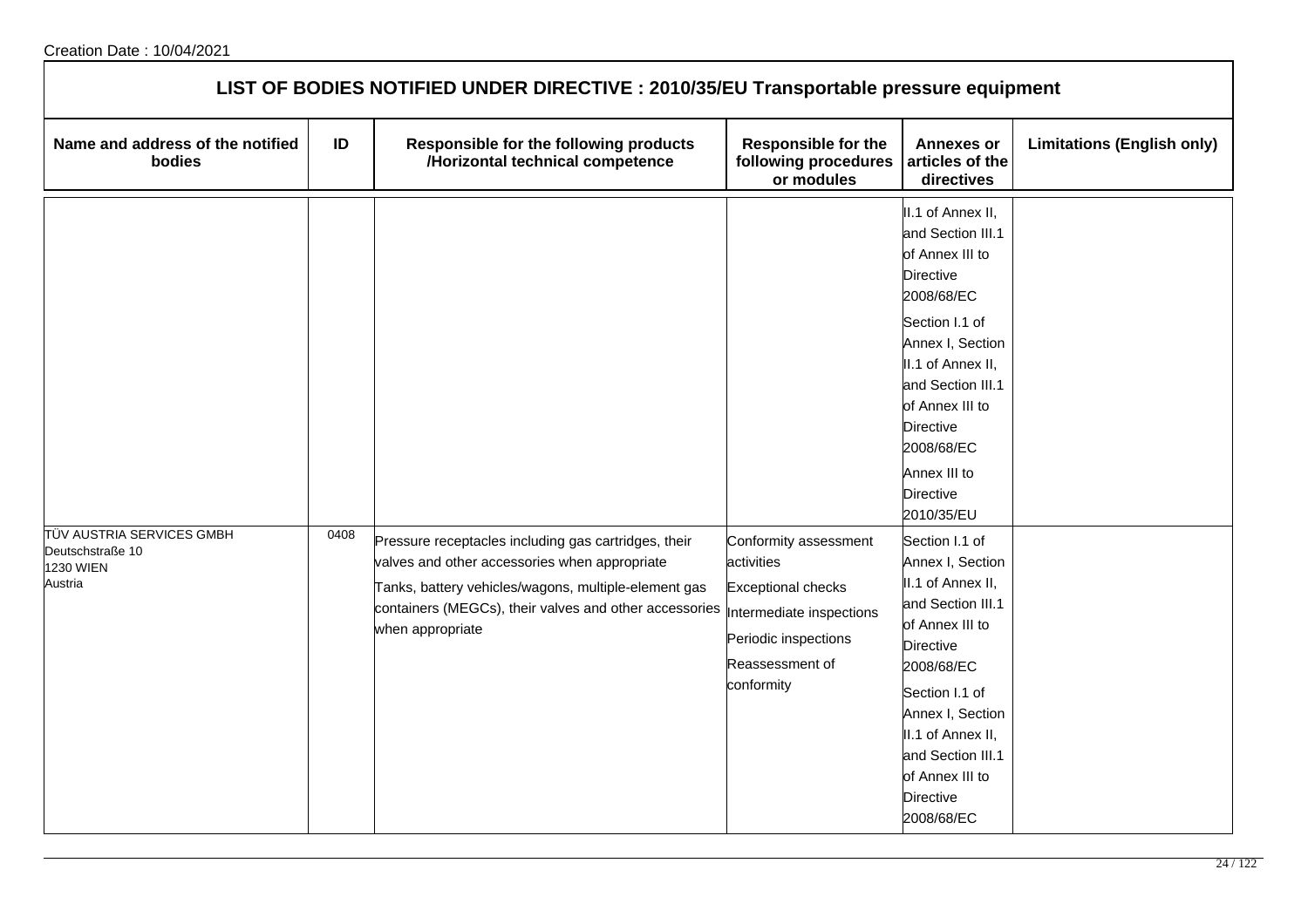| LIST OF BODIES NOTIFIED UNDER DIRECTIVE : 2010/35/EU Transportable pressure equipment |      |                                                                                                                                                                                                                                             |                                                                                                                                                       |                                                                                                                                                                                                                                                                                                                   |                                   |  |  |
|---------------------------------------------------------------------------------------|------|---------------------------------------------------------------------------------------------------------------------------------------------------------------------------------------------------------------------------------------------|-------------------------------------------------------------------------------------------------------------------------------------------------------|-------------------------------------------------------------------------------------------------------------------------------------------------------------------------------------------------------------------------------------------------------------------------------------------------------------------|-----------------------------------|--|--|
| Name and address of the notified<br>bodies                                            | ID   | Responsible for the following products<br>/Horizontal technical competence                                                                                                                                                                  | <b>Responsible for the</b><br>following procedures<br>or modules                                                                                      | <b>Annexes or</b><br>articles of the<br>directives                                                                                                                                                                                                                                                                | <b>Limitations (English only)</b> |  |  |
|                                                                                       |      |                                                                                                                                                                                                                                             |                                                                                                                                                       | Section I.1 of<br>Annex I, Section<br>II.1 of Annex II,<br>and Section III.1<br>of Annex III to<br><b>Directive</b><br>2008/68/EC<br>Section I.1 of<br>Annex I, Section<br>II.1 of Annex II,<br>and Section III.1<br>of Annex III to<br>Directive<br>2008/68/EC<br>Annex III to<br><b>Directive</b><br>2010/35/EU |                                   |  |  |
| Kiwa Inspecta AB<br>PO Box 7178 Råsundavägen 12<br>SE-170 07 SOLNA<br>Sweden          | 0409 | Pressure receptacles including gas cartridges, their<br>valves and other accessories when appropriate<br>Tanks, battery vehicles/wagons, multiple-element gas<br>containers (MEGCs), their valves and other accessories<br>when appropriate | Conformity assessment<br>activities<br><b>Exceptional checks</b><br>Intermediate inspections<br>Periodic inspections<br>Reassessment of<br>conformity | Section I.1 of<br>Annex I, Section<br>II.1 of Annex II,<br>and Section III.1<br>of Annex III to<br><b>Directive</b><br>2008/68/EC<br>Section I.1 of<br>Annex I, Section<br>II.1 of Annex II,<br>and Section III.1<br>of Annex III to                                                                              |                                   |  |  |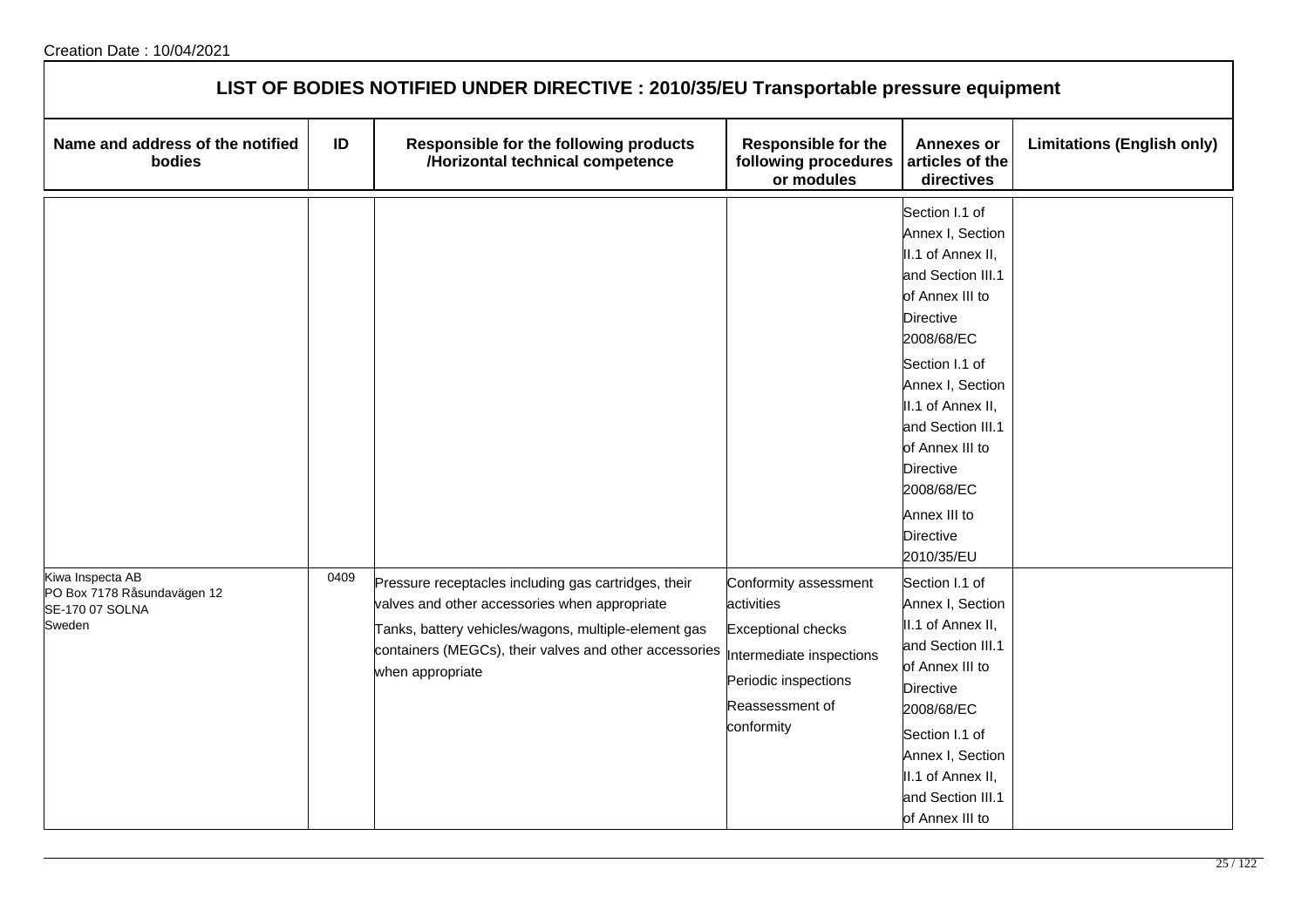| LIST OF BODIES NOTIFIED UNDER DIRECTIVE : 2010/35/EU Transportable pressure equipment             |      |                                                                                                                                                                                                                                             |                                                                                                                                                       |                                                                                                                                                                                                                                                                                                                                       |                                   |  |  |
|---------------------------------------------------------------------------------------------------|------|---------------------------------------------------------------------------------------------------------------------------------------------------------------------------------------------------------------------------------------------|-------------------------------------------------------------------------------------------------------------------------------------------------------|---------------------------------------------------------------------------------------------------------------------------------------------------------------------------------------------------------------------------------------------------------------------------------------------------------------------------------------|-----------------------------------|--|--|
| Name and address of the notified<br>bodies                                                        | ID   | Responsible for the following products<br>/Horizontal technical competence                                                                                                                                                                  | <b>Responsible for the</b><br>following procedures<br>or modules                                                                                      | <b>Annexes or</b><br>articles of the<br>directives                                                                                                                                                                                                                                                                                    | <b>Limitations (English only)</b> |  |  |
|                                                                                                   |      |                                                                                                                                                                                                                                             |                                                                                                                                                       | <b>Directive</b><br>2008/68/EC<br>Section I.1 of<br>Annex I, Section<br>II.1 of Annex II,<br>and Section III.1<br>of Annex III to<br>Directive<br>2008/68/EC<br>Section I.1 of<br>Annex I, Section<br>II.1 of Annex II,<br>and Section III.1<br>of Annex III to<br>Directive<br>2008/68/EC<br>Annex III to<br>Directive<br>2010/35/EU |                                   |  |  |
| <b>INSPECTA TARKASTUS OY</b><br>(Sörnäistenkatu 2) P.O. Box 1000<br>FIN-00581 Helsinki<br>Finland | 0424 | Pressure receptacles including gas cartridges, their<br>valves and other accessories when appropriate<br>Tanks, battery vehicles/wagons, multiple-element gas<br>containers (MEGCs), their valves and other accessories<br>when appropriate | Conformity assessment<br>activities<br><b>Exceptional checks</b><br>Intermediate inspections<br>Periodic inspections<br>Reassessment of<br>conformity | Section I.1 of<br>Annex I, Section<br>II.1 of Annex II,<br>and Section III.1<br>of Annex III to<br>Directive<br>2008/68/EC<br>Section I.1 of<br>Annex I, Section<br>II.1 of Annex II,                                                                                                                                                 |                                   |  |  |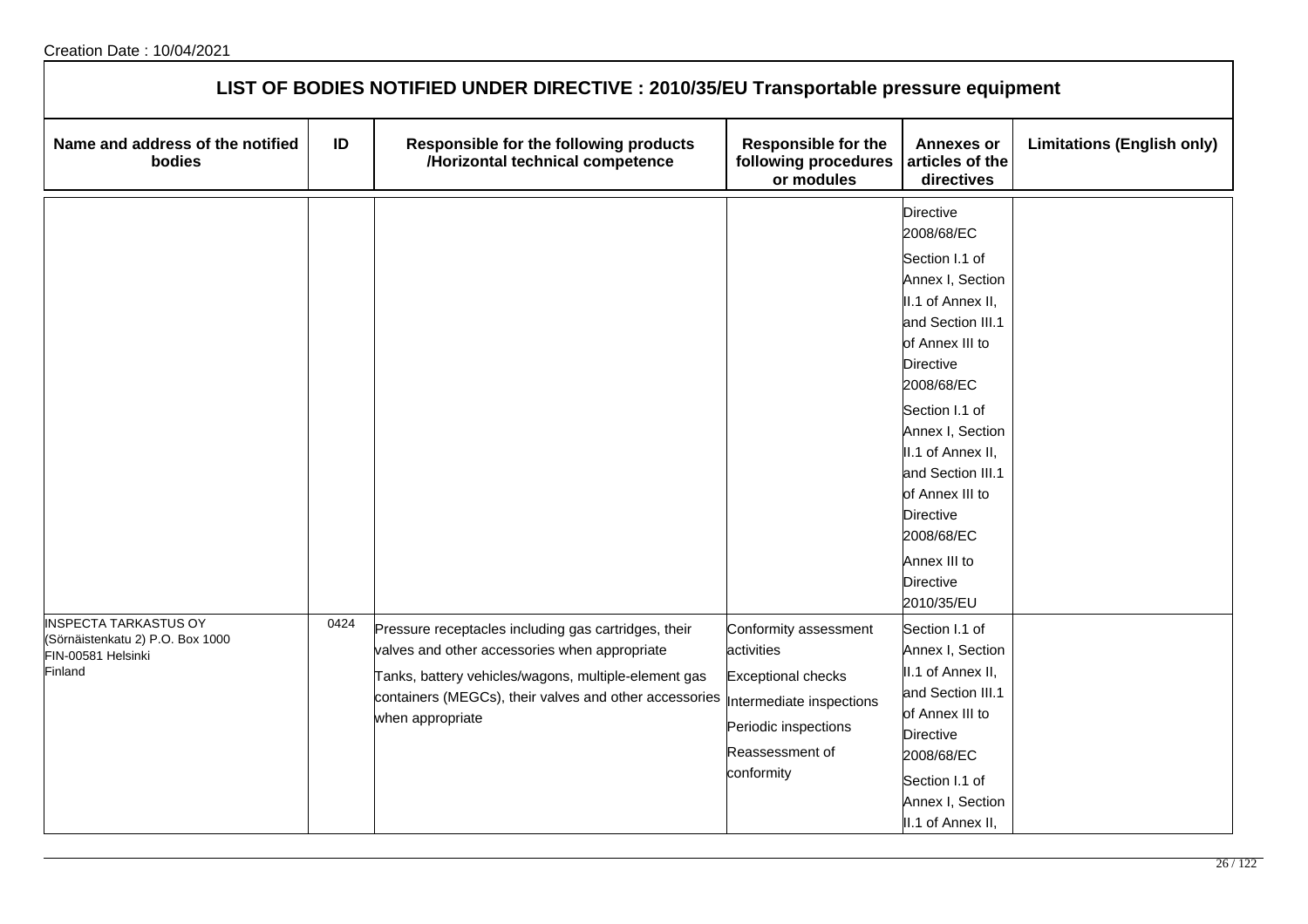| LIST OF BODIES NOTIFIED UNDER DIRECTIVE : 2010/35/EU Transportable pressure equipment |      |                                                                                                                                                                                                                                             |                                                                                                                                                       |                                                                                                                                                                                                                                                                                                                                                                                                    |                                   |  |  |
|---------------------------------------------------------------------------------------|------|---------------------------------------------------------------------------------------------------------------------------------------------------------------------------------------------------------------------------------------------|-------------------------------------------------------------------------------------------------------------------------------------------------------|----------------------------------------------------------------------------------------------------------------------------------------------------------------------------------------------------------------------------------------------------------------------------------------------------------------------------------------------------------------------------------------------------|-----------------------------------|--|--|
| Name and address of the notified<br>bodies                                            | ID   | Responsible for the following products<br>/Horizontal technical competence                                                                                                                                                                  | <b>Responsible for the</b><br>following procedures<br>or modules                                                                                      | <b>Annexes or</b><br>articles of the<br>directives                                                                                                                                                                                                                                                                                                                                                 | <b>Limitations (English only)</b> |  |  |
|                                                                                       |      |                                                                                                                                                                                                                                             |                                                                                                                                                       | and Section III.1<br>of Annex III to<br><b>Directive</b><br>2008/68/EC<br>Section I.1 of<br>Annex I, Section<br>II.1 of Annex II,<br>and Section III.1<br>of Annex III to<br><b>Directive</b><br>2008/68/EC<br>Section I.1 of<br>Annex I, Section<br>II.1 of Annex II,<br>and Section III.1<br>of Annex III to<br><b>Directive</b><br>2008/68/EC<br>Annex III to<br><b>Directive</b><br>2010/35/EU |                                   |  |  |
| <b>ITALCERT SRL</b><br>Viale Sarca, 336<br>20126 - MILANO<br>Italy                    | 0426 | Pressure receptacles including gas cartridges, their<br>valves and other accessories when appropriate<br>Tanks, battery vehicles/wagons, multiple-element gas<br>containers (MEGCs), their valves and other accessories<br>when appropriate | Conformity assessment<br>activities<br><b>Exceptional checks</b><br>Intermediate inspections<br>Periodic inspections<br>Reassessment of<br>conformity | Section I.1 of<br>Annex I, Section<br>II.1 of Annex II,<br>and Section III.1<br>of Annex III to<br><b>Directive</b><br>2008/68/EC<br>Section I.1 of                                                                                                                                                                                                                                                |                                   |  |  |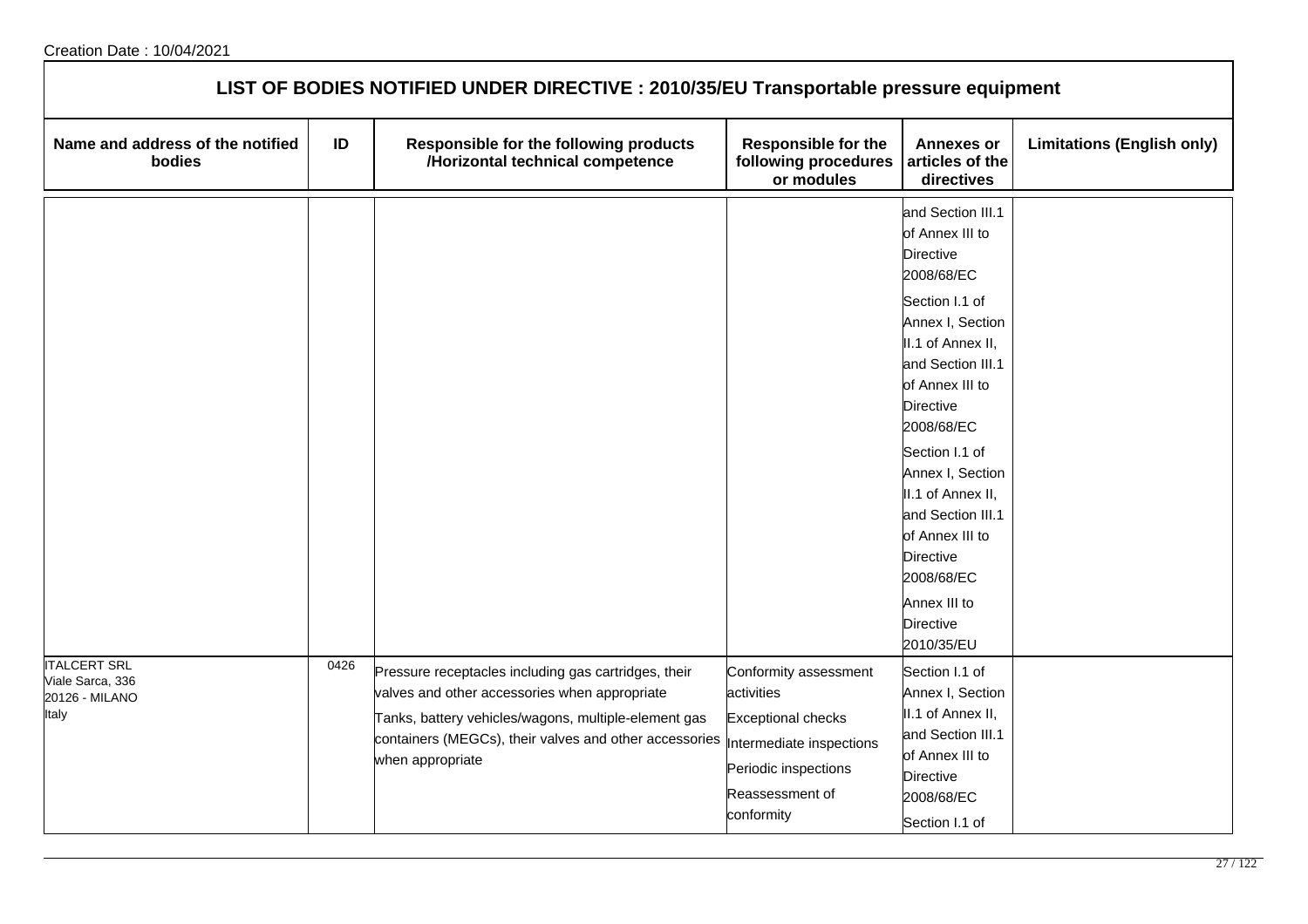| LIST OF BODIES NOTIFIED UNDER DIRECTIVE : 2010/35/EU Transportable pressure equipment                                             |      |                                                                                                                                               |                                                                                                                           |                                                                                                                                                                                                                                                                                                                                                                                                                                      |                                   |  |  |
|-----------------------------------------------------------------------------------------------------------------------------------|------|-----------------------------------------------------------------------------------------------------------------------------------------------|---------------------------------------------------------------------------------------------------------------------------|--------------------------------------------------------------------------------------------------------------------------------------------------------------------------------------------------------------------------------------------------------------------------------------------------------------------------------------------------------------------------------------------------------------------------------------|-----------------------------------|--|--|
| Name and address of the notified<br>bodies                                                                                        | ID   | Responsible for the following products<br>/Horizontal technical competence                                                                    | <b>Responsible for the</b><br>following procedures<br>or modules                                                          | <b>Annexes or</b><br>articles of the<br>directives                                                                                                                                                                                                                                                                                                                                                                                   | <b>Limitations (English only)</b> |  |  |
|                                                                                                                                   |      |                                                                                                                                               |                                                                                                                           | Annex I, Section<br>II.1 of Annex II,<br>and Section III.1<br>of Annex III to<br><b>Directive</b><br>2008/68/EC<br>Section I.1 of<br>Annex I, Section<br>II.1 of Annex II,<br>and Section III.1<br>of Annex III to<br>Directive<br>2008/68/EC<br>Section I.1 of<br>Annex I, Section<br>II.1 of Annex II,<br>and Section III.1<br>of Annex III to<br><b>Directive</b><br>2008/68/EC<br>Annex III to<br><b>Directive</b><br>2010/35/EU |                                   |  |  |
| MATERIALS INDUSTRIAL RESEARCH AND<br>TECHNOLOGY CENTER S.A. (MIRTEC S.A.)<br>A-Industrial Area<br><b>GR-38500 Volos</b><br>Greece | 0437 | Tanks, battery vehicles/wagons, multiple-element gas<br>containers (MEGCs), their valves and other accessories activities<br>when appropriate | Conformity assessment<br><b>Exceptional checks</b><br>Intermediate inspections<br>Periodic inspections<br>Reassessment of | Section I.1 of<br>Annex I, Section<br>II.1 of Annex II,<br>and Section III.1<br>of Annex III to<br><b>Directive</b>                                                                                                                                                                                                                                                                                                                  |                                   |  |  |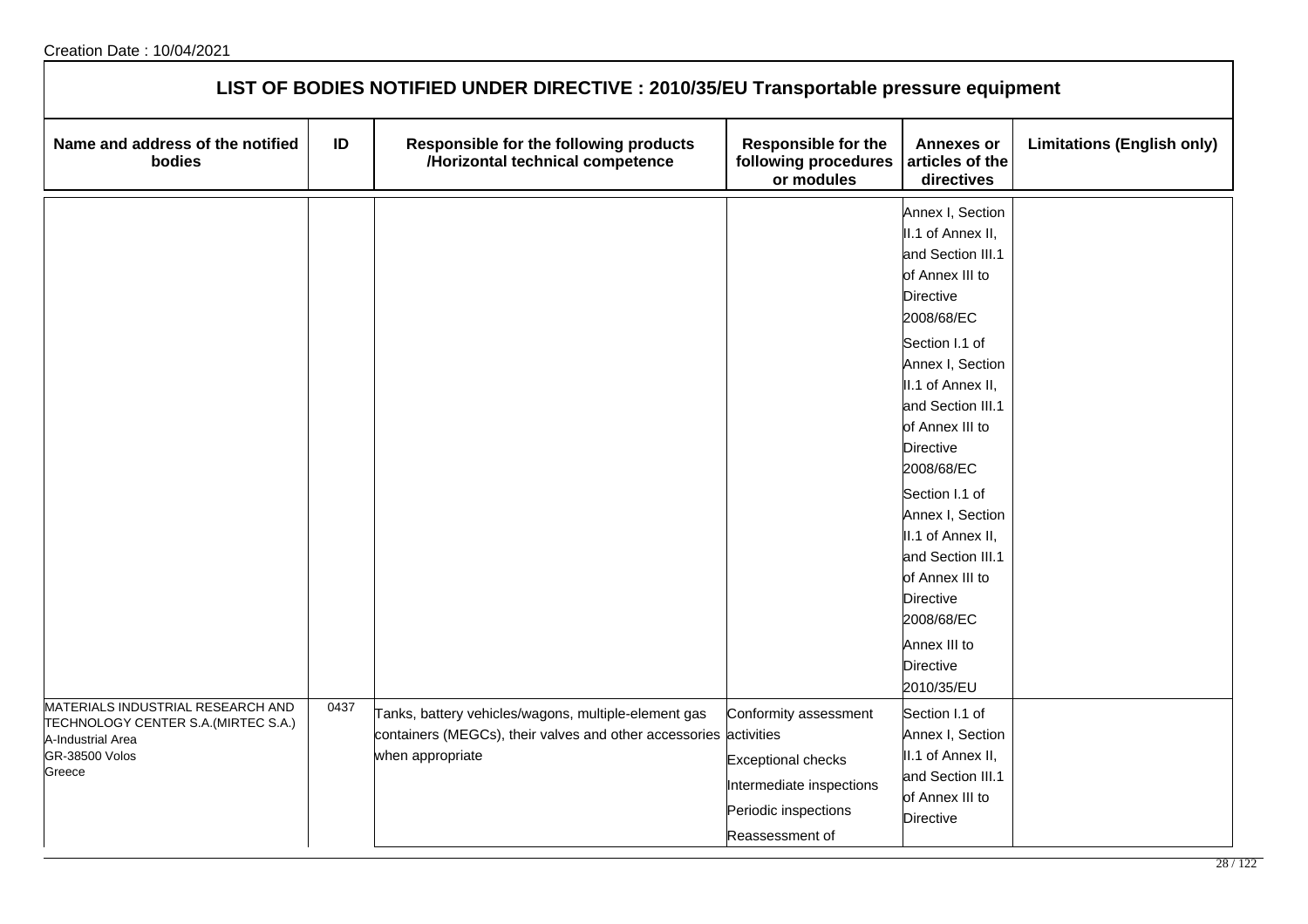| LIST OF BODIES NOTIFIED UNDER DIRECTIVE : 2010/35/EU Transportable pressure equipment |    |                                                                                                       |                                                                                |                                                                                                                                                                                                                                      |                                   |  |  |  |
|---------------------------------------------------------------------------------------|----|-------------------------------------------------------------------------------------------------------|--------------------------------------------------------------------------------|--------------------------------------------------------------------------------------------------------------------------------------------------------------------------------------------------------------------------------------|-----------------------------------|--|--|--|
| Name and address of the notified<br>bodies                                            | ID | Responsible for the following products<br>/Horizontal technical competence                            | Responsible for the<br>following procedures<br>or modules                      | <b>Annexes or</b><br>articles of the<br>directives                                                                                                                                                                                   | <b>Limitations (English only)</b> |  |  |  |
|                                                                                       |    |                                                                                                       | conformity                                                                     | 2008/68/EC                                                                                                                                                                                                                           |                                   |  |  |  |
|                                                                                       |    |                                                                                                       |                                                                                | Section I.1 of<br>Annex I, Section<br>II.1 of Annex II,<br>and Section III.1<br>of Annex III to<br><b>Directive</b><br>2008/68/EC<br>Section I.1 of<br>Annex I, Section<br>II.1 of Annex II,<br>and Section III.1<br>of Annex III to |                                   |  |  |  |
|                                                                                       |    |                                                                                                       |                                                                                | <b>Directive</b><br>2008/68/EC                                                                                                                                                                                                       |                                   |  |  |  |
|                                                                                       |    |                                                                                                       |                                                                                | Section I.1 of<br>Annex I, Section<br>II.1 of Annex II,<br>and Section III.1<br>of Annex III to<br><b>Directive</b><br>2008/68/EC                                                                                                    |                                   |  |  |  |
|                                                                                       |    |                                                                                                       |                                                                                | Annex III to<br><b>Directive</b><br>2010/35/EU                                                                                                                                                                                       |                                   |  |  |  |
|                                                                                       |    | Pressure receptacles including gas cartridges, their<br>valves and other accessories when appropriate | Conformity assessment<br>activities<br>Periodic inspections<br>Reassessment of | Section I.1 of<br>Annex I, Section<br>II.1 of Annex II,<br>and Section III.1                                                                                                                                                         |                                   |  |  |  |

┑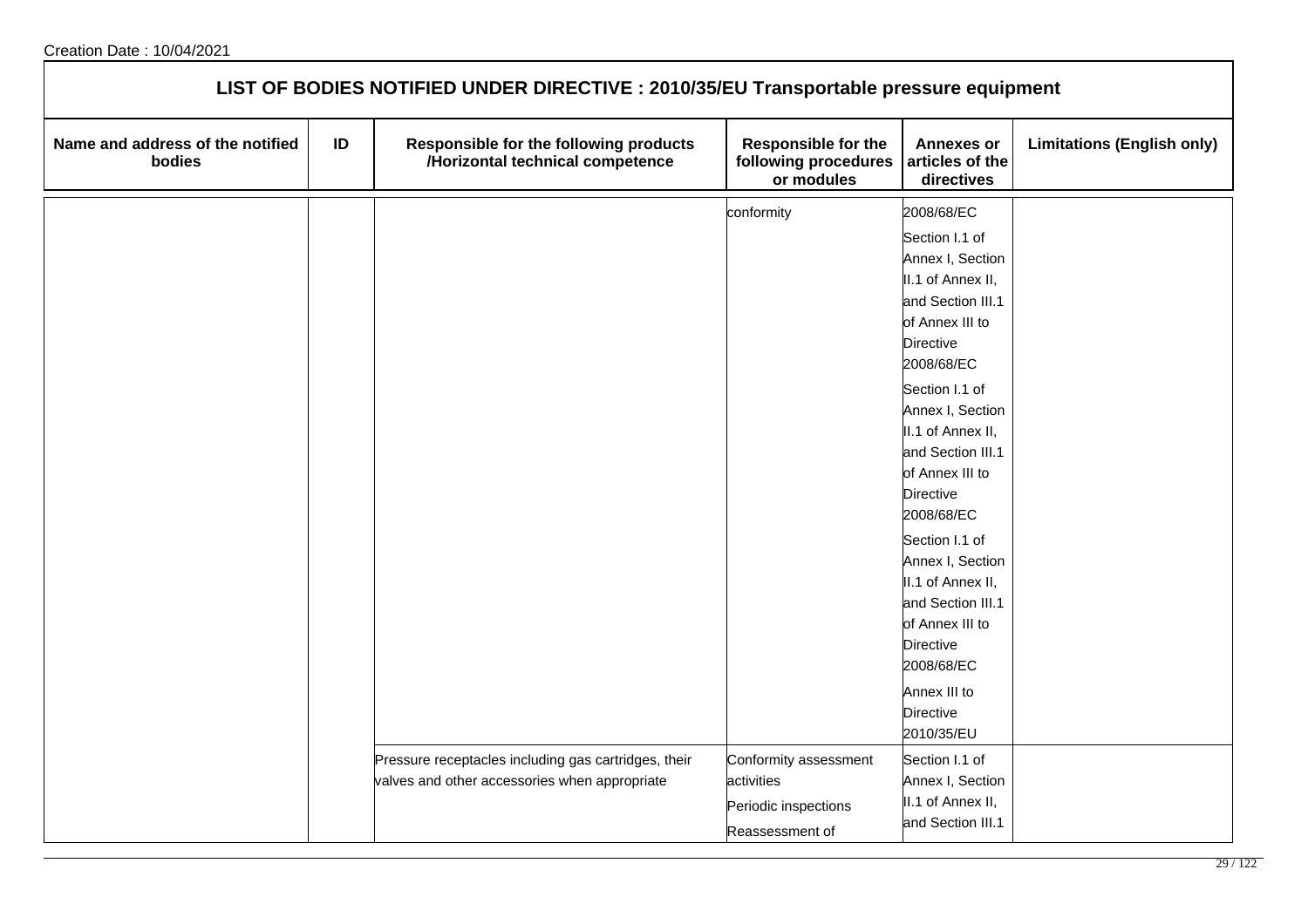| LIST OF BODIES NOTIFIED UNDER DIRECTIVE : 2010/35/EU Transportable pressure equipment |      |                                                                                                                                                                                                                                                                       |                                                                                                                                         |                                                                                                                                                                                                                                                                                                                                                                                                                                                                                                                       |                                   |  |  |
|---------------------------------------------------------------------------------------|------|-----------------------------------------------------------------------------------------------------------------------------------------------------------------------------------------------------------------------------------------------------------------------|-----------------------------------------------------------------------------------------------------------------------------------------|-----------------------------------------------------------------------------------------------------------------------------------------------------------------------------------------------------------------------------------------------------------------------------------------------------------------------------------------------------------------------------------------------------------------------------------------------------------------------------------------------------------------------|-----------------------------------|--|--|
| Name and address of the notified<br>bodies                                            | ID   | Responsible for the following products<br>/Horizontal technical competence                                                                                                                                                                                            | <b>Responsible for the</b><br>following procedures<br>or modules                                                                        | <b>Annexes or</b><br>articles of the<br>directives                                                                                                                                                                                                                                                                                                                                                                                                                                                                    | <b>Limitations (English only)</b> |  |  |
| CSI SPA<br>Cascina Traversagna, 21<br>20030 Senago (MI)<br>Italy                      | 0497 | Pressure receptacles including gas cartridges, their<br>valves and other accessories when appropriate<br>Tanks, battery vehicles/wagons, multiple-element gas<br>containers (MEGCs), their valves and other accessories  Intermediate inspections<br>when appropriate | conformity<br>Conformity assessment<br>activities<br><b>Exceptional checks</b><br>Periodic inspections<br>Reassessment of<br>conformity | of Annex III to<br>Directive<br>2008/68/EC<br>Section I.1 of<br>Annex I, Section<br>II.1 of Annex II,<br>and Section III.1<br>of Annex III to<br>Directive<br>2008/68/EC<br>Annex III to<br>Directive<br>2010/35/EU<br>Section I.1 of<br>Annex I, Section<br>II.1 of Annex II,<br>and Section III.1<br>of Annex III to<br>Directive<br>2008/68/EC<br>Section I.1 of<br>Annex I, Section<br>II.1 of Annex II,<br>and Section III.1<br>of Annex III to<br>Directive<br>2008/68/EC<br>Section I.1 of<br>Annex I, Section |                                   |  |  |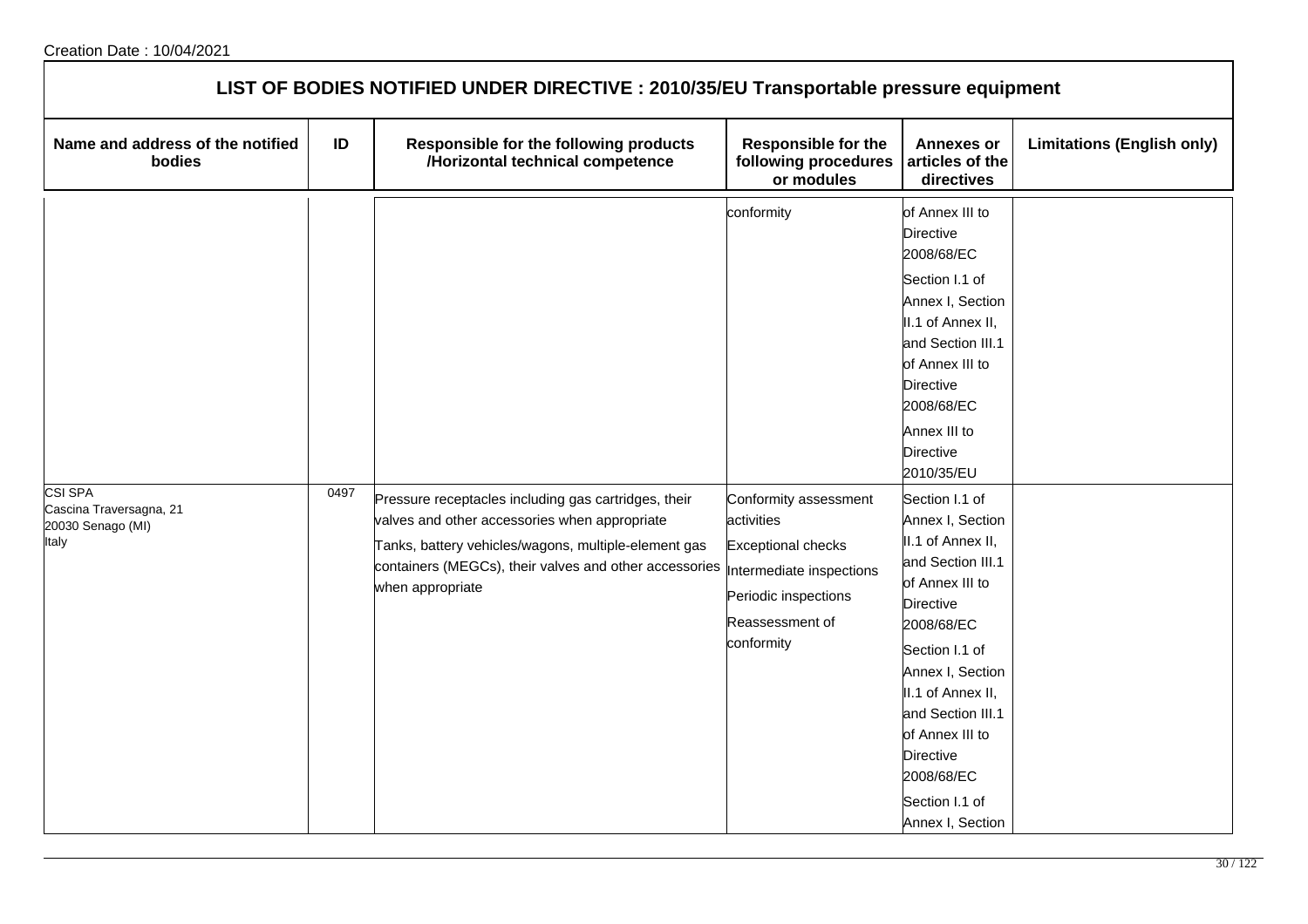| LIST OF BODIES NOTIFIED UNDER DIRECTIVE : 2010/35/EU Transportable pressure equipment                     |      |                                                                                                                                                                                                                                             |                                                                                                                                                       |                                                                                                                                                                                                                                                                             |                                   |  |  |
|-----------------------------------------------------------------------------------------------------------|------|---------------------------------------------------------------------------------------------------------------------------------------------------------------------------------------------------------------------------------------------|-------------------------------------------------------------------------------------------------------------------------------------------------------|-----------------------------------------------------------------------------------------------------------------------------------------------------------------------------------------------------------------------------------------------------------------------------|-----------------------------------|--|--|
| Name and address of the notified<br>bodies                                                                | ID   | Responsible for the following products<br>/Horizontal technical competence                                                                                                                                                                  | <b>Responsible for the</b><br>following procedures<br>or modules                                                                                      | <b>Annexes or</b><br>articles of the<br>directives                                                                                                                                                                                                                          | <b>Limitations (English only)</b> |  |  |
|                                                                                                           |      |                                                                                                                                                                                                                                             |                                                                                                                                                       | II.1 of Annex II,<br>and Section III.1<br>of Annex III to<br><b>Directive</b><br>2008/68/EC<br>Section I.1 of<br>Annex I, Section<br>II.1 of Annex II,<br>and Section III.1<br>of Annex III to<br>Directive<br>2008/68/EC<br>Annex III to<br><b>Directive</b><br>2010/35/EU |                                   |  |  |
| VINÇOTTE asbl/vzw<br>Business Class Kantorenpark J.<br>Olieslagerslaan 35<br>BE-1800 VILVOORDE<br>Belgium | 0512 | Pressure receptacles including gas cartridges, their<br>valves and other accessories when appropriate<br>Tanks, battery vehicles/wagons, multiple-element gas<br>containers (MEGCs), their valves and other accessories<br>when appropriate | Conformity assessment<br>activities<br><b>Exceptional checks</b><br>Intermediate inspections<br>Periodic inspections<br>Reassessment of<br>conformity | Section I.1 of<br>Annex I, Section<br>II.1 of Annex II,<br>and Section III.1<br>of Annex III to<br><b>Directive</b><br>2008/68/EC<br>Section I.1 of<br>Annex I, Section<br>II.1 of Annex II,<br>and Section III.1<br>of Annex III to<br><b>Directive</b><br>2008/68/EC      |                                   |  |  |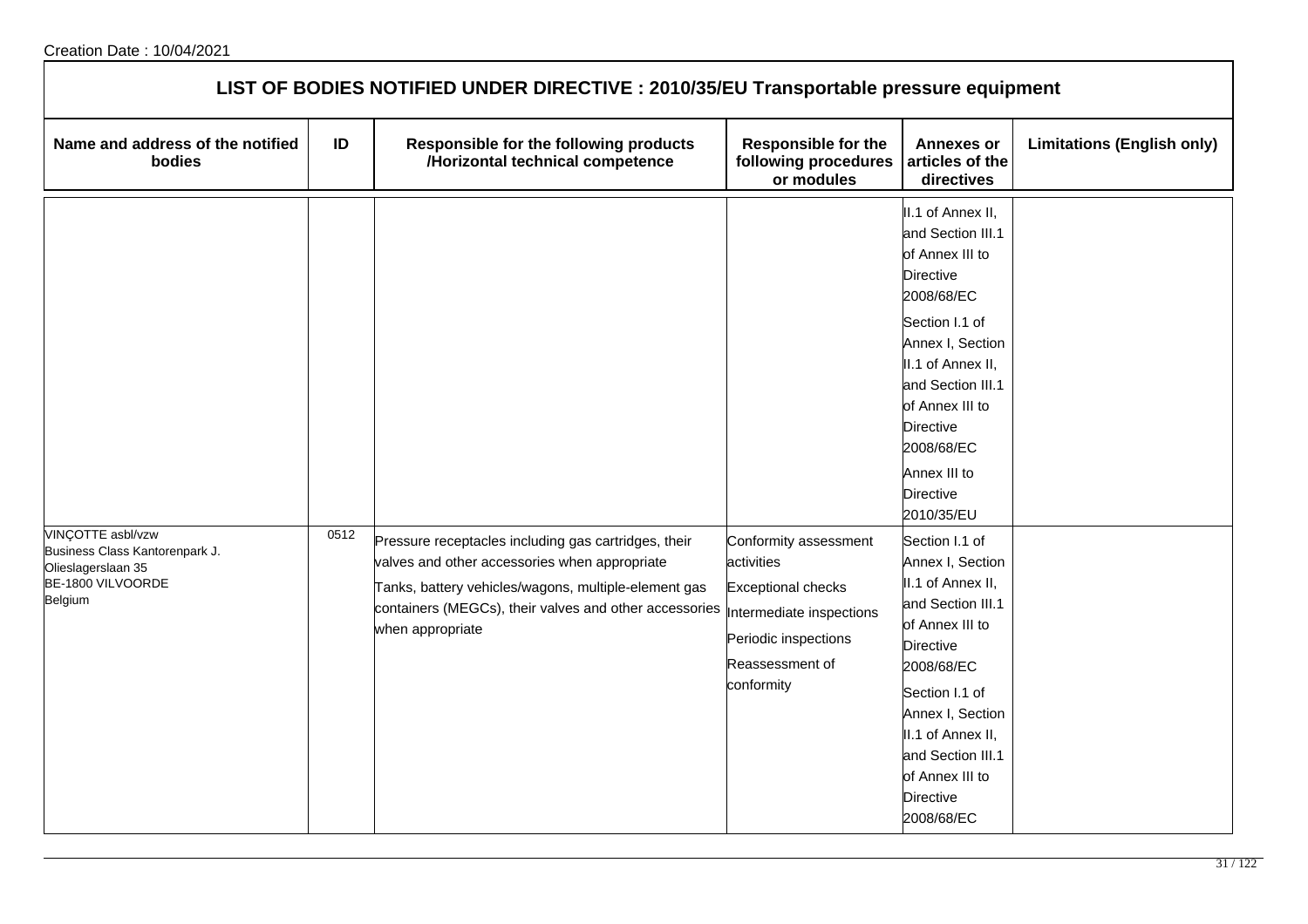| LIST OF BODIES NOTIFIED UNDER DIRECTIVE : 2010/35/EU Transportable pressure equipment     |      |                                                                                                                                                                                                                                             |                                                                                                                                                       |                                                                                                                                                                                                                                                                                                                          |                                   |  |  |
|-------------------------------------------------------------------------------------------|------|---------------------------------------------------------------------------------------------------------------------------------------------------------------------------------------------------------------------------------------------|-------------------------------------------------------------------------------------------------------------------------------------------------------|--------------------------------------------------------------------------------------------------------------------------------------------------------------------------------------------------------------------------------------------------------------------------------------------------------------------------|-----------------------------------|--|--|
| Name and address of the notified<br>bodies                                                | ID   | Responsible for the following products<br>/Horizontal technical competence                                                                                                                                                                  | Responsible for the<br>following procedures<br>or modules                                                                                             | <b>Annexes or</b><br>articles of the<br>directives                                                                                                                                                                                                                                                                       | <b>Limitations (English only)</b> |  |  |
|                                                                                           |      |                                                                                                                                                                                                                                             |                                                                                                                                                       | Section I.1 of<br>Annex I, Section<br>II.1 of Annex II,<br>and Section III.1<br>of Annex III to<br><b>Directive</b><br>2008/68/EC<br>Section I.1 of<br>Annex I, Section<br>II.1 of Annex II,<br>and Section III.1<br>of Annex III to<br><b>Directive</b><br>2008/68/EC<br>Annex III to<br><b>Directive</b><br>2010/35/EU |                                   |  |  |
| TÜV SÜD Landesgesellschaft Österreich<br>GmbH<br>Tiwagstraße 7<br>6200 Jenbach<br>Austria | 0531 | Pressure receptacles including gas cartridges, their<br>valves and other accessories when appropriate<br>Tanks, battery vehicles/wagons, multiple-element gas<br>containers (MEGCs), their valves and other accessories<br>when appropriate | Conformity assessment<br>activities<br><b>Exceptional checks</b><br>Intermediate inspections<br>Periodic inspections<br>Reassessment of<br>conformity | Section I.1 of<br>Annex I, Section<br>II.1 of Annex II,<br>and Section III.1<br>of Annex III to<br><b>Directive</b><br>2008/68/EC<br>Section I.1 of<br>Annex I, Section<br>II.1 of Annex II,<br>and Section III.1<br>of Annex III to                                                                                     |                                   |  |  |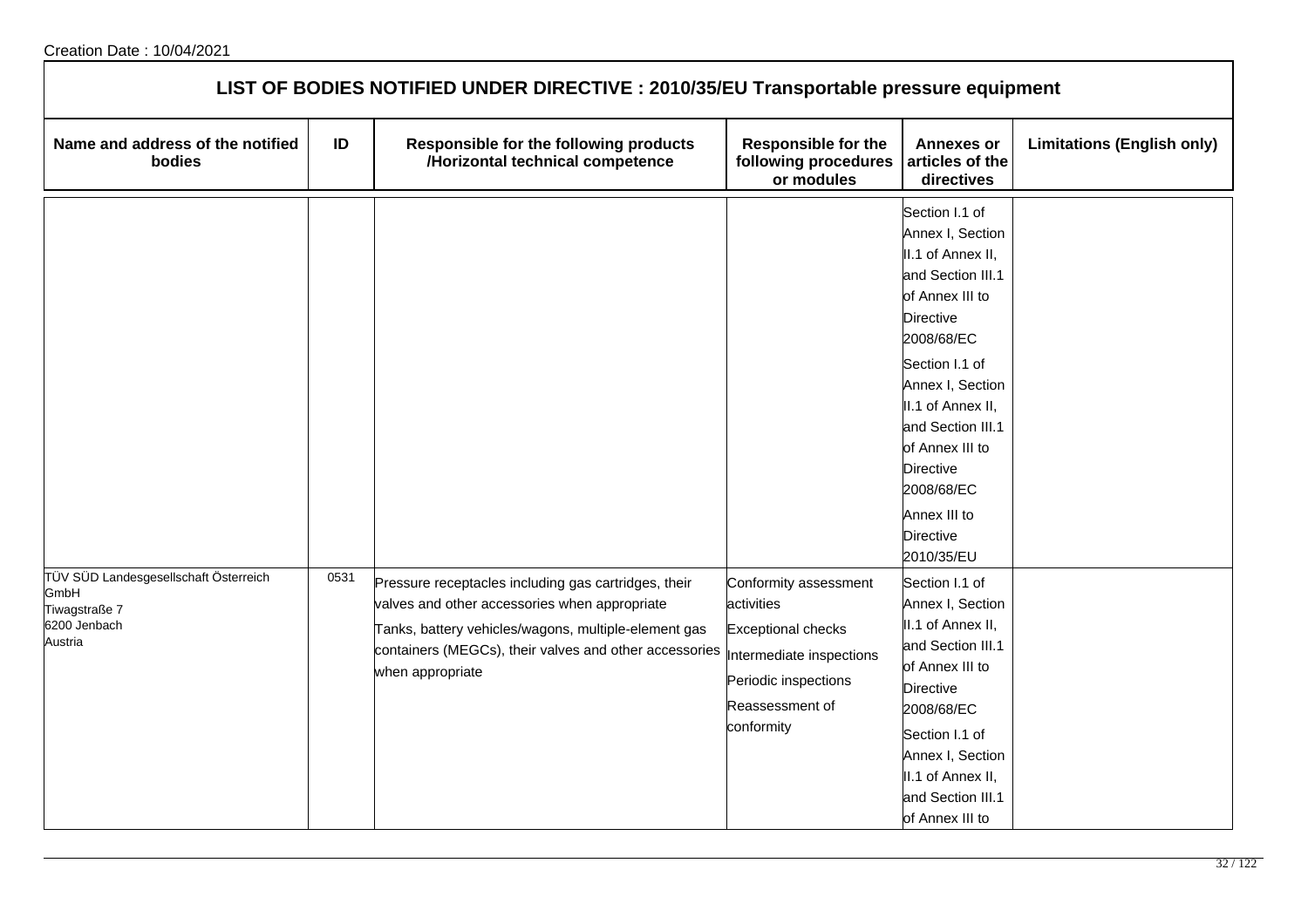| LIST OF BODIES NOTIFIED UNDER DIRECTIVE : 2010/35/EU Transportable pressure equipment |      |                                                                                                                                                                                                                                             |                                                                                                                                                       |                                                                                                                                                                                                                                                                                                                                       |                                   |  |  |
|---------------------------------------------------------------------------------------|------|---------------------------------------------------------------------------------------------------------------------------------------------------------------------------------------------------------------------------------------------|-------------------------------------------------------------------------------------------------------------------------------------------------------|---------------------------------------------------------------------------------------------------------------------------------------------------------------------------------------------------------------------------------------------------------------------------------------------------------------------------------------|-----------------------------------|--|--|
| Name and address of the notified<br>bodies                                            | ID   | Responsible for the following products<br>/Horizontal technical competence                                                                                                                                                                  | <b>Responsible for the</b><br>following procedures<br>or modules                                                                                      | <b>Annexes or</b><br>articles of the<br>directives                                                                                                                                                                                                                                                                                    | <b>Limitations (English only)</b> |  |  |
|                                                                                       |      |                                                                                                                                                                                                                                             |                                                                                                                                                       | Directive<br>2008/68/EC<br>Section I.1 of<br>Annex I, Section<br>II.1 of Annex II,<br>and Section III.1<br>of Annex III to<br>Directive<br>2008/68/EC<br>Section I.1 of<br>Annex I, Section<br>II.1 of Annex II,<br>and Section III.1<br>of Annex III to<br><b>Directive</b><br>2008/68/EC<br>Annex III to<br>Directive<br>2010/35/EU |                                   |  |  |
| <b>TPA KKS GmbH</b><br>Deutschstraße 10<br>1230 Wien<br>Austria                       | 0532 | Pressure receptacles including gas cartridges, their<br>valves and other accessories when appropriate<br>Tanks, battery vehicles/wagons, multiple-element gas<br>containers (MEGCs), their valves and other accessories<br>when appropriate | Conformity assessment<br>activities<br><b>Exceptional checks</b><br>Intermediate inspections<br>Periodic inspections<br>Reassessment of<br>conformity | Section I.1 of<br>Annex I, Section<br>II.1 of Annex II,<br>and Section III.1<br>of Annex III to<br>Directive<br>2008/68/EC<br>Section I.1 of<br>Annex I, Section<br>II.1 of Annex II,                                                                                                                                                 |                                   |  |  |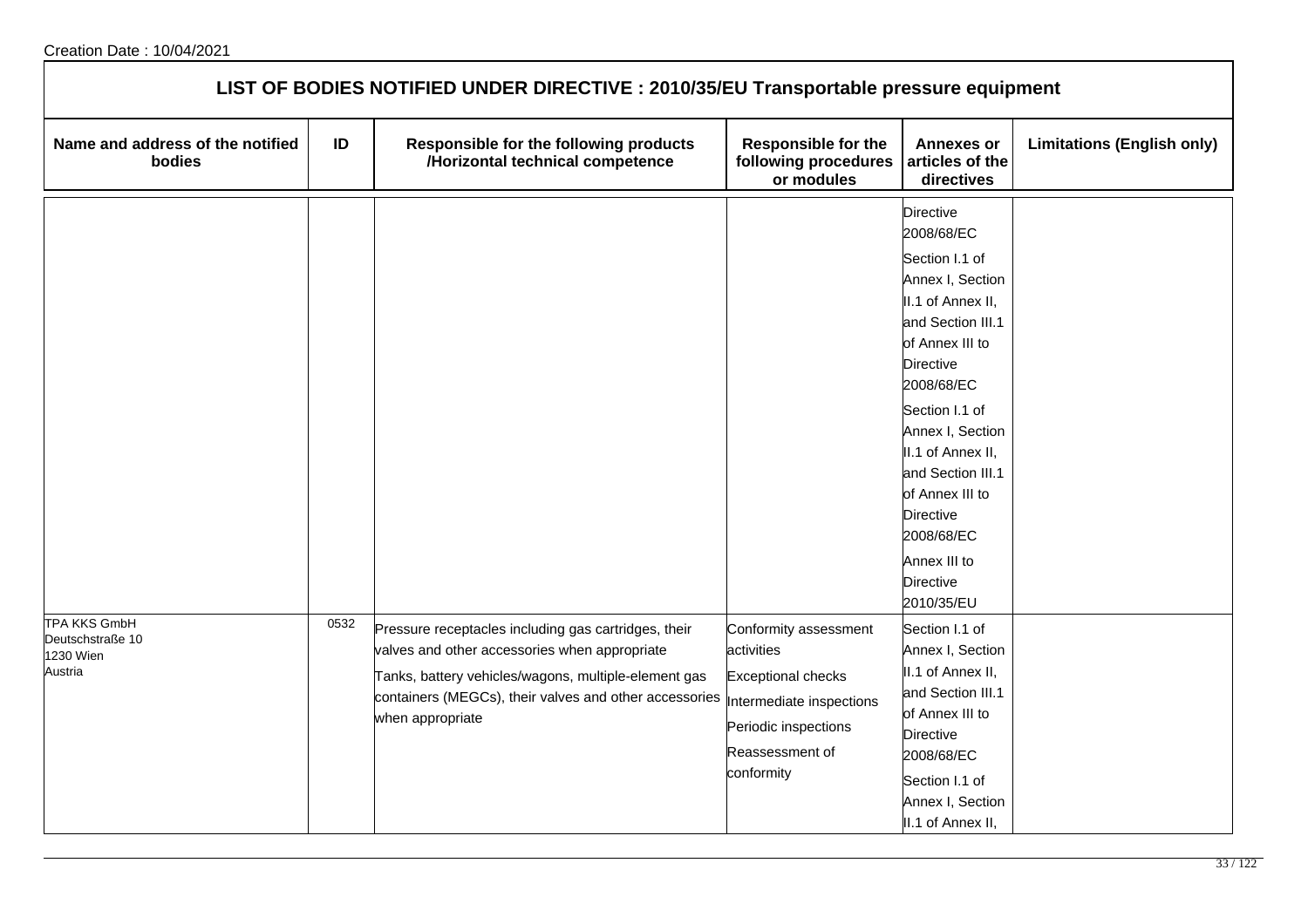| LIST OF BODIES NOTIFIED UNDER DIRECTIVE : 2010/35/EU Transportable pressure equipment |      |                                                                                                                                                                                                                                             |                                                                                                                                                       |                                                                                                                                                                                                                                                                                                                                                                                                    |                                   |  |  |
|---------------------------------------------------------------------------------------|------|---------------------------------------------------------------------------------------------------------------------------------------------------------------------------------------------------------------------------------------------|-------------------------------------------------------------------------------------------------------------------------------------------------------|----------------------------------------------------------------------------------------------------------------------------------------------------------------------------------------------------------------------------------------------------------------------------------------------------------------------------------------------------------------------------------------------------|-----------------------------------|--|--|
| Name and address of the notified<br>bodies                                            | ID   | Responsible for the following products<br>/Horizontal technical competence                                                                                                                                                                  | <b>Responsible for the</b><br>following procedures<br>or modules                                                                                      | <b>Annexes or</b><br>articles of the<br>directives                                                                                                                                                                                                                                                                                                                                                 | <b>Limitations (English only)</b> |  |  |
|                                                                                       |      |                                                                                                                                                                                                                                             |                                                                                                                                                       | and Section III.1<br>of Annex III to<br><b>Directive</b><br>2008/68/EC<br>Section I.1 of<br>Annex I, Section<br>II.1 of Annex II,<br>and Section III.1<br>of Annex III to<br><b>Directive</b><br>2008/68/EC<br>Section I.1 of<br>Annex I, Section<br>II.1 of Annex II,<br>and Section III.1<br>of Annex III to<br><b>Directive</b><br>2008/68/EC<br>Annex III to<br><b>Directive</b><br>2010/35/EU |                                   |  |  |
| <b>DNV AS</b><br>P.O.Box 300 Veritasveien 1<br>1322 HOVIK<br>Norway                   | 0575 | Pressure receptacles including gas cartridges, their<br>valves and other accessories when appropriate<br>Tanks, battery vehicles/wagons, multiple-element gas<br>containers (MEGCs), their valves and other accessories<br>when appropriate | Conformity assessment<br>activities<br><b>Exceptional checks</b><br>Intermediate inspections<br>Periodic inspections<br>Reassessment of<br>conformity | Section I.1 of<br>Annex I, Section<br>II.1 of Annex II,<br>and Section III.1<br>of Annex III to<br><b>Directive</b><br>2008/68/EC<br>Section I.1 of                                                                                                                                                                                                                                                |                                   |  |  |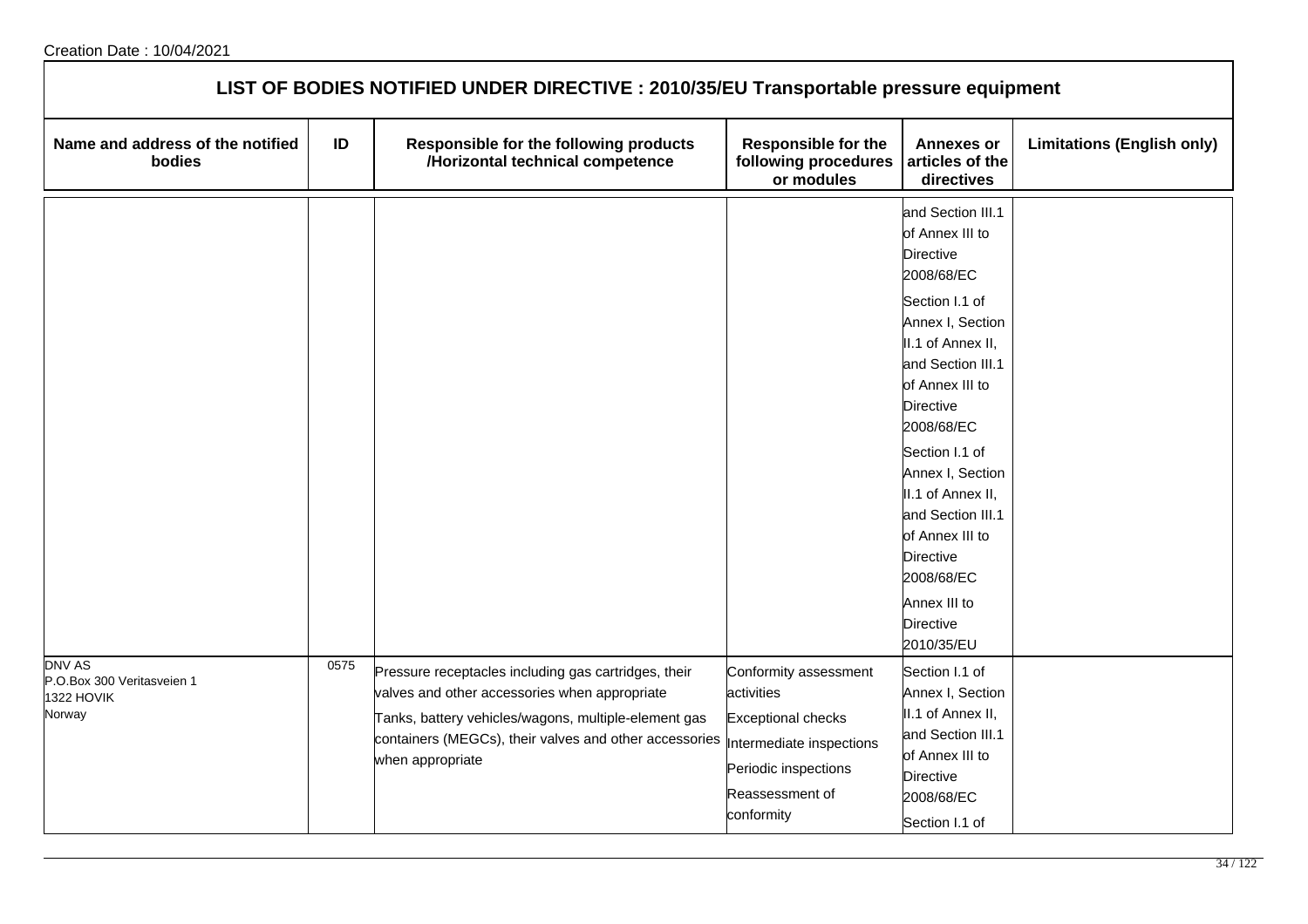| LIST OF BODIES NOTIFIED UNDER DIRECTIVE : 2010/35/EU Transportable pressure equipment                       |      |                                                                                                       |                                                                  |                                                                                                                                                                                                                                                                                                                                                                                                                                      |                                                                                                                                                       |  |
|-------------------------------------------------------------------------------------------------------------|------|-------------------------------------------------------------------------------------------------------|------------------------------------------------------------------|--------------------------------------------------------------------------------------------------------------------------------------------------------------------------------------------------------------------------------------------------------------------------------------------------------------------------------------------------------------------------------------------------------------------------------------|-------------------------------------------------------------------------------------------------------------------------------------------------------|--|
| Name and address of the notified<br>bodies                                                                  | ID   | Responsible for the following products<br>/Horizontal technical competence                            | <b>Responsible for the</b><br>following procedures<br>or modules | <b>Annexes or</b><br>articles of the<br>directives                                                                                                                                                                                                                                                                                                                                                                                   | <b>Limitations (English only)</b>                                                                                                                     |  |
|                                                                                                             |      |                                                                                                       |                                                                  | Annex I, Section<br>II.1 of Annex II,<br>and Section III.1<br>of Annex III to<br><b>Directive</b><br>2008/68/EC<br>Section I.1 of<br>Annex I, Section<br>II.1 of Annex II,<br>and Section III.1<br>of Annex III to<br><b>Directive</b><br>2008/68/EC<br>Section I.1 of<br>Annex I, Section<br>II.1 of Annex II,<br>and Section III.1<br>of Annex III to<br><b>Directive</b><br>2008/68/EC<br>Annex III to<br>Directive<br>2010/35/EU |                                                                                                                                                       |  |
| Bundesanstalt für Materialforschung und<br>-prüfung (BAM)<br>Unter den Eichen 87<br>12205 Berlin<br>Germany | 0589 | Pressure receptacles including gas cartridges, their<br>valves and other accessories when appropriate | Conformity assessment<br>activities                              | Section I.1 of<br>II.1 of Annex II,<br>and Section III.1<br>of Annex III to<br><b>Directive</b>                                                                                                                                                                                                                                                                                                                                      | Only valves and other accessories<br>Annex I, Section for pressure receptacles and gas<br>cartridges (no pressure receptacles<br>and gas cartridges). |  |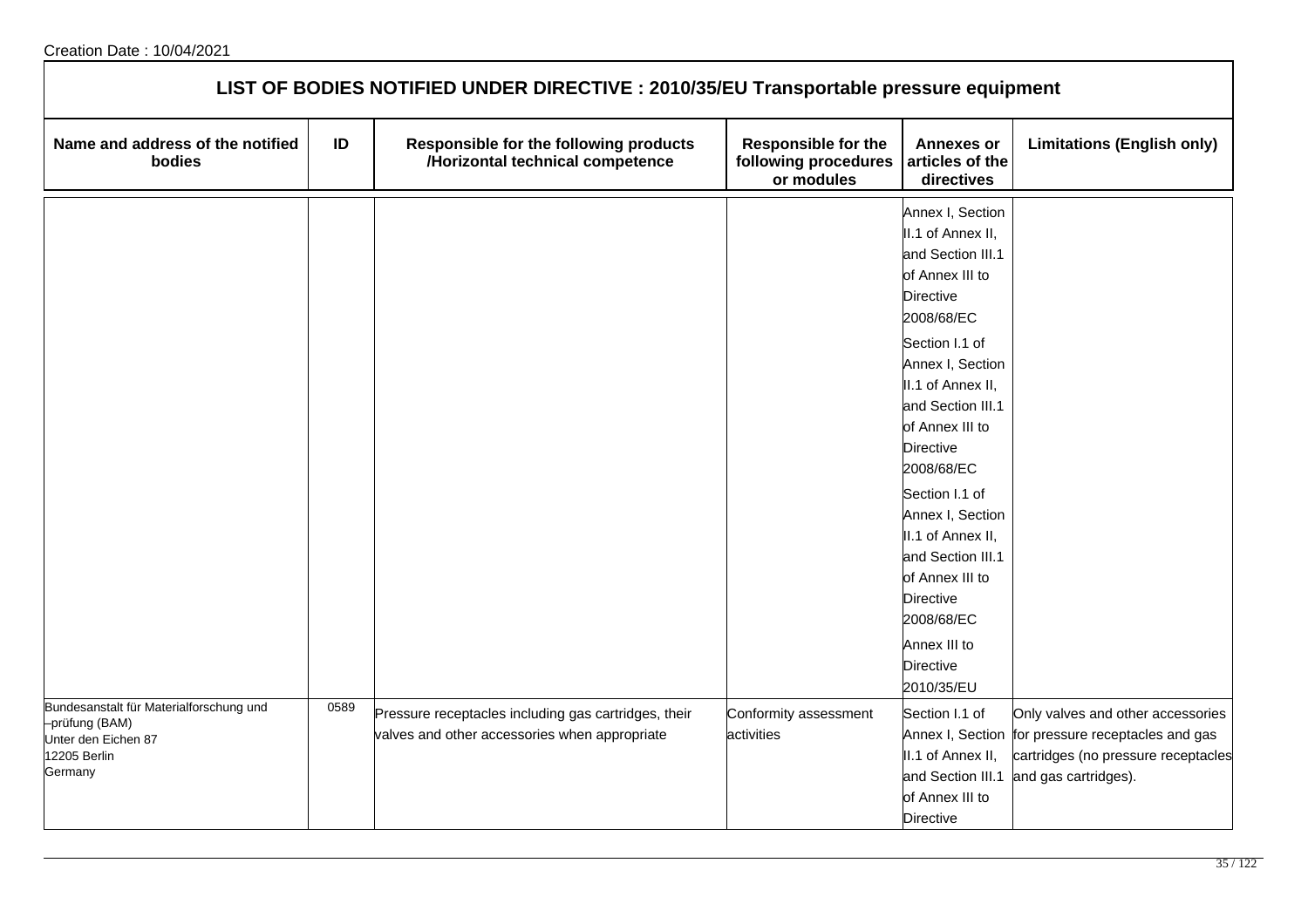| LIST OF BODIES NOTIFIED UNDER DIRECTIVE : 2010/35/EU Transportable pressure equipment |      |                                                                                                                                                                                                                                                                       |                                                                                                                           |                                                                                                                                                                                                                                                                                                                                                                                                                                                                                                                                                         |                                   |  |  |  |
|---------------------------------------------------------------------------------------|------|-----------------------------------------------------------------------------------------------------------------------------------------------------------------------------------------------------------------------------------------------------------------------|---------------------------------------------------------------------------------------------------------------------------|---------------------------------------------------------------------------------------------------------------------------------------------------------------------------------------------------------------------------------------------------------------------------------------------------------------------------------------------------------------------------------------------------------------------------------------------------------------------------------------------------------------------------------------------------------|-----------------------------------|--|--|--|
| Name and address of the notified<br>bodies                                            | ID   | Responsible for the following products<br>/Horizontal technical competence                                                                                                                                                                                            | <b>Responsible for the</b><br>following procedures<br>or modules                                                          | <b>Annexes or</b><br>articles of the<br>directives                                                                                                                                                                                                                                                                                                                                                                                                                                                                                                      | <b>Limitations (English only)</b> |  |  |  |
| <b>DEKRA Industrial AB</b><br>Hemvärnsgatan 11B<br>171 54 SOLNA<br>Sweden             | 0640 | Pressure receptacles including gas cartridges, their<br>valves and other accessories when appropriate<br>Tanks, battery vehicles/wagons, multiple-element gas<br>containers (MEGCs), their valves and other accessories  Intermediate inspections<br>when appropriate | Conformity assessment<br>activities<br><b>Exceptional checks</b><br>Periodic inspections<br>Reassessment of<br>conformity | 2008/68/EC<br>Section I.1 of<br>Annex I, Section<br>II.1 of Annex II,<br>and Section III.1<br>of Annex III to<br><b>Directive</b><br>2008/68/EC<br>Section I.1 of<br>Annex I, Section<br>II.1 of Annex II,<br>and Section III.1<br>of Annex III to<br>Directive<br>2008/68/EC<br>Section I.1 of<br>Annex I, Section<br>II.1 of Annex II,<br>and Section III.1<br>of Annex III to<br><b>Directive</b><br>2008/68/EC<br>Section I.1 of<br>Annex I, Section<br>II.1 of Annex II,<br>and Section III.1<br>of Annex III to<br><b>Directive</b><br>2008/68/EC |                                   |  |  |  |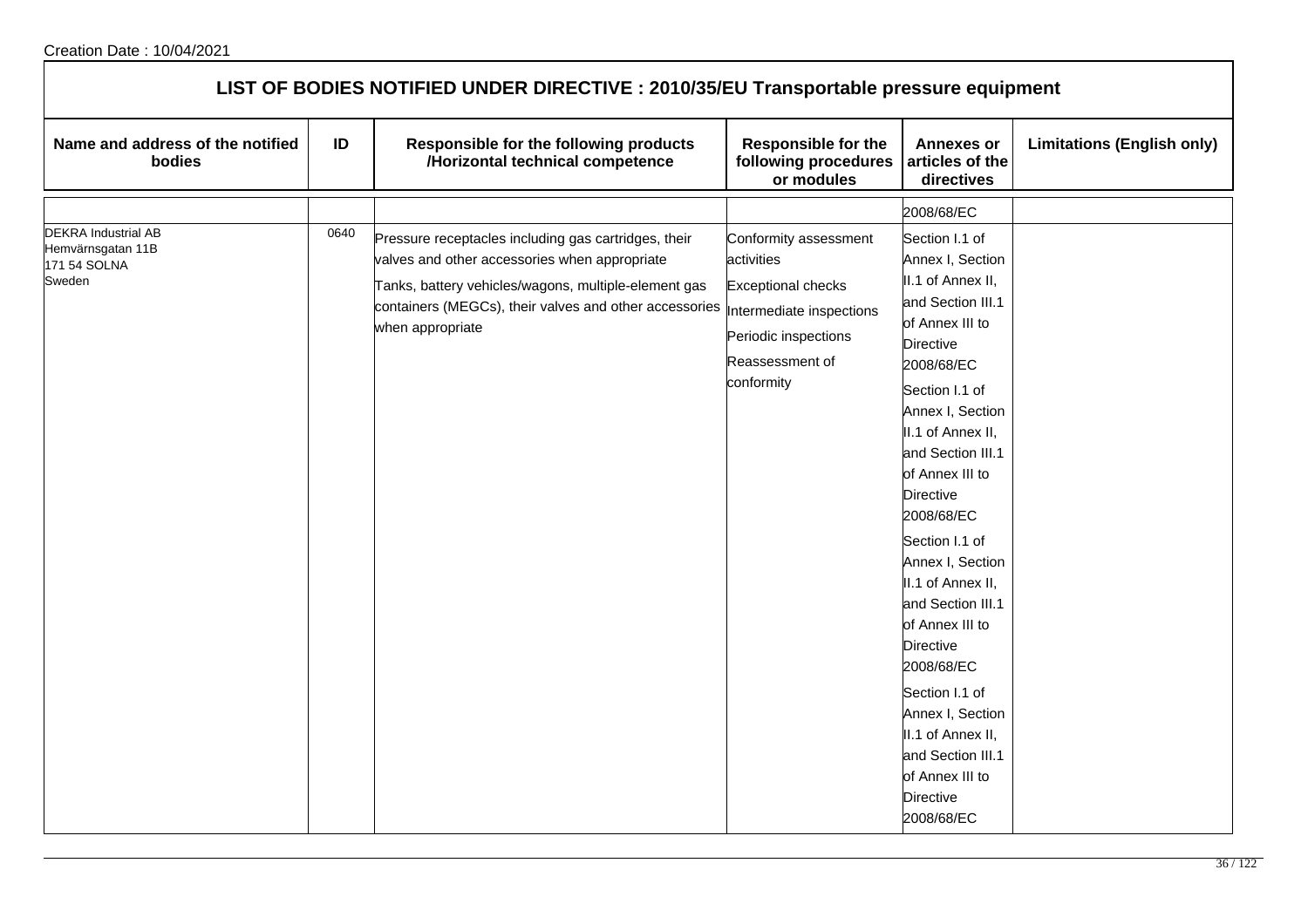| LIST OF BODIES NOTIFIED UNDER DIRECTIVE : 2010/35/EU Transportable pressure equipment              |      |                                                                                                                                                                                                                                             |                                                                                                                                                       |                                                                                                                                                                                                                                                                                                                                                                                                                                                                                                         |                                   |  |  |  |
|----------------------------------------------------------------------------------------------------|------|---------------------------------------------------------------------------------------------------------------------------------------------------------------------------------------------------------------------------------------------|-------------------------------------------------------------------------------------------------------------------------------------------------------|---------------------------------------------------------------------------------------------------------------------------------------------------------------------------------------------------------------------------------------------------------------------------------------------------------------------------------------------------------------------------------------------------------------------------------------------------------------------------------------------------------|-----------------------------------|--|--|--|
| Name and address of the notified<br>bodies                                                         | ID   | Responsible for the following products<br>/Horizontal technical competence                                                                                                                                                                  | <b>Responsible for the</b><br>following procedures<br>or modules                                                                                      | <b>Annexes or</b><br>articles of the<br>directives                                                                                                                                                                                                                                                                                                                                                                                                                                                      | <b>Limitations (English only)</b> |  |  |  |
|                                                                                                    |      |                                                                                                                                                                                                                                             |                                                                                                                                                       | Annex III to<br><b>Directive</b><br>2010/35/EU                                                                                                                                                                                                                                                                                                                                                                                                                                                          |                                   |  |  |  |
| ECO - European Certifying Organization S.p.A.<br>Via Mengolina, 33<br>48018 - Faenza (RA)<br>Italy | 0714 | Pressure receptacles including gas cartridges, their<br>valves and other accessories when appropriate<br>Tanks, battery vehicles/wagons, multiple-element gas<br>containers (MEGCs), their valves and other accessories<br>when appropriate | Conformity assessment<br>activities<br><b>Exceptional checks</b><br>Intermediate inspections<br>Periodic inspections<br>Reassessment of<br>conformity | Section I.1 of<br>Annex I, Section<br>II.1 of Annex II,<br>and Section III.1<br>of Annex III to<br><b>Directive</b><br>2008/68/EC<br>Section I.1 of<br>Annex I, Section<br>II.1 of Annex II,<br>and Section III.1<br>of Annex III to<br><b>Directive</b><br>2008/68/EC<br>Section I.1 of<br>Annex I, Section<br>II.1 of Annex II,<br>and Section III.1<br>of Annex III to<br>Directive<br>2008/68/EC<br>Section I.1 of<br>Annex I, Section<br>II.1 of Annex II,<br>and Section III.1<br>of Annex III to |                                   |  |  |  |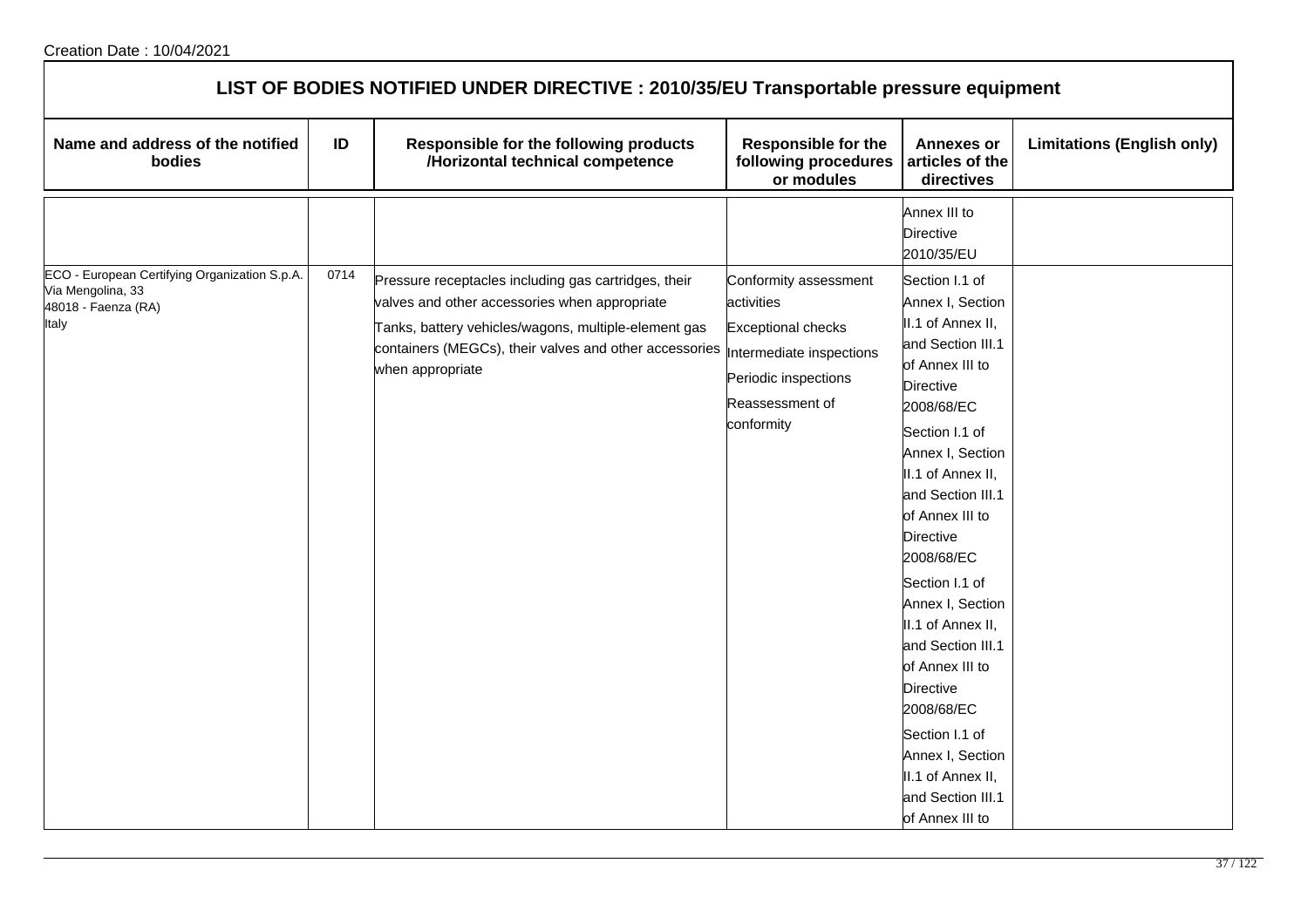| LIST OF BODIES NOTIFIED UNDER DIRECTIVE : 2010/35/EU Transportable pressure equipment                               |      |                                                                                                                                    |                                                                               |                                                                                                                                                                                                                                                                                                                            |                                   |  |
|---------------------------------------------------------------------------------------------------------------------|------|------------------------------------------------------------------------------------------------------------------------------------|-------------------------------------------------------------------------------|----------------------------------------------------------------------------------------------------------------------------------------------------------------------------------------------------------------------------------------------------------------------------------------------------------------------------|-----------------------------------|--|
| Name and address of the notified<br>bodies                                                                          | ID   | Responsible for the following products<br>/Horizontal technical competence                                                         | <b>Responsible for the</b><br>following procedures<br>or modules              | <b>Annexes or</b><br>articles of the<br>directives                                                                                                                                                                                                                                                                         | <b>Limitations (English only)</b> |  |
| INGENIERIA Y TECNICAS DE CALIDAD S.L.                                                                               | 0844 |                                                                                                                                    |                                                                               | Directive<br>2008/68/EC<br>Annex III to<br><b>Directive</b><br>2010/35/EU                                                                                                                                                                                                                                                  |                                   |  |
| <b>INTECA</b><br>Centro Empresarial San Isidro, 1 c/ Idorsolo, 13<br>Oficinas 6-7<br>48160 Derio (Vizcaya)<br>Spain |      | Pressure receptacles including gas cartridges, their<br>valves and other accessories when appropriate                              | Periodic inspections                                                          | Section I.1 of<br>Annex I, Section<br>II.1 of Annex II,<br>and Section III.1<br>of Annex III to<br><b>Directive</b><br>2008/68/EC                                                                                                                                                                                          |                                   |  |
|                                                                                                                     |      | Tanks, battery vehicles/wagons, multiple-element gas<br>containers (MEGCs), their valves and other accessories<br>when appropriate | <b>Exceptional checks</b><br>Intermediate inspections<br>Periodic inspections | Section I.1 of<br>Annex I, Section<br>II.1 of Annex II,<br>and Section III.1<br>of Annex III to<br>Directive<br>2008/68/EC<br>Section I.1 of<br>Annex I, Section<br>II.1 of Annex II,<br>and Section III.1<br>of Annex III to<br><b>Directive</b><br>2008/68/EC<br>Section I.1 of<br>Annex I, Section<br>II.1 of Annex II, |                                   |  |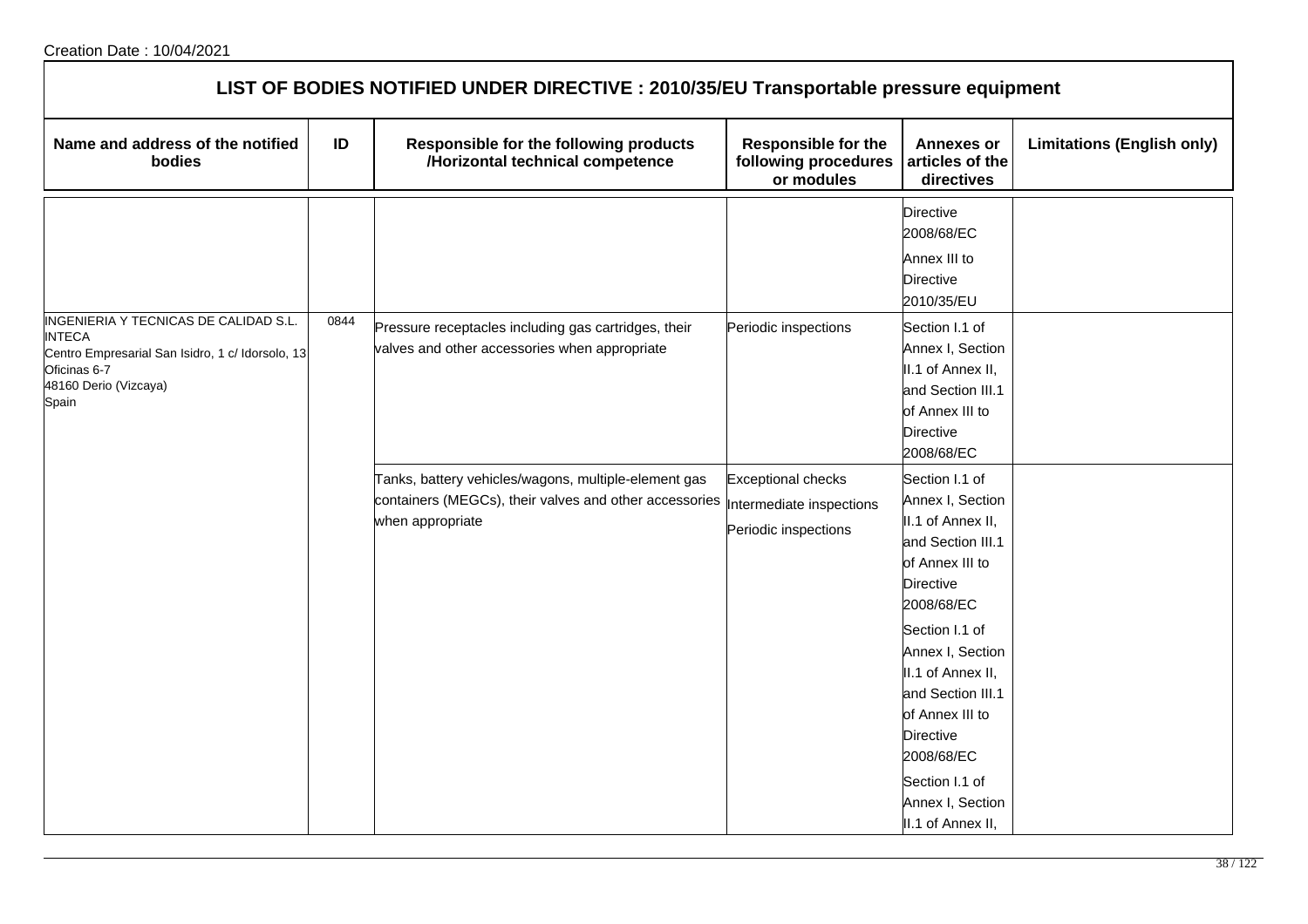| LIST OF BODIES NOTIFIED UNDER DIRECTIVE : 2010/35/EU Transportable pressure equipment                                         |      |                                                                                                       |                                                                                                                                                       |                                                                                                                                                                                                                                                                                                                                                                                                                                                                                      |                                   |  |  |
|-------------------------------------------------------------------------------------------------------------------------------|------|-------------------------------------------------------------------------------------------------------|-------------------------------------------------------------------------------------------------------------------------------------------------------|--------------------------------------------------------------------------------------------------------------------------------------------------------------------------------------------------------------------------------------------------------------------------------------------------------------------------------------------------------------------------------------------------------------------------------------------------------------------------------------|-----------------------------------|--|--|
| Name and address of the notified<br>bodies                                                                                    | ID   | Responsible for the following products<br>/Horizontal technical competence                            | <b>Responsible for the</b><br>following procedures<br>or modules                                                                                      | <b>Annexes or</b><br>articles of the<br>directives                                                                                                                                                                                                                                                                                                                                                                                                                                   | <b>Limitations (English only)</b> |  |  |
|                                                                                                                               |      |                                                                                                       |                                                                                                                                                       | and Section III.1<br>of Annex III to<br><b>Directive</b><br>2008/68/EC                                                                                                                                                                                                                                                                                                                                                                                                               |                                   |  |  |
| ASSOCIATION POUR LA SECURITE DES<br>APPAREILS A PRESSION (ASAP)<br>40 Avenue du Maréchal Joffre<br>60 500 Chantilly<br>France | 0851 | Pressure receptacles including gas cartridges, their<br>valves and other accessories when appropriate | Conformity assessment<br>activities<br><b>Exceptional checks</b><br>Intermediate inspections<br>Periodic inspections<br>Reassessment of<br>conformity | Section I.1 of<br>Annex I, Section<br>II.1 of Annex II,<br>and Section III.1<br>of Annex III to<br><b>Directive</b><br>2008/68/EC<br>Section I.1 of<br>Annex I, Section<br>II.1 of Annex II,<br>and Section III.1<br>of Annex III to<br><b>Directive</b><br>2008/68/EC<br>Section I.1 of<br>Annex I, Section<br>II.1 of Annex II,<br>and Section III.1<br>of Annex III to<br>Directive<br>2008/68/EC<br>Section I.1 of<br>Annex I, Section<br>II.1 of Annex II,<br>and Section III.1 |                                   |  |  |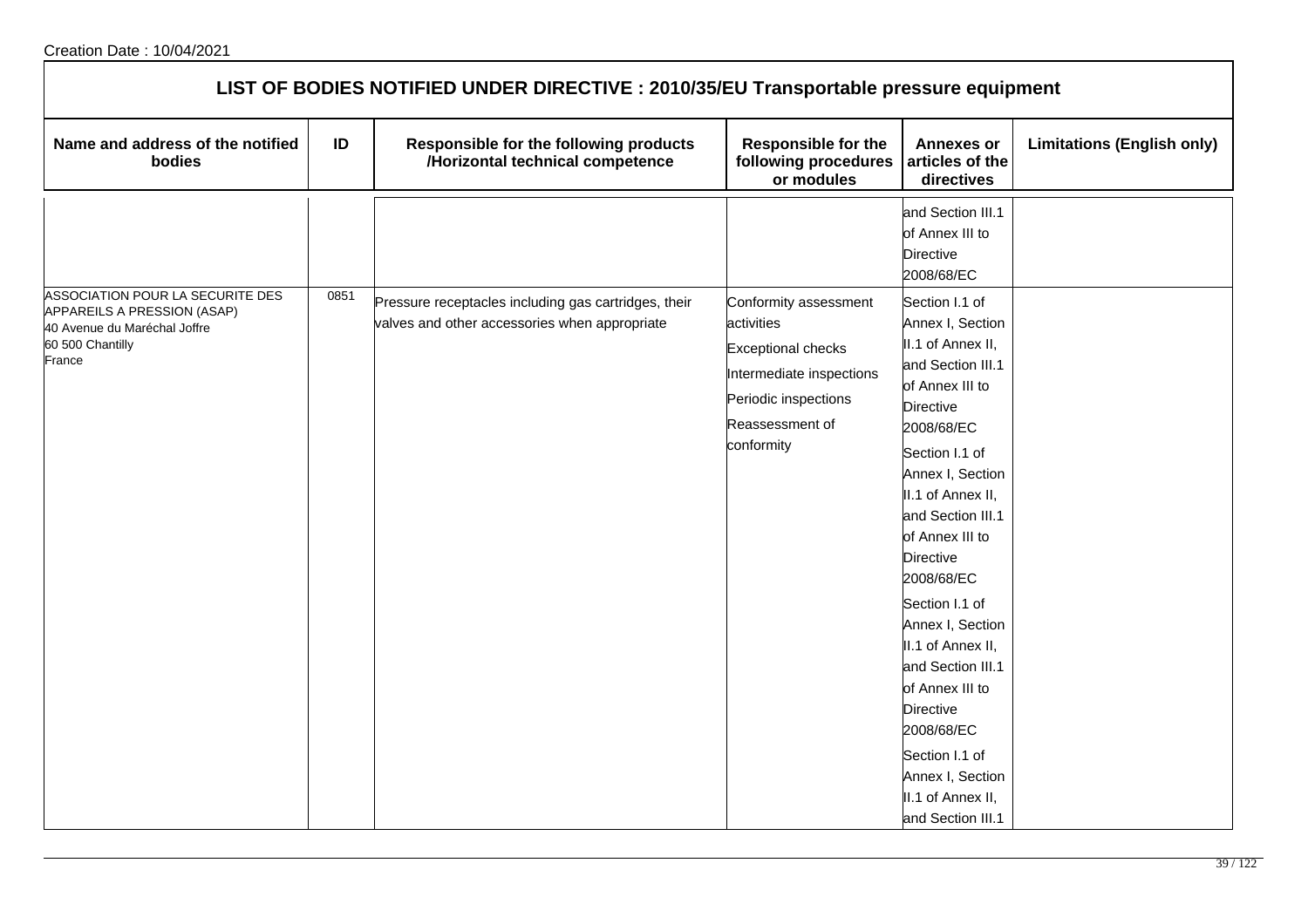| LIST OF BODIES NOTIFIED UNDER DIRECTIVE : 2010/35/EU Transportable pressure equipment |      |                                                                                                       |                                                                                                                                                       |                                                                                                                                                                                                                                                                                                                                                                                                                               |                                                                        |  |  |
|---------------------------------------------------------------------------------------|------|-------------------------------------------------------------------------------------------------------|-------------------------------------------------------------------------------------------------------------------------------------------------------|-------------------------------------------------------------------------------------------------------------------------------------------------------------------------------------------------------------------------------------------------------------------------------------------------------------------------------------------------------------------------------------------------------------------------------|------------------------------------------------------------------------|--|--|
| Name and address of the notified<br>bodies                                            | ID   | Responsible for the following products<br>/Horizontal technical competence                            | <b>Responsible for the</b><br>following procedures<br>or modules                                                                                      | <b>Annexes or</b><br>articles of the<br>directives                                                                                                                                                                                                                                                                                                                                                                            | <b>Limitations (English only)</b>                                      |  |  |
|                                                                                       |      |                                                                                                       |                                                                                                                                                       | of Annex III to<br><b>Directive</b><br>2008/68/EC<br>Annex III to<br><b>Directive</b><br>2010/35/EU                                                                                                                                                                                                                                                                                                                           |                                                                        |  |  |
| <b>DEKRA Industrial OY</b><br>Tuupakankuja 1<br>FI-01740 VANTAA<br>Finland            | 0875 | Pressure receptacles including gas cartridges, their<br>valves and other accessories when appropriate | Conformity assessment<br>activities<br><b>Exceptional checks</b><br>Intermediate inspections<br>Periodic inspections<br>Reassessment of<br>conformity | Section I.1 of<br>II.1 of Annex II,<br>and Section III.1<br>of Annex III to<br><b>Directive</b><br>2008/68/EC<br>Section I.1 of<br>Annex I, Section<br>II.1 of Annex II,<br>and Section III.1<br>of Annex III to<br><b>Directive</b><br>2008/68/EC<br>Section I.1 of<br>Annex I, Section<br>II.1 of Annex II,<br>and Section III.1<br>of Annex III to<br><b>Directive</b><br>2008/68/EC<br>Section I.1 of<br>Annex I, Section | Section III.1 of Annex III to<br>Annex I, Section Directive 2008/68/EC |  |  |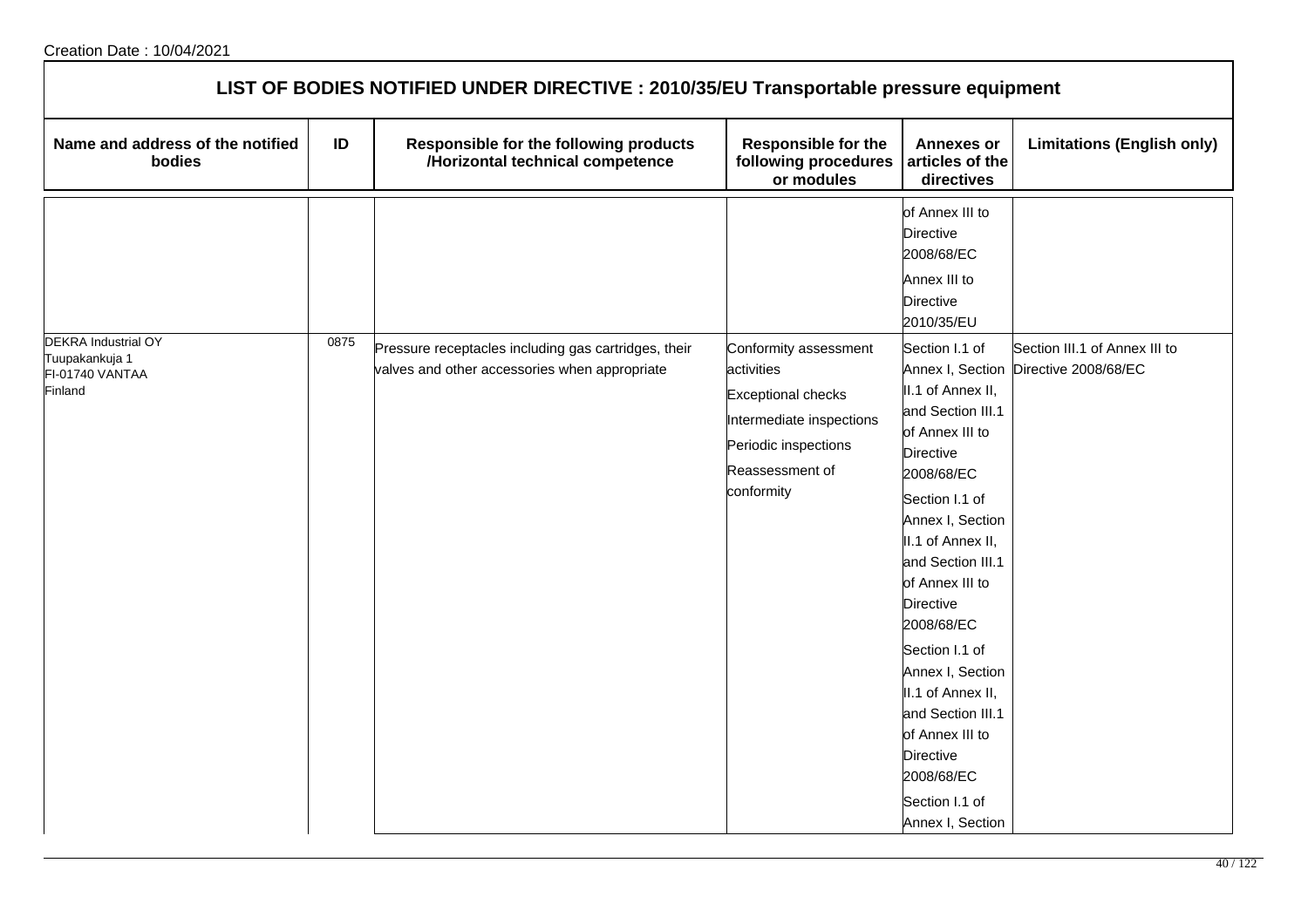| LIST OF BODIES NOTIFIED UNDER DIRECTIVE : 2010/35/EU Transportable pressure equipment |    |                                                                                                                                               |                                                                                                                                         |                                                                                                                                                                                                                                                                                                                                                                                         |                                                                        |  |  |  |
|---------------------------------------------------------------------------------------|----|-----------------------------------------------------------------------------------------------------------------------------------------------|-----------------------------------------------------------------------------------------------------------------------------------------|-----------------------------------------------------------------------------------------------------------------------------------------------------------------------------------------------------------------------------------------------------------------------------------------------------------------------------------------------------------------------------------------|------------------------------------------------------------------------|--|--|--|
| Name and address of the notified<br>bodies                                            | ID | Responsible for the following products<br>/Horizontal technical competence                                                                    | <b>Responsible for the</b><br>following procedures<br>or modules                                                                        | <b>Annexes or</b><br>articles of the<br>directives                                                                                                                                                                                                                                                                                                                                      | <b>Limitations (English only)</b>                                      |  |  |  |
|                                                                                       |    |                                                                                                                                               |                                                                                                                                         | II.1 of Annex II,<br>and Section III.1<br>of Annex III to<br><b>Directive</b><br>2008/68/EC<br>Annex III to<br><b>Directive</b><br>2010/35/EU                                                                                                                                                                                                                                           |                                                                        |  |  |  |
|                                                                                       |    | Tanks, battery vehicles/wagons, multiple-element gas<br>containers (MEGCs), their valves and other accessories activities<br>when appropriate | Conformity assessment<br><b>Exceptional checks</b><br>Intermediate inspections<br>Periodic inspections<br>Reassessment of<br>conformity | Section I.1 of<br>II.1 of Annex II,<br>and Section III.1<br>of Annex III to<br><b>Directive</b><br>2008/68/EC<br>Section I.1 of<br>Annex I, Section<br>II.1 of Annex II,<br>and Section III.1<br>of Annex III to<br><b>Directive</b><br>2008/68/EC<br>Section I.1 of<br>Annex I, Section<br>II.1 of Annex II,<br>and Section III.1<br>of Annex III to<br><b>Directive</b><br>2008/68/EC | Section III.1 of Annex III to<br>Annex I, Section Directive 2008/68/EC |  |  |  |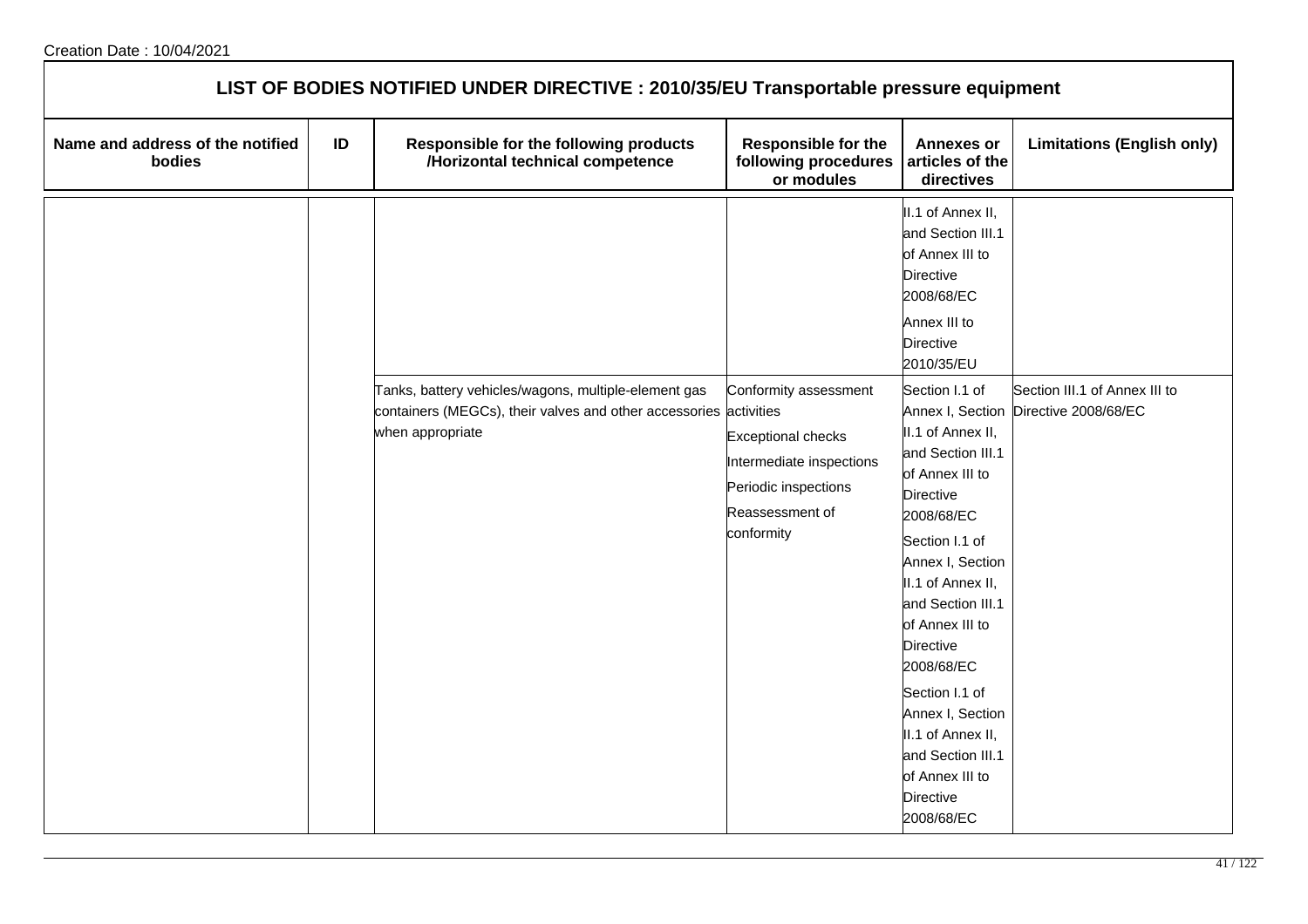| LIST OF BODIES NOTIFIED UNDER DIRECTIVE : 2010/35/EU Transportable pressure equipment                         |      |                                                                                                                                                                                                                                             |                                                                                                                                                       |                                                                                                                                                                                                                                                |                                   |  |  |
|---------------------------------------------------------------------------------------------------------------|------|---------------------------------------------------------------------------------------------------------------------------------------------------------------------------------------------------------------------------------------------|-------------------------------------------------------------------------------------------------------------------------------------------------------|------------------------------------------------------------------------------------------------------------------------------------------------------------------------------------------------------------------------------------------------|-----------------------------------|--|--|
| Name and address of the notified<br>bodies                                                                    | ID   | Responsible for the following products<br>/Horizontal technical competence                                                                                                                                                                  | <b>Responsible for the</b><br>following procedures<br>or modules                                                                                      | Annexes or<br>articles of the<br>directives                                                                                                                                                                                                    | <b>Limitations (English only)</b> |  |  |
| TECHNISCH BUREAU VERBRUGGHEN V. Z.<br>W.<br>Neerveldstraat 109 Bus 6<br>1200 Brussel - Bruxelles              | 0892 | Pressure receptacles including gas cartridges, their<br>valves and other accessories when appropriate                                                                                                                                       | Periodic inspections                                                                                                                                  | Section I.1 of<br>Annex I, Section<br>II.1 of Annex II,<br>and Section III.1<br>of Annex III to<br><b>Directive</b><br>2008/68/EC<br>Annex III to<br><b>Directive</b><br>2010/35/EU<br>Section I.1 of<br>Annex I, Section<br>II.1 of Annex II, |                                   |  |  |
| Belgium                                                                                                       |      |                                                                                                                                                                                                                                             |                                                                                                                                                       | and Section III.1<br>of Annex III to<br><b>Directive</b><br>2008/68/EC                                                                                                                                                                         |                                   |  |  |
| BUREAU VERITAS RINAVE - SOCIEDADE<br>UNIPESSOAL, LDA<br>Rua Laura Ayres, n.º 3<br>1600-510 LISBOA<br>Portugal | 0933 | Pressure receptacles including gas cartridges, their<br>valves and other accessories when appropriate<br>Tanks, battery vehicles/wagons, multiple-element gas<br>containers (MEGCs), their valves and other accessories<br>when appropriate | Conformity assessment<br>activities<br><b>Exceptional checks</b><br>Intermediate inspections<br>Periodic inspections<br>Reassessment of<br>conformity | Section I.1 of<br>Annex I, Section<br>II.1 of Annex II,<br>and Section III.1<br>of Annex III to<br><b>Directive</b><br>2008/68/EC<br>Section I.1 of<br>Annex I, Section<br>II.1 of Annex II,<br>and Section III.1<br>of Annex III to           |                                   |  |  |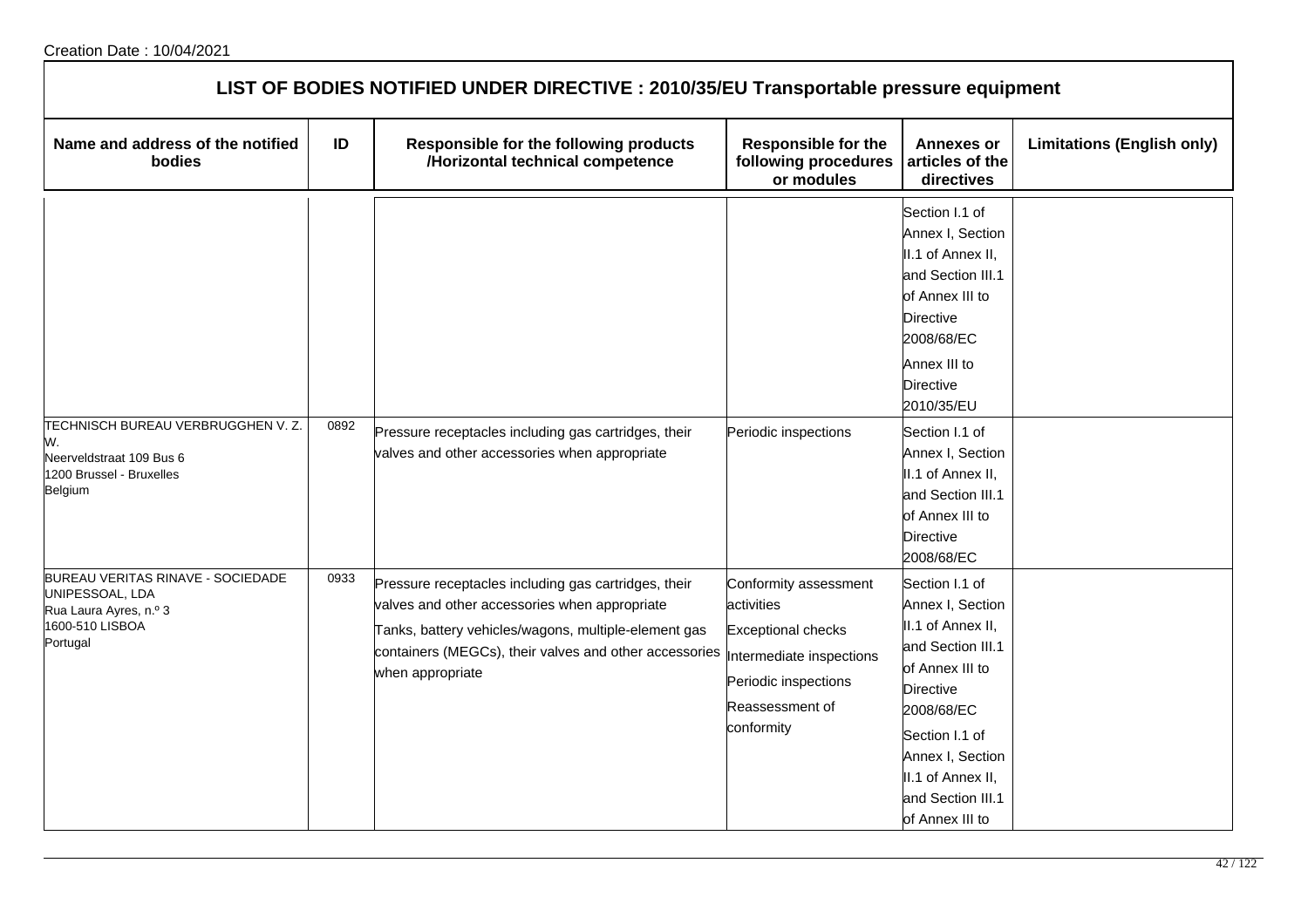| LIST OF BODIES NOTIFIED UNDER DIRECTIVE : 2010/35/EU Transportable pressure equipment                |      |                                                                                                                                                                                                                                             |                                                                                                                                                       |                                                                                                                                                                                                                                                                                                                                              |                                   |  |  |
|------------------------------------------------------------------------------------------------------|------|---------------------------------------------------------------------------------------------------------------------------------------------------------------------------------------------------------------------------------------------|-------------------------------------------------------------------------------------------------------------------------------------------------------|----------------------------------------------------------------------------------------------------------------------------------------------------------------------------------------------------------------------------------------------------------------------------------------------------------------------------------------------|-----------------------------------|--|--|
| Name and address of the notified<br>bodies                                                           | ID   | Responsible for the following products<br>/Horizontal technical competence                                                                                                                                                                  | <b>Responsible for the</b><br>following procedures<br>or modules                                                                                      | <b>Annexes or</b><br>articles of the<br>directives                                                                                                                                                                                                                                                                                           | <b>Limitations (English only)</b> |  |  |
|                                                                                                      |      |                                                                                                                                                                                                                                             |                                                                                                                                                       | Directive<br>2008/68/EC<br>Section I.1 of<br>Annex I, Section<br>II.1 of Annex II,<br>and Section III.1<br>of Annex III to<br><b>Directive</b><br>2008/68/EC<br>Section I.1 of<br>Annex I, Section<br>II.1 of Annex II,<br>and Section III.1<br>of Annex III to<br><b>Directive</b><br>2008/68/EC<br>Annex III to<br>Directive<br>2010/35/EU |                                   |  |  |
| INSTITUTO TECNOLÓGICO DO GÁS<br>Av. Alm. Gago Coutinho, Ed. 15 - CESN<br>2710-418 SINTRA<br>Portugal | 1006 | Pressure receptacles including gas cartridges, their<br>valves and other accessories when appropriate<br>Tanks, battery vehicles/wagons, multiple-element gas<br>containers (MEGCs), their valves and other accessories<br>when appropriate | Conformity assessment<br>activities<br><b>Exceptional checks</b><br>Intermediate inspections<br>Periodic inspections<br>Reassessment of<br>conformity | Section I.1 of<br>Annex I, Section<br>II.1 of Annex II,<br>and Section III.1<br>of Annex III to<br>Directive<br>2008/68/EC<br>Section I.1 of<br>Annex I, Section<br>II.1 of Annex II,                                                                                                                                                        |                                   |  |  |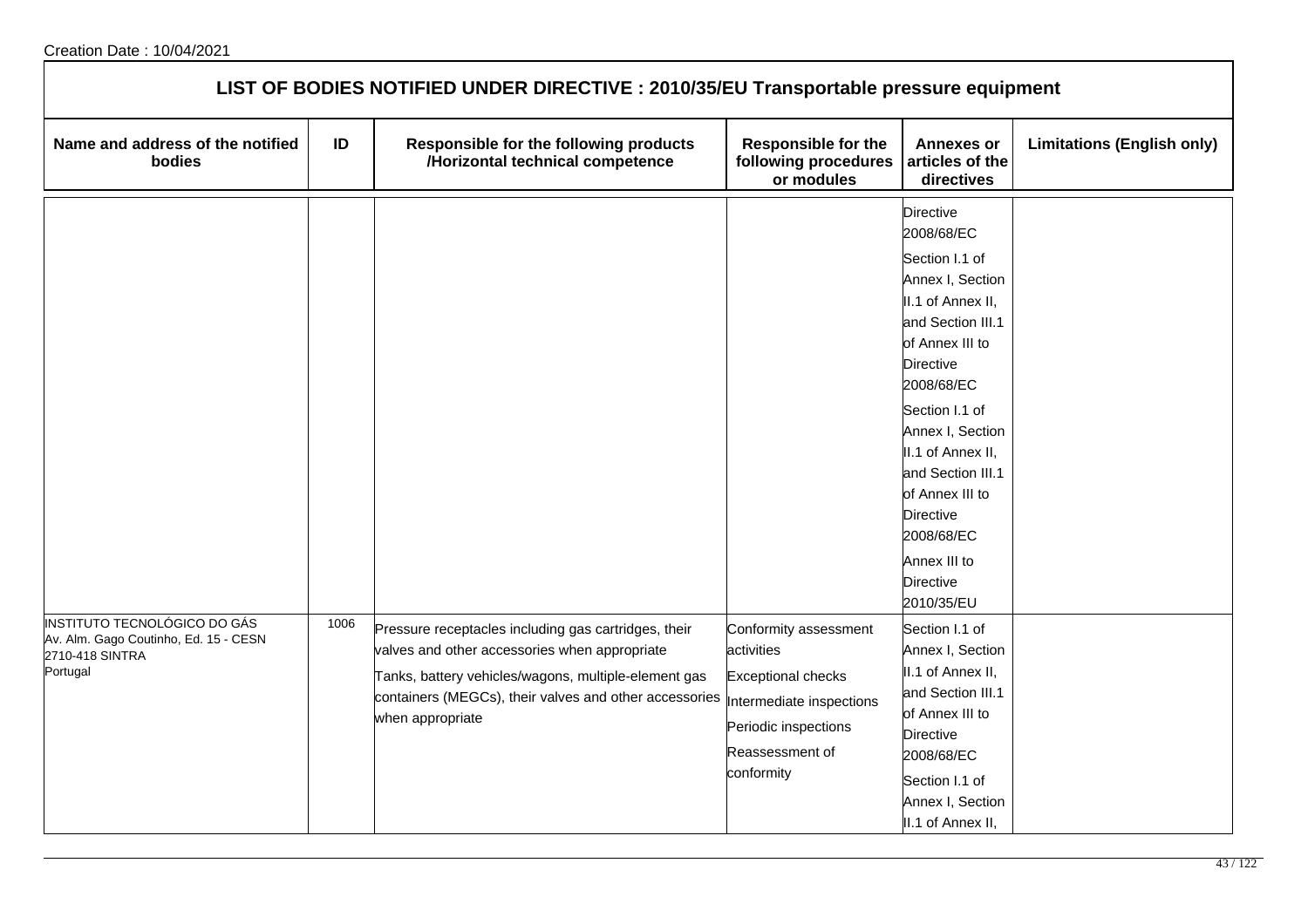| LIST OF BODIES NOTIFIED UNDER DIRECTIVE : 2010/35/EU Transportable pressure equipment |      |                                                                                                       |                                                                                                                                                       |                                                                                                                                                                                                                                                                                                                                                                                                    |                                   |  |  |  |
|---------------------------------------------------------------------------------------|------|-------------------------------------------------------------------------------------------------------|-------------------------------------------------------------------------------------------------------------------------------------------------------|----------------------------------------------------------------------------------------------------------------------------------------------------------------------------------------------------------------------------------------------------------------------------------------------------------------------------------------------------------------------------------------------------|-----------------------------------|--|--|--|
| Name and address of the notified<br>bodies                                            | ID   | Responsible for the following products<br>/Horizontal technical competence                            | <b>Responsible for the</b><br>following procedures<br>or modules                                                                                      | <b>Annexes or</b><br>articles of the<br>directives                                                                                                                                                                                                                                                                                                                                                 | <b>Limitations (English only)</b> |  |  |  |
|                                                                                       |      |                                                                                                       |                                                                                                                                                       | and Section III.1<br>of Annex III to<br><b>Directive</b><br>2008/68/EC<br>Section I.1 of<br>Annex I, Section<br>II.1 of Annex II,<br>and Section III.1<br>of Annex III to<br><b>Directive</b><br>2008/68/EC<br>Section I.1 of<br>Annex I, Section<br>II.1 of Annex II,<br>and Section III.1<br>of Annex III to<br><b>Directive</b><br>2008/68/EC<br>Annex III to<br><b>Directive</b><br>2010/35/EU |                                   |  |  |  |
| STROJIRENSKY ZKUSEBNI USTAV s.p.<br>Hudcova 56b<br>621 00 BRNO<br>Czech Republic      | 1015 | Pressure receptacles including gas cartridges, their<br>valves and other accessories when appropriate | Conformity assessment<br>activities<br><b>Exceptional checks</b><br>Intermediate inspections<br>Periodic inspections<br>Reassessment of<br>conformity | Section I.1 of<br>Annex I, Section<br>II.1 of Annex II,<br>and Section III.1<br>of Annex III to<br><b>Directive</b><br>2008/68/EC<br>Section I.1 of                                                                                                                                                                                                                                                |                                   |  |  |  |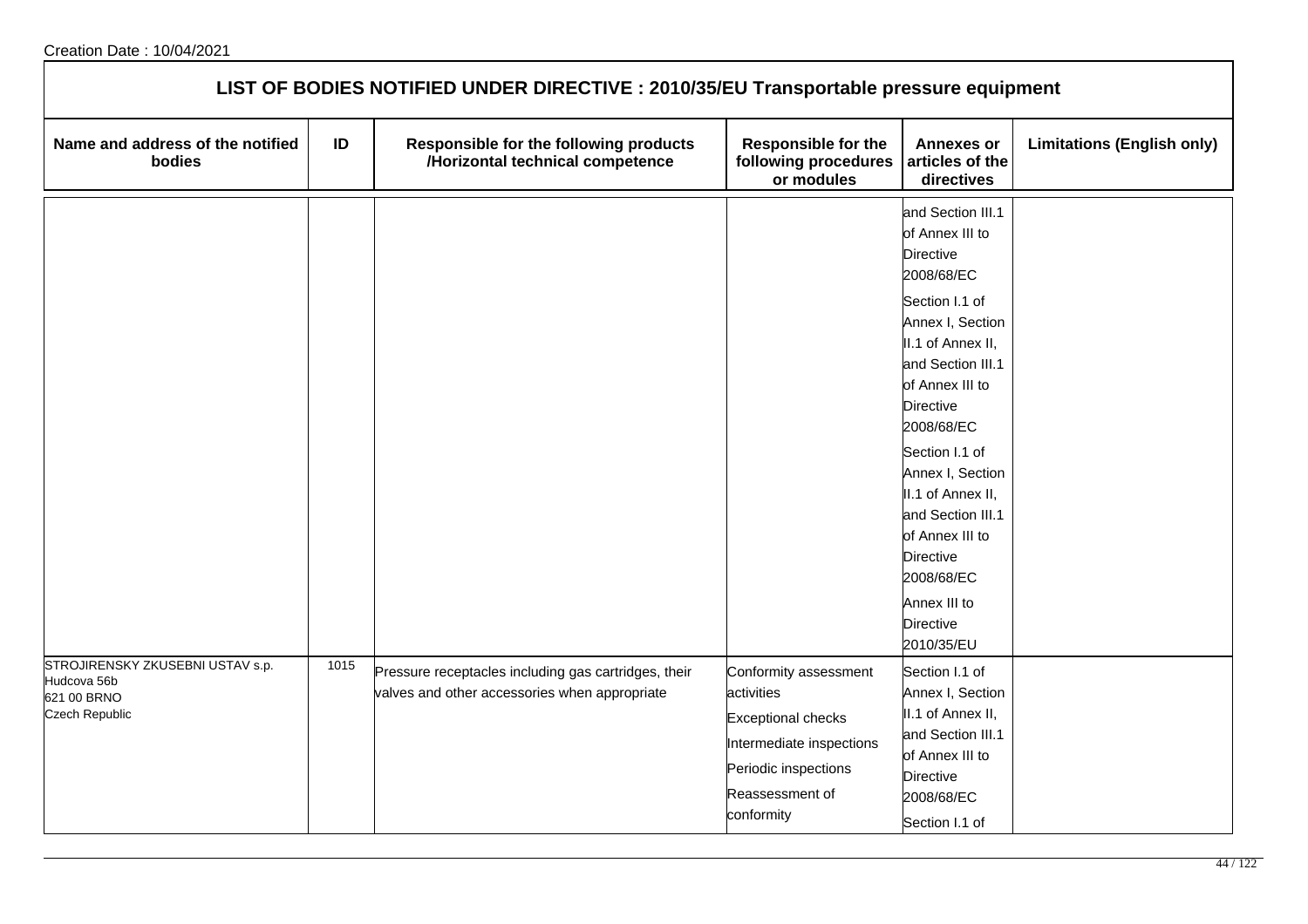| LIST OF BODIES NOTIFIED UNDER DIRECTIVE : 2010/35/EU Transportable pressure equipment |      |                                                                                                                                                                                                                                             |                                                                                                                                         |                                                                                                                                                                                                                                                                                                                                                                                                                                      |                                   |  |  |  |
|---------------------------------------------------------------------------------------|------|---------------------------------------------------------------------------------------------------------------------------------------------------------------------------------------------------------------------------------------------|-----------------------------------------------------------------------------------------------------------------------------------------|--------------------------------------------------------------------------------------------------------------------------------------------------------------------------------------------------------------------------------------------------------------------------------------------------------------------------------------------------------------------------------------------------------------------------------------|-----------------------------------|--|--|--|
| Name and address of the notified<br>bodies                                            | ID   | Responsible for the following products<br>/Horizontal technical competence                                                                                                                                                                  | <b>Responsible for the</b><br>following procedures<br>or modules                                                                        | <b>Annexes or</b><br>articles of the<br>directives                                                                                                                                                                                                                                                                                                                                                                                   | <b>Limitations (English only)</b> |  |  |  |
|                                                                                       |      |                                                                                                                                                                                                                                             |                                                                                                                                         | Annex I, Section<br>II.1 of Annex II,<br>and Section III.1<br>of Annex III to<br><b>Directive</b><br>2008/68/EC<br>Section I.1 of<br>Annex I, Section<br>II.1 of Annex II,<br>and Section III.1<br>of Annex III to<br><b>Directive</b><br>2008/68/EC<br>Section I.1 of<br>Annex I, Section<br>II.1 of Annex II,<br>and Section III.1<br>of Annex III to<br>Directive<br>2008/68/EC<br>Annex III to<br><b>Directive</b><br>2010/35/EU |                                   |  |  |  |
| TÜV SÜD Czech s. r. o.<br>Novodvorska 994<br>142 21 PRAHA 4<br>Czech Republic         | 1017 | Pressure receptacles including gas cartridges, their<br>valves and other accessories when appropriate<br>Tanks, battery vehicles/wagons, multiple-element gas<br>containers (MEGCs), their valves and other accessories<br>when appropriate | Conformity assessment<br>activities<br><b>Exceptional checks</b><br>Intermediate inspections<br>Periodic inspections<br>Reassessment of | Section I.1 of<br>Annex I, Section<br>II.1 of Annex II,<br>and Section III.1<br>of Annex III to<br><b>Directive</b>                                                                                                                                                                                                                                                                                                                  |                                   |  |  |  |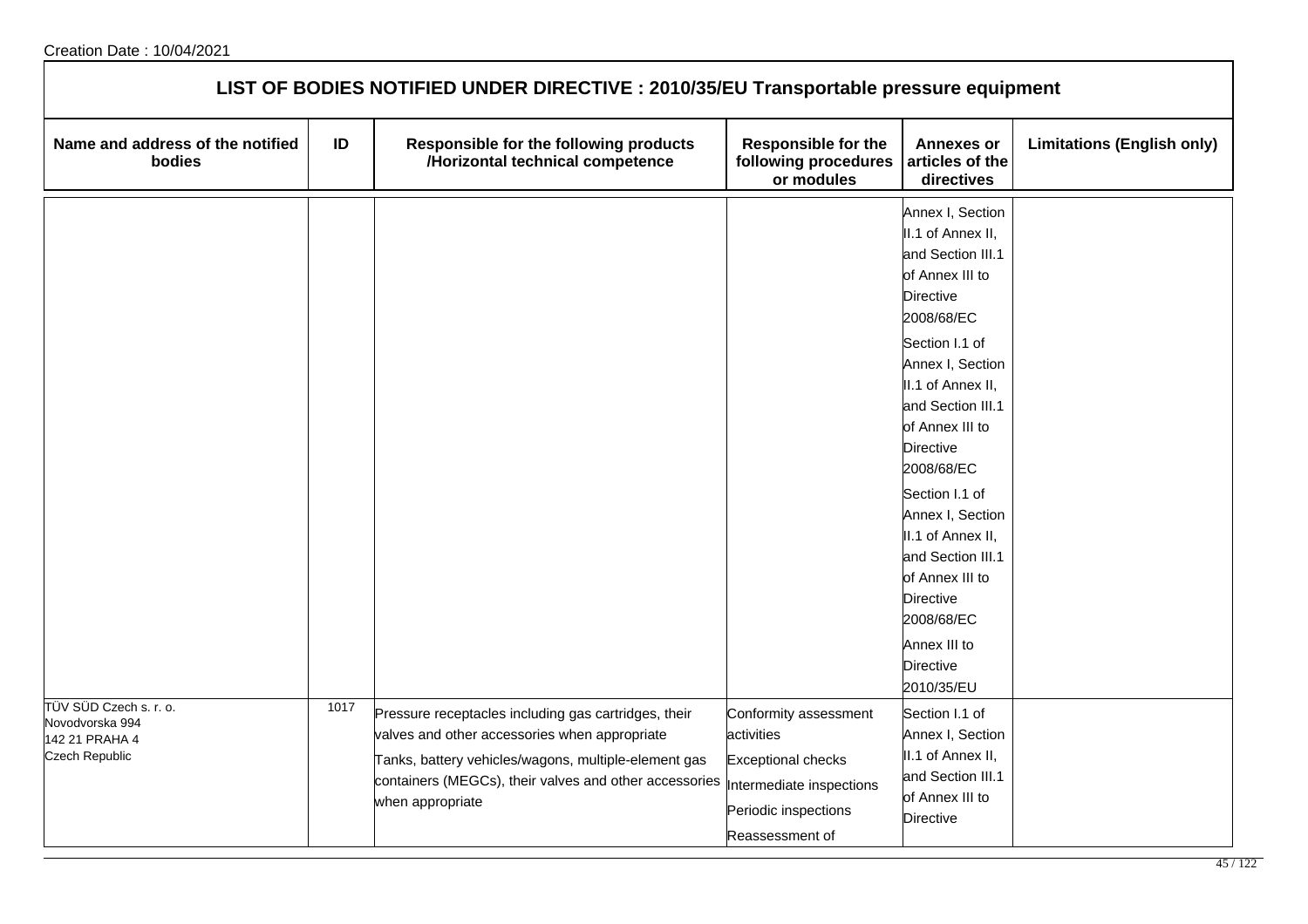| LIST OF BODIES NOTIFIED UNDER DIRECTIVE : 2010/35/EU Transportable pressure equipment |      |                                                                            |                                                                  |                                                    |                                                 |  |  |
|---------------------------------------------------------------------------------------|------|----------------------------------------------------------------------------|------------------------------------------------------------------|----------------------------------------------------|-------------------------------------------------|--|--|
| Name and address of the notified<br>bodies                                            | ID   | Responsible for the following products<br>/Horizontal technical competence | <b>Responsible for the</b><br>following procedures<br>or modules | <b>Annexes or</b><br>articles of the<br>directives | <b>Limitations (English only)</b>               |  |  |
|                                                                                       |      |                                                                            | conformity                                                       | 2008/68/EC                                         |                                                 |  |  |
|                                                                                       |      |                                                                            |                                                                  | Section I.1 of                                     |                                                 |  |  |
|                                                                                       |      |                                                                            |                                                                  | Annex I, Section                                   |                                                 |  |  |
|                                                                                       |      |                                                                            |                                                                  | II.1 of Annex II,                                  |                                                 |  |  |
|                                                                                       |      |                                                                            |                                                                  | and Section III.1                                  |                                                 |  |  |
|                                                                                       |      |                                                                            |                                                                  | of Annex III to                                    |                                                 |  |  |
|                                                                                       |      |                                                                            |                                                                  | Directive                                          |                                                 |  |  |
|                                                                                       |      |                                                                            |                                                                  | 2008/68/EC                                         |                                                 |  |  |
|                                                                                       |      |                                                                            |                                                                  | Section I.1 of                                     |                                                 |  |  |
|                                                                                       |      |                                                                            |                                                                  | Annex I, Section                                   |                                                 |  |  |
|                                                                                       |      |                                                                            |                                                                  | II.1 of Annex II,                                  |                                                 |  |  |
|                                                                                       |      |                                                                            |                                                                  | and Section III.1                                  |                                                 |  |  |
|                                                                                       |      |                                                                            |                                                                  | of Annex III to                                    |                                                 |  |  |
|                                                                                       |      |                                                                            |                                                                  | Directive                                          |                                                 |  |  |
|                                                                                       |      |                                                                            |                                                                  | 2008/68/EC                                         |                                                 |  |  |
|                                                                                       |      |                                                                            |                                                                  | Section I.1 of                                     |                                                 |  |  |
|                                                                                       |      |                                                                            |                                                                  | Annex I, Section                                   |                                                 |  |  |
|                                                                                       |      |                                                                            |                                                                  | II.1 of Annex II,                                  |                                                 |  |  |
|                                                                                       |      |                                                                            |                                                                  | and Section III.1                                  |                                                 |  |  |
|                                                                                       |      |                                                                            |                                                                  | of Annex III to                                    |                                                 |  |  |
|                                                                                       |      |                                                                            |                                                                  | Directive                                          |                                                 |  |  |
|                                                                                       |      |                                                                            |                                                                  | 2008/68/EC                                         |                                                 |  |  |
|                                                                                       |      |                                                                            |                                                                  | Annex III to                                       |                                                 |  |  |
|                                                                                       |      |                                                                            |                                                                  | Directive                                          |                                                 |  |  |
| AB EKMA LUFT                                                                          | 1036 |                                                                            |                                                                  | 2010/35/EU                                         |                                                 |  |  |
| PO BOX 71                                                                             |      | Pressure receptacles including gas cartridges, their                       | Periodic inspections                                             | Section I.1 of                                     | EN 1802:2002 (except annex B),                  |  |  |
| 565 22 MULLSJÖ                                                                        |      | valves and other accessories when appropriate                              |                                                                  |                                                    | Annex I, Section EN 1968:2002 (except annex B), |  |  |
| Sweden                                                                                |      |                                                                            |                                                                  | II.1 of Annex II,                                  | EN ISO 10460:2018, EN ISO                       |  |  |
|                                                                                       |      |                                                                            |                                                                  | and Section III.1 1623:2015.                       |                                                 |  |  |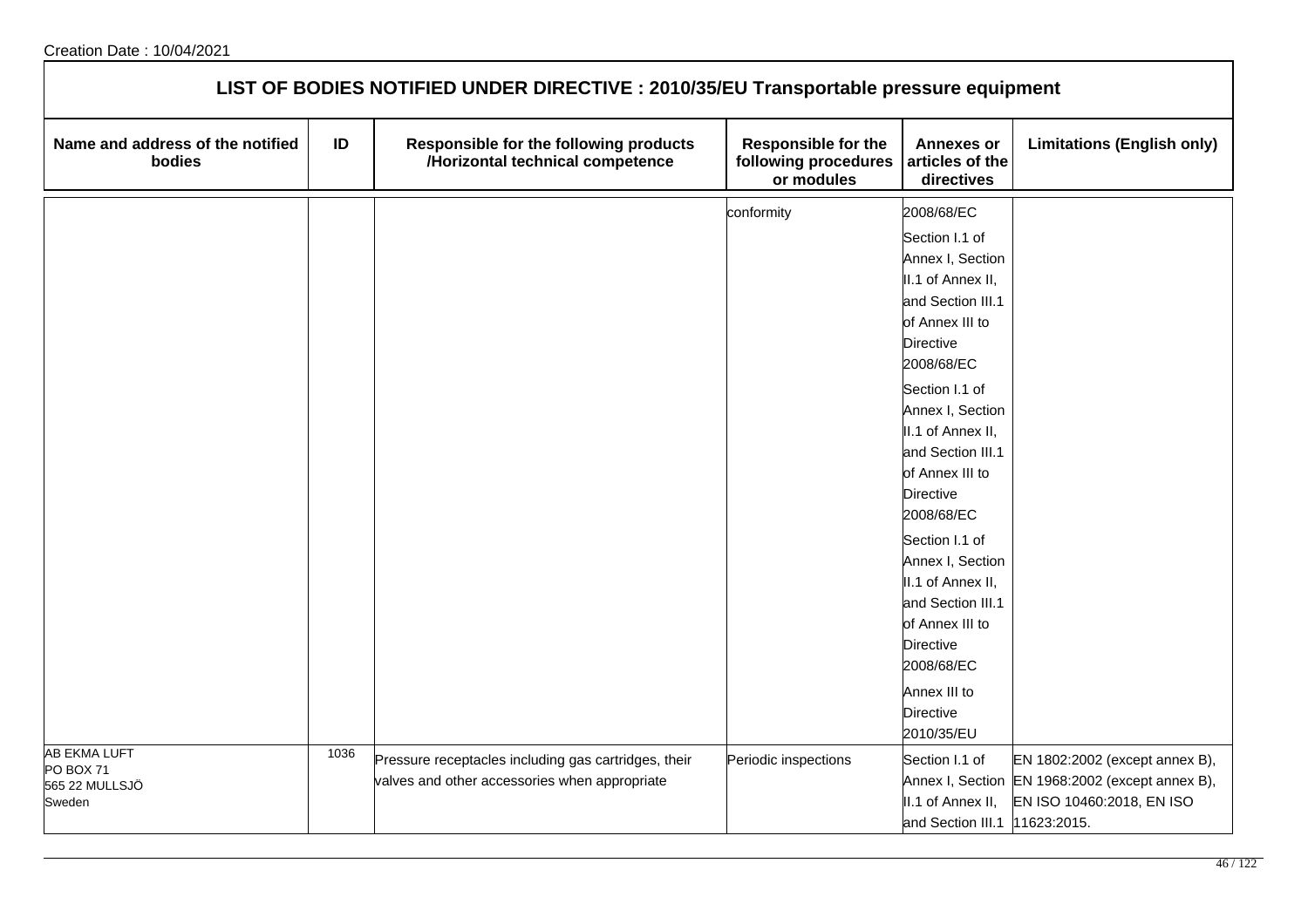| LIST OF BODIES NOTIFIED UNDER DIRECTIVE : 2010/35/EU Transportable pressure equipment |      |                                                                                                       |                                                                  |                                                                                                                                   |                                   |  |
|---------------------------------------------------------------------------------------|------|-------------------------------------------------------------------------------------------------------|------------------------------------------------------------------|-----------------------------------------------------------------------------------------------------------------------------------|-----------------------------------|--|
| Name and address of the notified<br>bodies                                            | ID   | Responsible for the following products<br>/Horizontal technical competence                            | <b>Responsible for the</b><br>following procedures<br>or modules | <b>Annexes or</b><br>articles of the<br>directives                                                                                | <b>Limitations (English only)</b> |  |
|                                                                                       |      |                                                                                                       |                                                                  | of Annex III to<br><b>Directive</b><br>2008/68/EC                                                                                 |                                   |  |
| Presto Brandsäkerhet AB<br><b>PO BOX 315</b><br>641 23 KATRINEHOLM<br>Sweden          | 1037 | Pressure receptacles including gas cartridges, their<br>valves and other accessories when appropriate | Periodic inspections                                             | Section I.1 of<br>Annex I, Section<br>II.1 of Annex II,<br>and Section III.1<br>of Annex III to<br><b>Directive</b><br>2008/68/EC |                                   |  |
| inde Gas AB<br><b>AR Industriomrade</b><br>741 73 KNIVSTA<br>Sweden                   | 1043 | Pressure receptacles including gas cartridges, their<br>valves and other accessories when appropriate | Periodic inspections                                             | Section I.1 of<br>Annex I, Section<br>II.1 of Annex II,<br>and Section III.1<br>of Annex III to<br><b>Directive</b><br>2008/68/EC |                                   |  |
| BRANDAB SKYDD & SÄKERHET AB<br>Skyttevägen 2<br>371 41 KARLSKRONA<br>Sweden           | 1046 | Pressure receptacles including gas cartridges, their<br>valves and other accessories when appropriate | Periodic inspections                                             | Section I.1 of<br>Annex I, Section<br>II.1 of Annex II,<br>and Section III.1<br>of Annex III to<br><b>Directive</b><br>2008/68/EC |                                   |  |
| CG KULL AB<br>Bidevindsgatan 1<br>652 21 KARLSTAD<br>Sweden                           | 1047 | Pressure receptacles including gas cartridges, their<br>valves and other accessories when appropriate | Periodic inspections                                             | Section I.1 of<br>Annex I, Section<br>II.1 of Annex II,<br>and Section III.1<br>of Annex III to                                   |                                   |  |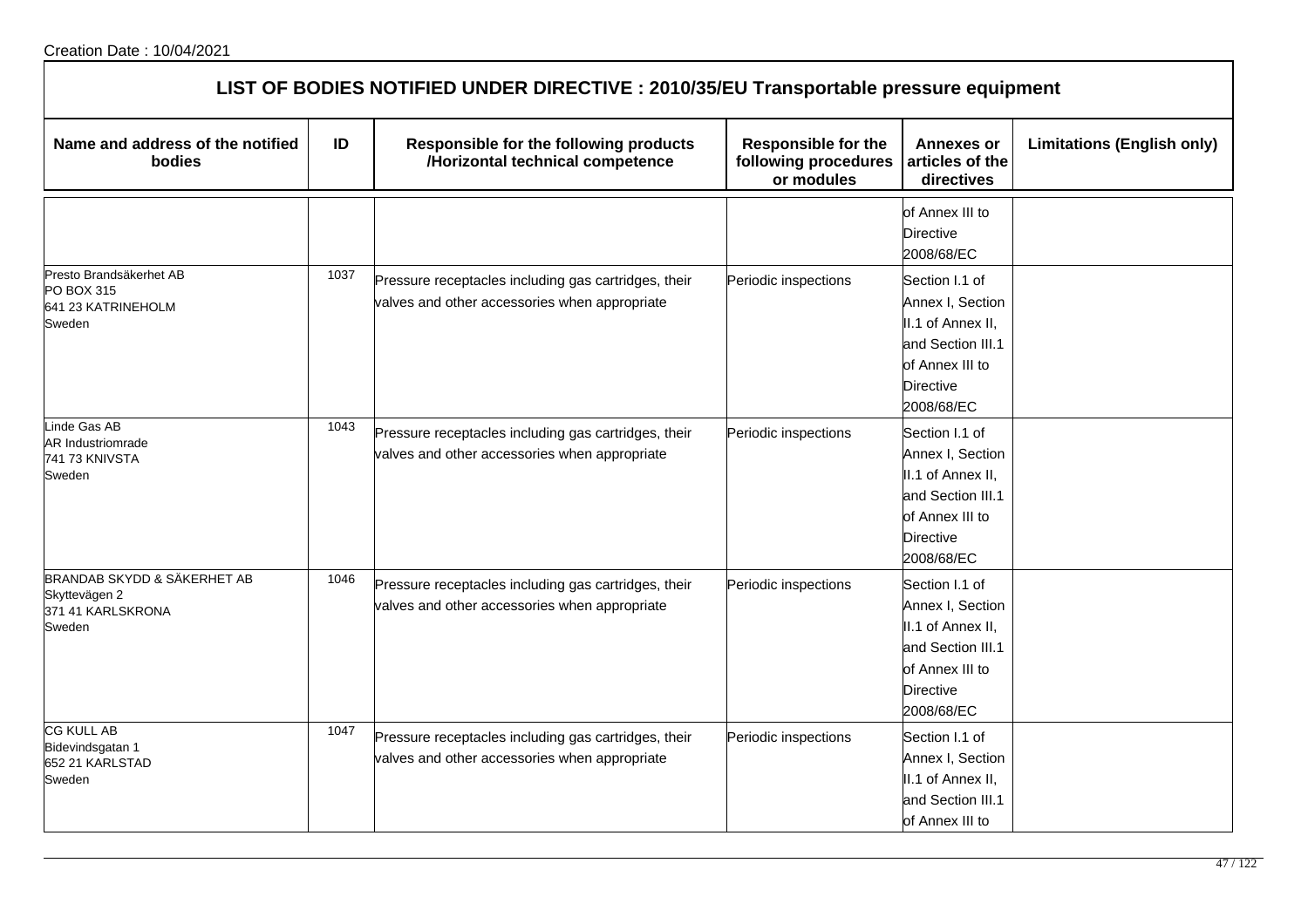| LIST OF BODIES NOTIFIED UNDER DIRECTIVE : 2010/35/EU Transportable pressure equipment |      |                                                                                                       |                                                                  |                                                                                                                                   |                                   |  |
|---------------------------------------------------------------------------------------|------|-------------------------------------------------------------------------------------------------------|------------------------------------------------------------------|-----------------------------------------------------------------------------------------------------------------------------------|-----------------------------------|--|
| Name and address of the notified<br>bodies                                            | ID   | Responsible for the following products<br>/Horizontal technical competence                            | <b>Responsible for the</b><br>following procedures<br>or modules | <b>Annexes or</b><br>articles of the<br>directives                                                                                | <b>Limitations (English only)</b> |  |
|                                                                                       |      |                                                                                                       |                                                                  | Directive<br>2008/68/EC                                                                                                           |                                   |  |
| <b>FÖRSVARSMAKTEN</b><br><b>BOX 9104</b><br>961 19 BODEN<br>Sweden                    | 1048 | Pressure receptacles including gas cartridges, their<br>valves and other accessories when appropriate | Periodic inspections                                             | Section I.1 of<br>Annex I, Section<br>II.1 of Annex II,<br>and Section III.1<br>of Annex III to<br><b>Directive</b><br>2008/68/EC |                                   |  |
| GASBOLAGET I DALARNA AB<br>Ragvaldsberg 56<br>791 96 FALUN<br>Sweden                  | 1049 | Pressure receptacles including gas cartridges, their<br>valves and other accessories when appropriate | Periodic inspections                                             | Section I.1 of<br>Annex I, Section<br>II.1 of Annex II,<br>and Section III.1<br>of Annex III to<br><b>Directive</b><br>2008/68/EC |                                   |  |
| <b>GÖTEBORGS BRANDSERVICE AB</b><br>Knipelkullen 3 B<br>417 49 GÖTEBORG<br>Sweden     | 1050 | Pressure receptacles including gas cartridges, their<br>valves and other accessories when appropriate | Periodic inspections                                             | Section I.1 of<br>Annex I, Section<br>II.1 of Annex II,<br>and Section III.1<br>of Annex III to<br>Directive<br>2008/68/EC        |                                   |  |
| LULEA BRAND & INDUSTRISERVICE AB<br>Upplagsvägen 9<br>972 54 LULEA<br>Sweden          | 1054 | Pressure receptacles including gas cartridges, their<br>valves and other accessories when appropriate | Periodic inspections                                             | Section I.1 of<br>Annex I, Section<br>II.1 of Annex II,<br>and Section III.1<br>of Annex III to<br><b>Directive</b>               |                                   |  |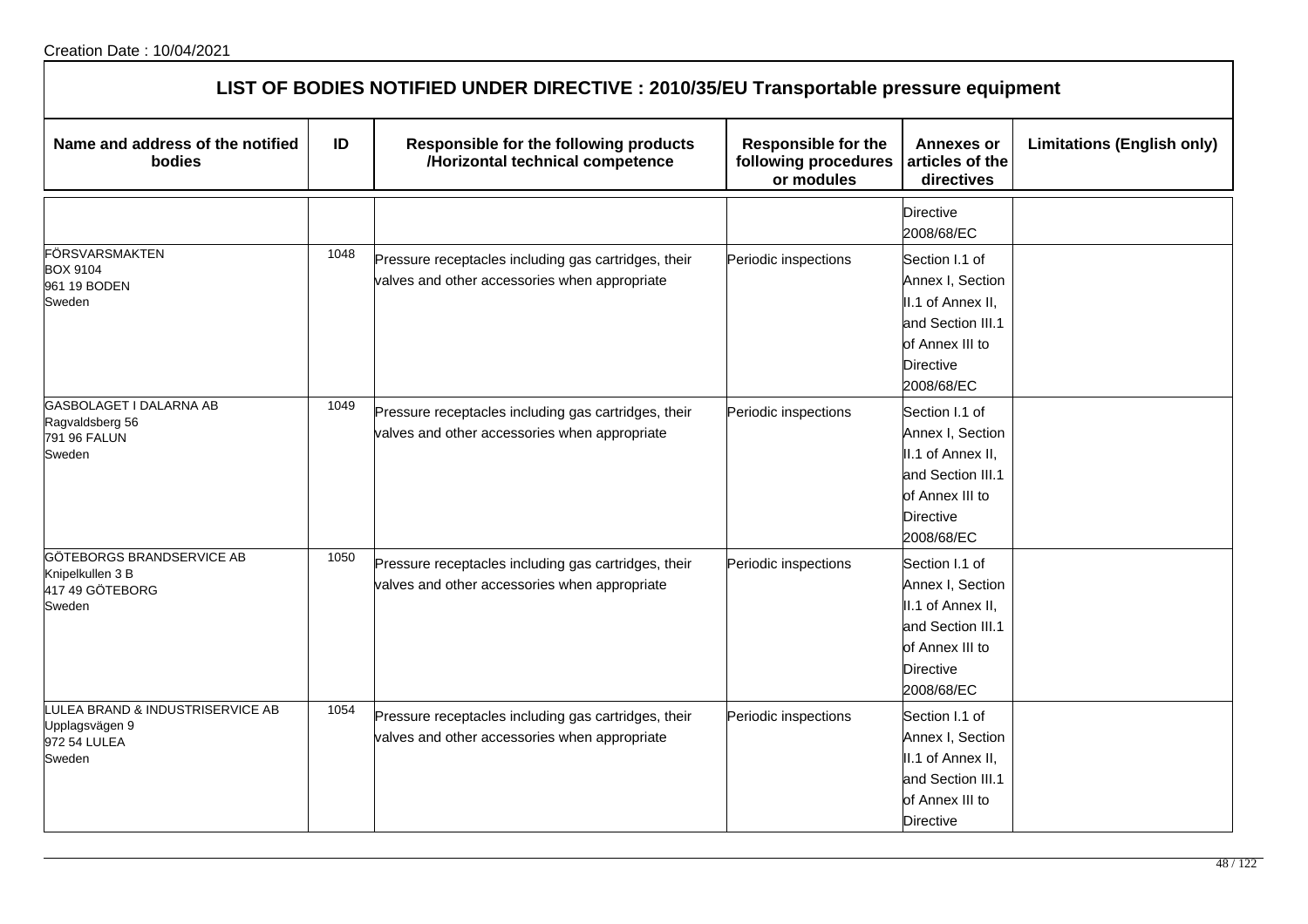| LIST OF BODIES NOTIFIED UNDER DIRECTIVE : 2010/35/EU Transportable pressure equipment |      |                                                                                                       |                                                                  |                                                                                                                                   |                                   |  |
|---------------------------------------------------------------------------------------|------|-------------------------------------------------------------------------------------------------------|------------------------------------------------------------------|-----------------------------------------------------------------------------------------------------------------------------------|-----------------------------------|--|
| Name and address of the notified<br>bodies                                            | ID   | Responsible for the following products<br>/Horizontal technical competence                            | <b>Responsible for the</b><br>following procedures<br>or modules | <b>Annexes or</b><br>articles of the<br>directives                                                                                | <b>Limitations (English only)</b> |  |
|                                                                                       |      |                                                                                                       |                                                                  | 2008/68/EC                                                                                                                        |                                   |  |
| RAGNARSSONS BRANDSERVICE AB<br>PO BOX 92<br>520 43 ASARP<br>Sweden                    | 1056 | Pressure receptacles including gas cartridges, their<br>valves and other accessories when appropriate | Periodic inspections                                             | Section I.1 of<br>Annex I, Section<br>II.1 of Annex II,<br>and Section III.1<br>of Annex III to<br><b>Directive</b><br>2008/68/EC |                                   |  |
| Swärds Dykservice HB<br>Åkarpsvägen 26<br>277 35 Kivik<br>Sweden                      | 1058 | Pressure receptacles including gas cartridges, their<br>valves and other accessories when appropriate | Periodic inspections                                             | Section I.1 of<br>Annex I, Section<br>II.1 of Annex II,<br>and Section III.1<br>of Annex III to<br><b>Directive</b><br>2008/68/EC |                                   |  |
| <b>SPIROMEC AB</b><br>Molijns väg 11<br>589 41 LINKÖPING<br>Sweden                    | 1059 | Pressure receptacles including gas cartridges, their<br>valves and other accessories when appropriate | Periodic inspections                                             | Section I.1 of<br>Annex I, Section<br>II.1 of Annex II,<br>and Section III.1<br>of Annex III to<br><b>Directive</b><br>2008/68/EC |                                   |  |
| Kosan Gas A/S<br>Hasselager Centervej 15<br>DK-8260 Viby J<br>Denmark                 | 1078 | Pressure receptacles including gas cartridges, their<br>valves and other accessories when appropriate | Periodic inspections                                             | Section I.1 of<br>Annex I, Section<br>II.1 of Annex II,<br>and Section III.1<br>of Annex III to<br><b>Directive</b><br>2008/68/EC |                                   |  |

٦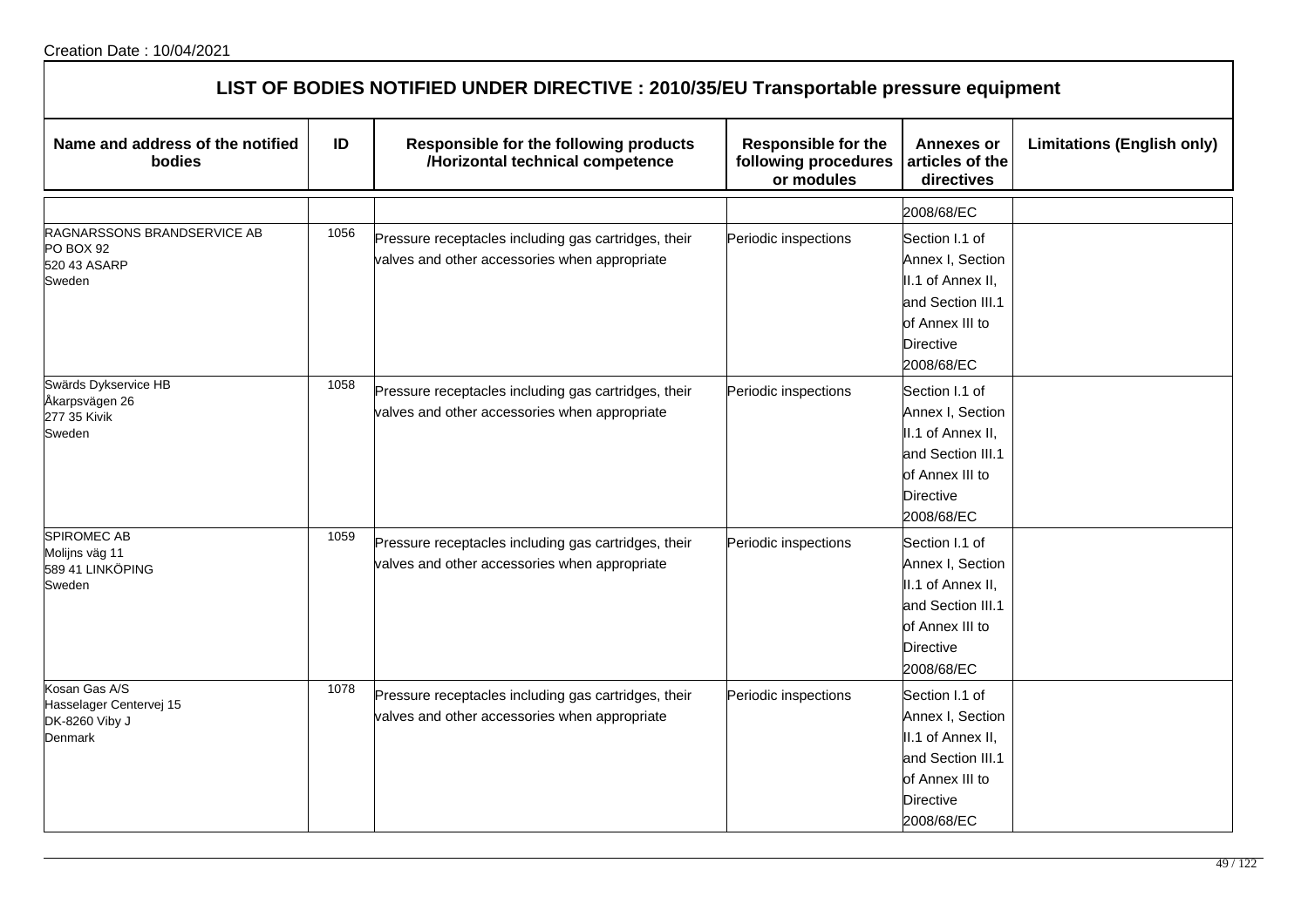| LIST OF BODIES NOTIFIED UNDER DIRECTIVE : 2010/35/EU Transportable pressure equipment |      |                                                                                                                                    |                                                                                                                |                                                                                                                                                                                     |                                   |  |  |
|---------------------------------------------------------------------------------------|------|------------------------------------------------------------------------------------------------------------------------------------|----------------------------------------------------------------------------------------------------------------|-------------------------------------------------------------------------------------------------------------------------------------------------------------------------------------|-----------------------------------|--|--|
| Name and address of the notified<br>bodies                                            | ID   | Responsible for the following products<br>/Horizontal technical competence                                                         | <b>Responsible for the</b><br>following procedures<br>or modules                                               | <b>Annexes or</b><br>articles of the<br>directives                                                                                                                                  | <b>Limitations (English only)</b> |  |  |
| <b>CYLINDRIC INSPECTION ApS</b><br>Falstersvej 1<br>5500 MIDDELFART<br>Denmark        | 1083 | Pressure receptacles including gas cartridges, their<br>valves and other accessories when appropriate                              | Periodic inspections<br>Reassessment of<br>conformity                                                          | Section I.1 of<br>Annex I, Section<br>II.1 of Annex II,<br>and Section III.1<br>of Annex III to<br><b>Directive</b><br>2008/68/EC<br>Annex III to<br><b>Directive</b><br>2010/35/EU |                                   |  |  |
|                                                                                       |      | Tanks, battery vehicles/wagons, multiple-element gas<br>containers (MEGCs), their valves and other accessories<br>when appropriate | <b>Exceptional checks</b><br>Intermediate inspections<br>Periodic inspections<br>Reassessment of<br>conformity | Section I.1 of<br>Annex I, Section<br>II.1 of Annex II,<br>and Section III.1<br>of Annex III to<br>Directive<br>2008/68/EC                                                          |                                   |  |  |
|                                                                                       |      |                                                                                                                                    |                                                                                                                | Section I.1 of<br>Annex I, Section<br>II.1 of Annex II,<br>and Section III.1<br>of Annex III to<br><b>Directive</b><br>2008/68/EC                                                   |                                   |  |  |
|                                                                                       |      |                                                                                                                                    |                                                                                                                | Section I.1 of<br>Annex I, Section<br>II.1 of Annex II,<br>and Section III.1<br>of Annex III to                                                                                     |                                   |  |  |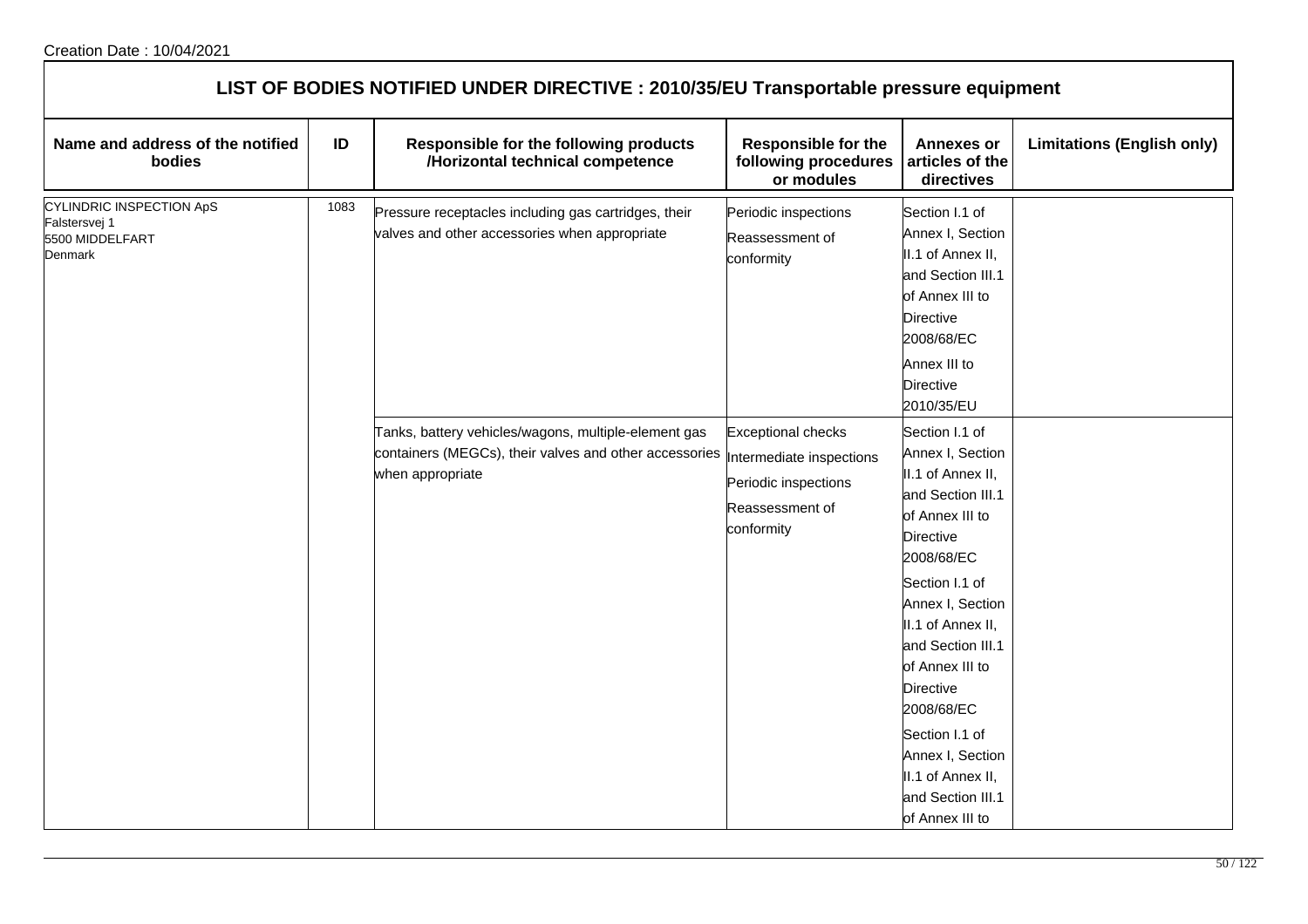| LIST OF BODIES NOTIFIED UNDER DIRECTIVE : 2010/35/EU Transportable pressure equipment                                                                  |      |                                                                                                       |                                                                                                                                                       |                                                                                                                                                                                                                                                                                                               |                                                                                                                                                                                                                                                                                                                                                                                                                                                                                                       |  |  |
|--------------------------------------------------------------------------------------------------------------------------------------------------------|------|-------------------------------------------------------------------------------------------------------|-------------------------------------------------------------------------------------------------------------------------------------------------------|---------------------------------------------------------------------------------------------------------------------------------------------------------------------------------------------------------------------------------------------------------------------------------------------------------------|-------------------------------------------------------------------------------------------------------------------------------------------------------------------------------------------------------------------------------------------------------------------------------------------------------------------------------------------------------------------------------------------------------------------------------------------------------------------------------------------------------|--|--|
| Name and address of the notified<br><b>bodies</b>                                                                                                      | ID   | Responsible for the following products<br>/Horizontal technical competence                            | <b>Responsible for the</b><br>following procedures<br>or modules                                                                                      | <b>Annexes or</b><br>articles of the<br>directives                                                                                                                                                                                                                                                            | <b>Limitations (English only)</b>                                                                                                                                                                                                                                                                                                                                                                                                                                                                     |  |  |
|                                                                                                                                                        |      |                                                                                                       |                                                                                                                                                       | <b>Directive</b><br>2008/68/EC<br>Annex III to<br><b>Directive</b><br>2010/35/EU                                                                                                                                                                                                                              |                                                                                                                                                                                                                                                                                                                                                                                                                                                                                                       |  |  |
| Gasflaskkontroll Sverige AB<br>Hantverkarvägen 23 B<br>136 44 HANDEN<br>Sweden                                                                         | 1103 | Pressure receptacles including gas cartridges, their<br>valves and other accessories when appropriate | Periodic inspections                                                                                                                                  | Section I.1 of<br>Annex I, Section<br>II.1 of Annex II,<br>and Section III.1<br>of Annex III to<br><b>Directive</b><br>2008/68/EC                                                                                                                                                                             |                                                                                                                                                                                                                                                                                                                                                                                                                                                                                                       |  |  |
| EUROPEAN INSPECTION AND<br>CERTIFICATION COMPANY SA - EUROCERT<br><b>SA</b><br>89 Chlois and Likovrisis<br>144 52 Metamorfosi ATTIKIS ATHENS<br>Greece | 1128 | Pressure receptacles including gas cartridges, their<br>valves and other accessories when appropriate | Conformity assessment<br>activities<br><b>Exceptional checks</b><br>Intermediate inspections<br>Periodic inspections<br>Reassessment of<br>conformity | Section I.1 of<br>II.1 of Annex II,<br>and Section III.1<br>of Annex III to<br><b>Directive</b><br>2008/68/EC<br>Section I.1 of<br>Annex I, Section<br>II.1 of Annex II,<br>and Section III.1<br>of Annex III to<br><b>Directive</b><br>2008/68/EC<br>Section I.1 of<br>Annex I, Section<br>II.1 of Annex II, | Transportable refilled welded steel<br>Annex I, Section LPG cylinders. Transportable gas<br>cylinders. Welded steel gas<br>cylinders. Pressure receptacles<br>including gas cartridges, their valve<br>and other accessories, when<br>appropriate. Non-refillable metallic<br>gas cartridges for liquefied<br>petroleum gases, with or without a<br>valve, for use with portable<br>appliances - Construction,<br>inspection, testing and marking. As<br>per Accreditation Certificate 53-5/<br>C4-17 |  |  |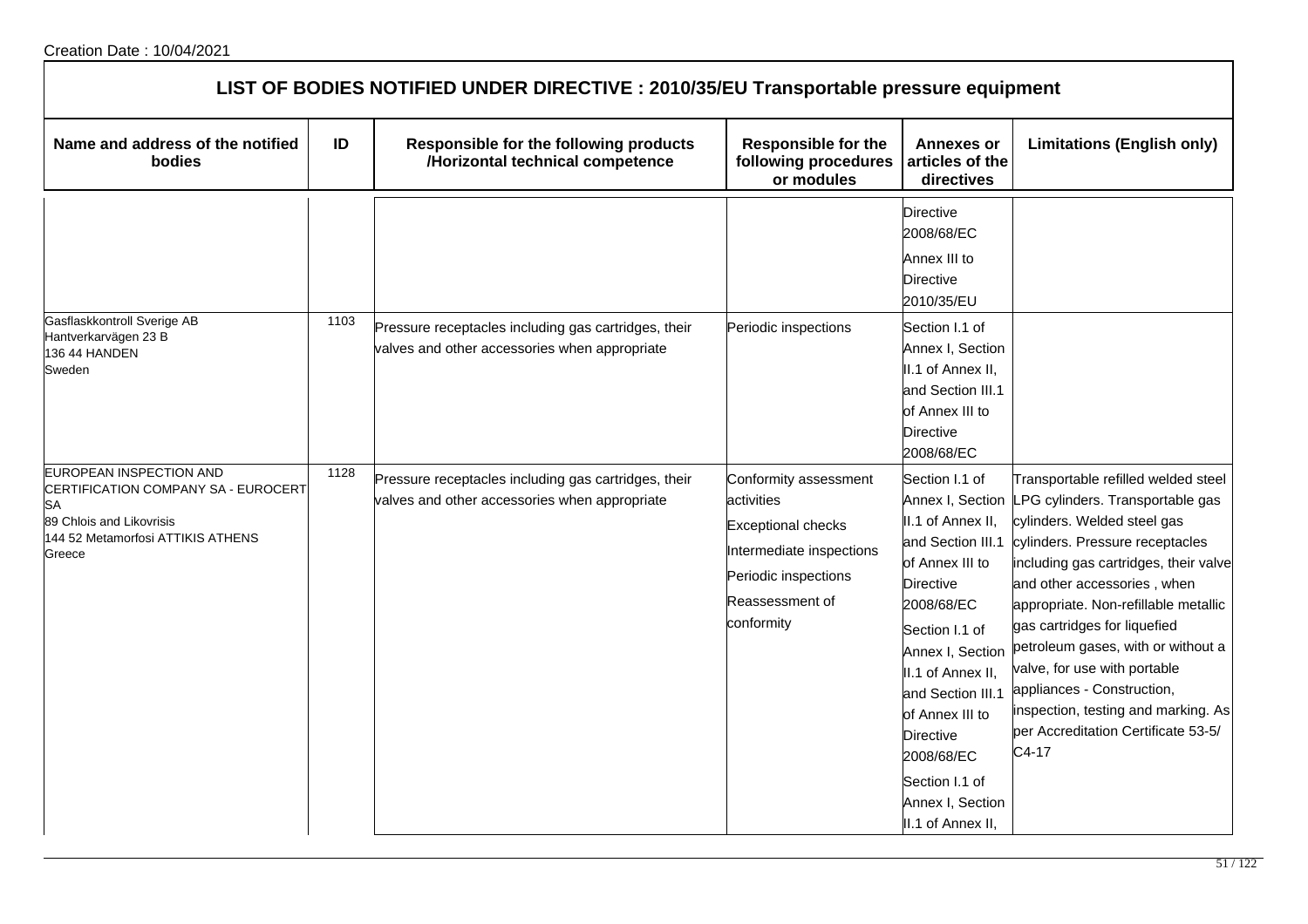| LIST OF BODIES NOTIFIED UNDER DIRECTIVE : 2010/35/EU Transportable pressure equipment |    |                                                                                       |                                                                                                                |                                                                                                                                                                                                                                                                                 |                                                                                                 |  |  |  |
|---------------------------------------------------------------------------------------|----|---------------------------------------------------------------------------------------|----------------------------------------------------------------------------------------------------------------|---------------------------------------------------------------------------------------------------------------------------------------------------------------------------------------------------------------------------------------------------------------------------------|-------------------------------------------------------------------------------------------------|--|--|--|
| Name and address of the notified<br>bodies                                            | ID | Responsible for the following products<br>/Horizontal technical competence            | <b>Responsible for the</b><br>following procedures<br>or modules                                               | <b>Annexes or</b><br>articles of the<br>directives                                                                                                                                                                                                                              | <b>Limitations (English only)</b>                                                               |  |  |  |
|                                                                                       |    | Tanks, battery vehicles/wagons, multiple-element gas                                  | Conformity assessment                                                                                          | and Section III.1<br>of Annex III to<br><b>Directive</b><br>2008/68/EC<br>Section I.1 of<br>Annex I, Section<br>II.1 of Annex II,<br>and Section III.1<br>of Annex III to<br><b>Directive</b><br>2008/68/EC<br>Annex III to<br><b>Directive</b><br>2010/35/EU<br>Section I.1 of | Welded Steel LPG Tanks. Open                                                                    |  |  |  |
|                                                                                       |    | containers (MEGCs), their valves and other accessories activities<br>when appropriate | <b>Exceptional checks</b><br>Intermediate inspections<br>Periodic inspections<br>Reassessment of<br>conformity | Annex I, Section<br>II.1 of Annex II,<br>and Section III.1<br>of Annex III to<br><b>Directive</b><br>2008/68/EC<br>Section I.1 of<br>Annex I, Section<br>II.1 of Annex II,<br>and Section III.1<br>of Annex III to<br><b>Directive</b><br>2008/68/EC<br>Section I.1 of          | and Closed cryogenic receptacles<br>and vessels As per Accreditation<br>Certificate 53-5/ C4-17 |  |  |  |

٦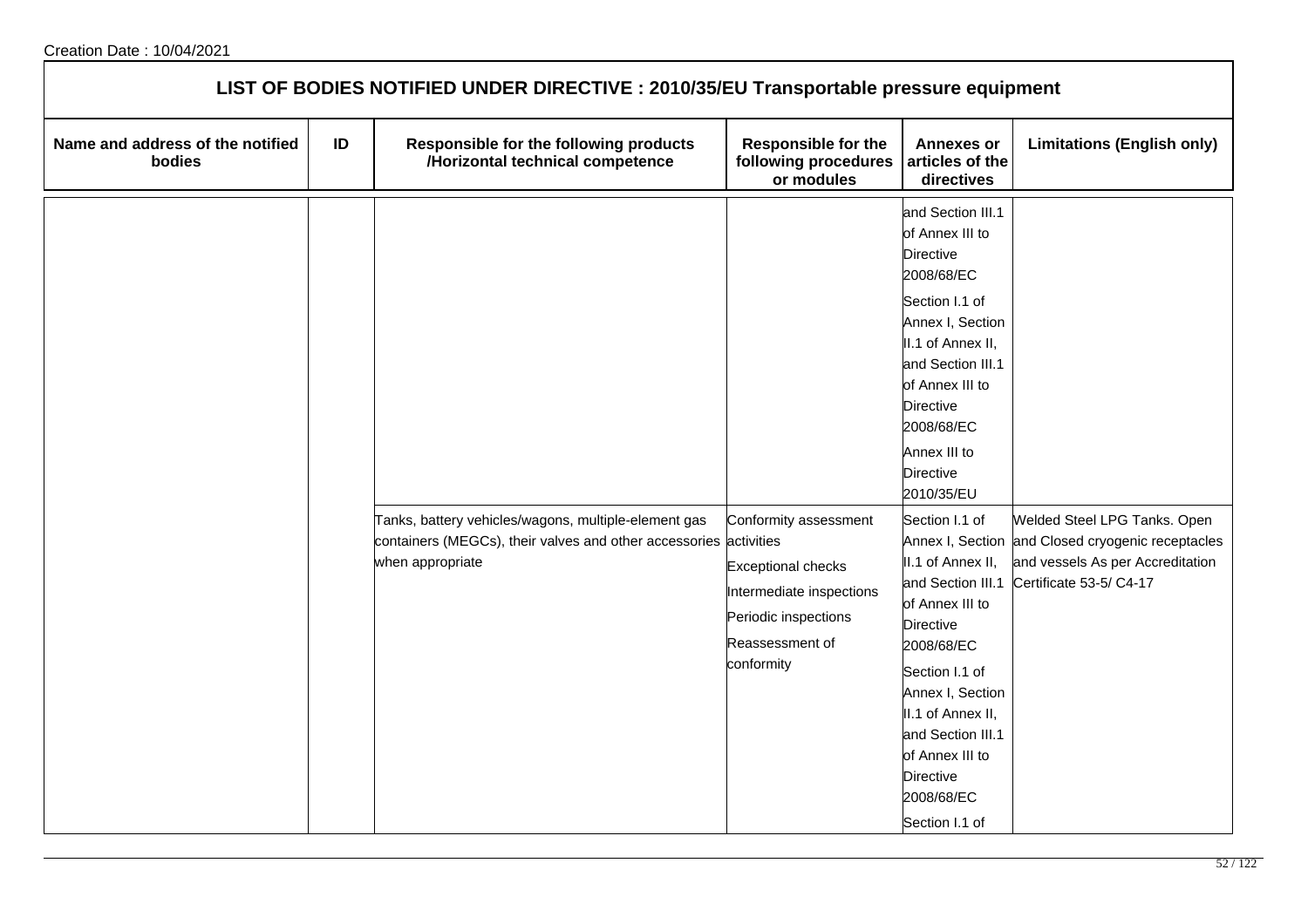| LIST OF BODIES NOTIFIED UNDER DIRECTIVE : 2010/35/EU Transportable pressure equipment                     |      |                                                                                                                                                                                                                                                        |                                                                                                                                         |                                                                                                                                                                                                                                                                                                        |                                   |  |  |  |
|-----------------------------------------------------------------------------------------------------------|------|--------------------------------------------------------------------------------------------------------------------------------------------------------------------------------------------------------------------------------------------------------|-----------------------------------------------------------------------------------------------------------------------------------------|--------------------------------------------------------------------------------------------------------------------------------------------------------------------------------------------------------------------------------------------------------------------------------------------------------|-----------------------------------|--|--|--|
| Name and address of the notified<br>bodies                                                                | ID   | Responsible for the following products<br>/Horizontal technical competence                                                                                                                                                                             | <b>Responsible for the</b><br>following procedures<br>or modules                                                                        | <b>Annexes or</b><br>articles of the<br>directives                                                                                                                                                                                                                                                     | <b>Limitations (English only)</b> |  |  |  |
|                                                                                                           |      |                                                                                                                                                                                                                                                        |                                                                                                                                         | Annex I, Section<br>II.1 of Annex II,<br>and Section III.1<br>of Annex III to<br><b>Directive</b><br>2008/68/EC<br>Section I.1 of<br>Annex I, Section<br>II.1 of Annex II,<br>and Section III.1<br>of Annex III to<br><b>Directive</b><br>2008/68/EC<br>Annex III to<br><b>Directive</b><br>2010/35/EU |                                   |  |  |  |
| CEC - CONSORZIO EUROPEO<br>CERTIFICAZIONE S.c.a.r.l.<br>Via Pisacane, 46<br>20025 - Legnano (MI)<br>Italy | 1131 | Tanks, battery vehicles/wagons, multiple-element gas<br>containers (MEGCs), their valves and other accessories activities<br>when appropriate<br>Pressure receptacles including gas cartridges, their<br>valves and other accessories when appropriate | Conformity assessment<br><b>Exceptional checks</b><br>Intermediate inspections<br>Periodic inspections<br>Reassessment of<br>conformity | Section I.1 of<br>Annex I, Section<br>II.1 of Annex II,<br>and Section III.1<br>of Annex III to<br><b>Directive</b><br>2008/68/EC<br>Section I.1 of<br>Annex I, Section<br>II.1 of Annex II,<br>and Section III.1<br>of Annex III to<br><b>Directive</b>                                               |                                   |  |  |  |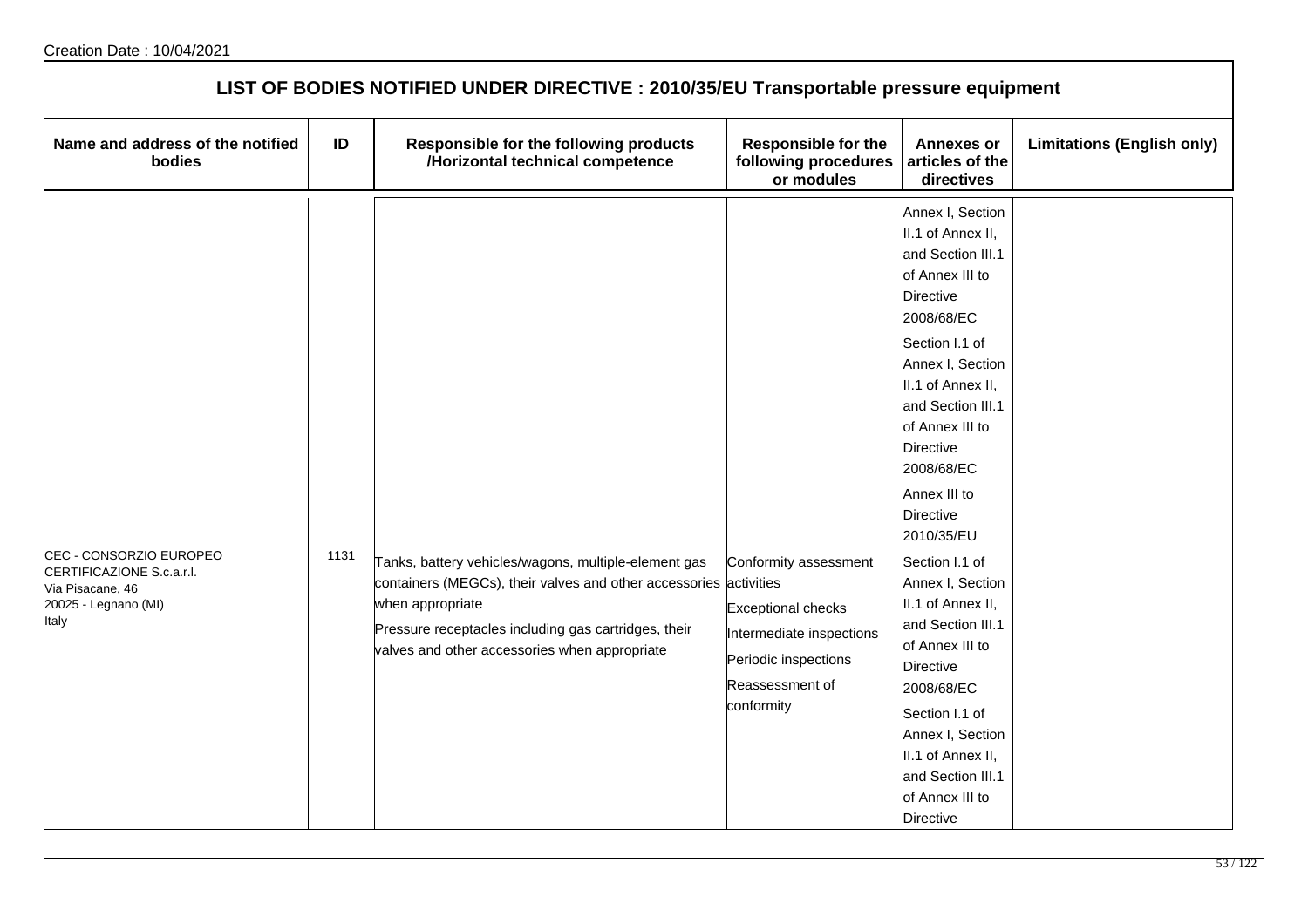| LIST OF BODIES NOTIFIED UNDER DIRECTIVE : 2010/35/EU Transportable pressure equipment                                                                                   |      |                                                                                                                                                                                                                                             |                                                                                                                                                       |                                                                                                                                                                                                                                                                                                                          |                                   |  |  |  |
|-------------------------------------------------------------------------------------------------------------------------------------------------------------------------|------|---------------------------------------------------------------------------------------------------------------------------------------------------------------------------------------------------------------------------------------------|-------------------------------------------------------------------------------------------------------------------------------------------------------|--------------------------------------------------------------------------------------------------------------------------------------------------------------------------------------------------------------------------------------------------------------------------------------------------------------------------|-----------------------------------|--|--|--|
| Name and address of the notified<br>bodies                                                                                                                              | ID   | Responsible for the following products<br>/Horizontal technical competence                                                                                                                                                                  | <b>Responsible for the</b><br>following procedures<br>or modules                                                                                      | <b>Annexes or</b><br>articles of the<br>directives                                                                                                                                                                                                                                                                       | <b>Limitations (English only)</b> |  |  |  |
|                                                                                                                                                                         |      |                                                                                                                                                                                                                                             |                                                                                                                                                       | 2008/68/EC<br>Section I.1 of<br>Annex I, Section<br>II.1 of Annex II,<br>and Section III.1<br>of Annex III to<br>Directive<br>2008/68/EC<br>Section I.1 of<br>Annex I, Section<br>II.1 of Annex II,<br>and Section III.1<br>of Annex III to<br>Directive<br>2008/68/EC<br>Annex III to<br><b>Directive</b><br>2010/35/EU |                                   |  |  |  |
| SGS Portugal - Sociedade Geral de<br>Superintendência, S.A.<br>Pólo Tecnológico de Lisboa Rua Cupertino de<br>Miranda, Lote 6 Piso 0 e 1<br>1600-513 LISBOA<br>Portugal | 1155 | Pressure receptacles including gas cartridges, their<br>valves and other accessories when appropriate<br>Tanks, battery vehicles/wagons, multiple-element gas<br>containers (MEGCs), their valves and other accessories<br>when appropriate | Conformity assessment<br>activities<br><b>Exceptional checks</b><br>Intermediate inspections<br>Periodic inspections<br>Reassessment of<br>conformity | Section I.1 of<br>Annex I, Section<br>II.1 of Annex II,<br>and Section III.1<br>of Annex III to<br><b>Directive</b><br>2008/68/EC<br>Section I.1 of<br>Annex I, Section<br>II.1 of Annex II,<br>and Section III.1                                                                                                        |                                   |  |  |  |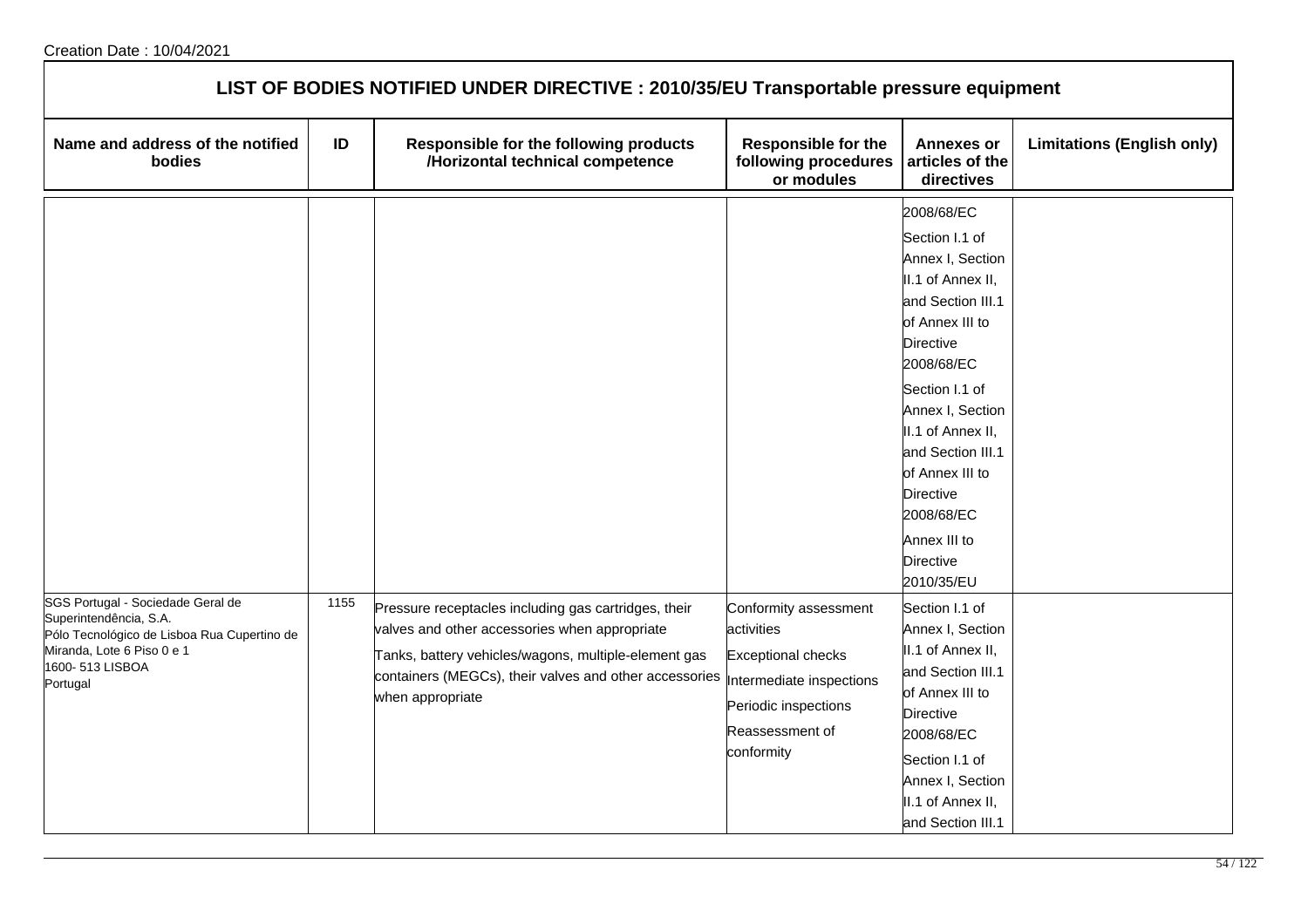| LIST OF BODIES NOTIFIED UNDER DIRECTIVE : 2010/35/EU Transportable pressure equipment                                         |      |                                                                                                                                                                                                                                             |                                                                                                                                                       |                                                                                                                                                                                                                                                                                                                                                                               |                                   |  |  |
|-------------------------------------------------------------------------------------------------------------------------------|------|---------------------------------------------------------------------------------------------------------------------------------------------------------------------------------------------------------------------------------------------|-------------------------------------------------------------------------------------------------------------------------------------------------------|-------------------------------------------------------------------------------------------------------------------------------------------------------------------------------------------------------------------------------------------------------------------------------------------------------------------------------------------------------------------------------|-----------------------------------|--|--|
| Name and address of the notified<br>bodies                                                                                    | ID   | Responsible for the following products<br>/Horizontal technical competence                                                                                                                                                                  | <b>Responsible for the</b><br>following procedures<br>or modules                                                                                      | <b>Annexes or</b><br>articles of the<br>directives                                                                                                                                                                                                                                                                                                                            | <b>Limitations (English only)</b> |  |  |
|                                                                                                                               |      |                                                                                                                                                                                                                                             |                                                                                                                                                       | of Annex III to<br><b>Directive</b><br>2008/68/EC<br>Section I.1 of<br>Annex I, Section<br>II.1 of Annex II,<br>and Section III.1<br>of Annex III to<br><b>Directive</b><br>2008/68/EC<br>Section I.1 of<br>Annex I, Section<br>II.1 of Annex II,<br>and Section III.1<br>of Annex III to<br><b>Directive</b><br>2008/68/EC<br>Annex III to<br><b>Directive</b><br>2010/35/EU |                                   |  |  |
| TÜV NORD Czech, s.r.o.<br>Administrativni budova Galerie Harfa,<br>Ceskomoravska 2420/15,<br>190 00 PRAHA 9<br>Czech Republic | 1221 | Pressure receptacles including gas cartridges, their<br>valves and other accessories when appropriate<br>Tanks, battery vehicles/wagons, multiple-element gas<br>containers (MEGCs), their valves and other accessories<br>when appropriate | Conformity assessment<br>activities<br><b>Exceptional checks</b><br>Intermediate inspections<br>Periodic inspections<br>Reassessment of<br>conformity | Section I.1 of<br>Annex I, Section<br>II.1 of Annex II,<br>and Section III.1<br>of Annex III to<br><b>Directive</b><br>2008/68/EC<br>Section I.1 of<br>Annex I, Section                                                                                                                                                                                                       |                                   |  |  |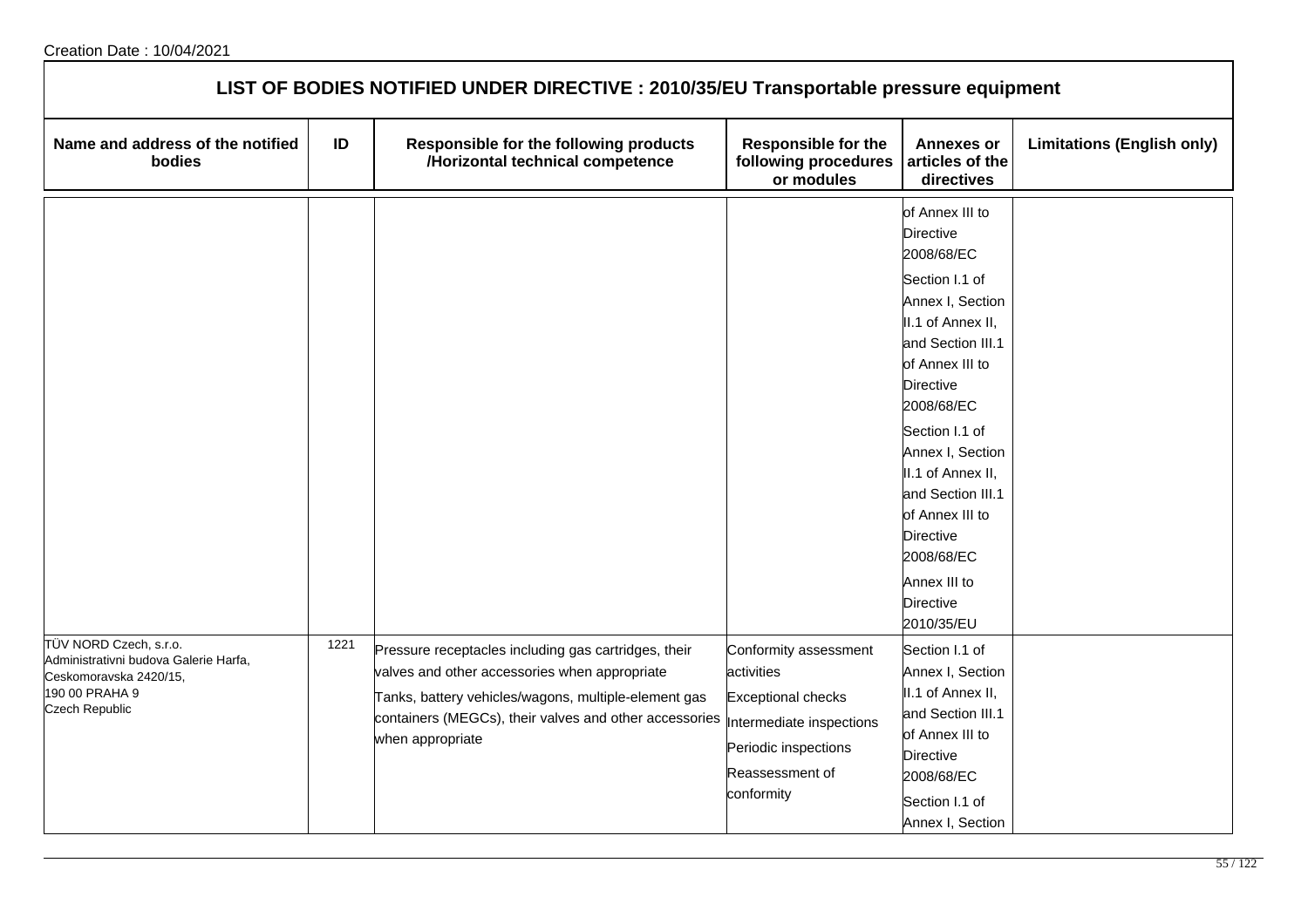| LIST OF BODIES NOTIFIED UNDER DIRECTIVE : 2010/35/EU Transportable pressure equipment |      |                                                                                                                                                                                                                                             |                                                                                                                                                       |                                                                                                                                                                                                                                                                                                                                                                                                           |                                   |  |  |
|---------------------------------------------------------------------------------------|------|---------------------------------------------------------------------------------------------------------------------------------------------------------------------------------------------------------------------------------------------|-------------------------------------------------------------------------------------------------------------------------------------------------------|-----------------------------------------------------------------------------------------------------------------------------------------------------------------------------------------------------------------------------------------------------------------------------------------------------------------------------------------------------------------------------------------------------------|-----------------------------------|--|--|
| Name and address of the notified<br>bodies                                            | ID   | Responsible for the following products<br>/Horizontal technical competence                                                                                                                                                                  | <b>Responsible for the</b><br>following procedures<br>or modules                                                                                      | <b>Annexes or</b><br>articles of the<br>directives                                                                                                                                                                                                                                                                                                                                                        | <b>Limitations (English only)</b> |  |  |
|                                                                                       |      |                                                                                                                                                                                                                                             |                                                                                                                                                       | II.1 of Annex II,<br>and Section III.1<br>of Annex III to<br><b>Directive</b><br>2008/68/EC<br>Section I.1 of<br>Annex I, Section<br>II.1 of Annex II,<br>and Section III.1<br>of Annex III to<br>Directive<br>2008/68/EC<br>Section I.1 of<br>Annex I, Section<br>II.1 of Annex II,<br>and Section III.1<br>of Annex III to<br><b>Directive</b><br>2008/68/EC<br>Annex III to<br>Directive<br>2010/35/EU |                                   |  |  |
| Swiss Safety Center AG<br>Richtistrasse 15<br>CH-8304 Wallisellen<br>Switzerland      | 1253 | Pressure receptacles including gas cartridges, their<br>valves and other accessories when appropriate<br>Tanks, battery vehicles/wagons, multiple-element gas<br>containers (MEGCs), their valves and other accessories<br>when appropriate | Conformity assessment<br>activities<br><b>Exceptional checks</b><br>Intermediate inspections<br>Periodic inspections<br>Reassessment of<br>conformity | Section I.1 of<br>Annex I, Section<br>II.1 of Annex II,<br>and Section III.1<br>of Annex III to<br><b>Directive</b><br>2008/68/EC                                                                                                                                                                                                                                                                         |                                   |  |  |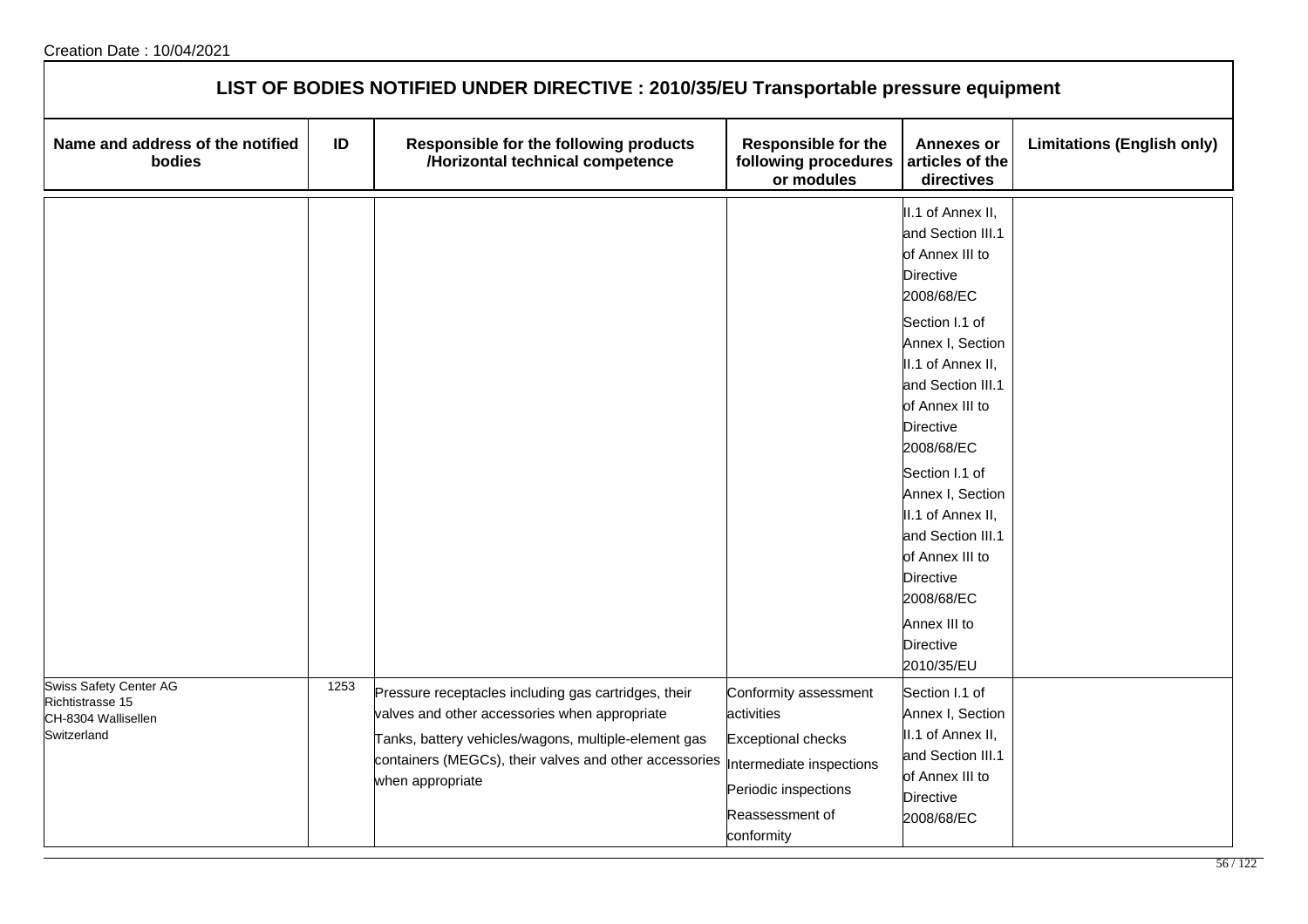| LIST OF BODIES NOTIFIED UNDER DIRECTIVE : 2010/35/EU Transportable pressure equipment                        |      |                                                                                                       |                                                                  |                                                                                                                                                                                                                                                                                                                                                                                                                                                               |                                                                                                                                                                                      |  |  |
|--------------------------------------------------------------------------------------------------------------|------|-------------------------------------------------------------------------------------------------------|------------------------------------------------------------------|---------------------------------------------------------------------------------------------------------------------------------------------------------------------------------------------------------------------------------------------------------------------------------------------------------------------------------------------------------------------------------------------------------------------------------------------------------------|--------------------------------------------------------------------------------------------------------------------------------------------------------------------------------------|--|--|
| Name and address of the notified<br>bodies                                                                   | ID   | Responsible for the following products<br>/Horizontal technical competence                            | <b>Responsible for the</b><br>following procedures<br>or modules | <b>Annexes or</b><br>articles of the<br>directives                                                                                                                                                                                                                                                                                                                                                                                                            | <b>Limitations (English only)</b>                                                                                                                                                    |  |  |
|                                                                                                              |      |                                                                                                       |                                                                  | Section I.1 of<br>Annex I, Section<br>II.1 of Annex II,<br>and Section III.1<br>of Annex III to<br><b>Directive</b><br>2008/68/EC<br>Section I.1 of<br>Annex I, Section<br>II.1 of Annex II,<br>and Section III.1<br>of Annex III to<br><b>Directive</b><br>2008/68/EC<br>Section I.1 of<br>Annex I, Section<br>II.1 of Annex II,<br>and Section III.1<br>of Annex III to<br><b>Directive</b><br>2008/68/EC<br>Annex III to<br><b>Directive</b><br>2010/35/EU |                                                                                                                                                                                      |  |  |
| Forsvarets Hovedværksteder (FHV)<br>Produktionsområde Aalborg Lufthavnsvej 46<br>9400 Nørresundby<br>Denmark | 1269 | Pressure receptacles including gas cartridges, their<br>valves and other accessories when appropriate | Periodic inspections                                             | Section I.1 of<br>II.1 of Annex II,<br>and Section III.1<br>of Annex III to                                                                                                                                                                                                                                                                                                                                                                                   | Seamless steel gas cylinders<br>Annex I, Section Seamless aluminum alloy gas<br>cylinders Composite gas cylinders<br>Carbon steel gas cylinders EN<br>1968:2002, EN 1968/A1:2005, EN |  |  |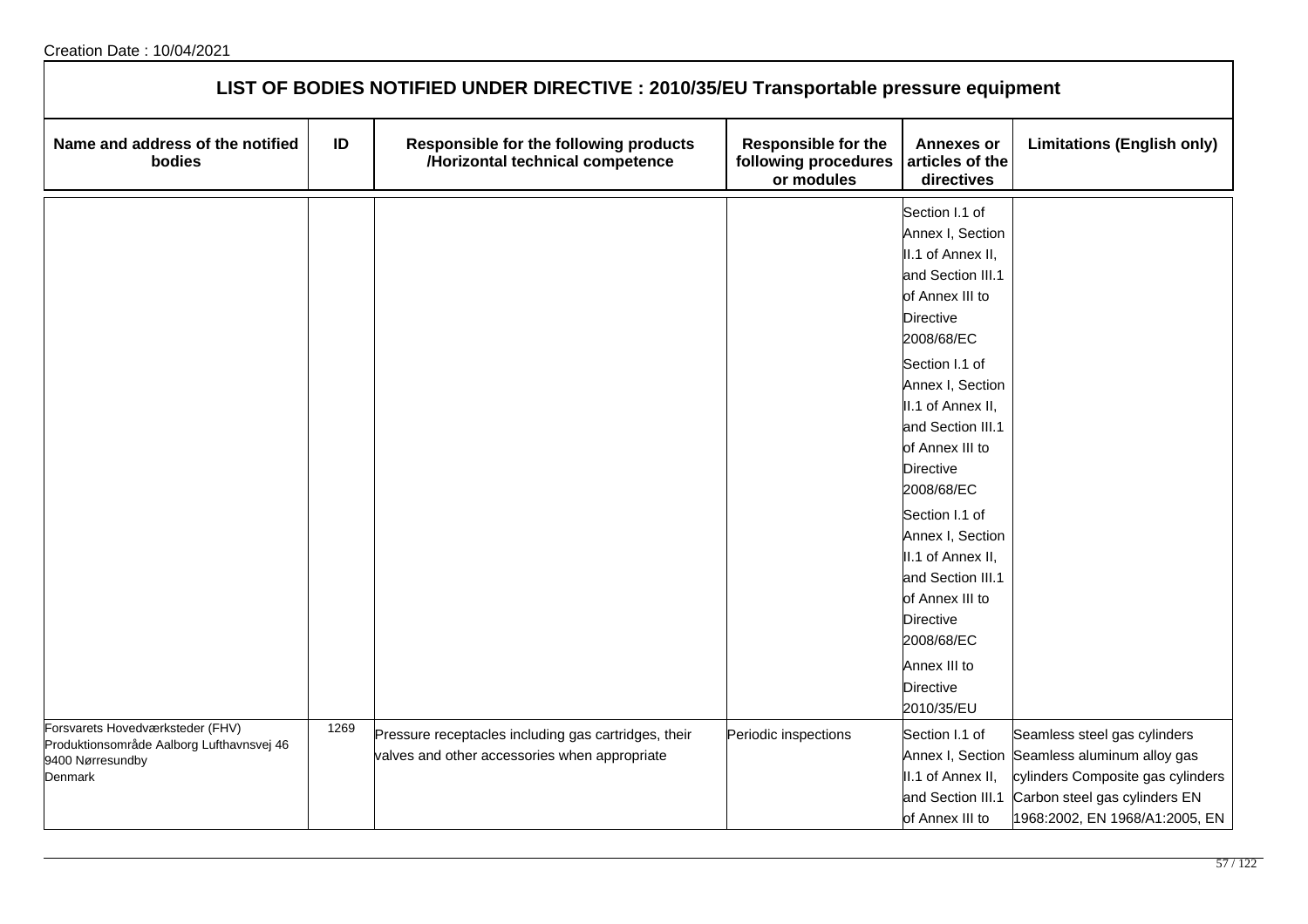| LIST OF BODIES NOTIFIED UNDER DIRECTIVE : 2010/35/EU Transportable pressure equipment                |      |                                                                                                                                                                                                                                             |                                                                                                                                                       |                                                                                                                                                                                                                                                                                                                                                                                               |                                       |  |  |
|------------------------------------------------------------------------------------------------------|------|---------------------------------------------------------------------------------------------------------------------------------------------------------------------------------------------------------------------------------------------|-------------------------------------------------------------------------------------------------------------------------------------------------------|-----------------------------------------------------------------------------------------------------------------------------------------------------------------------------------------------------------------------------------------------------------------------------------------------------------------------------------------------------------------------------------------------|---------------------------------------|--|--|
| Name and address of the notified<br>bodies                                                           | ID   | Responsible for the following products<br>/Horizontal technical competence                                                                                                                                                                  | <b>Responsible for the</b><br>following procedures<br>or modules                                                                                      | <b>Annexes or</b><br>articles of the<br>directives                                                                                                                                                                                                                                                                                                                                            | <b>Limitations (English only)</b>     |  |  |
|                                                                                                      |      |                                                                                                                                                                                                                                             |                                                                                                                                                       | <b>Directive</b><br>2008/68/EC                                                                                                                                                                                                                                                                                                                                                                | 1802:2002, EN 11623, EN<br>1803:2002. |  |  |
| ONAFHANKELIJK CONTRÔLE BUREAU<br>(O.C.B.) V.Z.W.<br>Konigin Astridlaan 60<br>2550 Kontich<br>Belgium | 1272 | Pressure receptacles including gas cartridges, their<br>valves and other accessories when appropriate                                                                                                                                       | Periodic inspections                                                                                                                                  | Section I.1 of<br>Annex I, Section<br>II.1 of Annex II,<br>and Section III.1<br>of Annex III to<br><b>Directive</b><br>2008/68/EC                                                                                                                                                                                                                                                             |                                       |  |  |
| AS Inspecta Latvia<br>Skanstes street 54A<br>Riga, LV-1013<br>atvia.                                 | 1325 | Pressure receptacles including gas cartridges, their<br>valves and other accessories when appropriate<br>Tanks, battery vehicles/wagons, multiple-element gas<br>containers (MEGCs), their valves and other accessories<br>when appropriate | Conformity assessment<br>activities<br><b>Exceptional checks</b><br>Intermediate inspections<br>Periodic inspections<br>Reassessment of<br>conformity | Section I.1 of<br>Annex I, Section<br>II.1 of Annex II,<br>and Section III.1<br>of Annex III to<br><b>Directive</b><br>2008/68/EC<br>Section I.1 of<br>Annex I, Section<br>II.1 of Annex II,<br>and Section III.1<br>of Annex III to<br><b>Directive</b><br>2008/68/EC<br>Section I.1 of<br>Annex I, Section<br>II.1 of Annex II,<br>and Section III.1<br>of Annex III to<br><b>Directive</b> |                                       |  |  |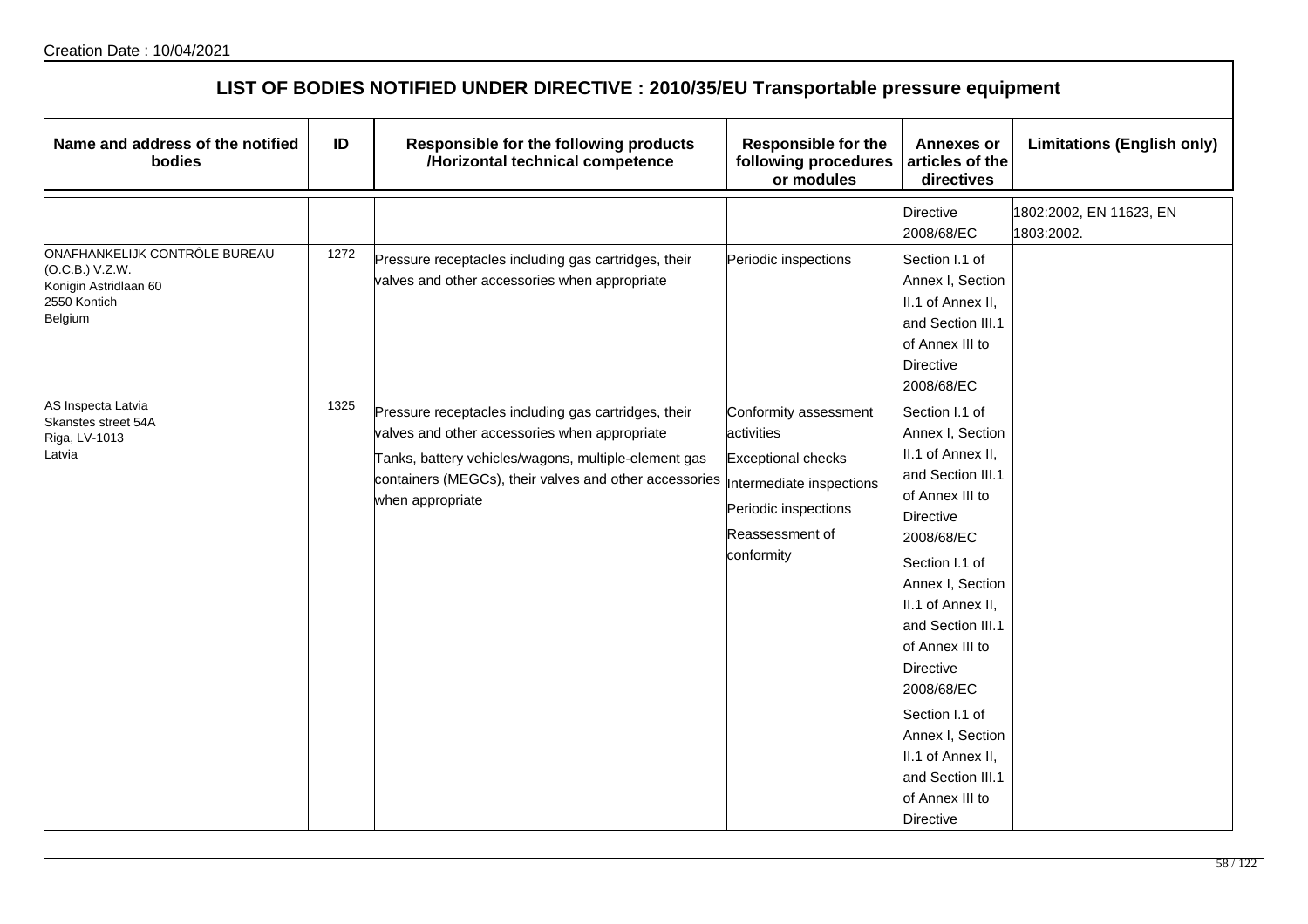| LIST OF BODIES NOTIFIED UNDER DIRECTIVE : 2010/35/EU Transportable pressure equipment |      |                                                                                                       |                                                                                                                                                       |                                                                                                                                                                                                                                                                                                                                                                                                                                                                                                                                  |                                                                         |  |  |  |
|---------------------------------------------------------------------------------------|------|-------------------------------------------------------------------------------------------------------|-------------------------------------------------------------------------------------------------------------------------------------------------------|----------------------------------------------------------------------------------------------------------------------------------------------------------------------------------------------------------------------------------------------------------------------------------------------------------------------------------------------------------------------------------------------------------------------------------------------------------------------------------------------------------------------------------|-------------------------------------------------------------------------|--|--|--|
| Name and address of the notified<br>bodies                                            | ID   | Responsible for the following products<br>/Horizontal technical competence                            | <b>Responsible for the</b><br>following procedures<br>or modules                                                                                      | <b>Annexes or</b><br>articles of the<br>directives                                                                                                                                                                                                                                                                                                                                                                                                                                                                               | <b>Limitations (English only)</b>                                       |  |  |  |
| Inspecta Estonia OÜ<br>Teaduspargi 8<br>12618 TALLINN<br>Estonia                      | 1336 | Pressure receptacles including gas cartridges, their<br>valves and other accessories when appropriate | Conformity assessment<br>activities<br><b>Exceptional checks</b><br>Intermediate inspections<br>Periodic inspections<br>Reassessment of<br>conformity | 2008/68/EC<br>Section I.1 of<br>Annex I, Section<br>II.1 of Annex II,<br>and Section III.1<br>of Annex III to<br><b>Directive</b><br>2008/68/EC<br>Annex III to<br><b>Directive</b><br>2010/35/EU<br>Section I.1 of<br>II.1 of Annex II,<br>and Section III.1<br>of Annex III to<br><b>Directive</b><br>2008/68/EC<br>Section I.1 of<br>Annex I, Section<br>II.1 of Annex II,<br>and Section III.1<br>of Annex III to<br>Directive<br>2008/68/EC<br>Section I.1 of<br>Annex I, Section<br>II.1 of Annex II,<br>and Section III.1 | No ADN, No Conformity<br>Annex I, Section assessment activities for RID |  |  |  |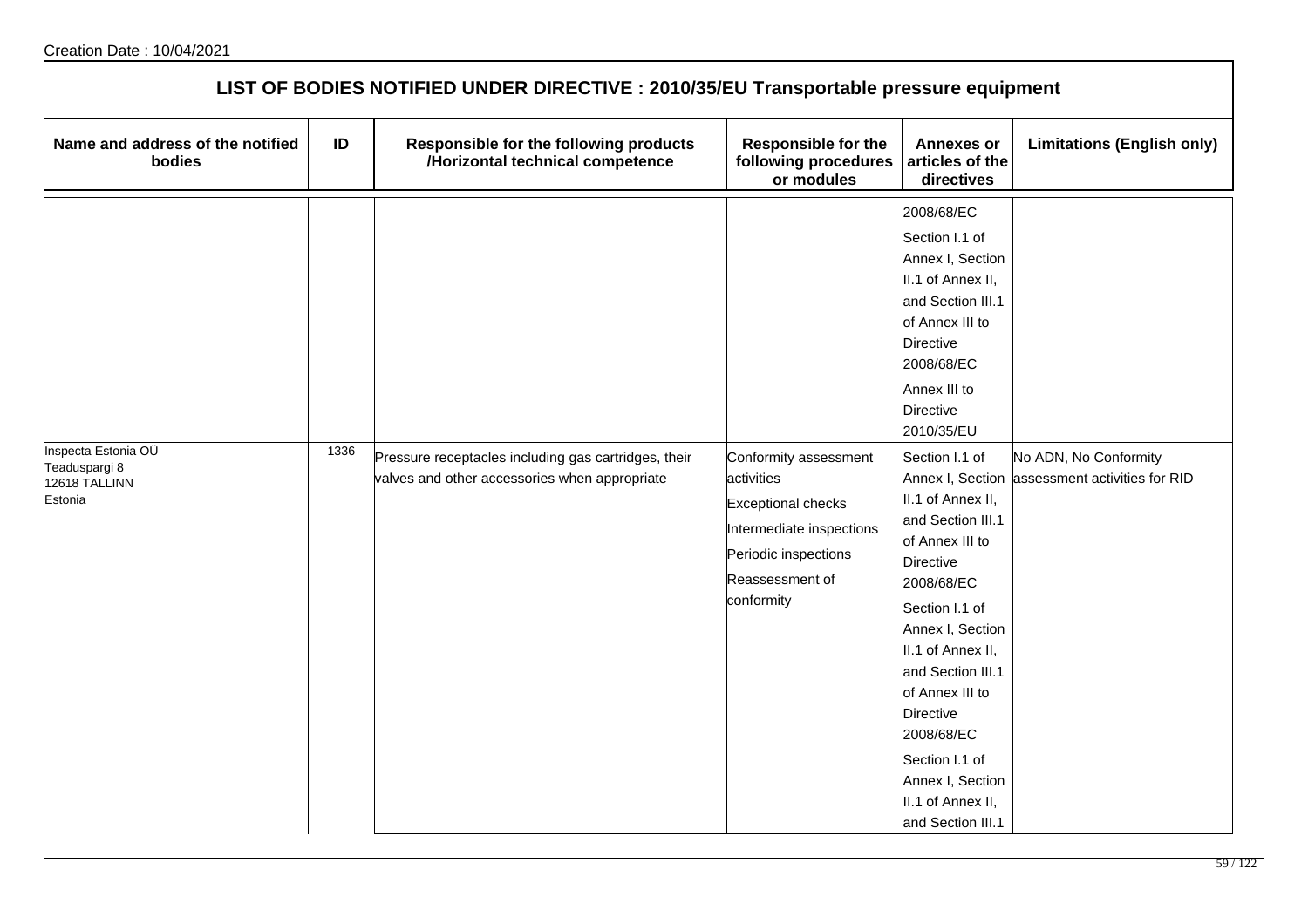| LIST OF BODIES NOTIFIED UNDER DIRECTIVE : 2010/35/EU Transportable pressure equipment |    |                                                                                                                                               |                                                                                                                                         |                                                                                                                                                                                                                                                                                                              |                                                        |  |  |  |
|---------------------------------------------------------------------------------------|----|-----------------------------------------------------------------------------------------------------------------------------------------------|-----------------------------------------------------------------------------------------------------------------------------------------|--------------------------------------------------------------------------------------------------------------------------------------------------------------------------------------------------------------------------------------------------------------------------------------------------------------|--------------------------------------------------------|--|--|--|
| Name and address of the notified<br>bodies                                            | ID | Responsible for the following products<br>/Horizontal technical competence                                                                    | <b>Responsible for the</b><br>following procedures<br>or modules                                                                        | <b>Annexes or</b><br>articles of the<br>directives                                                                                                                                                                                                                                                           | <b>Limitations (English only)</b>                      |  |  |  |
|                                                                                       |    |                                                                                                                                               |                                                                                                                                         | of Annex III to<br>Directive<br>2008/68/EC<br>Section I.1 of<br>Annex I, Section<br>II.1 of Annex II,<br>and Section III.1<br>of Annex III to<br><b>Directive</b><br>2008/68/EC<br>Annex III to<br><b>Directive</b><br>2010/35/EU                                                                            |                                                        |  |  |  |
|                                                                                       |    | Tanks, battery vehicles/wagons, multiple-element gas<br>containers (MEGCs), their valves and other accessories activities<br>when appropriate | Conformity assessment<br><b>Exceptional checks</b><br>Intermediate inspections<br>Periodic inspections<br>Reassessment of<br>conformity | Section I.1 of<br>Annex I, Section<br>II.1 of Annex II,<br>and Section III.1<br>of Annex III to<br><b>Directive</b><br>2008/68/EC<br>Section I.1 of<br>Annex I, Section<br>II.1 of Annex II,<br>and Section III.1<br>of Annex III to<br><b>Directive</b><br>2008/68/EC<br>Section I.1 of<br>Annex I, Section | No ADN, No Conformity<br>assessment activities for RID |  |  |  |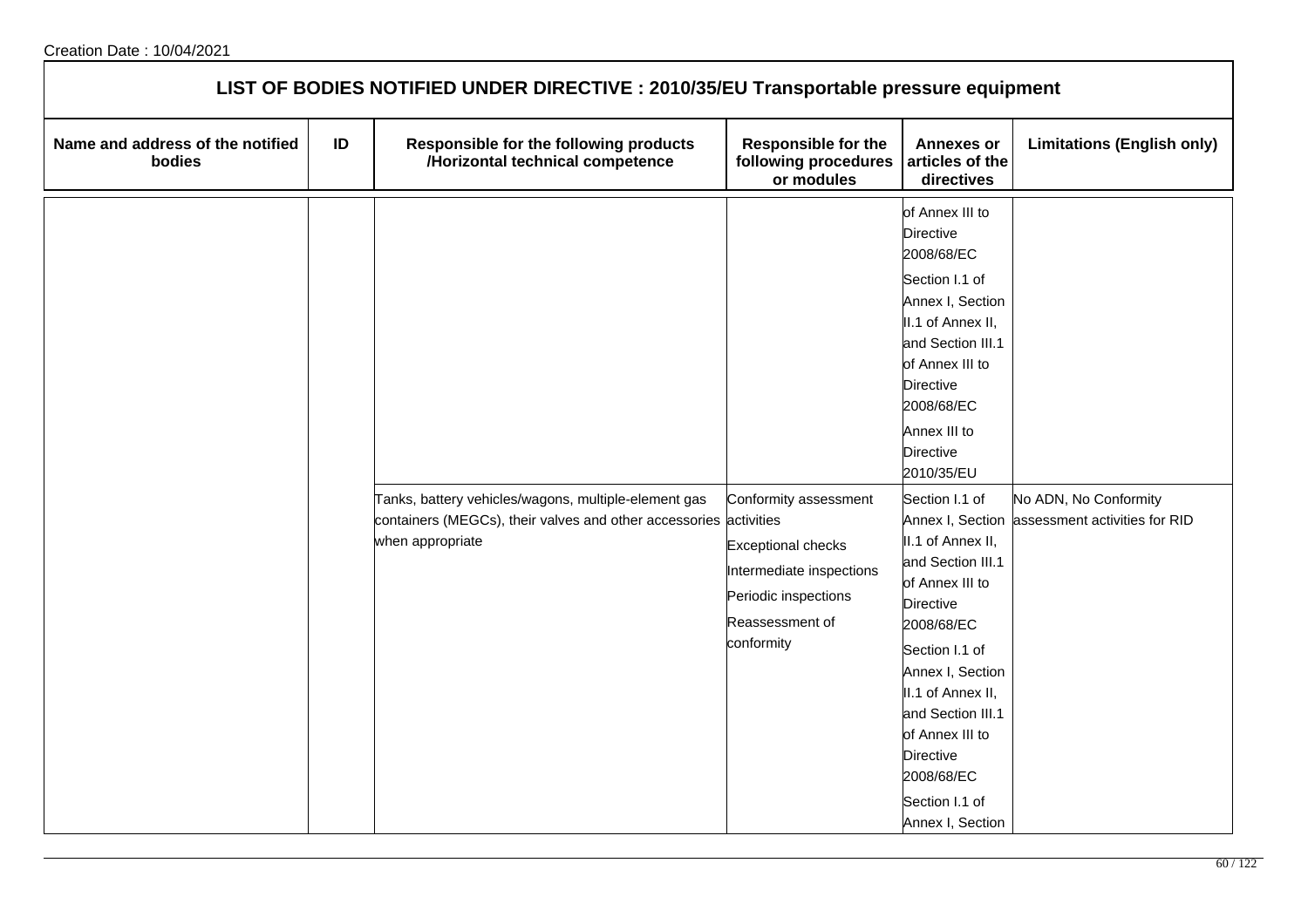| LIST OF BODIES NOTIFIED UNDER DIRECTIVE : 2010/35/EU Transportable pressure equipment |      |                                                                                                                                                                                                                                             |                                                                                                                                                       |                                                                                                                                                                                                                                                               |                                   |  |  |
|---------------------------------------------------------------------------------------|------|---------------------------------------------------------------------------------------------------------------------------------------------------------------------------------------------------------------------------------------------|-------------------------------------------------------------------------------------------------------------------------------------------------------|---------------------------------------------------------------------------------------------------------------------------------------------------------------------------------------------------------------------------------------------------------------|-----------------------------------|--|--|
| Name and address of the notified<br>bodies                                            | ID   | Responsible for the following products<br>/Horizontal technical competence                                                                                                                                                                  | <b>Responsible for the</b><br>following procedures<br>or modules                                                                                      | <b>Annexes or</b><br>articles of the<br>directives                                                                                                                                                                                                            | <b>Limitations (English only)</b> |  |  |
|                                                                                       |      |                                                                                                                                                                                                                                             |                                                                                                                                                       | II.1 of Annex II,<br>and Section III.1<br>of Annex III to<br>Directive<br>2008/68/EC<br>Section I.1 of<br>Annex I, Section<br>II.1 of Annex II,<br>and Section III.1<br>of Annex III to<br>Directive<br>2008/68/EC<br>Annex III to<br>Directive<br>2010/35/EU |                                   |  |  |
| TÜV SÜD SLOVAKIA s.r.o.<br>Jasikova 6<br>821 03 BRATISLAVA<br>Slovakia                | 1353 | Pressure receptacles including gas cartridges, their<br>valves and other accessories when appropriate<br>Tanks, battery vehicles/wagons, multiple-element gas<br>containers (MEGCs), their valves and other accessories<br>when appropriate | Conformity assessment<br>activities<br><b>Exceptional checks</b><br>Intermediate inspections<br>Periodic inspections<br>Reassessment of<br>conformity | Section I.1 of<br>Annex I, Section<br>II.1 of Annex II,<br>and Section III.1<br>of Annex III to<br>Directive<br>2008/68/EC<br>Section I.1 of<br>Annex I, Section<br>II.1 of Annex II,<br>and Section III.1<br>of Annex III to<br>Directive<br>2008/68/EC      |                                   |  |  |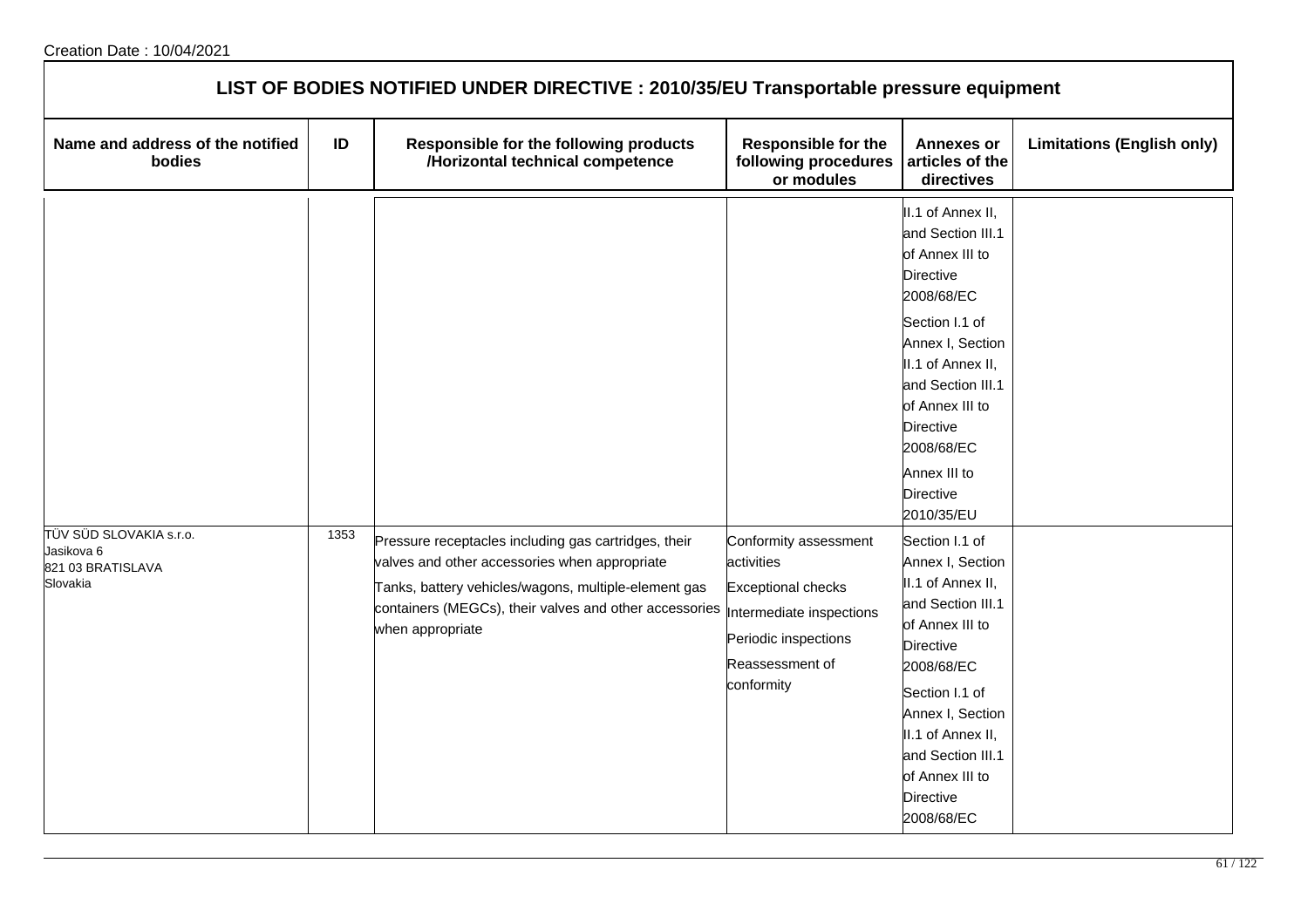| LIST OF BODIES NOTIFIED UNDER DIRECTIVE : 2010/35/EU Transportable pressure equipment |      |                                                                                                                                                                                                                                             |                                                                                                                                                       |                                                                                                                                                                                                                                                                                                                   |                                   |  |  |
|---------------------------------------------------------------------------------------|------|---------------------------------------------------------------------------------------------------------------------------------------------------------------------------------------------------------------------------------------------|-------------------------------------------------------------------------------------------------------------------------------------------------------|-------------------------------------------------------------------------------------------------------------------------------------------------------------------------------------------------------------------------------------------------------------------------------------------------------------------|-----------------------------------|--|--|
| Name and address of the notified<br>bodies                                            | ID   | Responsible for the following products<br>/Horizontal technical competence                                                                                                                                                                  | <b>Responsible for the</b><br>following procedures<br>or modules                                                                                      | <b>Annexes or</b><br>articles of the<br>directives                                                                                                                                                                                                                                                                | <b>Limitations (English only)</b> |  |  |
|                                                                                       |      |                                                                                                                                                                                                                                             |                                                                                                                                                       | Section I.1 of<br>Annex I, Section<br>II.1 of Annex II,<br>and Section III.1<br>of Annex III to<br>Directive<br>2008/68/EC<br>Section I.1 of<br>Annex I, Section<br>II.1 of Annex II,<br>and Section III.1<br>of Annex III to<br><b>Directive</b><br>2008/68/EC<br>Annex III to<br><b>Directive</b><br>2010/35/EU |                                   |  |  |
| Technicka inspekcia a.s.<br>Trnavska cesta 56<br>821 01 BRATISLAVA<br>Slovakia        | 1354 | Pressure receptacles including gas cartridges, their<br>valves and other accessories when appropriate<br>Tanks, battery vehicles/wagons, multiple-element gas<br>containers (MEGCs), their valves and other accessories<br>when appropriate | Conformity assessment<br>activities<br><b>Exceptional checks</b><br>Intermediate inspections<br>Periodic inspections<br>Reassessment of<br>conformity | Section I.1 of<br>Annex I, Section<br>II.1 of Annex II,<br>and Section III.1<br>of Annex III to<br><b>Directive</b><br>2008/68/EC<br>Section I.1 of<br>Annex I, Section<br>II.1 of Annex II,<br>and Section III.1<br>of Annex III to                                                                              |                                   |  |  |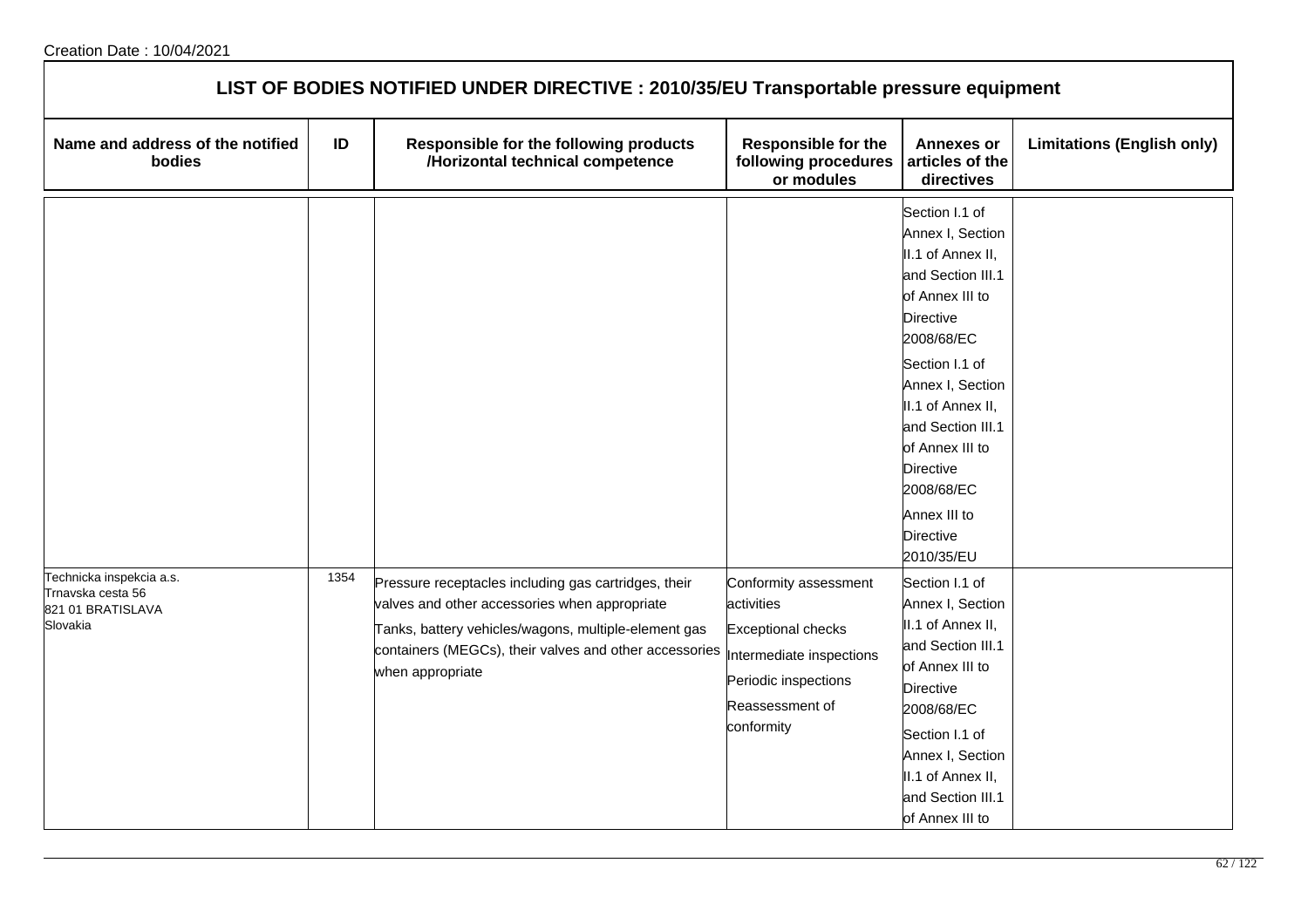| LIST OF BODIES NOTIFIED UNDER DIRECTIVE : 2010/35/EU Transportable pressure equipment |      |                                                                                                                                                                                                                                             |                                                                                                                                                       |                                                                                                                                                                                                                                                                                                                                       |                                   |  |  |
|---------------------------------------------------------------------------------------|------|---------------------------------------------------------------------------------------------------------------------------------------------------------------------------------------------------------------------------------------------|-------------------------------------------------------------------------------------------------------------------------------------------------------|---------------------------------------------------------------------------------------------------------------------------------------------------------------------------------------------------------------------------------------------------------------------------------------------------------------------------------------|-----------------------------------|--|--|
| Name and address of the notified<br>bodies                                            | ID   | Responsible for the following products<br>/Horizontal technical competence                                                                                                                                                                  | <b>Responsible for the</b><br>following procedures<br>or modules                                                                                      | <b>Annexes or</b><br>articles of the<br>directives                                                                                                                                                                                                                                                                                    | <b>Limitations (English only)</b> |  |  |
|                                                                                       |      |                                                                                                                                                                                                                                             |                                                                                                                                                       | <b>Directive</b><br>2008/68/EC<br>Section I.1 of<br>Annex I, Section<br>II.1 of Annex II,<br>and Section III.1<br>of Annex III to<br>Directive<br>2008/68/EC<br>Section I.1 of<br>Annex I, Section<br>II.1 of Annex II,<br>and Section III.1<br>of Annex III to<br>Directive<br>2008/68/EC<br>Annex III to<br>Directive<br>2010/35/EU |                                   |  |  |
| BUREAU VERITAS ITALIA S.P.A.<br>Viale Monza, 347<br>20126 - MILANO (MI)<br>Italy      | 1370 | Pressure receptacles including gas cartridges, their<br>valves and other accessories when appropriate<br>Tanks, battery vehicles/wagons, multiple-element gas<br>containers (MEGCs), their valves and other accessories<br>when appropriate | Conformity assessment<br>activities<br><b>Exceptional checks</b><br>Intermediate inspections<br>Periodic inspections<br>Reassessment of<br>conformity | Section I.1 of<br>Annex I, Section<br>II.1 of Annex II,<br>and Section III.1<br>of Annex III to<br>Directive<br>2008/68/EC<br>Section I.1 of<br>Annex I, Section<br>II.1 of Annex II,                                                                                                                                                 |                                   |  |  |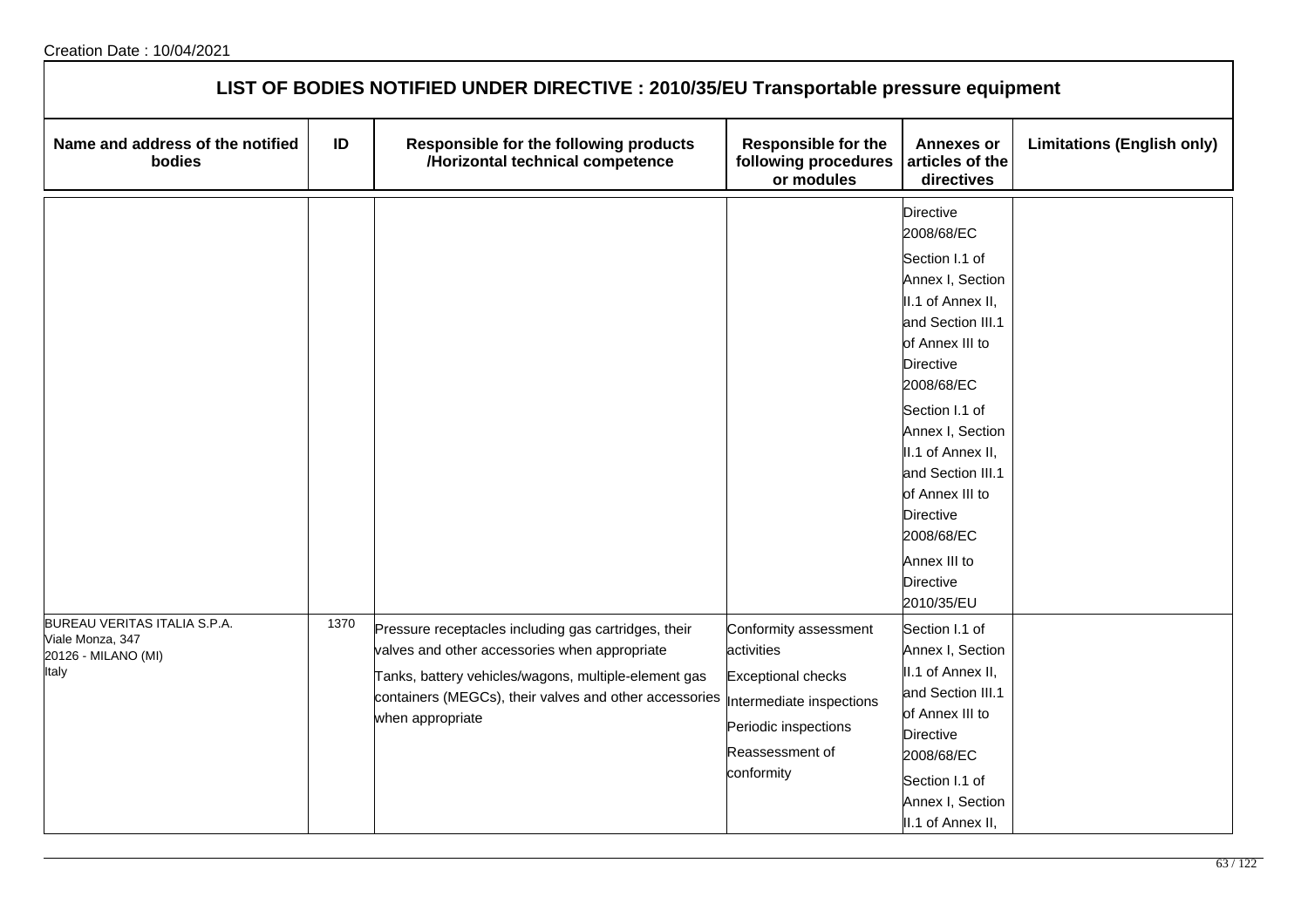| LIST OF BODIES NOTIFIED UNDER DIRECTIVE : 2010/35/EU Transportable pressure equipment |      |                                                                                                                                                                                                                                             |                                                                                                                                                       |                                                                                                                                                                                                                                                                                                                                                                                                    |                                   |  |  |
|---------------------------------------------------------------------------------------|------|---------------------------------------------------------------------------------------------------------------------------------------------------------------------------------------------------------------------------------------------|-------------------------------------------------------------------------------------------------------------------------------------------------------|----------------------------------------------------------------------------------------------------------------------------------------------------------------------------------------------------------------------------------------------------------------------------------------------------------------------------------------------------------------------------------------------------|-----------------------------------|--|--|
| Name and address of the notified<br>bodies                                            | ID   | Responsible for the following products<br>/Horizontal technical competence                                                                                                                                                                  | <b>Responsible for the</b><br>following procedures<br>or modules                                                                                      | <b>Annexes or</b><br>articles of the<br>directives                                                                                                                                                                                                                                                                                                                                                 | <b>Limitations (English only)</b> |  |  |
|                                                                                       |      |                                                                                                                                                                                                                                             |                                                                                                                                                       | and Section III.1<br>of Annex III to<br><b>Directive</b><br>2008/68/EC<br>Section I.1 of<br>Annex I, Section<br>II.1 of Annex II,<br>and Section III.1<br>of Annex III to<br><b>Directive</b><br>2008/68/EC<br>Section I.1 of<br>Annex I, Section<br>II.1 of Annex II,<br>and Section III.1<br>of Annex III to<br><b>Directive</b><br>2008/68/EC<br>Annex III to<br><b>Directive</b><br>2010/35/EU |                                   |  |  |
| SGS ITALIA S.P.A.<br>Via Caldera, 21<br>20153 - MILANO (MI)<br>Italy                  | 1381 | Pressure receptacles including gas cartridges, their<br>valves and other accessories when appropriate<br>Tanks, battery vehicles/wagons, multiple-element gas<br>containers (MEGCs), their valves and other accessories<br>when appropriate | Conformity assessment<br>activities<br><b>Exceptional checks</b><br>Intermediate inspections<br>Periodic inspections<br>Reassessment of<br>conformity | Section I.1 of<br>Annex I, Section<br>II.1 of Annex II,<br>and Section III.1<br>of Annex III to<br><b>Directive</b><br>2008/68/EC<br>Section I.1 of                                                                                                                                                                                                                                                |                                   |  |  |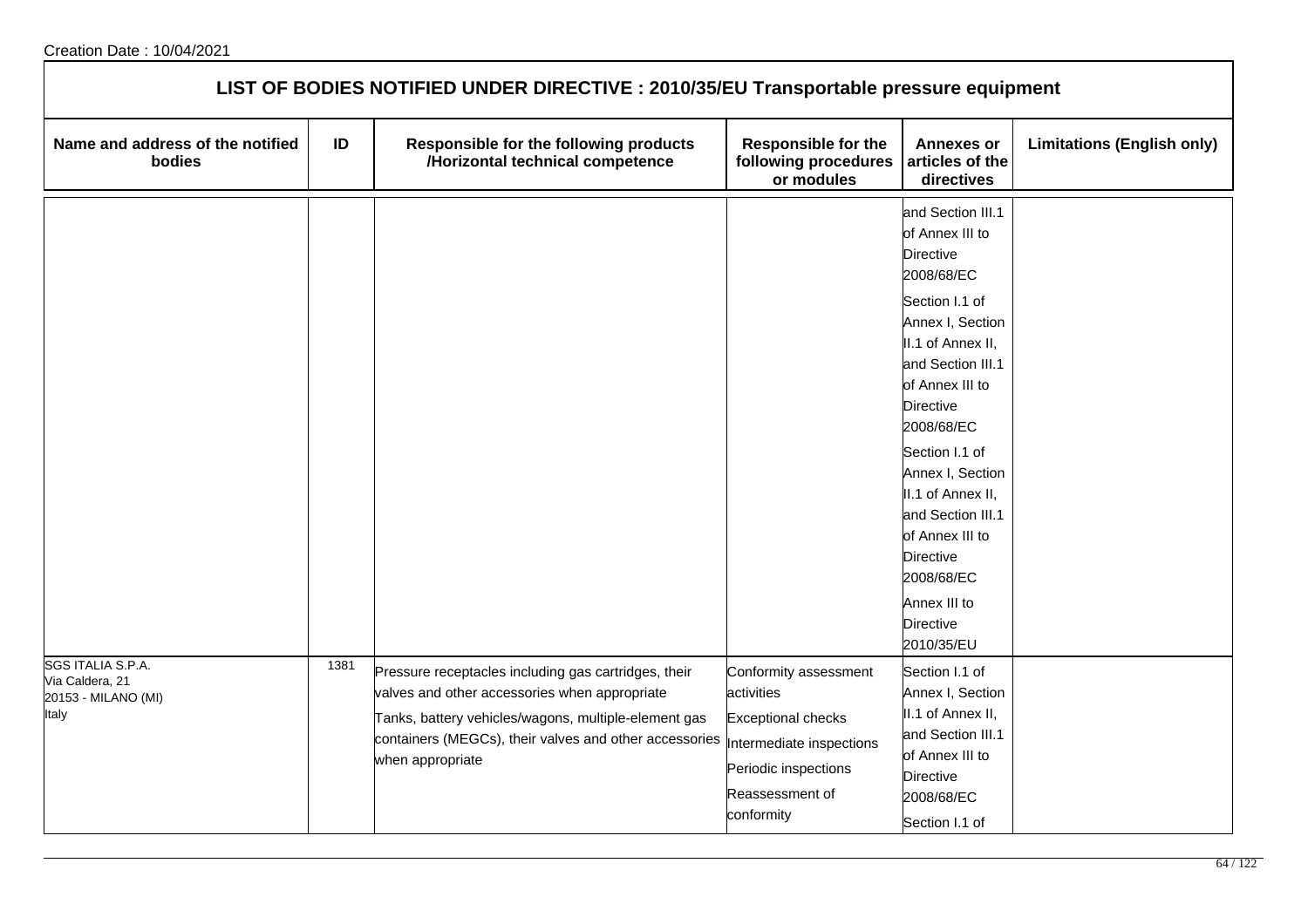| LIST OF BODIES NOTIFIED UNDER DIRECTIVE : 2010/35/EU Transportable pressure equipment |      |                                                                                                                                                                                                                                             |                                                                                                                |                                                                                                                                                                                                                                                                                                                                                                                                                 |                                   |  |  |
|---------------------------------------------------------------------------------------|------|---------------------------------------------------------------------------------------------------------------------------------------------------------------------------------------------------------------------------------------------|----------------------------------------------------------------------------------------------------------------|-----------------------------------------------------------------------------------------------------------------------------------------------------------------------------------------------------------------------------------------------------------------------------------------------------------------------------------------------------------------------------------------------------------------|-----------------------------------|--|--|
| Name and address of the notified<br>bodies                                            | ID   | Responsible for the following products<br>/Horizontal technical competence                                                                                                                                                                  | <b>Responsible for the</b><br>following procedures<br>or modules                                               | <b>Annexes or</b><br>articles of the<br>directives                                                                                                                                                                                                                                                                                                                                                              | <b>Limitations (English only)</b> |  |  |
|                                                                                       |      |                                                                                                                                                                                                                                             |                                                                                                                | Annex I, Section<br>II.1 of Annex II,<br>and Section III.1<br>of Annex III to<br>Directive<br>2008/68/EC<br>Section I.1 of<br>Annex I, Section<br>II.1 of Annex II,<br>and Section III.1<br>of Annex III to<br>Directive<br>2008/68/EC<br>Section I.1 of<br>Annex I, Section<br>II.1 of Annex II,<br>and Section III.1<br>of Annex III to<br>Directive<br>2008/68/EC<br>Annex III to<br>Directive<br>2010/35/EU |                                   |  |  |
| Technikos prieži#ros tarnyba<br>Naugarduko str. 41<br>LT-03227 VILNIUS<br>Lithuania   | 1399 | Tanks, battery vehicles/wagons, multiple-element gas<br>containers (MEGCs), their valves and other accessories<br>when appropriate<br>Pressure receptacles including gas cartridges, their<br>valves and other accessories when appropriate | <b>Exceptional checks</b><br>Intermediate inspections<br>Periodic inspections<br>Reassessment of<br>conformity | Section I.1 of<br>Annex I, Section<br>II.1 of Annex II,<br>and Section III.1<br>of Annex III to<br>Directive                                                                                                                                                                                                                                                                                                    |                                   |  |  |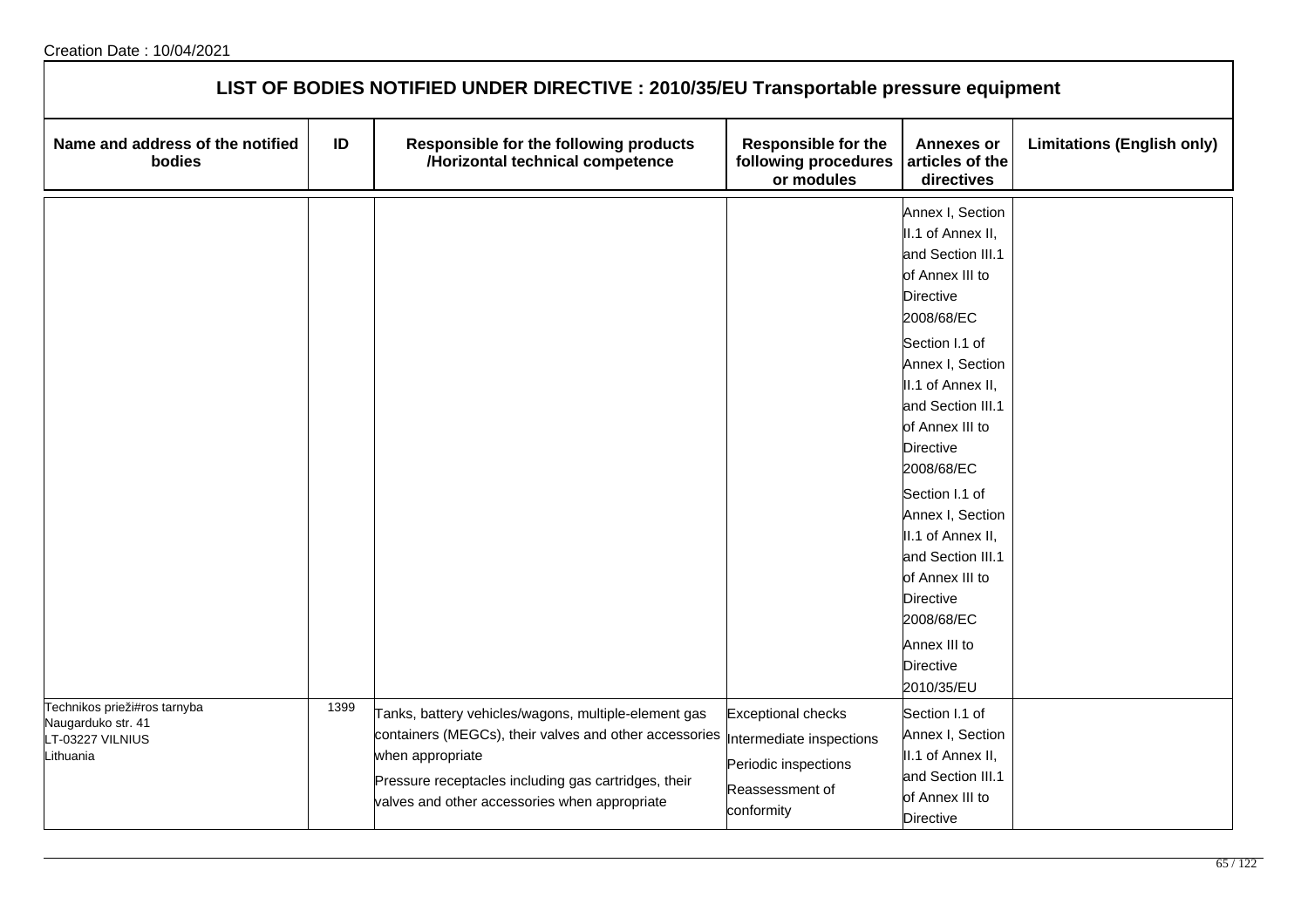| LIST OF BODIES NOTIFIED UNDER DIRECTIVE : 2010/35/EU Transportable pressure equipment                                                          |      |                                                                                                                                                                                                                                             |                                                                               |                                                                                                                                                                                                                                                                                                                   |                                   |  |  |
|------------------------------------------------------------------------------------------------------------------------------------------------|------|---------------------------------------------------------------------------------------------------------------------------------------------------------------------------------------------------------------------------------------------|-------------------------------------------------------------------------------|-------------------------------------------------------------------------------------------------------------------------------------------------------------------------------------------------------------------------------------------------------------------------------------------------------------------|-----------------------------------|--|--|
| Name and address of the notified<br>bodies                                                                                                     | ID   | Responsible for the following products<br>/Horizontal technical competence                                                                                                                                                                  | <b>Responsible for the</b><br>following procedures<br>or modules              | <b>Annexes or</b><br>articles of the<br>directives                                                                                                                                                                                                                                                                | <b>Limitations (English only)</b> |  |  |
|                                                                                                                                                |      |                                                                                                                                                                                                                                             |                                                                               | 2008/68/EC<br>Section I.1 of<br>Annex I, Section<br>II.1 of Annex II,<br>and Section III.1<br>of Annex III to<br>Directive<br>2008/68/EC<br>Section I.1 of<br>Annex I, Section<br>II.1 of Annex II,<br>and Section III.1<br>of Annex III to<br>Directive<br>2008/68/EC<br>Annex III to<br>Directive<br>2010/35/EU |                                   |  |  |
| UNION OF TECHNICAL SAFETY EXPERTS<br>OF MANUFACTUTRES OF LATVIA - TÜV<br>RHEINLAND GROUP LTD<br>Katlakalna street 9<br>RIGA, LV-1073<br>Latvia | 1407 | Pressure receptacles including gas cartridges, their<br>valves and other accessories when appropriate<br>Tanks, battery vehicles/wagons, multiple-element gas<br>containers (MEGCs), their valves and other accessories<br>when appropriate | <b>Exceptional checks</b><br>Intermediate inspections<br>Periodic inspections | Section I.1 of<br>Annex I, Section<br>II.1 of Annex II,<br>and Section III.1<br>of Annex III to<br><b>Directive</b><br>2008/68/EC<br>Section I.1 of<br>Annex I, Section<br>II.1 of Annex II,<br>and Section III.1                                                                                                 |                                   |  |  |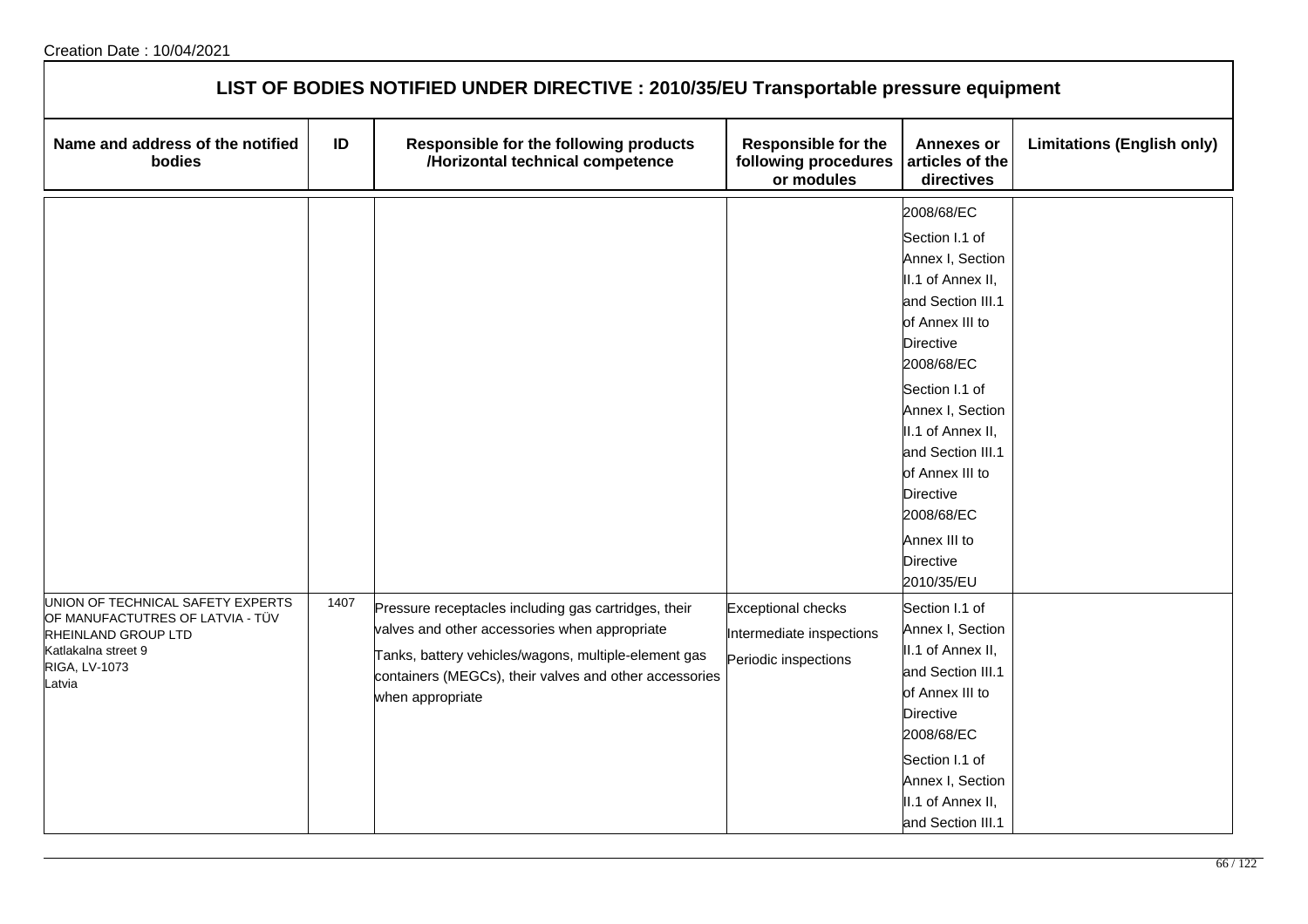| LIST OF BODIES NOTIFIED UNDER DIRECTIVE : 2010/35/EU Transportable pressure equipment |      |                                                                                                                                    |                                                                               |                                                                                                                                                                                        |                                   |  |  |
|---------------------------------------------------------------------------------------|------|------------------------------------------------------------------------------------------------------------------------------------|-------------------------------------------------------------------------------|----------------------------------------------------------------------------------------------------------------------------------------------------------------------------------------|-----------------------------------|--|--|
| Name and address of the notified<br>bodies                                            | ID   | Responsible for the following products<br>/Horizontal technical competence                                                         | <b>Responsible for the</b><br>following procedures<br>or modules              | <b>Annexes or</b><br>articles of the<br>directives                                                                                                                                     | <b>Limitations (English only)</b> |  |  |
|                                                                                       |      |                                                                                                                                    |                                                                               | of Annex III to<br><b>Directive</b><br>2008/68/EC<br>Section I.1 of<br>Annex I, Section<br>II.1 of Annex II,<br>and Section III.1<br>of Annex III to<br><b>Directive</b><br>2008/68/EC |                                   |  |  |
| TÜV NORD BALTIK LTD<br>Saremas street 3<br>Riga, LV-1005<br>Latvia                    | 1409 | Tanks, battery vehicles/wagons, multiple-element gas<br>containers (MEGCs), their valves and other accessories<br>when appropriate | <b>Exceptional checks</b><br>Intermediate inspections<br>Periodic inspections | Section I.1 of<br>Annex I, Section<br>II.1 of Annex II,<br>and Section III.1<br>of Annex III to<br><b>Directive</b><br>2008/68/EC                                                      |                                   |  |  |
|                                                                                       |      |                                                                                                                                    |                                                                               | Section I.1 of<br>Annex I, Section<br>II.1 of Annex II,<br>and Section III.1<br>of Annex III to<br><b>Directive</b><br>2008/68/EC                                                      |                                   |  |  |
|                                                                                       |      |                                                                                                                                    |                                                                               | Section I.1 of<br>Annex I, Section<br>II.1 of Annex II,<br>and Section III.1<br>of Annex III to                                                                                        |                                   |  |  |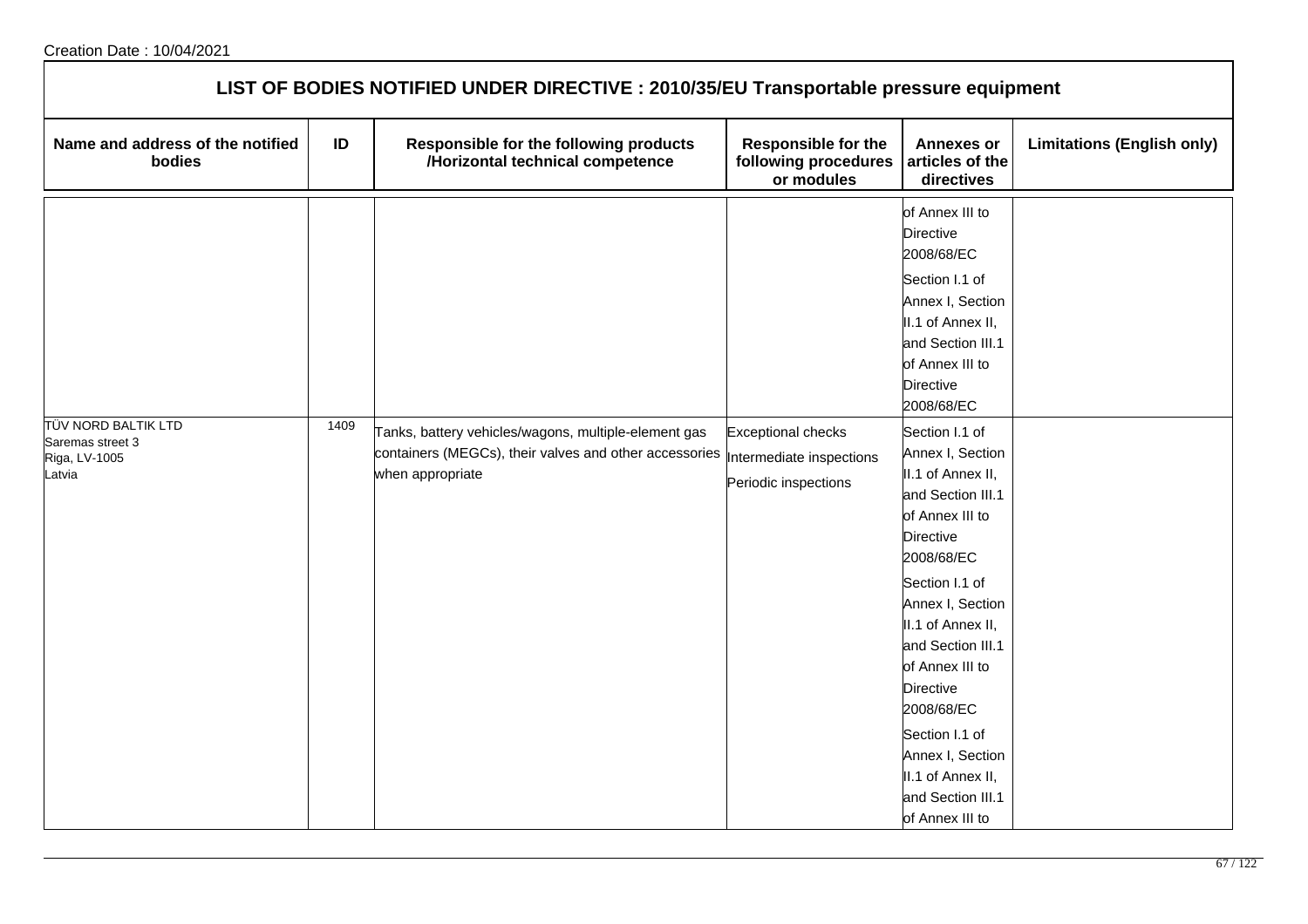| LIST OF BODIES NOTIFIED UNDER DIRECTIVE : 2010/35/EU Transportable pressure equipment                      |      |                                                                                                                                               |                                                                                                        |                                                                                                                                                                                                                                                                                                                          |                                   |  |  |
|------------------------------------------------------------------------------------------------------------|------|-----------------------------------------------------------------------------------------------------------------------------------------------|--------------------------------------------------------------------------------------------------------|--------------------------------------------------------------------------------------------------------------------------------------------------------------------------------------------------------------------------------------------------------------------------------------------------------------------------|-----------------------------------|--|--|
| Name and address of the notified<br>bodies                                                                 | ID   | Responsible for the following products<br>/Horizontal technical competence                                                                    | <b>Responsible for the</b><br>following procedures<br>or modules                                       | <b>Annexes or</b><br>articles of the<br>directives                                                                                                                                                                                                                                                                       | <b>Limitations (English only)</b> |  |  |
|                                                                                                            |      |                                                                                                                                               |                                                                                                        | <b>Directive</b><br>2008/68/EC                                                                                                                                                                                                                                                                                           |                                   |  |  |
| ÉMI-TÜV SÜD MIN#SÉGÜGYI ÉS<br>BIZTONSÁGTECHNIKAI KFT.<br>Dózsa György u. 26.<br>2000 SZENTENDRE<br>Hungary | 1417 | Pressure receptacles including gas cartridges, their<br>valves and other accessories when appropriate                                         | Conformity assessment<br>activities<br>Periodic inspections<br>Reassessment of<br>conformity           | Section I.1 of<br>Annex I, Section<br>II.1 of Annex II,<br>and Section III.1<br>of Annex III to<br><b>Directive</b><br>2008/68/EC<br>Section I.1 of<br>Annex I, Section<br>II.1 of Annex II,<br>and Section III.1<br>of Annex III to<br><b>Directive</b><br>2008/68/EC<br>Annex III to<br><b>Directive</b><br>2010/35/EU |                                   |  |  |
|                                                                                                            |      | Tanks, battery vehicles/wagons, multiple-element gas<br>containers (MEGCs), their valves and other accessories activities<br>when appropriate | Conformity assessment<br><b>Exceptional checks</b><br>Intermediate inspections<br>Periodic inspections | Section I.1 of<br>Annex I, Section<br>II.1 of Annex II,<br>and Section III.1<br>of Annex III to<br><b>Directive</b><br>2008/68/EC<br>Section I.1 of<br>Annex I, Section<br>II.1 of Annex II,                                                                                                                             |                                   |  |  |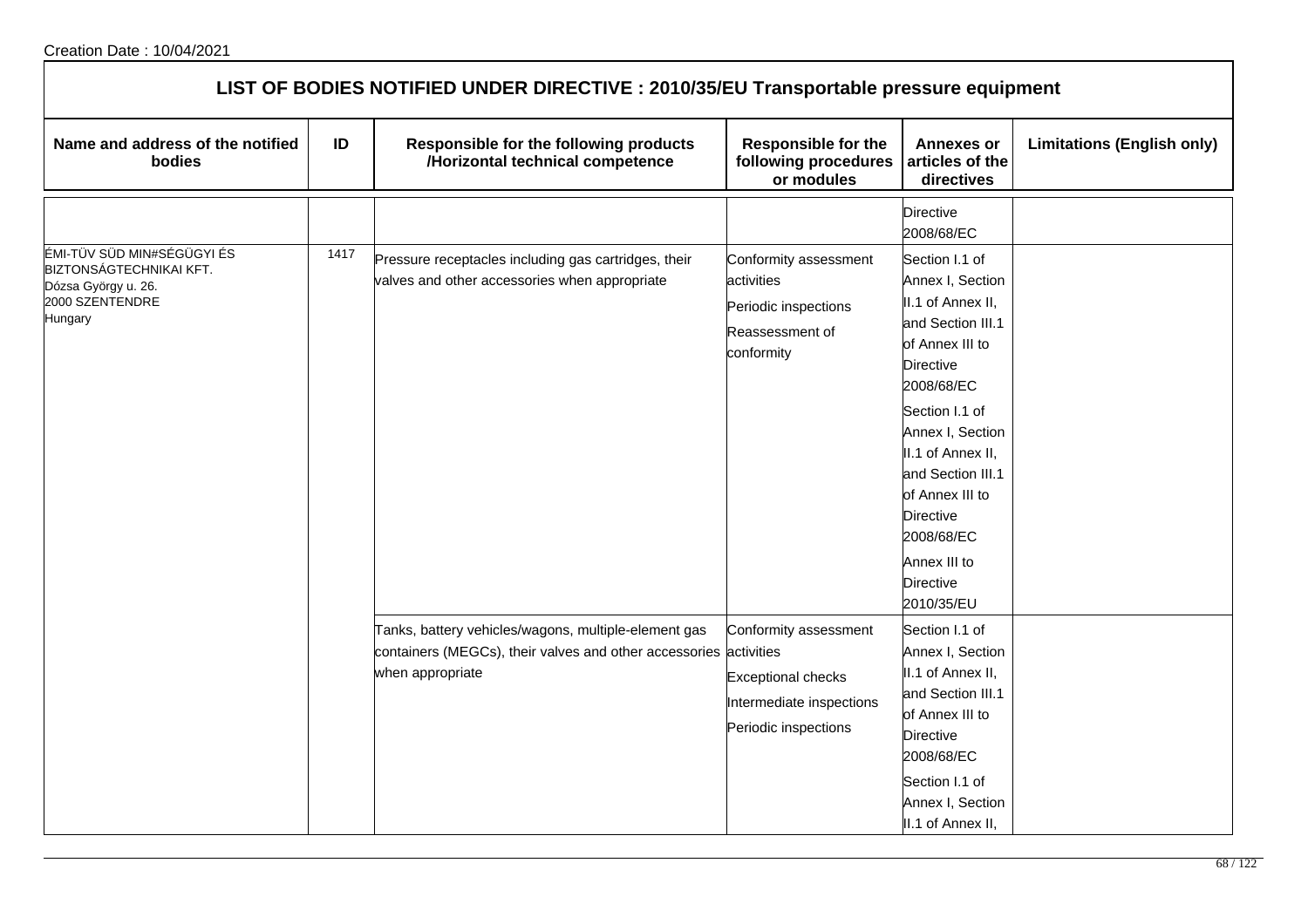| LIST OF BODIES NOTIFIED UNDER DIRECTIVE : 2010/35/EU Transportable pressure equipment |      |                                                                                                       |                                                                                                                                                       |                                                                                                                                                                                                                                                                                                                                                  |                                   |  |  |
|---------------------------------------------------------------------------------------|------|-------------------------------------------------------------------------------------------------------|-------------------------------------------------------------------------------------------------------------------------------------------------------|--------------------------------------------------------------------------------------------------------------------------------------------------------------------------------------------------------------------------------------------------------------------------------------------------------------------------------------------------|-----------------------------------|--|--|
| Name and address of the notified<br>bodies                                            | ID   | Responsible for the following products<br>/Horizontal technical competence                            | <b>Responsible for the</b><br>following procedures<br>or modules                                                                                      | <b>Annexes or</b><br>articles of the<br>directives                                                                                                                                                                                                                                                                                               | <b>Limitations (English only)</b> |  |  |
|                                                                                       |      |                                                                                                       |                                                                                                                                                       | and Section III.1<br>of Annex III to<br><b>Directive</b><br>2008/68/EC<br>Section I.1 of<br>Annex I, Section<br>II.1 of Annex II,<br>and Section III.1<br>of Annex III to<br><b>Directive</b><br>2008/68/EC<br>Section I.1 of<br>Annex I, Section<br>II.1 of Annex II,<br>and Section III.1<br>of Annex III to<br><b>Directive</b><br>2008/68/EC |                                   |  |  |
| URZAD DOZORU TECHNICZNEGO<br>ul. Szczesliwicka 34<br>02-353 Warszawa<br>Poland        | 1433 | Pressure receptacles including gas cartridges, their<br>valves and other accessories when appropriate | Conformity assessment<br>activities<br><b>Exceptional checks</b><br>Intermediate inspections<br>Periodic inspections<br>Reassessment of<br>conformity | Section I.1 of<br>Annex I, Section<br>II.1 of Annex II,<br>and Section III.1<br>of Annex III to<br><b>Directive</b><br>2008/68/EC<br>Section I.1 of<br>Annex I, Section<br>II.1 of Annex II,<br>and Section III.1                                                                                                                                |                                   |  |  |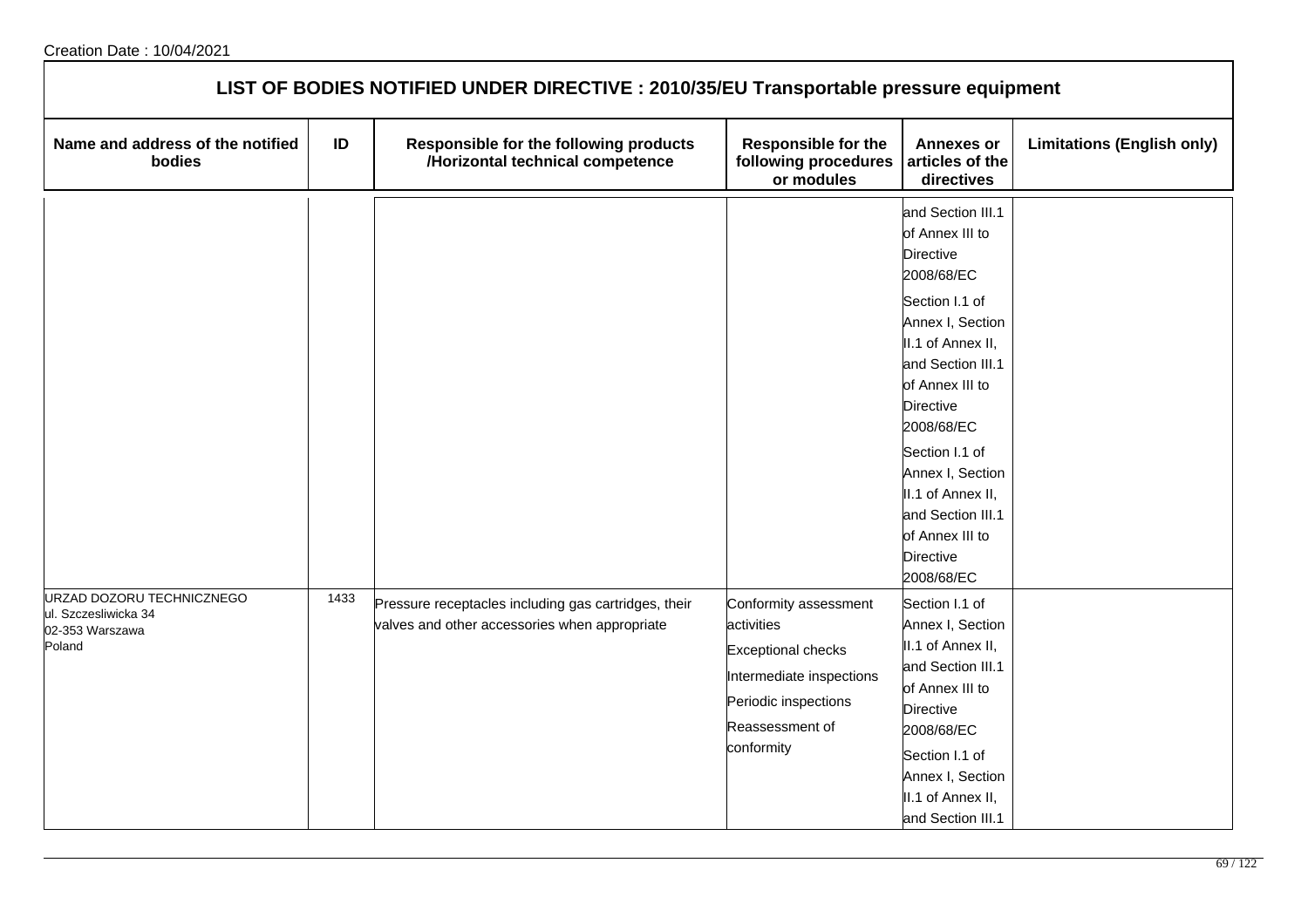| LIST OF BODIES NOTIFIED UNDER DIRECTIVE : 2010/35/EU Transportable pressure equipment |      |                                                                                                                                                                                                                                             |                                                                                                                                                       |                                                                                                                                                                                                                                                                                                                                                                               |                                   |  |  |
|---------------------------------------------------------------------------------------|------|---------------------------------------------------------------------------------------------------------------------------------------------------------------------------------------------------------------------------------------------|-------------------------------------------------------------------------------------------------------------------------------------------------------|-------------------------------------------------------------------------------------------------------------------------------------------------------------------------------------------------------------------------------------------------------------------------------------------------------------------------------------------------------------------------------|-----------------------------------|--|--|
| Name and address of the notified<br>bodies                                            | ID   | Responsible for the following products<br>/Horizontal technical competence                                                                                                                                                                  | <b>Responsible for the</b><br>following procedures<br>or modules                                                                                      | <b>Annexes or</b><br>articles of the<br>directives                                                                                                                                                                                                                                                                                                                            | <b>Limitations (English only)</b> |  |  |
|                                                                                       |      |                                                                                                                                                                                                                                             |                                                                                                                                                       | of Annex III to<br><b>Directive</b><br>2008/68/EC<br>Section I.1 of<br>Annex I, Section<br>II.1 of Annex II,<br>and Section III.1<br>of Annex III to<br><b>Directive</b><br>2008/68/EC<br>Section I.1 of<br>Annex I, Section<br>II.1 of Annex II,<br>and Section III.1<br>of Annex III to<br><b>Directive</b><br>2008/68/EC<br>Annex III to<br><b>Directive</b><br>2010/35/EU |                                   |  |  |
| TRANSPORTOWY DOZOR TECHNICZNY<br>ul. Chalubinskiego 8<br>00-613 WARSZAWA<br>Poland    | 1468 | Pressure receptacles including gas cartridges, their<br>valves and other accessories when appropriate<br>Tanks, battery vehicles/wagons, multiple-element gas<br>containers (MEGCs), their valves and other accessories<br>when appropriate | Conformity assessment<br>activities<br><b>Exceptional checks</b><br>Intermediate inspections<br>Periodic inspections<br>Reassessment of<br>conformity | Section I.1 of<br>Annex I, Section<br>II.1 of Annex II,<br>and Section III.1<br>of Annex III to<br><b>Directive</b><br>2008/68/EC<br>Section I.1 of<br>Annex I, Section                                                                                                                                                                                                       |                                   |  |  |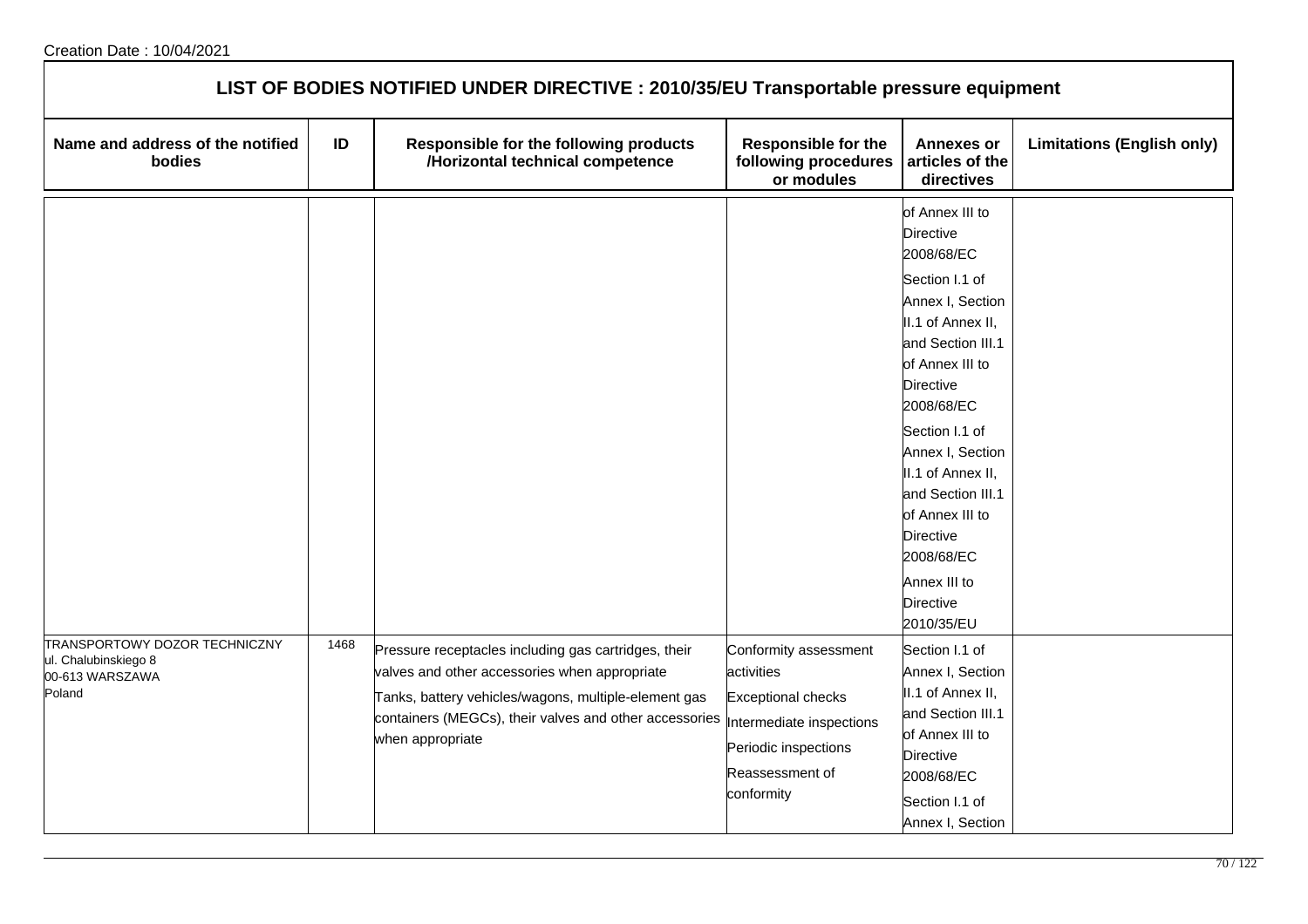| LIST OF BODIES NOTIFIED UNDER DIRECTIVE : 2010/35/EU Transportable pressure equipment                                       |      |                                                                                                                                                         |                                                                  |                                                                                                                                                                                                                                                                                                                                                                                                                         |                                                                                                                                         |  |  |
|-----------------------------------------------------------------------------------------------------------------------------|------|---------------------------------------------------------------------------------------------------------------------------------------------------------|------------------------------------------------------------------|-------------------------------------------------------------------------------------------------------------------------------------------------------------------------------------------------------------------------------------------------------------------------------------------------------------------------------------------------------------------------------------------------------------------------|-----------------------------------------------------------------------------------------------------------------------------------------|--|--|
| Name and address of the notified<br>bodies                                                                                  | ID   | Responsible for the following products<br>/Horizontal technical competence                                                                              | <b>Responsible for the</b><br>following procedures<br>or modules | <b>Annexes or</b><br>articles of the<br>directives                                                                                                                                                                                                                                                                                                                                                                      | <b>Limitations (English only)</b>                                                                                                       |  |  |
|                                                                                                                             |      |                                                                                                                                                         |                                                                  | II.1 of Annex II,<br>and Section III.1<br>of Annex III to<br><b>Directive</b><br>2008/68/EC<br>Section I.1 of<br>Annex I, Section<br>II.1 of Annex II,<br>and Section III.1<br>of Annex III to<br><b>Directive</b><br>2008/68/EC<br>Section I.1 of<br>Annex I, Section<br>II.1 of Annex II,<br>and Section III.1<br>of Annex III to<br><b>Directive</b><br>2008/68/EC<br>Annex III to<br><b>Directive</b><br>2010/35/EU |                                                                                                                                         |  |  |
| INSTITUTE OF OCCUPATIONAL SAFETY<br>AND ENVIRONMENTAL PROTECTION - IVD<br>Valvasorjeva ulica 73<br>2000 MARIBOR<br>Slovenia | 1492 | Tanks, battery vehicles/wagons, multiple-element gas<br>containers (MEGCs), their valves and other accessories Periodic inspections<br>when appropriate | Intermediate inspections                                         | Section I.1 of<br>II.1 of Annex II,<br>and Section III.1<br>of Annex III to<br><b>Directive</b><br>2008/68/EC                                                                                                                                                                                                                                                                                                           | The scope does not cover Section<br>Annex I, Section  II.1 of Annex II and Section III.1 of<br>Annex III of the Directive<br>2008/68/EC |  |  |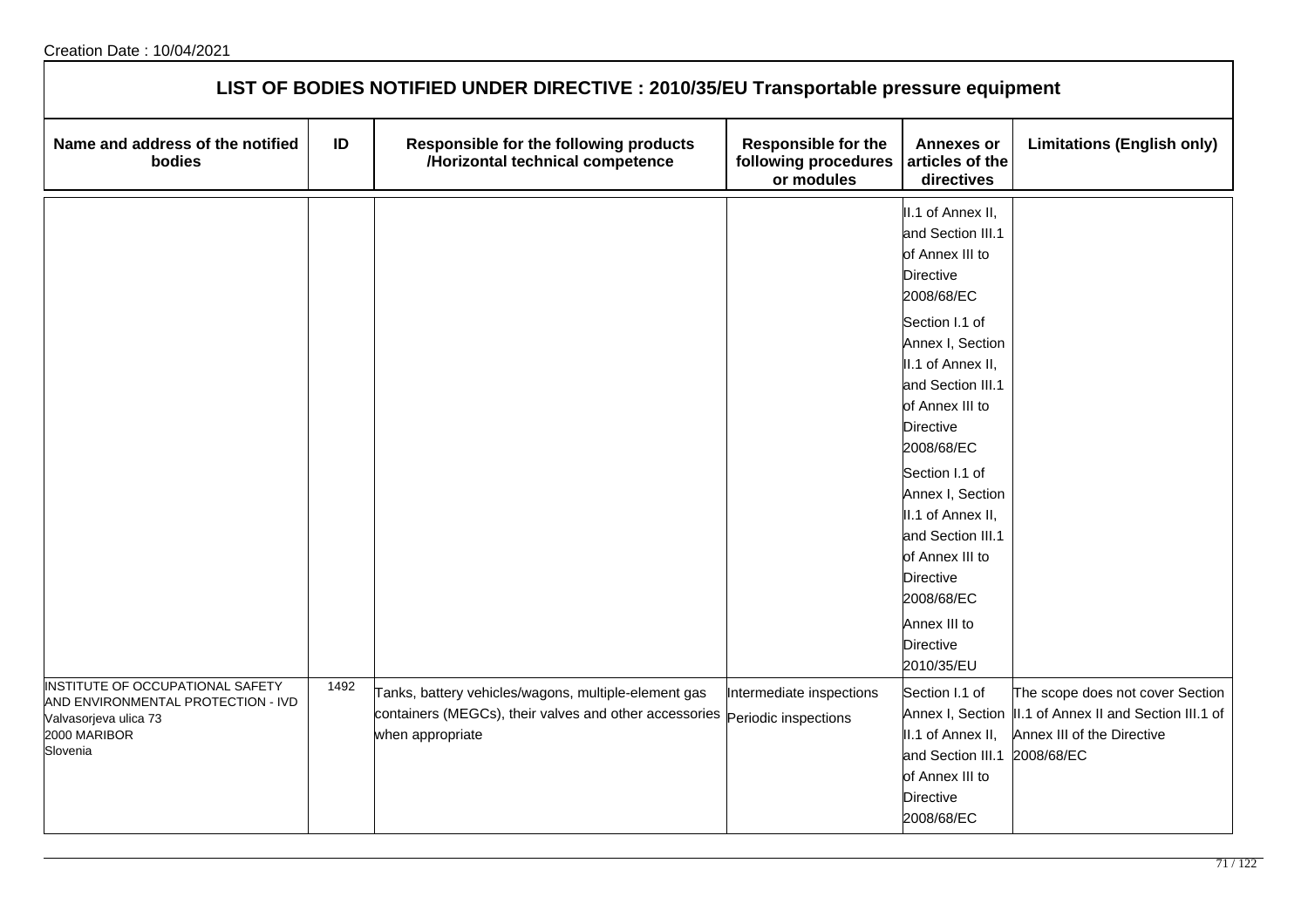| LIST OF BODIES NOTIFIED UNDER DIRECTIVE : 2010/35/EU Transportable pressure equipment                      |      |                                                                                                                                                                                                                                             |                                                                                                                                                      |                                                                                                                                              |                                   |  |  |
|------------------------------------------------------------------------------------------------------------|------|---------------------------------------------------------------------------------------------------------------------------------------------------------------------------------------------------------------------------------------------|------------------------------------------------------------------------------------------------------------------------------------------------------|----------------------------------------------------------------------------------------------------------------------------------------------|-----------------------------------|--|--|
| Name and address of the notified<br>bodies                                                                 | ID   | Responsible for the following products<br>/Horizontal technical competence                                                                                                                                                                  | <b>Responsible for the</b><br>following procedures<br>or modules                                                                                     | Annexes or<br>articles of the<br>directives                                                                                                  | <b>Limitations (English only)</b> |  |  |
|                                                                                                            |      |                                                                                                                                                                                                                                             |                                                                                                                                                      | Section I.1 of<br>Annex I, Section<br>II.1 of Annex II,<br>and Section III.1<br>of Annex III to<br><b>Directive</b><br>2008/68/EC            |                                   |  |  |
| Prímaenergia Zrt. Ellen#rz# Testület<br>Csányi útfél<br>3014 Hort<br>Hungary                               | 1559 | Pressure receptacles including gas cartridges, their<br>valves and other accessories when appropriate                                                                                                                                       | Periodic inspections                                                                                                                                 | Section I.1 of<br>Annex I, Section<br>II.1 of Annex II,<br>and Section III.1<br>of Annex III to<br>Directive<br>2008/68/EC                   |                                   |  |  |
| ALIS - AIR LIQUIDE INSPECTIONS<br><b>SERVICES</b><br>160 avenue Aristide Briand<br>92220 BAGNEUX<br>France | 1601 | Pressure receptacles including gas cartridges, their<br>valves and other accessories when appropriate                                                                                                                                       | Periodic inspections                                                                                                                                 | Section I.1 of<br>Annex I, Section<br>II.1 of Annex II,<br>and Section III.1<br>of Annex III to<br>Directive<br>2008/68/EC                   |                                   |  |  |
| SGS-TÜV Saar GmbH<br>Am TÜV 1<br>66280 SULZBACH<br>Germany                                                 | 1637 | Pressure receptacles including gas cartridges, their<br>valves and other accessories when appropriate<br>Tanks, battery vehicles/wagons, multiple-element gas<br>containers (MEGCs), their valves and other accessories<br>when appropriate | Conformity assessment<br>activities<br><b>Exceptional checks</b><br>ntermediate inspections<br>Periodic inspections<br>Reassessment of<br>conformity | Section I.1 of<br>Annex I, Section<br>II.1 of Annex II,<br>and Section III.1<br>of Annex III to<br>Directive<br>2008/68/EC<br>Section I.1 of |                                   |  |  |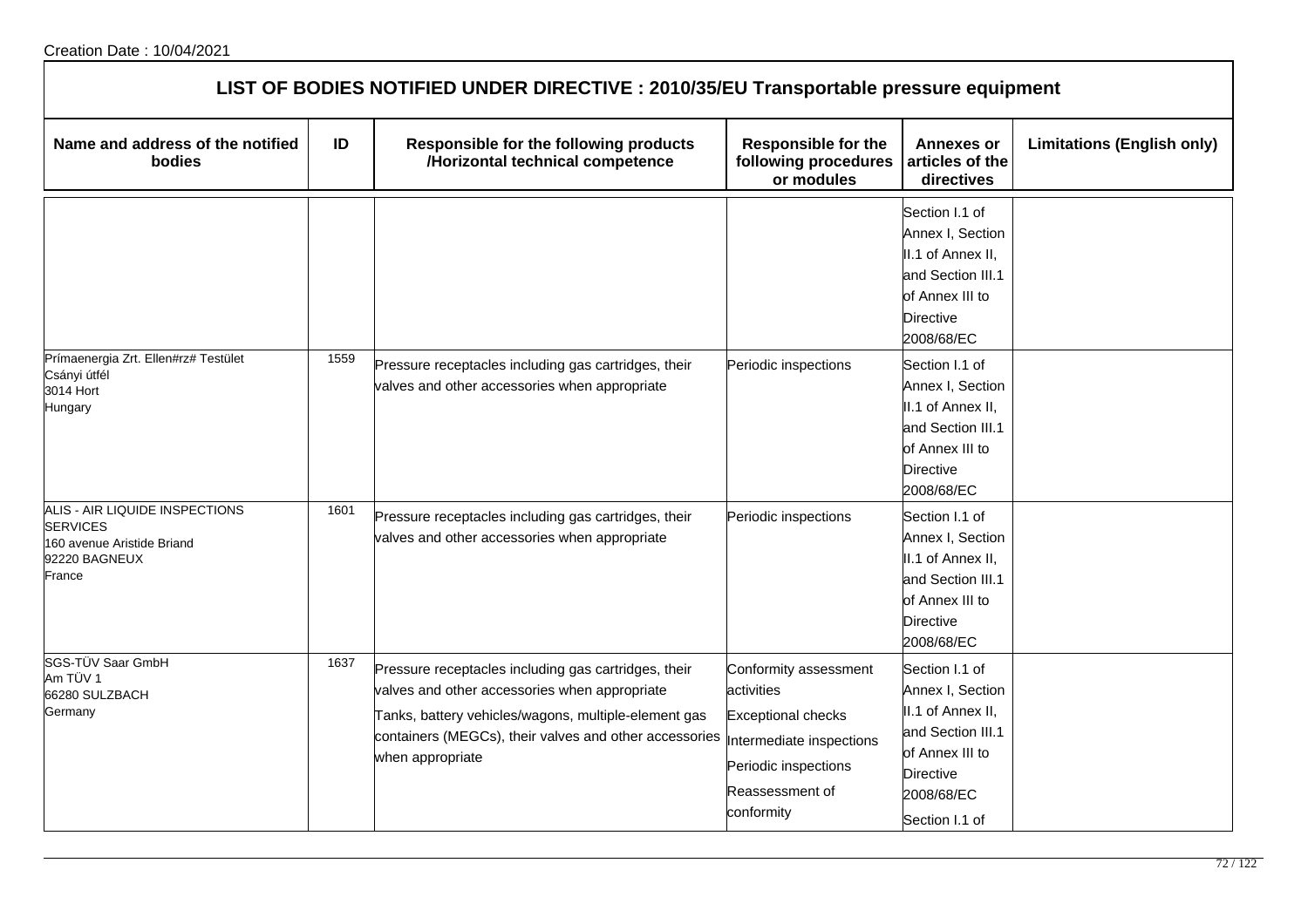| LIST OF BODIES NOTIFIED UNDER DIRECTIVE : 2010/35/EU Transportable pressure equipment |      |                                                                                                       |                                                                  |                                                                                                                                                                                                                                                                                                                                                                                                                 |                                   |  |  |
|---------------------------------------------------------------------------------------|------|-------------------------------------------------------------------------------------------------------|------------------------------------------------------------------|-----------------------------------------------------------------------------------------------------------------------------------------------------------------------------------------------------------------------------------------------------------------------------------------------------------------------------------------------------------------------------------------------------------------|-----------------------------------|--|--|
| Name and address of the notified<br>bodies                                            | ID   | Responsible for the following products<br>/Horizontal technical competence                            | <b>Responsible for the</b><br>following procedures<br>or modules | <b>Annexes or</b><br>articles of the<br>directives                                                                                                                                                                                                                                                                                                                                                              | <b>Limitations (English only)</b> |  |  |
|                                                                                       |      |                                                                                                       |                                                                  | Annex I, Section<br>II.1 of Annex II,<br>and Section III.1<br>of Annex III to<br>Directive<br>2008/68/EC<br>Section I.1 of<br>Annex I, Section<br>II.1 of Annex II,<br>and Section III.1<br>of Annex III to<br>Directive<br>2008/68/EC<br>Section I.1 of<br>Annex I, Section<br>II.1 of Annex II,<br>and Section III.1<br>of Annex III to<br>Directive<br>2008/68/EC<br>Annex III to<br>Directive<br>2010/35/EU |                                   |  |  |
| AEF ANYAGVIZSGALO LABORATORIUM<br>KFT.<br>Budaörsi ut 45.<br>1112 BUDAPEST<br>Hungary | 1645 | Pressure receptacles including gas cartridges, their<br>valves and other accessories when appropriate | Periodic inspections<br>Reassessment of<br>conformity            | Section I.1 of<br>Annex I, Section<br>II.1 of Annex II,<br>and Section III.1<br>of Annex III to<br>Directive                                                                                                                                                                                                                                                                                                    |                                   |  |  |

٦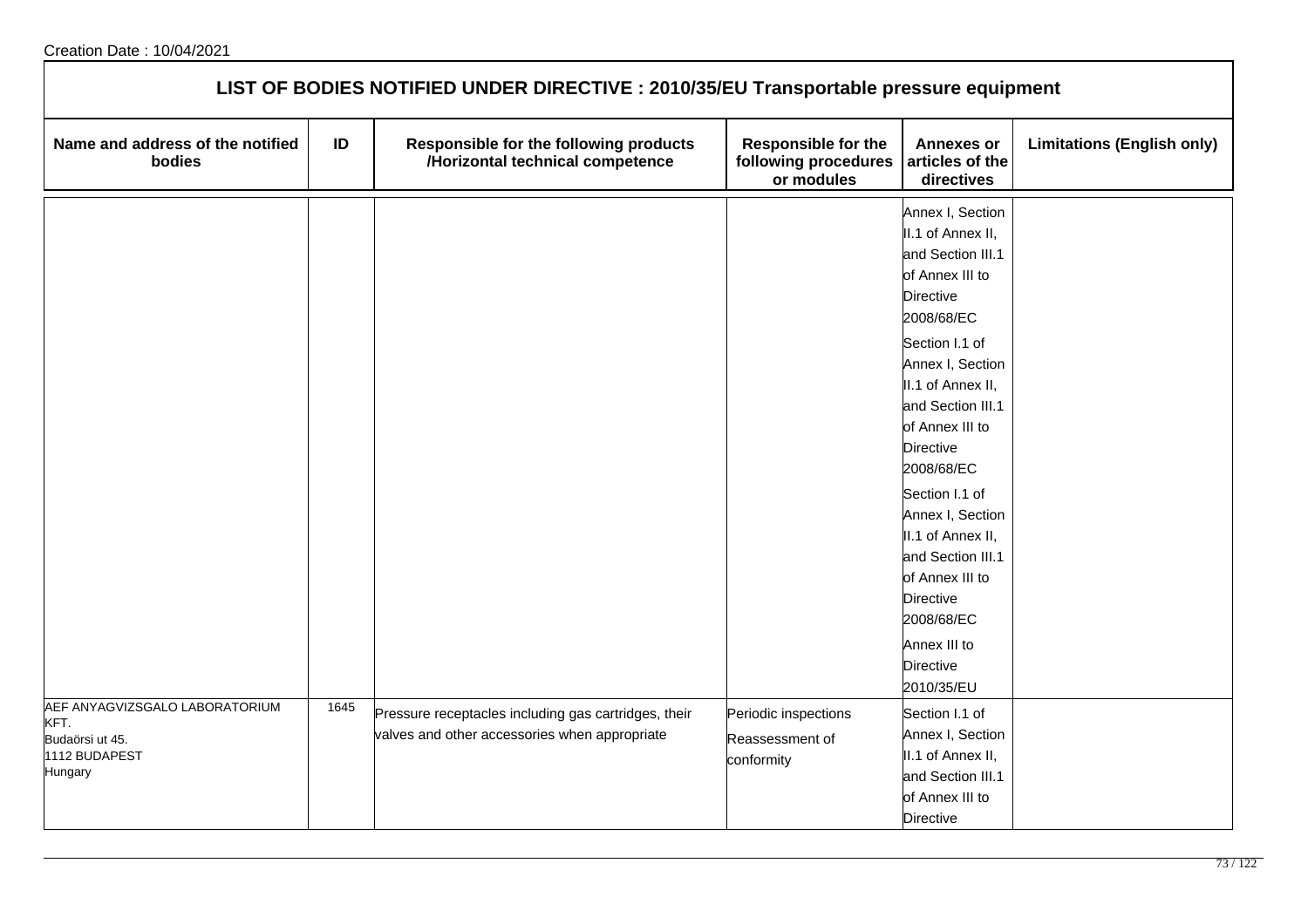| LIST OF BODIES NOTIFIED UNDER DIRECTIVE : 2010/35/EU Transportable pressure equipment |      |                                                                                                                                                                                                                                                        |                                                                                                                                  |                                                                                                                                                                                                                                                                                                                                                                                                                                                                                      |                                   |  |  |
|---------------------------------------------------------------------------------------|------|--------------------------------------------------------------------------------------------------------------------------------------------------------------------------------------------------------------------------------------------------------|----------------------------------------------------------------------------------------------------------------------------------|--------------------------------------------------------------------------------------------------------------------------------------------------------------------------------------------------------------------------------------------------------------------------------------------------------------------------------------------------------------------------------------------------------------------------------------------------------------------------------------|-----------------------------------|--|--|
| Name and address of the notified<br>bodies                                            | ID   | Responsible for the following products<br>/Horizontal technical competence                                                                                                                                                                             | Responsible for the<br>following procedures<br>or modules                                                                        | <b>Annexes or</b><br>articles of the<br>directives                                                                                                                                                                                                                                                                                                                                                                                                                                   | <b>Limitations (English only)</b> |  |  |
|                                                                                       |      |                                                                                                                                                                                                                                                        |                                                                                                                                  | 2008/68/EC<br>Annex III to<br><b>Directive</b><br>2010/35/EU                                                                                                                                                                                                                                                                                                                                                                                                                         |                                   |  |  |
| A.C.I.<br>Rue de l'Est 22<br>92100 BOULOGNE-BILLANCOURT<br>France                     | 1673 | Tanks, battery vehicles/wagons, multiple-element gas<br>containers (MEGCs), their valves and other accessories activities<br>when appropriate<br>Pressure receptacles including gas cartridges, their<br>valves and other accessories when appropriate | Conformity assessment<br>Exceptional checks<br>Intermediate inspections<br>Periodic inspections<br>Reassessment of<br>conformity | Section I.1 of<br>Annex I, Section<br>II.1 of Annex II,<br>and Section III.1<br>of Annex III to<br><b>Directive</b><br>2008/68/EC<br>Section I.1 of<br>Annex I, Section<br>II.1 of Annex II,<br>and Section III.1<br>of Annex III to<br>Directive<br>2008/68/EC<br>Section I.1 of<br>Annex I, Section<br>II.1 of Annex II,<br>and Section III.1<br>of Annex III to<br><b>Directive</b><br>2008/68/EC<br>Section I.1 of<br>Annex I, Section<br>II.1 of Annex II,<br>and Section III.1 |                                   |  |  |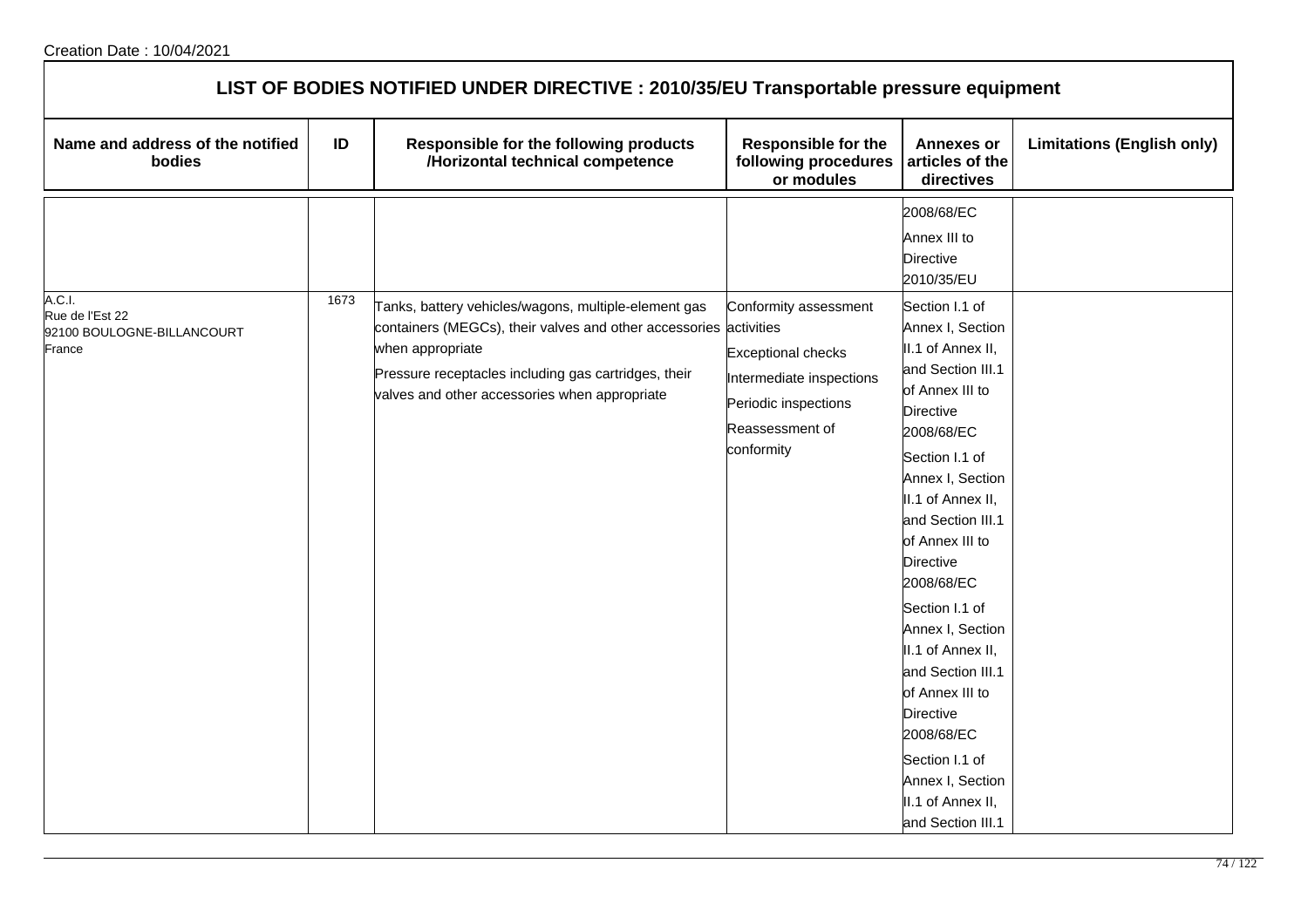| LIST OF BODIES NOTIFIED UNDER DIRECTIVE : 2010/35/EU Transportable pressure equipment          |      |                                                                                                                                                                                                                                             |                                                                                                                                                       |                                                                                                                                                                                                                                                                                                                                                                                                                              |                                   |  |  |
|------------------------------------------------------------------------------------------------|------|---------------------------------------------------------------------------------------------------------------------------------------------------------------------------------------------------------------------------------------------|-------------------------------------------------------------------------------------------------------------------------------------------------------|------------------------------------------------------------------------------------------------------------------------------------------------------------------------------------------------------------------------------------------------------------------------------------------------------------------------------------------------------------------------------------------------------------------------------|-----------------------------------|--|--|
| Name and address of the notified<br>bodies                                                     | ID   | Responsible for the following products<br>/Horizontal technical competence                                                                                                                                                                  | <b>Responsible for the</b><br>following procedures<br>or modules                                                                                      | <b>Annexes or</b><br>articles of the<br>directives                                                                                                                                                                                                                                                                                                                                                                           | <b>Limitations (English only)</b> |  |  |
|                                                                                                |      |                                                                                                                                                                                                                                             |                                                                                                                                                       | of Annex III to<br>Directive<br>2008/68/EC<br>Annex III to<br><b>Directive</b><br>2010/35/EU                                                                                                                                                                                                                                                                                                                                 |                                   |  |  |
| TÜV SÜD CHEMIE SERVICE GMBH<br>Kaiser-Wilhelm-Allee, Geb. B 407<br>51368 LEVERKUSEN<br>Germany | 1682 | Pressure receptacles including gas cartridges, their<br>valves and other accessories when appropriate<br>Tanks, battery vehicles/wagons, multiple-element gas<br>containers (MEGCs), their valves and other accessories<br>when appropriate | Conformity assessment<br>activities<br><b>Exceptional checks</b><br>Intermediate inspections<br>Periodic inspections<br>Reassessment of<br>conformity | Section I.1 of<br>Annex I, Section<br>II.1 of Annex II,<br>and Section III.1<br>of Annex III to<br>Directive<br>2008/68/EC<br>Section I.1 of<br>Annex I, Section<br>II.1 of Annex II,<br>and Section III.1<br>of Annex III to<br>Directive<br>2008/68/EC<br>Section I.1 of<br>Annex I, Section<br>II.1 of Annex II,<br>and Section III.1<br>of Annex III to<br>Directive<br>2008/68/EC<br>Section I.1 of<br>Annex I, Section |                                   |  |  |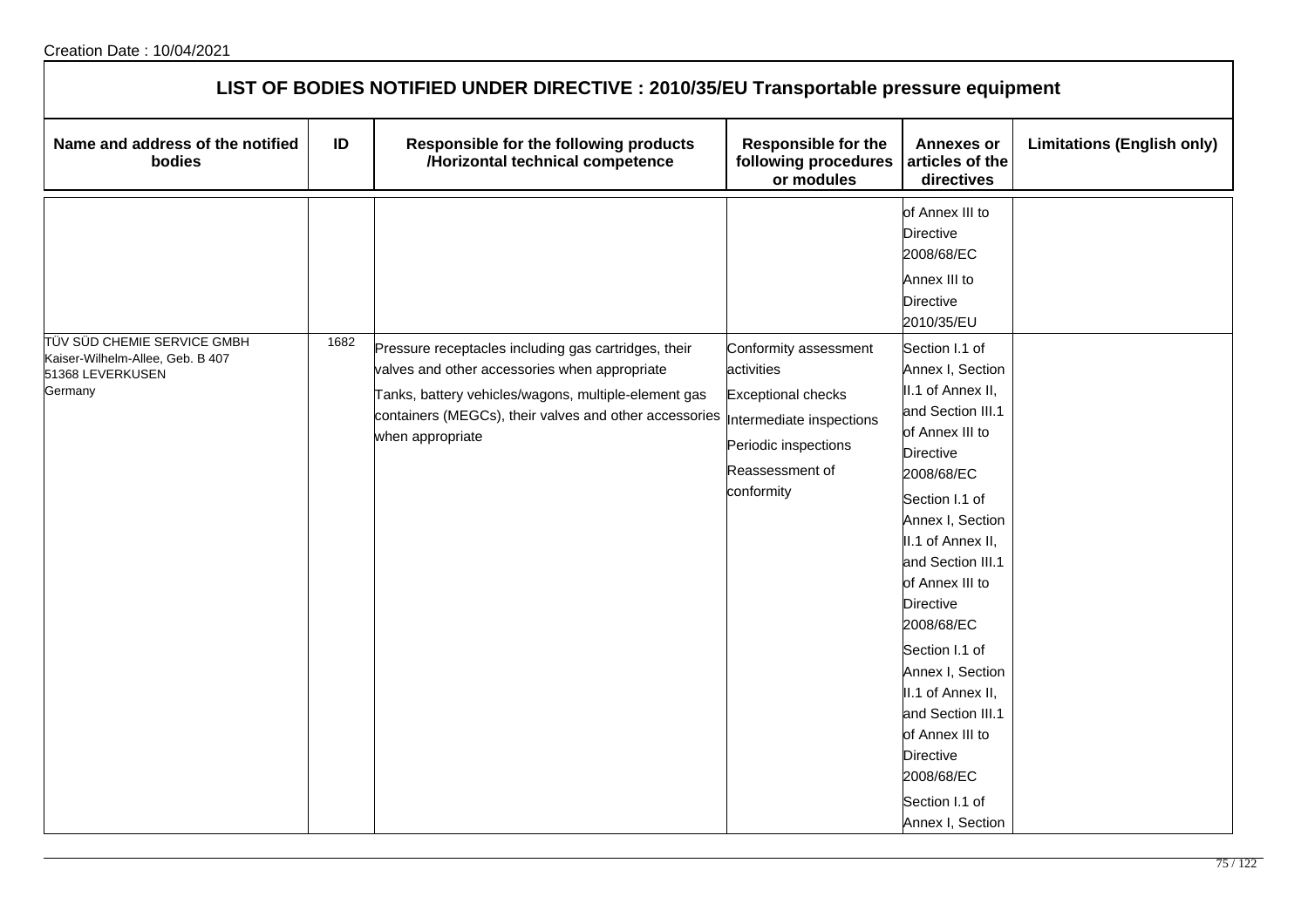| LIST OF BODIES NOTIFIED UNDER DIRECTIVE : 2010/35/EU Transportable pressure equipment |      |                                                                                                                           |                                                                                                                |                                                                                                                                                                                                                                                                                                                                                                       |                                   |  |  |
|---------------------------------------------------------------------------------------|------|---------------------------------------------------------------------------------------------------------------------------|----------------------------------------------------------------------------------------------------------------|-----------------------------------------------------------------------------------------------------------------------------------------------------------------------------------------------------------------------------------------------------------------------------------------------------------------------------------------------------------------------|-----------------------------------|--|--|
| Name and address of the notified<br>bodies                                            | ID   | Responsible for the following products<br>/Horizontal technical competence                                                | Responsible for the<br>following procedures<br>or modules                                                      | <b>Annexes or</b><br>articles of the<br>directives                                                                                                                                                                                                                                                                                                                    | <b>Limitations (English only)</b> |  |  |
| Kiwa Inspecta A/S<br>Stades Krog 6                                                    | 1727 | Tanks, battery vehicles/wagons, multiple-element gas<br>containers (MEGCs), their valves and other accessories activities | Conformity assessment                                                                                          | II.1 of Annex II,<br>and Section III.1<br>of Annex III to<br><b>Directive</b><br>2008/68/EC<br>Annex III to<br><b>Directive</b><br>2010/35/EU<br>Section I.1 of<br>Annex I, Section                                                                                                                                                                                   |                                   |  |  |
| 2800 Kgs. lyngby<br>Denmark                                                           |      | when appropriate                                                                                                          | <b>Exceptional checks</b><br>Intermediate inspections<br>Periodic inspections<br>Reassessment of<br>conformity | II.1 of Annex II,<br>and Section III.1<br>of Annex III to<br><b>Directive</b><br>2008/68/EC<br>Section I.1 of<br>Annex I, Section<br>II.1 of Annex II,<br>and Section III.1<br>of Annex III to<br><b>Directive</b><br>2008/68/EC<br>Section I.1 of<br>Annex I, Section<br>II.1 of Annex II,<br>and Section III.1<br>of Annex III to<br><b>Directive</b><br>2008/68/EC |                                   |  |  |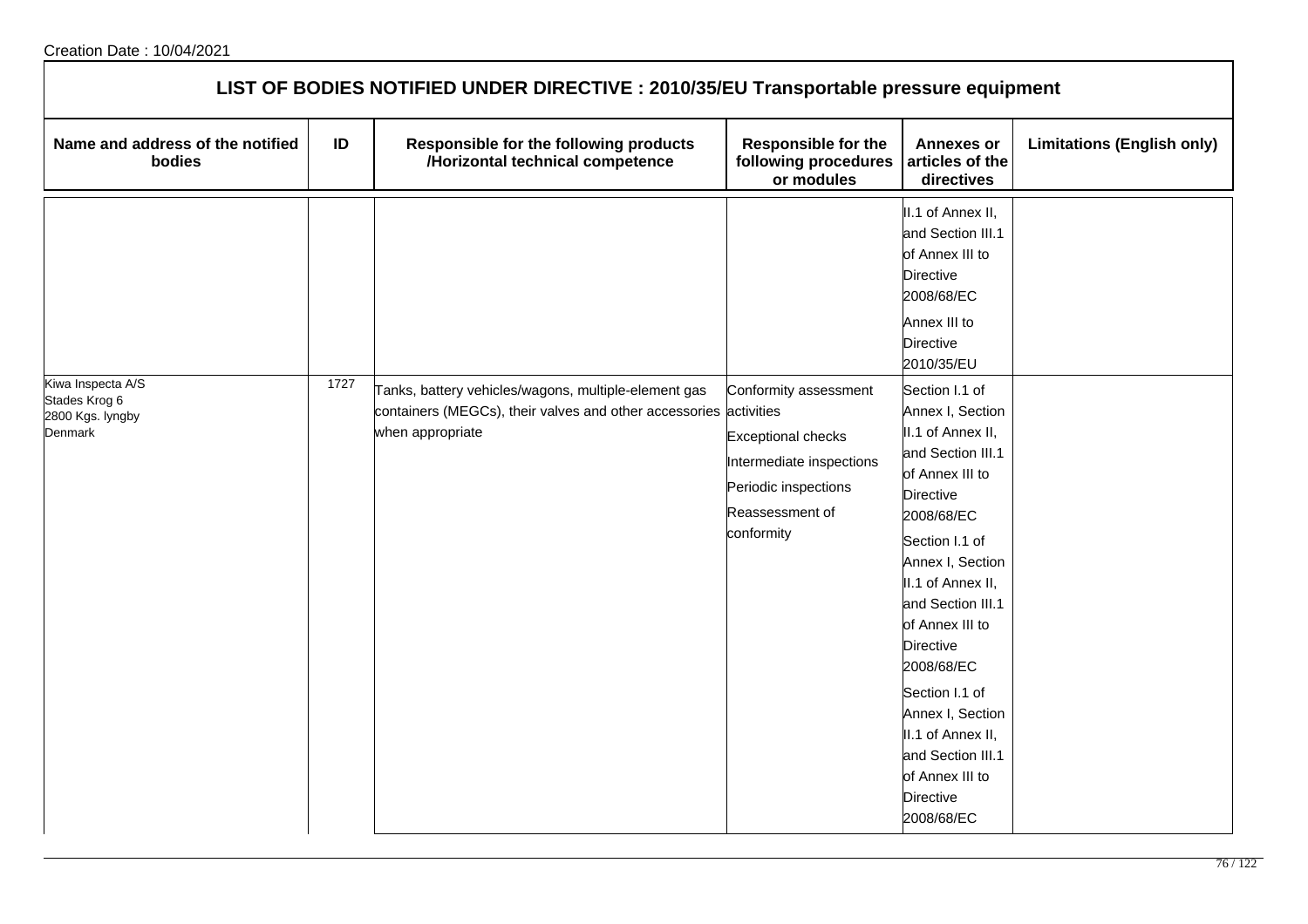| LIST OF BODIES NOTIFIED UNDER DIRECTIVE : 2010/35/EU Transportable pressure equipment |      |                                                                                                                                                                                                                                             |                                                                                                                                                       |                                                                                                                                                                                                                                      |                                                                                          |  |  |
|---------------------------------------------------------------------------------------|------|---------------------------------------------------------------------------------------------------------------------------------------------------------------------------------------------------------------------------------------------|-------------------------------------------------------------------------------------------------------------------------------------------------------|--------------------------------------------------------------------------------------------------------------------------------------------------------------------------------------------------------------------------------------|------------------------------------------------------------------------------------------|--|--|
| Name and address of the notified<br>bodies                                            | ID   | Responsible for the following products<br>/Horizontal technical competence                                                                                                                                                                  | <b>Responsible for the</b><br>following procedures<br>or modules                                                                                      | <b>Annexes or</b><br>articles of the<br>directives                                                                                                                                                                                   | <b>Limitations (English only)</b>                                                        |  |  |
|                                                                                       |      |                                                                                                                                                                                                                                             |                                                                                                                                                       | Section I.1 of<br>Annex I, Section<br>II.1 of Annex II,<br>and Section III.1<br>of Annex III to<br>Directive<br>2008/68/EC<br>Annex III to<br><b>Directive</b><br>2010/35/EU                                                         |                                                                                          |  |  |
|                                                                                       |      | Pressure receptacles including gas cartridges, their<br>valves and other accessories when appropriate                                                                                                                                       | Periodic inspections                                                                                                                                  | Section I.1 of<br>Annex I, Section<br>II.1 of Annex II,<br>and Section III.1<br>of Annex III to<br><b>Directive</b><br>2008/68/EC                                                                                                    | Covers composite-, steel- and<br>aluminum cylinders for Liquefied<br>Petrolium Gas (LPG) |  |  |
| SGS Inspecciones Reglamentarias, S.A.<br>c/Trespaderne, 29<br>28042 Madrid<br>Spain   | 1767 | Pressure receptacles including gas cartridges, their<br>valves and other accessories when appropriate<br>Tanks, battery vehicles/wagons, multiple-element gas<br>containers (MEGCs), their valves and other accessories<br>when appropriate | Conformity assessment<br>activities<br><b>Exceptional checks</b><br>Intermediate inspections<br>Periodic inspections<br>Reassessment of<br>conformity | Section I.1 of<br>Annex I, Section<br>II.1 of Annex II,<br>and Section III.1<br>of Annex III to<br><b>Directive</b><br>2008/68/EC<br>Section I.1 of<br>Annex I, Section<br>II.1 of Annex II,<br>and Section III.1<br>of Annex III to |                                                                                          |  |  |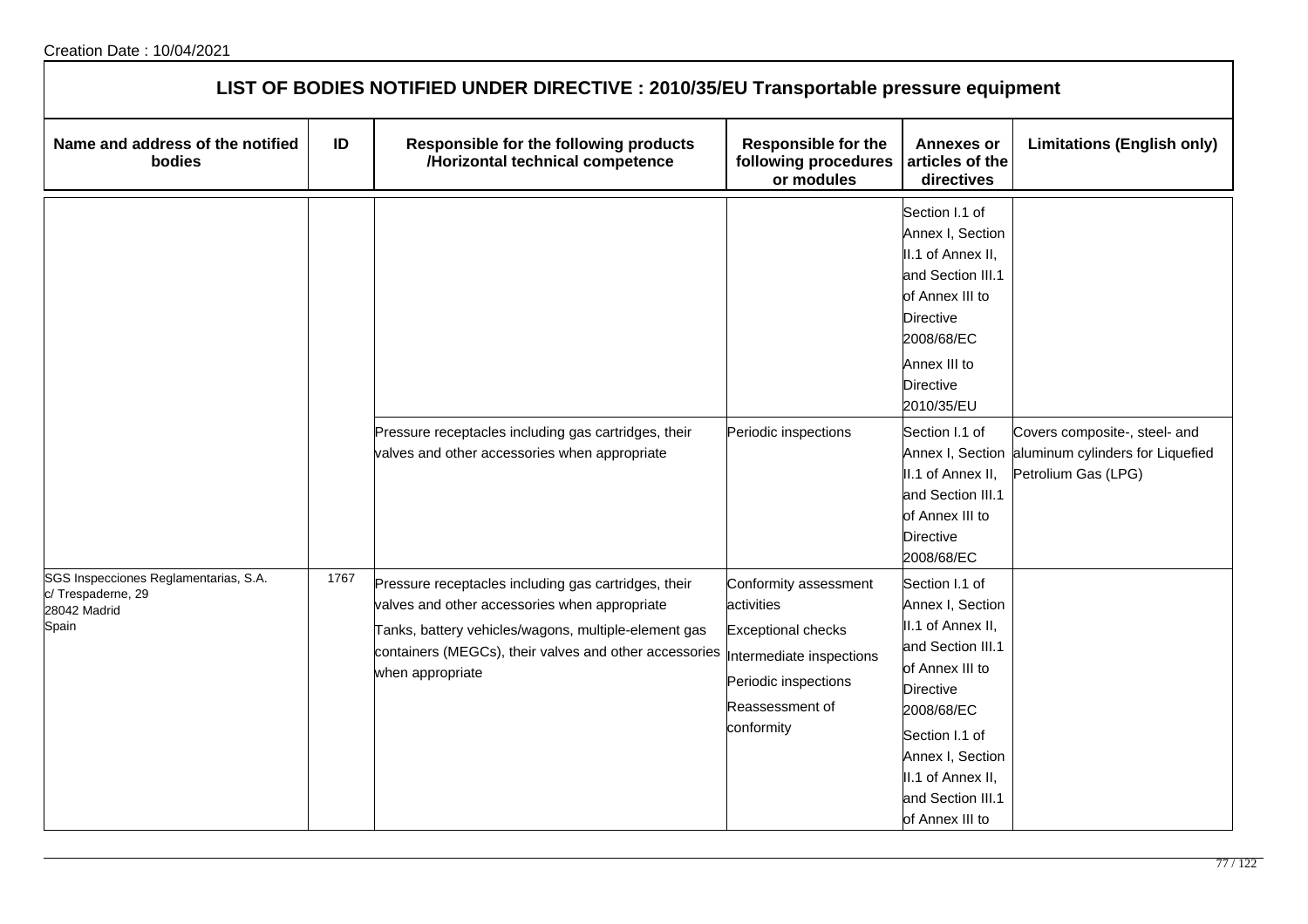| LIST OF BODIES NOTIFIED UNDER DIRECTIVE : 2010/35/EU Transportable pressure equipment                                                                     |      |                                                                                                                                                               |                                                                  |                                                                                                                                                                                                                                                                                                                                                            |                                   |  |  |
|-----------------------------------------------------------------------------------------------------------------------------------------------------------|------|---------------------------------------------------------------------------------------------------------------------------------------------------------------|------------------------------------------------------------------|------------------------------------------------------------------------------------------------------------------------------------------------------------------------------------------------------------------------------------------------------------------------------------------------------------------------------------------------------------|-----------------------------------|--|--|
| Name and address of the notified<br>bodies                                                                                                                | ID   | Responsible for the following products<br>/Horizontal technical competence                                                                                    | <b>Responsible for the</b><br>following procedures<br>or modules | <b>Annexes or</b><br>articles of the<br>directives                                                                                                                                                                                                                                                                                                         | <b>Limitations (English only)</b> |  |  |
|                                                                                                                                                           |      |                                                                                                                                                               |                                                                  | <b>Directive</b><br>2008/68/EC<br>Section I.1 of<br>Annex I, Section<br>II.1 of Annex II,<br>and Section III.1<br>of Annex III to<br><b>Directive</b><br>2008/68/EC<br>Section I.1 of<br>Annex I, Section<br>II.1 of Annex II,<br>and Section III.1<br>of Annex III to<br><b>Directive</b><br>2008/68/EC<br>Annex III to<br><b>Directive</b><br>2010/35/EU |                                   |  |  |
| Primagaz Sverige AB<br>Kraftsverksvägen 6,<br>444 32 STENUNGSUND<br>Sweden                                                                                | 1788 | Pressure receptacles including gas cartridges, their<br>valves and other accessories when appropriate                                                         | Periodic inspections                                             | Section I.1 of<br>Annex I, Section<br>II.1 of Annex II,<br>and Section III.1<br>of Annex III to<br>Directive<br>2008/68/EC                                                                                                                                                                                                                                 |                                   |  |  |
| TÜV Rheinland Bulgaria Ltd.<br>23A, Dragan Tsankov Blvd. Administrative<br>Building Bernard Izgrev Tower (TETRIX)<br><b>Sofia 1113</b><br><b>Bulgaria</b> | 1853 | Pressure receptacles including gas cartridges, their<br>valves and other accessories when appropriate<br>Tanks, battery vehicles/wagons, multiple-element gas | Conformity assessment<br>activities<br><b>Exceptional checks</b> | Section I.1 of<br>Annex I, Section<br>II.1 of Annex II,                                                                                                                                                                                                                                                                                                    |                                   |  |  |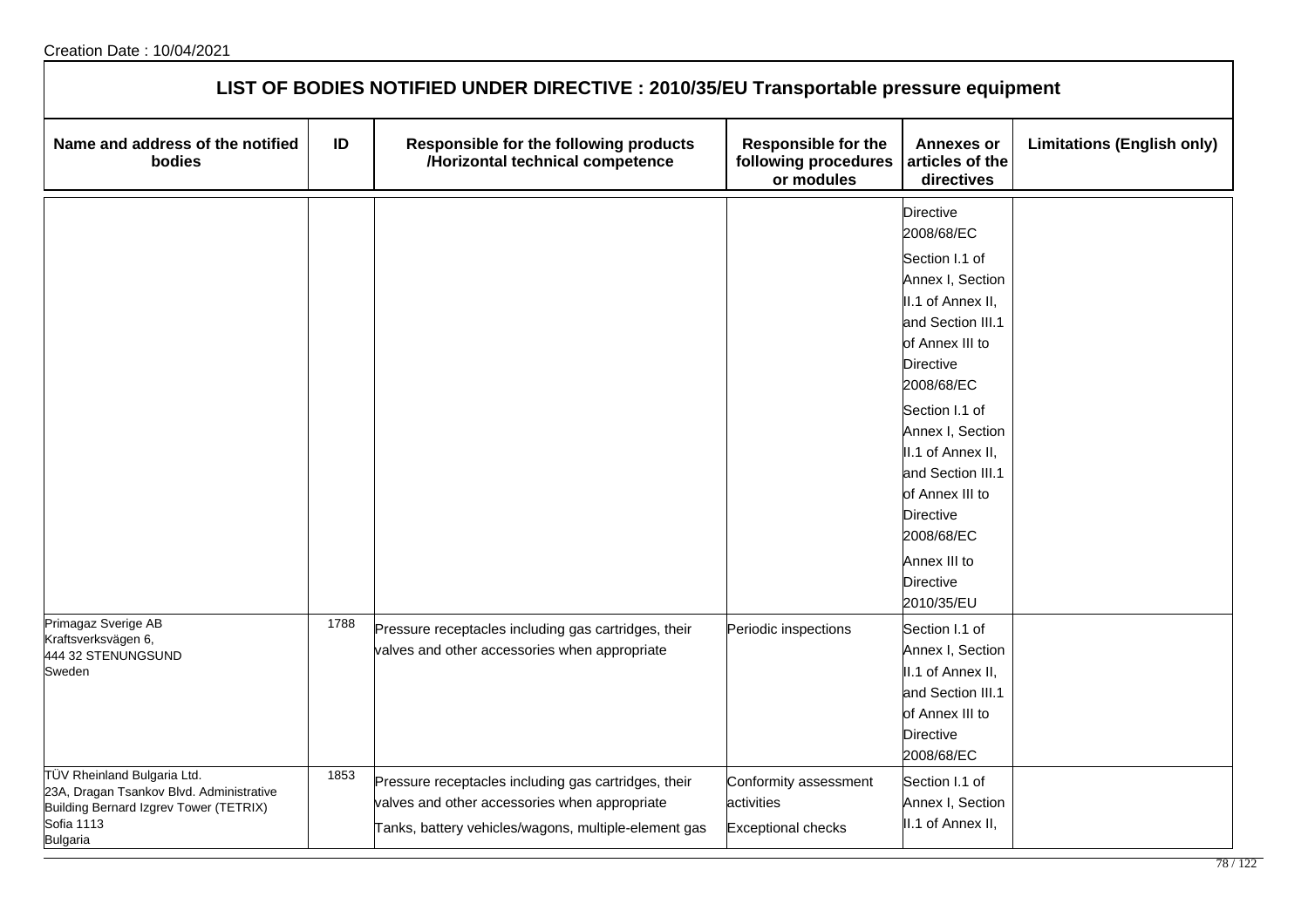| LIST OF BODIES NOTIFIED UNDER DIRECTIVE : 2010/35/EU Transportable pressure equipment |      |                                                                                                     |                                                                  |                                                                                                                                                                                                                                                                                                                                                                                                                                                                                                                                         |                                   |  |  |  |
|---------------------------------------------------------------------------------------|------|-----------------------------------------------------------------------------------------------------|------------------------------------------------------------------|-----------------------------------------------------------------------------------------------------------------------------------------------------------------------------------------------------------------------------------------------------------------------------------------------------------------------------------------------------------------------------------------------------------------------------------------------------------------------------------------------------------------------------------------|-----------------------------------|--|--|--|
| Name and address of the notified<br>bodies                                            | ID   | Responsible for the following products<br>/Horizontal technical competence                          | <b>Responsible for the</b><br>following procedures<br>or modules | <b>Annexes or</b><br>articles of the<br>directives                                                                                                                                                                                                                                                                                                                                                                                                                                                                                      | <b>Limitations (English only)</b> |  |  |  |
|                                                                                       |      | containers (MEGCs), their valves and other accessories Intermediate inspections<br>when appropriate | Periodic inspections<br>Reassessment of<br>conformity            | and Section III.1<br>of Annex III to<br><b>Directive</b><br>2008/68/EC<br>Section I.1 of<br>Annex I, Section<br>II.1 of Annex II,<br>and Section III.1<br>of Annex III to<br><b>Directive</b><br>2008/68/EC<br>Section I.1 of<br>Annex I, Section<br>II.1 of Annex II,<br>and Section III.1<br>of Annex III to<br><b>Directive</b><br>2008/68/EC<br>Section I.1 of<br>Annex I, Section<br>II.1 of Annex II,<br>and Section III.1<br>of Annex III to<br><b>Directive</b><br>2008/68/EC<br>Annex III to<br><b>Directive</b><br>2010/35/EU |                                   |  |  |  |
| <b>EUCER SRL</b><br>Viale Alessandro Volta, 50/A                                      | 1872 | Pressure receptacles including gas cartridges, their                                                | Conformity assessment                                            | Section I.1 of                                                                                                                                                                                                                                                                                                                                                                                                                                                                                                                          |                                   |  |  |  |

٦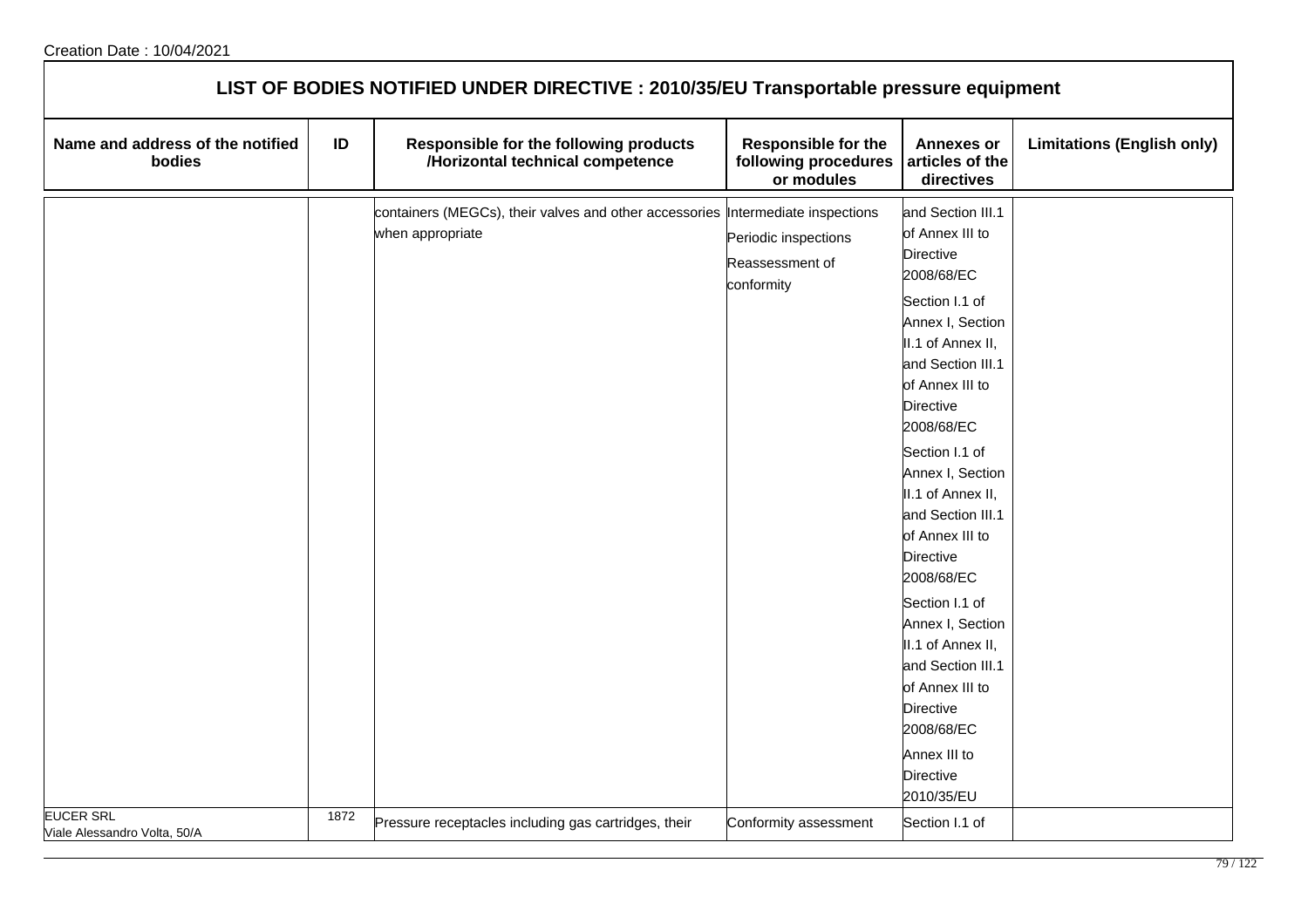| LIST OF BODIES NOTIFIED UNDER DIRECTIVE : 2010/35/EU Transportable pressure equipment |    |                                                                                                                                                                                                               |                                                                                                  |                                                                                                                                                                                                                                                                                                                                                                                                                                                                                                                                                      |                                   |  |  |  |
|---------------------------------------------------------------------------------------|----|---------------------------------------------------------------------------------------------------------------------------------------------------------------------------------------------------------------|--------------------------------------------------------------------------------------------------|------------------------------------------------------------------------------------------------------------------------------------------------------------------------------------------------------------------------------------------------------------------------------------------------------------------------------------------------------------------------------------------------------------------------------------------------------------------------------------------------------------------------------------------------------|-----------------------------------|--|--|--|
| Name and address of the notified<br>bodies                                            | ID | Responsible for the following products<br>/Horizontal technical competence                                                                                                                                    | <b>Responsible for the</b><br>following procedures<br>or modules                                 | <b>Annexes or</b><br>articles of the<br>directives                                                                                                                                                                                                                                                                                                                                                                                                                                                                                                   | <b>Limitations (English only)</b> |  |  |  |
| 50131 - Firenze (FI)<br>Italy                                                         |    | valves and other accessories when appropriate<br>Tanks, battery vehicles/wagons, multiple-element gas<br>containers (MEGCs), their valves and other accessories  Intermediate inspections<br>when appropriate | activities<br><b>Exceptional checks</b><br>Periodic inspections<br>Reassessment of<br>conformity | Annex I, Section<br>II.1 of Annex II,<br>and Section III.1<br>of Annex III to<br><b>Directive</b><br>2008/68/EC<br>Section I.1 of<br>Annex I, Section<br>II.1 of Annex II,<br>and Section III.1<br>of Annex III to<br><b>Directive</b><br>2008/68/EC<br>Section I.1 of<br>Annex I, Section<br>II.1 of Annex II,<br>and Section III.1<br>of Annex III to<br>Directive<br>2008/68/EC<br>Section I.1 of<br>Annex I, Section<br>II.1 of Annex II,<br>and Section III.1<br>of Annex III to<br><b>Directive</b><br>2008/68/EC<br>Annex III to<br>Directive |                                   |  |  |  |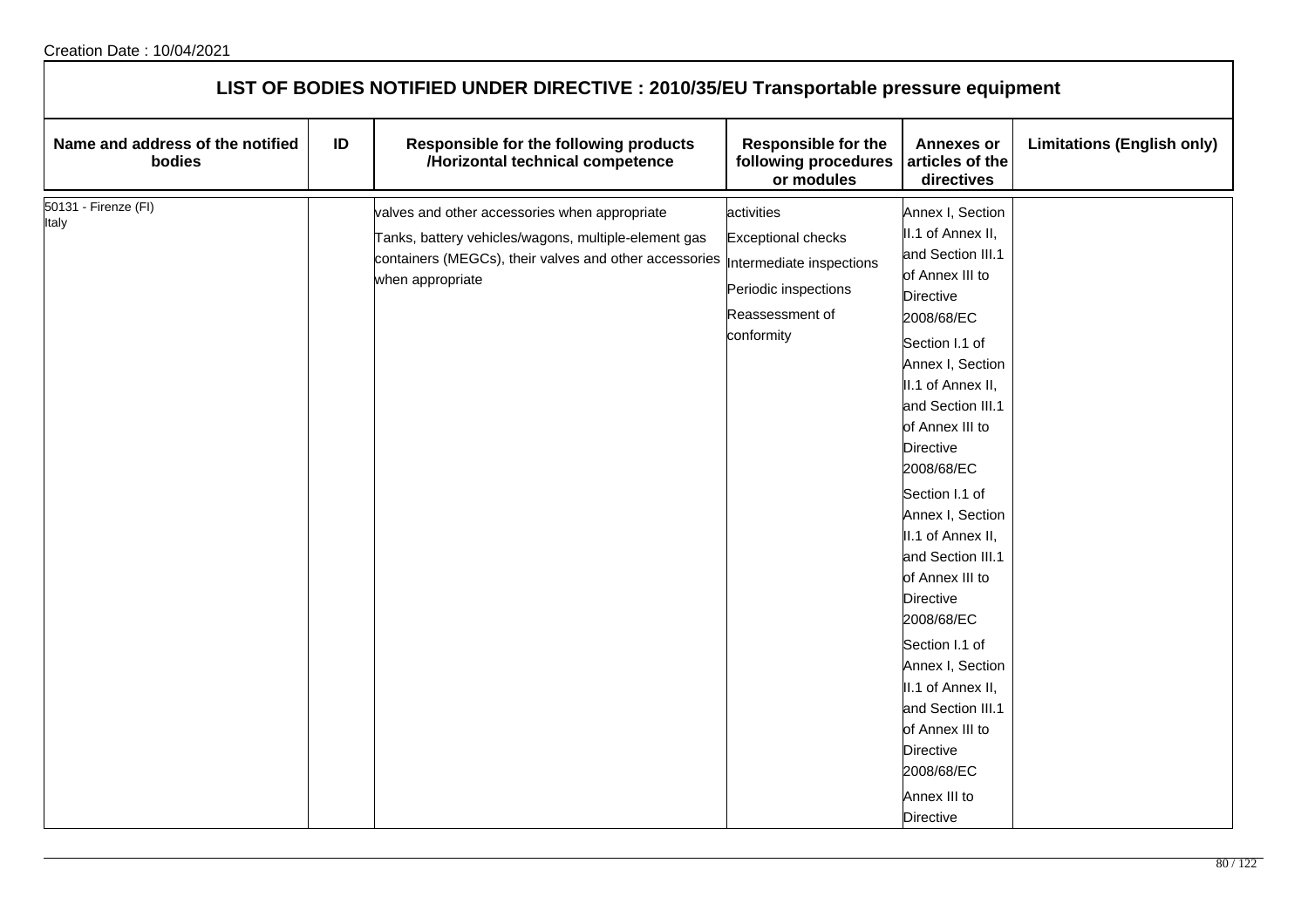| LIST OF BODIES NOTIFIED UNDER DIRECTIVE : 2010/35/EU Transportable pressure equipment                                                                                        |      |                                                                                                                                                                                                                                             |                                                                                                                                                       |                                                                                                                                                                                                                                                                                                                                                                                                             |                                                                                                                                                           |  |  |
|------------------------------------------------------------------------------------------------------------------------------------------------------------------------------|------|---------------------------------------------------------------------------------------------------------------------------------------------------------------------------------------------------------------------------------------------|-------------------------------------------------------------------------------------------------------------------------------------------------------|-------------------------------------------------------------------------------------------------------------------------------------------------------------------------------------------------------------------------------------------------------------------------------------------------------------------------------------------------------------------------------------------------------------|-----------------------------------------------------------------------------------------------------------------------------------------------------------|--|--|
| Name and address of the notified<br>bodies                                                                                                                                   | ID   | Responsible for the following products<br>/Horizontal technical competence                                                                                                                                                                  | <b>Responsible for the</b><br>following procedures<br>or modules                                                                                      | <b>Annexes or</b><br>articles of the<br>directives                                                                                                                                                                                                                                                                                                                                                          | <b>Limitations (English only)</b>                                                                                                                         |  |  |
| <b>GENERAL APPLICATIONS OF</b><br>TECHNOLOGY AND SCIENCE (GATS) Single<br>Member Ltd.<br>156 Karamanli Avenue<br>13678 Acharnai, Attica Greece<br>Greece<br>"MULTITEST" Ltd. | 1935 | Pressure receptacles including gas cartridges, their<br>valves and other accessories when appropriate                                                                                                                                       | Periodic inspections                                                                                                                                  | 2010/35/EU<br>Section I.1 of<br>II.1 of Annex II,<br>and Section III.1<br>of Annex III to<br><b>Directive</b><br>2008/68/EC                                                                                                                                                                                                                                                                                 | Only for composite materials<br>Annex I, Section containers which contain natural<br>gas, as in annex C4/12 of ESYD<br>accreditation certificate Nr.41-4. |  |  |
| 1, Atanas Dalchev Str., P.O. Box 161<br>9009 Varna<br><b>Bulgaria</b>                                                                                                        | 1977 | Pressure receptacles including gas cartridges, their<br>valves and other accessories when appropriate<br>Tanks, battery vehicles/wagons, multiple-element gas<br>containers (MEGCs), their valves and other accessories<br>when appropriate | Conformity assessment<br>activities<br><b>Exceptional checks</b><br>Intermediate inspections<br>Periodic inspections<br>Reassessment of<br>conformity | Section I.1 of<br>Annex I, Section<br>II.1 of Annex II,<br>and Section III.1<br>of Annex III to<br><b>Directive</b><br>2008/68/EC<br>Section I.1 of<br>Annex I, Section<br>II.1 of Annex II,<br>and Section III.1<br>of Annex III to<br><b>Directive</b><br>2008/68/EC<br>Section I.1 of<br>Annex I, Section<br>II.1 of Annex II,<br>and Section III.1<br>of Annex III to<br><b>Directive</b><br>2008/68/EC |                                                                                                                                                           |  |  |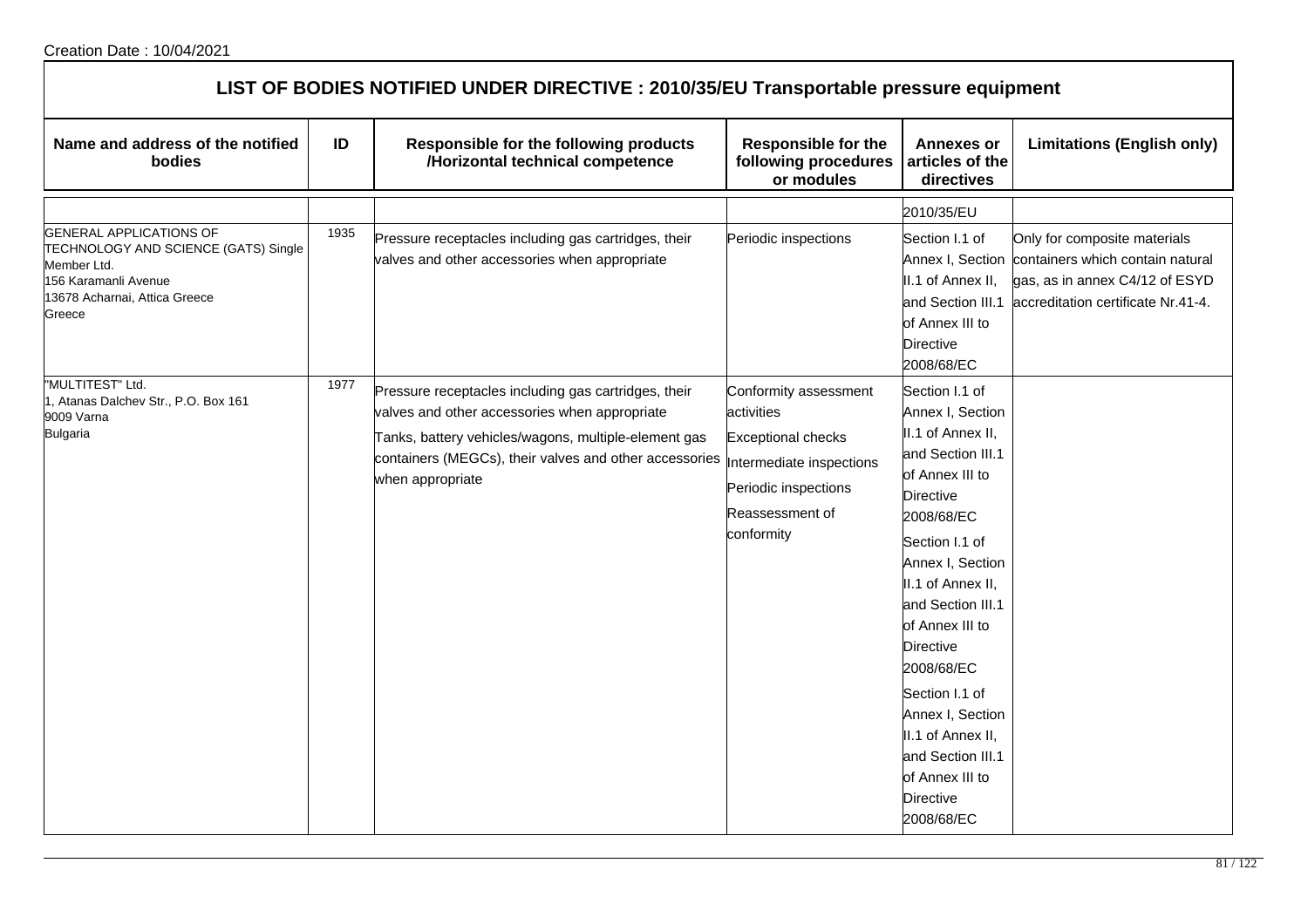| LIST OF BODIES NOTIFIED UNDER DIRECTIVE : 2010/35/EU Transportable pressure equipment                 |      |                                                                                                                                                                                                                                             |                                                                               |                                                                                                                                                                                                                                                                                                                                                             |                                   |  |  |
|-------------------------------------------------------------------------------------------------------|------|---------------------------------------------------------------------------------------------------------------------------------------------------------------------------------------------------------------------------------------------|-------------------------------------------------------------------------------|-------------------------------------------------------------------------------------------------------------------------------------------------------------------------------------------------------------------------------------------------------------------------------------------------------------------------------------------------------------|-----------------------------------|--|--|
| Name and address of the notified<br>bodies                                                            | ID   | Responsible for the following products<br>/Horizontal technical competence                                                                                                                                                                  | <b>Responsible for the</b><br>following procedures<br>or modules              | <b>Annexes or</b><br>articles of the<br>directives                                                                                                                                                                                                                                                                                                          | <b>Limitations (English only)</b> |  |  |
|                                                                                                       |      |                                                                                                                                                                                                                                             |                                                                               | Section I.1 of<br>Annex I, Section<br>II.1 of Annex II,<br>and Section III.1<br>of Annex III to<br>Directive<br>2008/68/EC<br>Annex III to<br><b>Directive</b><br>2010/35/EU                                                                                                                                                                                |                                   |  |  |
| <b>SRAC CERT SRL</b><br>Str. Vasile Parvan nr.14, cod 010216, sector 1<br><b>Bucuresti</b><br>Romania | 2003 | Pressure receptacles including gas cartridges, their<br>valves and other accessories when appropriate<br>Tanks, battery vehicles/wagons, multiple-element gas<br>containers (MEGCs), their valves and other accessories<br>when appropriate | <b>Exceptional checks</b><br>Intermediate inspections<br>Periodic inspections | Section I.1 of<br>Annex I, Section<br>II.1 of Annex II,<br>and Section III.1<br>of Annex III to<br>Directive<br>2008/68/EC<br>Section I.1 of<br>Annex I, Section<br>II.1 of Annex II,<br>and Section III.1<br>of Annex III to<br>Directive<br>2008/68/EC<br>Section I.1 of<br>Annex I, Section<br>II.1 of Annex II,<br>and Section III.1<br>of Annex III to |                                   |  |  |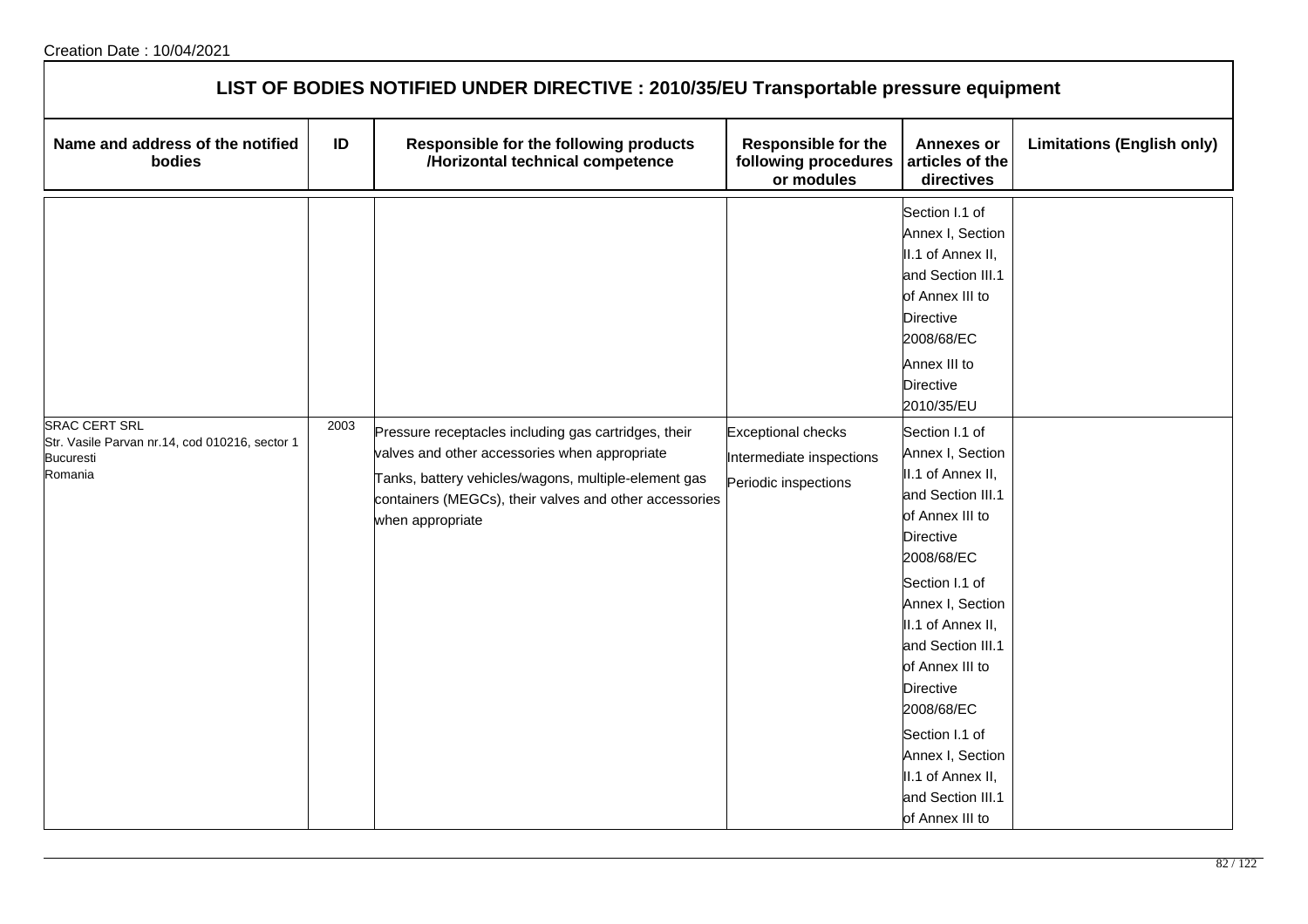| LIST OF BODIES NOTIFIED UNDER DIRECTIVE : 2010/35/EU Transportable pressure equipment                                                                |      |                                                                                                                                                                                                                                             |                                                                                                                |                                                                                                                                                                                                                                                                                                                                                                                                                                                 |                                                                                                                      |  |  |
|------------------------------------------------------------------------------------------------------------------------------------------------------|------|---------------------------------------------------------------------------------------------------------------------------------------------------------------------------------------------------------------------------------------------|----------------------------------------------------------------------------------------------------------------|-------------------------------------------------------------------------------------------------------------------------------------------------------------------------------------------------------------------------------------------------------------------------------------------------------------------------------------------------------------------------------------------------------------------------------------------------|----------------------------------------------------------------------------------------------------------------------|--|--|
| Name and address of the notified<br>bodies                                                                                                           | ID   | Responsible for the following products<br>/Horizontal technical competence                                                                                                                                                                  | <b>Responsible for the</b><br>following procedures<br>or modules                                               | <b>Annexes or</b><br>articles of the<br>directives                                                                                                                                                                                                                                                                                                                                                                                              | <b>Limitations (English only)</b>                                                                                    |  |  |
|                                                                                                                                                      |      |                                                                                                                                                                                                                                             |                                                                                                                | Directive<br>2008/68/EC                                                                                                                                                                                                                                                                                                                                                                                                                         |                                                                                                                      |  |  |
| SC RINA SIMTEX - ORGANISMUL DE<br><b>CERTIFICARE SRL</b><br>Str. Dr. Leonte Anastasievici nr. 4D, Corp A,<br>Sector 5<br><b>Bucharest</b><br>Romania | 2028 | Pressure receptacles including gas cartridges, their<br>valves and other accessories when appropriate<br>Tanks, battery vehicles/wagons, multiple-element gas<br>containers (MEGCs), their valves and other accessories<br>when appropriate | <b>Exceptional checks</b><br>Intermediate inspections<br>Periodic inspections<br>Reassessment of<br>conformity | Section I.1 of<br>Annex I, Section<br>II.1 of Annex II,<br>and Section III.1<br>of Annex III to<br>Directive<br>2008/68/EC<br>Section I.1 of<br>Annex I, Section<br>II.1 of Annex II,<br>and Section III.1<br>of Annex III to<br><b>Directive</b><br>2008/68/EC<br>Section I.1 of<br>Annex I, Section<br>II.1 of Annex II,<br>and Section III.1<br>of Annex III to<br><b>Directive</b><br>2008/68/EC<br>Annex III to<br>Directive<br>2010/35/EU |                                                                                                                      |  |  |
| otek A/S<br>Rønsdam 10<br>DK-6400 Sønderborg<br>Denmark                                                                                              | 2072 | Pressure receptacles including gas cartridges, their<br>valves and other accessories when appropriate                                                                                                                                       | Periodic inspections                                                                                           | Section I.1 of<br>II.1 of Annex II,                                                                                                                                                                                                                                                                                                                                                                                                             | Seamless steel gas cylinders,<br>Annex I, Section seamless aluminum alloy gas<br>cylinders, composite gas cylinders. |  |  |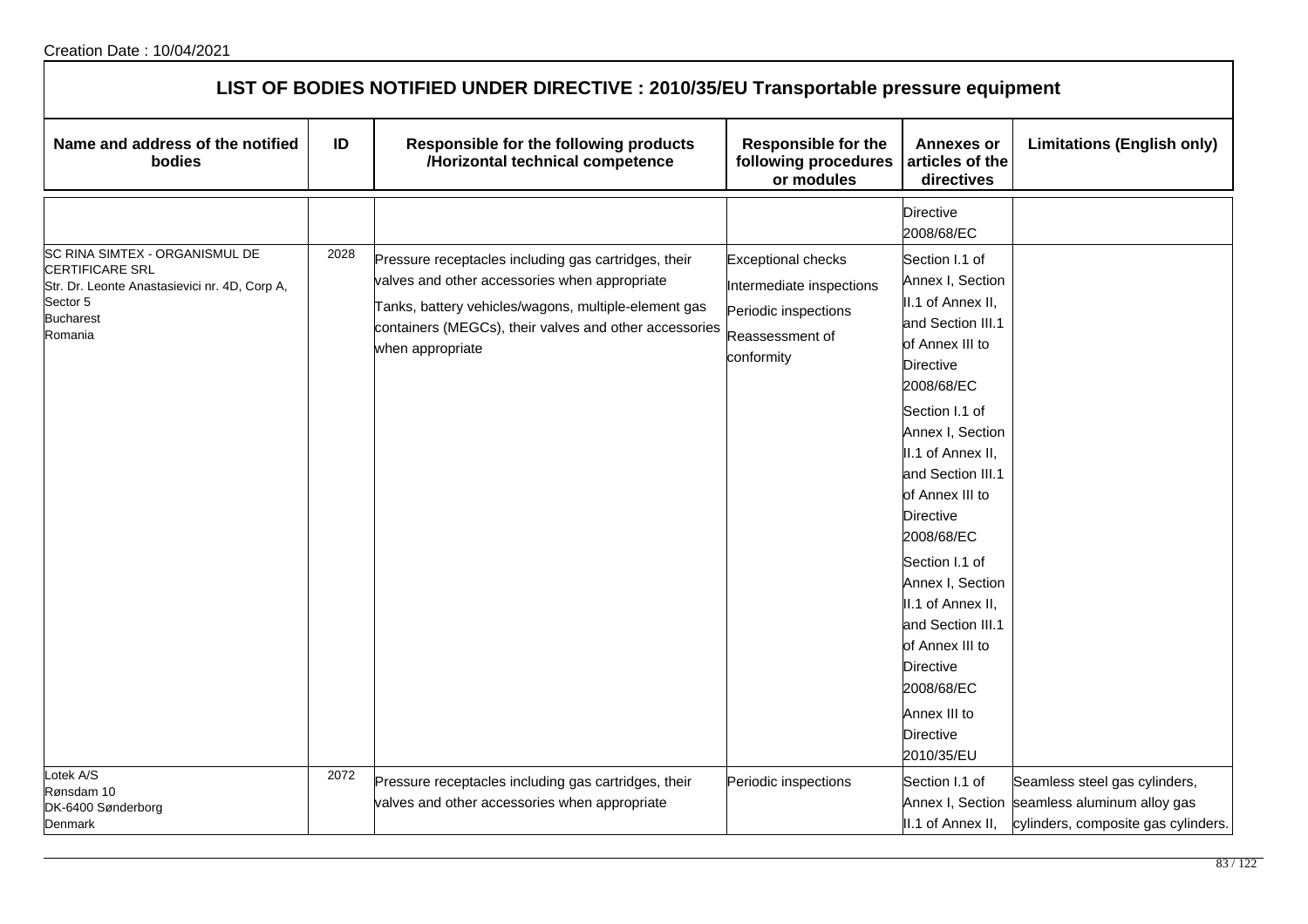| LIST OF BODIES NOTIFIED UNDER DIRECTIVE : 2010/35/EU Transportable pressure equipment |      |                                                                                                                                    |                                                                               |                                                                                                                                                                                                                                                                                                                                                                                        |                                                               |  |  |
|---------------------------------------------------------------------------------------|------|------------------------------------------------------------------------------------------------------------------------------------|-------------------------------------------------------------------------------|----------------------------------------------------------------------------------------------------------------------------------------------------------------------------------------------------------------------------------------------------------------------------------------------------------------------------------------------------------------------------------------|---------------------------------------------------------------|--|--|
| Name and address of the notified<br><b>bodies</b>                                     | ID   | Responsible for the following products<br>/Horizontal technical competence                                                         | <b>Responsible for the</b><br>following procedures<br>or modules              | <b>Annexes or</b><br>articles of the<br>directives                                                                                                                                                                                                                                                                                                                                     | <b>Limitations (English only)</b>                             |  |  |
|                                                                                       |      |                                                                                                                                    |                                                                               | and Section III.1<br>of Annex III to<br>Directive<br>2008/68/EC                                                                                                                                                                                                                                                                                                                        | EN 1968:2002, EN 1968/A1:2005,<br>EN 1802:2002, EN 11623:2002 |  |  |
| Q TECHNA D.O.O.<br>Cvetkova ulica 27<br>1000 Ljubljana<br>Slovenia                    | 2106 | Tanks, battery vehicles/wagons, multiple-element gas<br>containers (MEGCs), their valves and other accessories<br>when appropriate | <b>Exceptional checks</b><br>Intermediate inspections<br>Periodic inspections | Section I.1 of<br>Annex I, Section<br>II.1 of Annex II,<br>and Section III.1<br>of Annex III to<br>Directive<br>2008/68/EC<br>Section I.1 of<br>Annex I, Section<br>II.1 of Annex II,<br>and Section III.1<br>of Annex III to<br>Directive<br>2008/68/EC<br>Section I.1 of<br>Annex I, Section<br>II.1 of Annex II,<br>and Section III.1<br>of Annex III to<br>Directive<br>2008/68/EC |                                                               |  |  |
|                                                                                       |      | Pressure receptacles including gas cartridges, their<br>valves and other accessories when appropriate                              | <b>Exceptional checks</b><br>Intermediate inspections<br>Periodic inspections | Section I.1 of<br>Annex I, Section LPG.<br>II.1 of Annex II,<br>and Section III.1                                                                                                                                                                                                                                                                                                      | The scope refers to cylinders for                             |  |  |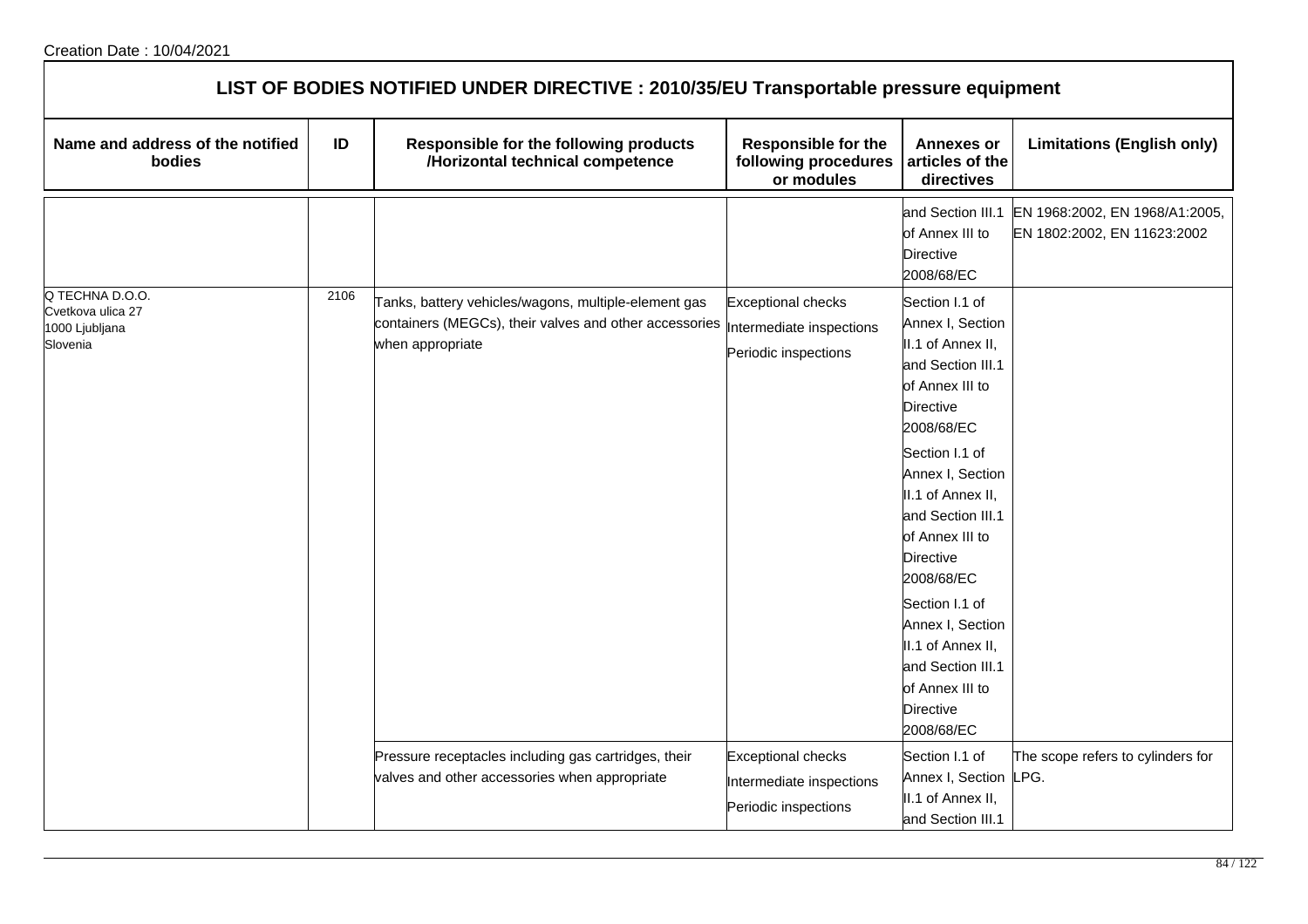| LIST OF BODIES NOTIFIED UNDER DIRECTIVE : 2010/35/EU Transportable pressure equipment           |      |                                                                                                       |                                                                                                                      |                                                                                                                                                                                                                                                                                                                             |                                                                                                                                                                           |  |
|-------------------------------------------------------------------------------------------------|------|-------------------------------------------------------------------------------------------------------|----------------------------------------------------------------------------------------------------------------------|-----------------------------------------------------------------------------------------------------------------------------------------------------------------------------------------------------------------------------------------------------------------------------------------------------------------------------|---------------------------------------------------------------------------------------------------------------------------------------------------------------------------|--|
| Name and address of the notified<br>bodies                                                      | ID   | Responsible for the following products<br>/Horizontal technical competence                            | <b>Responsible for the</b><br>following procedures<br>or modules                                                     | <b>Annexes or</b><br>articles of the<br>directives                                                                                                                                                                                                                                                                          | <b>Limitations (English only)</b>                                                                                                                                         |  |
|                                                                                                 |      |                                                                                                       |                                                                                                                      | of Annex III to<br><b>Directive</b><br>2008/68/EC<br>Section I.1 of<br>Annex I, Section<br>II.1 of Annex II,<br>and Section III.1<br>of Annex III to<br><b>Directive</b><br>2008/68/EC<br>Section I.1 of<br>Annex I, Section<br>II.1 of Annex II,<br>and Section III.1<br>of Annex III to<br><b>Directive</b><br>2008/68/EC |                                                                                                                                                                           |  |
| <b>BRENNTAG Nordic A/S</b><br>Borupvang 5B<br>2750 Ballerup<br>Denmark                          | 2196 | Pressure receptacles including gas cartridges, their<br>valves and other accessories when appropriate | Periodic inspections                                                                                                 | Section I.1 of<br>II.1 of Annex II,<br>and Section III.1<br>of Annex III to<br>Directive<br>2008/68/EC                                                                                                                                                                                                                      | Welded steel alloy pressure<br>Annex I, Section cylinders, and seamless aluminum<br>alloy pressure cylinders and<br>pressure cylinders made of carbon<br>steel            |  |
| <b>KR HELLAS LTD.</b><br>41, ATHINAS AVENUE, VOULIAGMENI GR<br>16671<br><b>ATHENS</b><br>Greece | 2198 | Pressure receptacles including gas cartridges, their<br>valves and other accessories when appropriate | Conformity assessment<br>activities<br><b>Exceptional checks</b><br>Intermediate inspections<br>Periodic inspections | Section I.1 of<br>Annex I, Section<br>II.1 of Annex II,<br>and Section III.1<br>of Annex III to                                                                                                                                                                                                                             | 1. Gas cylinders. Refillable<br>seamless steel gas cylinders.<br>Design, construction and testing.<br>Quenched and tempered steel<br>cylinders with tensile strength less |  |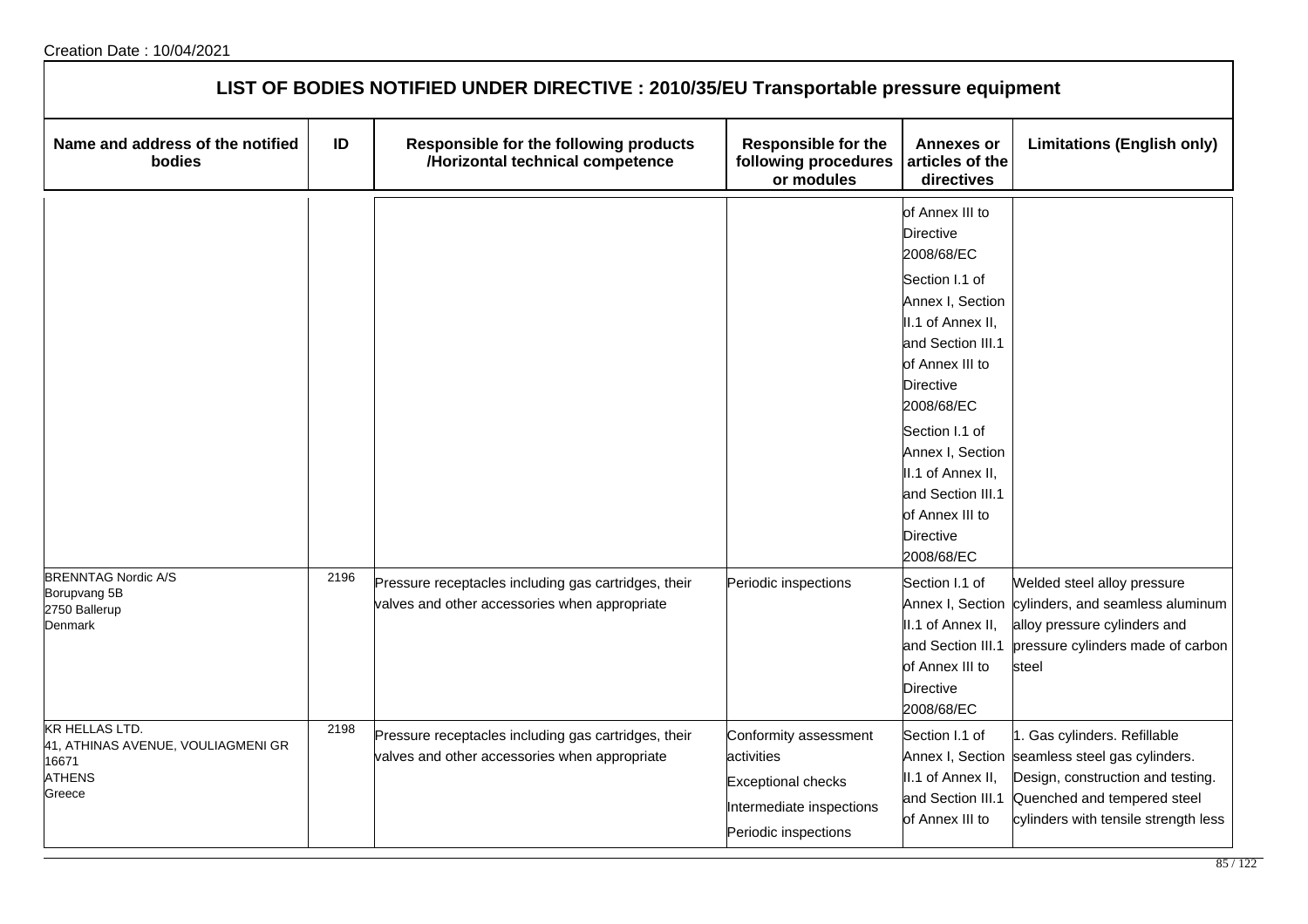| LIST OF BODIES NOTIFIED UNDER DIRECTIVE : 2010/35/EU Transportable pressure equipment |    |                                                                            |                                                                  |                                                                                                                                                                                                                                                                                                                                                                                                                                                                                                 |                                                                                                                                                                                                                                                                                                                                                                                                                                                                                                                                                                                                                                                                                                                                                                                                                                                                                                                                                                                                                                                                                                                     |  |
|---------------------------------------------------------------------------------------|----|----------------------------------------------------------------------------|------------------------------------------------------------------|-------------------------------------------------------------------------------------------------------------------------------------------------------------------------------------------------------------------------------------------------------------------------------------------------------------------------------------------------------------------------------------------------------------------------------------------------------------------------------------------------|---------------------------------------------------------------------------------------------------------------------------------------------------------------------------------------------------------------------------------------------------------------------------------------------------------------------------------------------------------------------------------------------------------------------------------------------------------------------------------------------------------------------------------------------------------------------------------------------------------------------------------------------------------------------------------------------------------------------------------------------------------------------------------------------------------------------------------------------------------------------------------------------------------------------------------------------------------------------------------------------------------------------------------------------------------------------------------------------------------------------|--|
| Name and address of the notified<br>bodies                                            | ID | Responsible for the following products<br>/Horizontal technical competence | <b>Responsible for the</b><br>following procedures<br>or modules | <b>Annexes or</b><br>articles of the<br>directives                                                                                                                                                                                                                                                                                                                                                                                                                                              | <b>Limitations (English only)</b>                                                                                                                                                                                                                                                                                                                                                                                                                                                                                                                                                                                                                                                                                                                                                                                                                                                                                                                                                                                                                                                                                   |  |
|                                                                                       |    |                                                                            | Reassessment of<br>conformity                                    | <b>Directive</b><br>2008/68/EC<br>Section I.1 of<br>Annex I, Section<br>II.1 of Annex II,<br>and Section III.1<br>of Annex III to<br><b>Directive</b><br>2008/68/EC<br>Section I.1 of<br>Annex I, Section<br>II.1 of Annex II,<br>and Section III.1<br>of Annex III to<br><b>Directive</b><br>2008/68/EC<br>Section I.1 of<br>Annex I, Section<br>II.1 of Annex II,<br>and Section III.1<br>of Annex III to<br><b>Directive</b><br>2008/68/EC<br>Annex III to<br><b>Directive</b><br>2010/35/EU | than 1100 MPa. 2. Gas cylinders.<br>Refillable seamless steel gas<br>cylinders. Design, construction and<br>testing. Quenched and tempered<br>steel cylinders with tensile strength<br>greater than or equal to 1100 MPa.<br>3. Transportable gas cylinders -<br>Specification for the design and<br>construction of refillable<br>transportable seamless steel gas<br>cylinders of water capacities from<br>0,5 litre up to and including 150<br>litres - Cylinders made of seamless<br>stainless steel with an Rm value of<br>less than 1100 MPa. 4. Gas<br>cylinders. Refillable welded<br>stainless steel cylinders. Test<br>pressure 6 MPa and below. 5. Gas<br>cylinders. Refillable composite gas<br>cylinders and tubes. Design,<br>construction and testing. Fully<br>wrapped fibre reinforced composite<br>gas cylinders and tubes up to 450 l<br>with load-sharing metal liners. 6.<br>Gas cylinders. Refillable seamless<br>steel tubes of water capacity<br>between 150 I and 3000 I. Design,<br>construction and testing. 7.<br>Transportable gas cylinders- Fully<br>wrapped composite cylinders. 8. |  |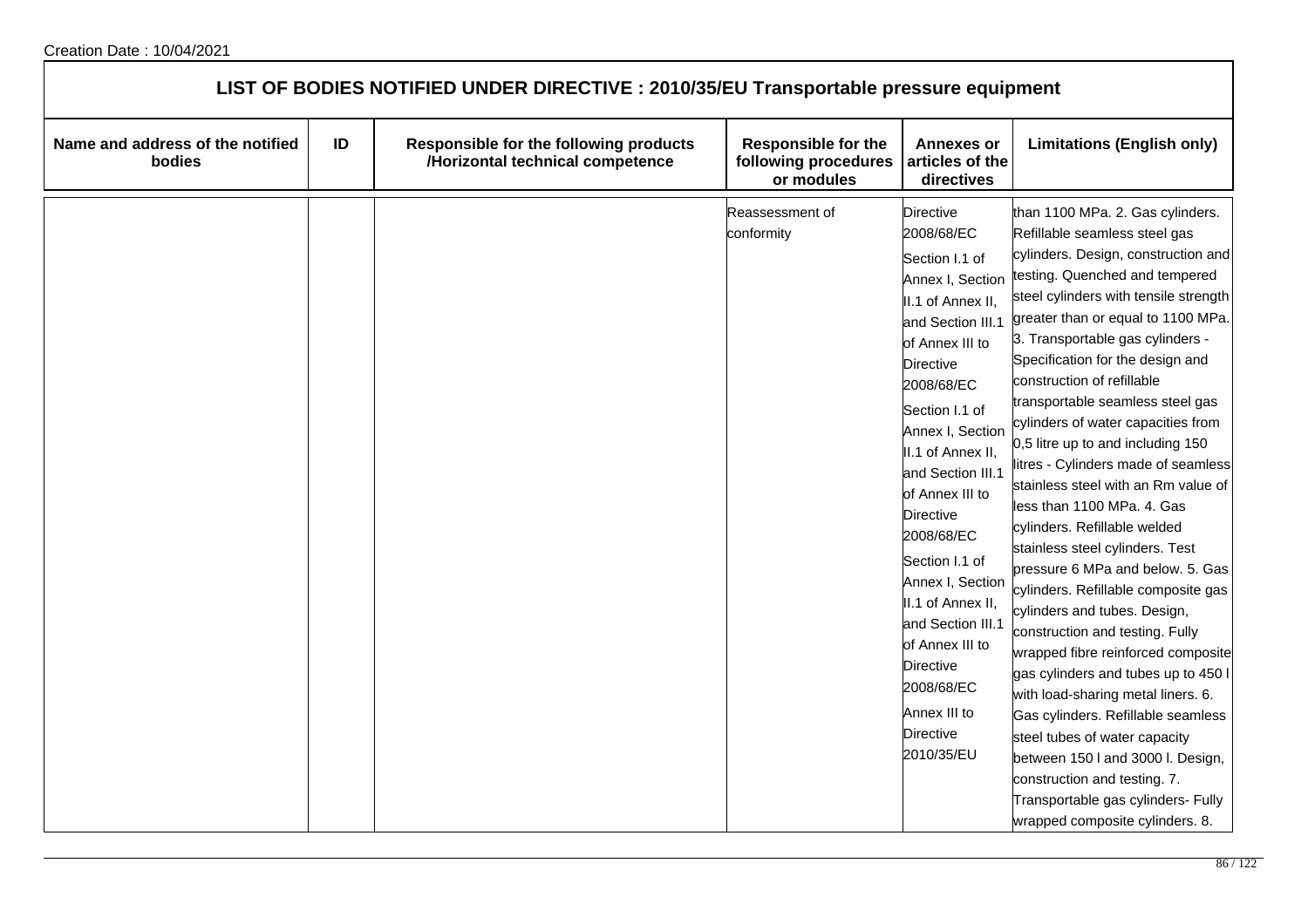|                                                                                     | LIST OF BODIES NOTIFIED UNDER DIRECTIVE : 2010/35/EU Transportable pressure equipment |                                                                                                                                                         |                                                                  |                                                                                                                                                                                                                                                                        |                                                                                                                                                                                                                                                      |  |  |
|-------------------------------------------------------------------------------------|---------------------------------------------------------------------------------------|---------------------------------------------------------------------------------------------------------------------------------------------------------|------------------------------------------------------------------|------------------------------------------------------------------------------------------------------------------------------------------------------------------------------------------------------------------------------------------------------------------------|------------------------------------------------------------------------------------------------------------------------------------------------------------------------------------------------------------------------------------------------------|--|--|
| Name and address of the notified<br>bodies                                          | ID                                                                                    | Responsible for the following products<br>/Horizontal technical competence                                                                              | <b>Responsible for the</b><br>following procedures<br>or modules | <b>Annexes or</b><br>articles of the<br>directives                                                                                                                                                                                                                     | <b>Limitations (English only)</b>                                                                                                                                                                                                                    |  |  |
|                                                                                     |                                                                                       |                                                                                                                                                         |                                                                  |                                                                                                                                                                                                                                                                        | Gas cylinders. Refillable composite<br>gas cylinders and tubes. Design,<br>construction and testing. Fully<br>wrapped fibre reinforced composite<br>gas cylinders and tubes up to 450 l<br>with non-load-sharing metallic or<br>non-metallic liners. |  |  |
| <b>Inspecta Project Services A/S</b><br>Skippergade 1<br>DK-6700 Esbjerg<br>Denmark | 2225                                                                                  | Tanks, battery vehicles/wagons, multiple-element gas<br>containers (MEGCs), their valves and other accessories periodic inspections<br>when appropriate | Intermediate inspections                                         | Section I.1 of<br>Annex I, Section<br>II.1 of Annex II,<br>and Section III.1<br>of Annex III to<br><b>Directive</b><br>2008/68/EC<br>Section I.1 of<br>Annex I, Section<br>II.1 of Annex II,<br>and Section III.1<br>of Annex III to<br><b>Directive</b><br>2008/68/EC |                                                                                                                                                                                                                                                      |  |  |
| <b>VALPROLTD</b><br>Laicena street 2.<br>Valmiera<br>Latvia                         | 2243                                                                                  | Pressure receptacles including gas cartridges, their<br>valves and other accessories when appropriate                                                   | Periodic inspections<br>Reassessment of<br>conformity            | Section I.1 of<br>Annex I, Section 0.5-150 litres)<br>II.1 of Annex II,<br>and Section III.1<br>of Annex III to<br><b>Directive</b><br>2008/68/EC<br>Annex III to                                                                                                      | Gas cylinders (with a capacity of                                                                                                                                                                                                                    |  |  |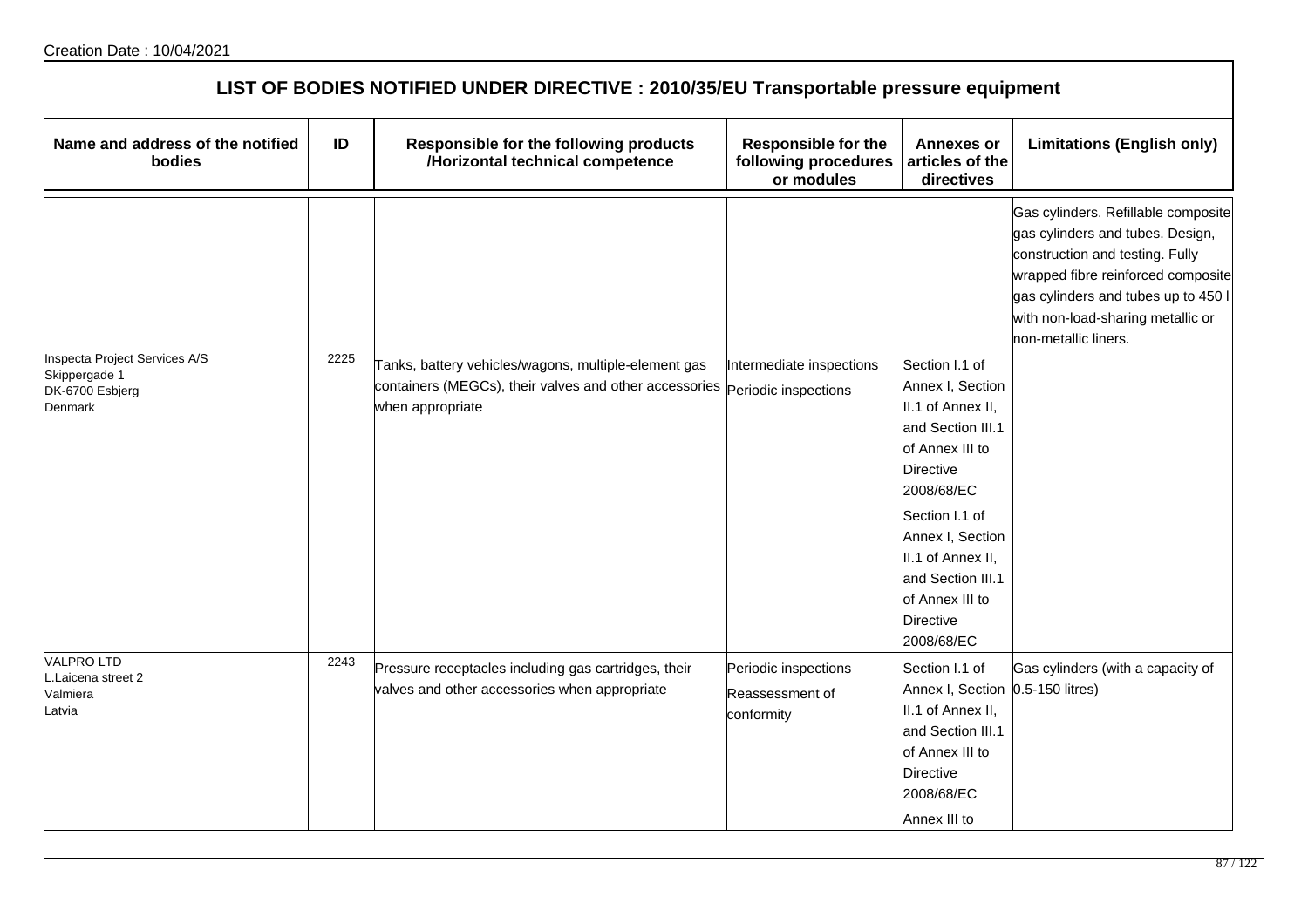| LIST OF BODIES NOTIFIED UNDER DIRECTIVE : 2010/35/EU Transportable pressure equipment                                         |      |                                                                                                                                                                                                                                                        |                                                                                                                                         |                                                                                                                                                                                                                                                                                                                                                                                        |                                                                                                                                                                      |  |
|-------------------------------------------------------------------------------------------------------------------------------|------|--------------------------------------------------------------------------------------------------------------------------------------------------------------------------------------------------------------------------------------------------------|-----------------------------------------------------------------------------------------------------------------------------------------|----------------------------------------------------------------------------------------------------------------------------------------------------------------------------------------------------------------------------------------------------------------------------------------------------------------------------------------------------------------------------------------|----------------------------------------------------------------------------------------------------------------------------------------------------------------------|--|
| Name and address of the notified<br>bodies                                                                                    | ID   | Responsible for the following products<br>/Horizontal technical competence                                                                                                                                                                             | <b>Responsible for the</b><br>following procedures<br>or modules                                                                        | <b>Annexes or</b><br>articles of the<br>directives                                                                                                                                                                                                                                                                                                                                     | <b>Limitations (English only)</b>                                                                                                                                    |  |
|                                                                                                                               |      |                                                                                                                                                                                                                                                        |                                                                                                                                         | <b>Directive</b><br>2010/35/EU                                                                                                                                                                                                                                                                                                                                                         |                                                                                                                                                                      |  |
| Nadiro A/S, Dansk Beholder Test<br>Hestehaven 19<br>5260 Odense S<br>Denmark                                                  | 2247 | Pressure receptacles including gas cartridges, their<br>valves and other accessories when appropriate                                                                                                                                                  | Periodic inspections                                                                                                                    | Section I.1 of<br>II.1 of Annex II,<br>and Section III.1<br>of Annex III to<br><b>Directive</b><br>2008/68/EC                                                                                                                                                                                                                                                                          | Transportable seamless steel gas<br>Annex I, Section cylinders. Transportable seamless<br>aluminum alloy gas cylinders.<br>Transportable composite gas<br>cylinders. |  |
| <b>TUV CYPRUS LTD</b><br>2 Papaflessas str., 2235 Latsia. Postal<br>Address: P.O BOX 20732, 1663 Nicosia<br>Nicosia<br>Cyprus | 2261 | Tanks, battery vehicles/wagons, multiple-element gas<br>containers (MEGCs), their valves and other accessories activities<br>when appropriate<br>Pressure receptacles including gas cartridges, their<br>valves and other accessories when appropriate | Conformity assessment<br><b>Exceptional checks</b><br>Intermediate inspections<br>Periodic inspections<br>Reassessment of<br>conformity | Section I.1 of<br>Annex I, Section<br>II.1 of Annex II,<br>and Section III.1<br>of Annex III to<br><b>Directive</b><br>2008/68/EC<br>Section I.1 of<br>Annex I, Section<br>II.1 of Annex II,<br>and Section III.1<br>of Annex III to<br><b>Directive</b><br>2008/68/EC<br>Section I.1 of<br>Annex I, Section<br>II.1 of Annex II,<br>and Section III.1<br>of Annex III to<br>Directive |                                                                                                                                                                      |  |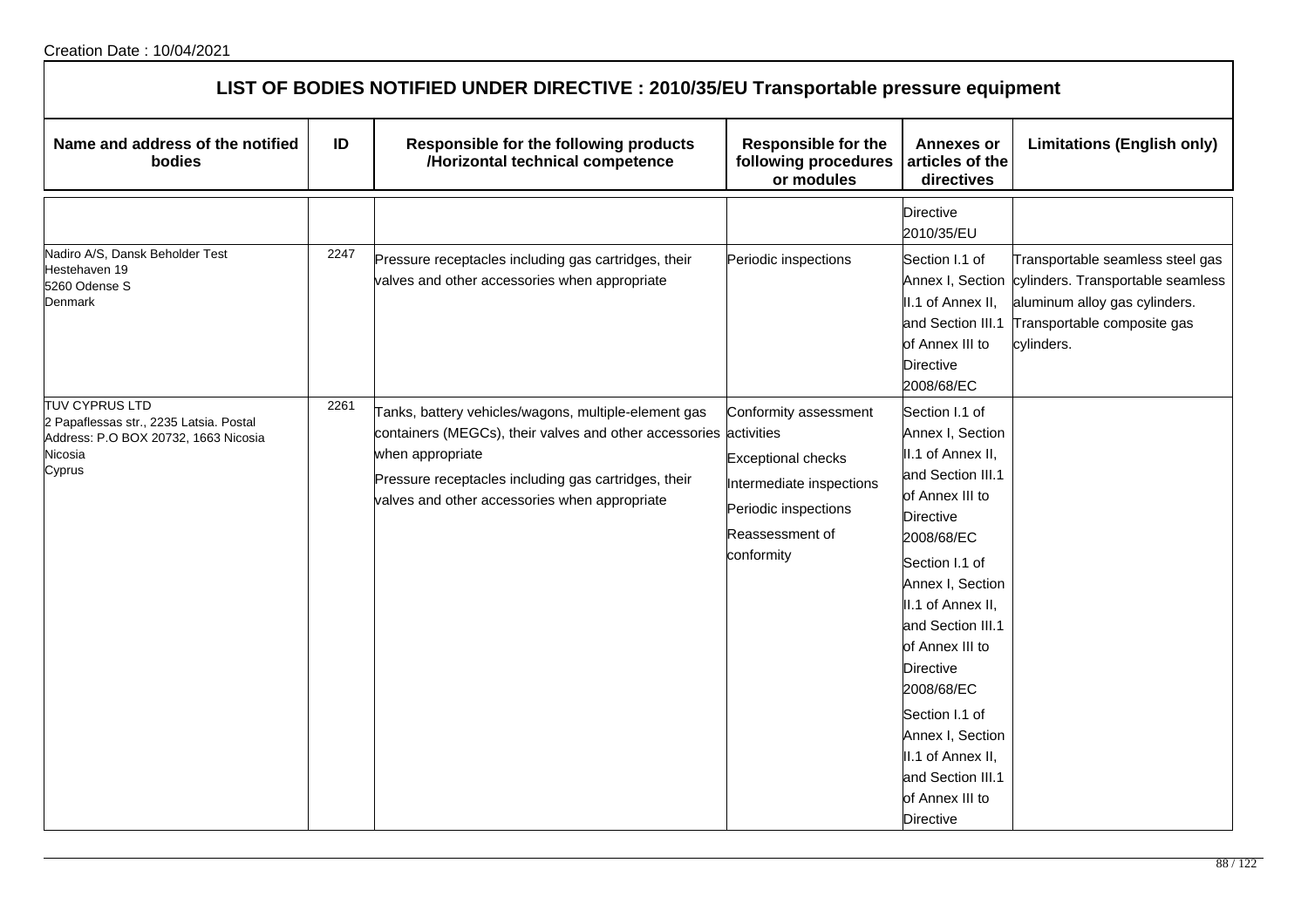| LIST OF BODIES NOTIFIED UNDER DIRECTIVE : 2010/35/EU Transportable pressure equipment |      |                                                                                                                                                                                                                                             |                                                                                                                                                       |                                                                                                                                                                                                                                                                                                                                                                                                                                                                                                                                                      |                                   |  |
|---------------------------------------------------------------------------------------|------|---------------------------------------------------------------------------------------------------------------------------------------------------------------------------------------------------------------------------------------------|-------------------------------------------------------------------------------------------------------------------------------------------------------|------------------------------------------------------------------------------------------------------------------------------------------------------------------------------------------------------------------------------------------------------------------------------------------------------------------------------------------------------------------------------------------------------------------------------------------------------------------------------------------------------------------------------------------------------|-----------------------------------|--|
| Name and address of the notified<br>bodies                                            | ID   | Responsible for the following products<br>/Horizontal technical competence                                                                                                                                                                  | <b>Responsible for the</b><br>following procedures<br>or modules                                                                                      | <b>Annexes or</b><br>articles of the<br>directives                                                                                                                                                                                                                                                                                                                                                                                                                                                                                                   | <b>Limitations (English only)</b> |  |
| DEKRA Automobil GmbH<br>Handwerkstraße 15<br>70565 Stuttgart<br>Germany               | 2266 | Pressure receptacles including gas cartridges, their<br>valves and other accessories when appropriate<br>Tanks, battery vehicles/wagons, multiple-element gas<br>containers (MEGCs), their valves and other accessories<br>when appropriate | Conformity assessment<br>activities<br><b>Exceptional checks</b><br>Intermediate inspections<br>Periodic inspections<br>Reassessment of<br>conformity | 2008/68/EC<br>Section I.1 of<br>Annex I, Section<br>II.1 of Annex II,<br>and Section III.1<br>of Annex III to<br><b>Directive</b><br>2008/68/EC<br>Annex III to<br>Directive<br>2010/35/EU<br>Section I.1 of<br>Annex I, Section<br>II.1 of Annex II,<br>and Section III.1<br>of Annex III to<br><b>Directive</b><br>2008/68/EC<br>Section I.1 of<br>Annex I, Section<br>II.1 of Annex II,<br>and Section III.1<br>of Annex III to<br><b>Directive</b><br>2008/68/EC<br>Section I.1 of<br>Annex I, Section<br>II.1 of Annex II,<br>and Section III.1 |                                   |  |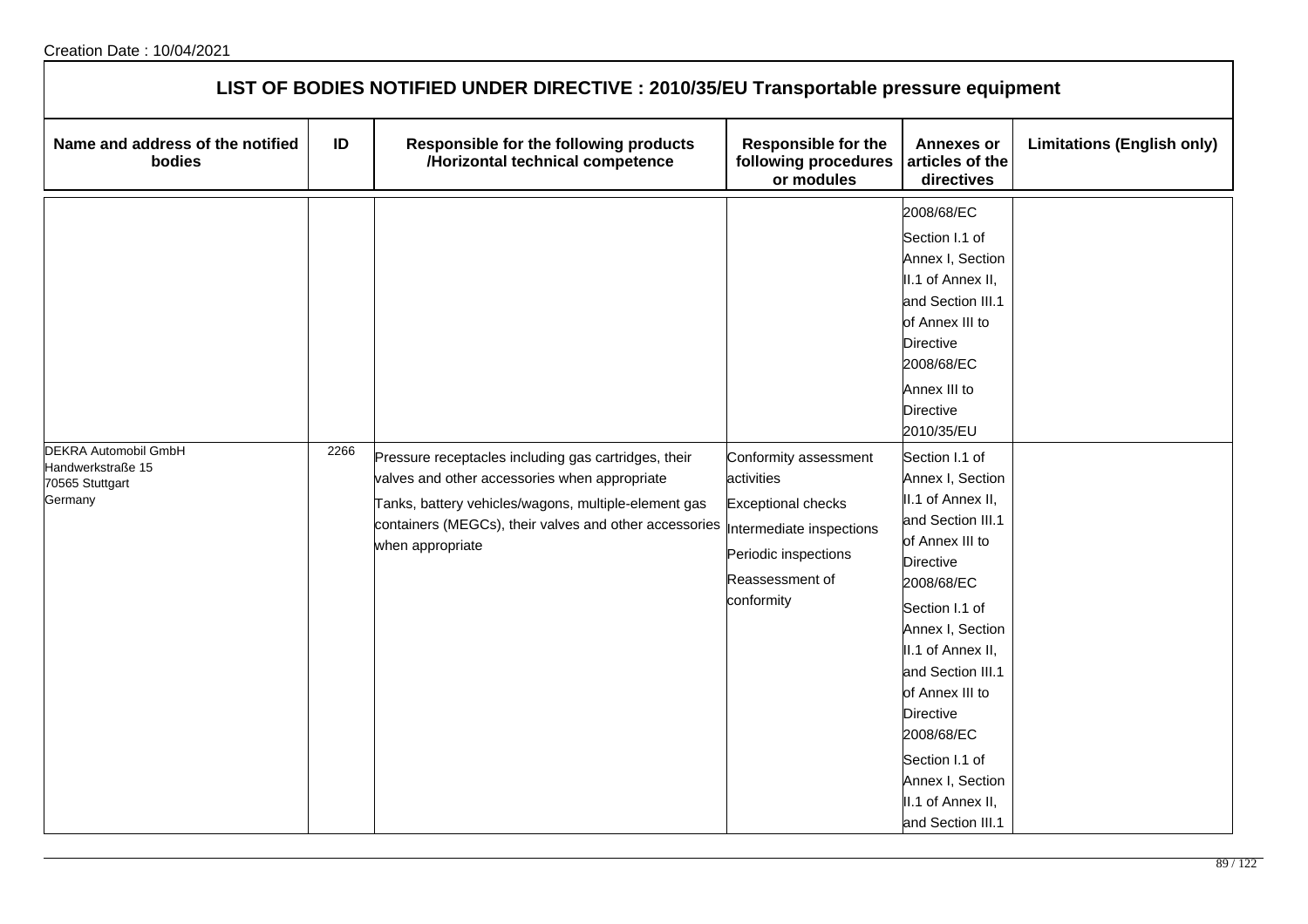| LIST OF BODIES NOTIFIED UNDER DIRECTIVE : 2010/35/EU Transportable pressure equipment |      |                                                                                                                           |                                                                                                                |                                                                                                                                                                                                                                                                  |                                   |  |
|---------------------------------------------------------------------------------------|------|---------------------------------------------------------------------------------------------------------------------------|----------------------------------------------------------------------------------------------------------------|------------------------------------------------------------------------------------------------------------------------------------------------------------------------------------------------------------------------------------------------------------------|-----------------------------------|--|
| Name and address of the notified<br>bodies                                            | ID   | Responsible for the following products<br>/Horizontal technical competence                                                | <b>Responsible for the</b><br>following procedures<br>or modules                                               | <b>Annexes or</b><br>articles of the<br>directives                                                                                                                                                                                                               | <b>Limitations (English only)</b> |  |
| <b>RDW Dienst Wegverkeer</b><br>Europaweg 205<br>2711 ER Zoetermeer                   | 2315 | Tanks, battery vehicles/wagons, multiple-element gas<br>containers (MEGCs), their valves and other accessories activities | Conformity assessment                                                                                          | of Annex III to<br>Directive<br>2008/68/EC<br>Section I.1 of<br>Annex I, Section<br>II.1 of Annex II,<br>and Section III.1<br>of Annex III to<br>Directive<br>2008/68/EC<br>Annex III to<br><b>Directive</b><br>2010/35/EU<br>Section I.1 of<br>Annex I, Section |                                   |  |
| Netherlands                                                                           |      | when appropriate                                                                                                          | <b>Exceptional checks</b><br>Intermediate inspections<br>Periodic inspections<br>Reassessment of<br>conformity | II.1 of Annex II,<br>and Section III.1<br>of Annex III to<br>Directive<br>2008/68/EC<br>Section I.1 of<br>Annex I, Section<br>II.1 of Annex II,<br>and Section III.1<br>of Annex III to<br>Directive<br>2008/68/EC<br>Section I.1 of<br>Annex I, Section         |                                   |  |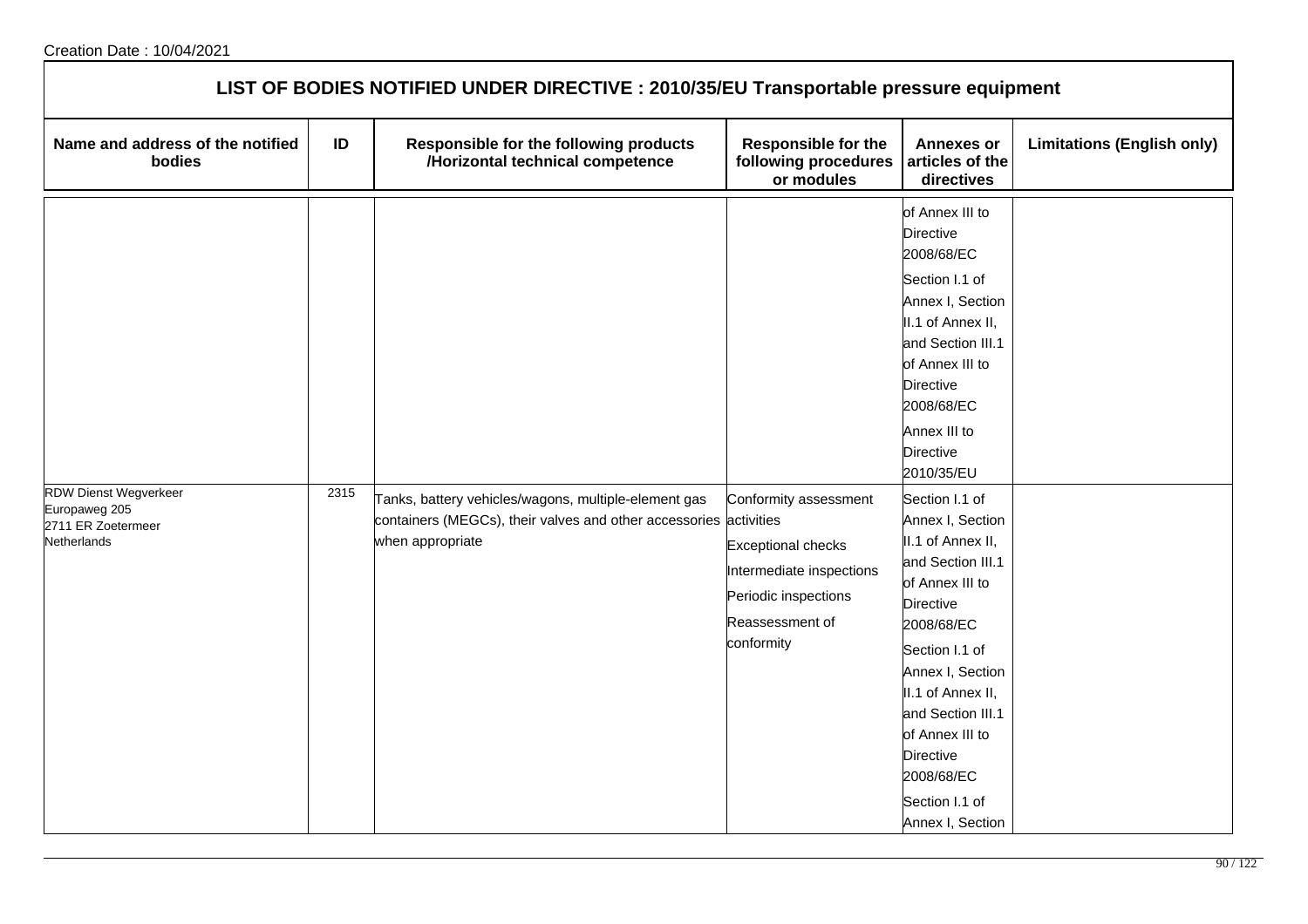| LIST OF BODIES NOTIFIED UNDER DIRECTIVE : 2010/35/EU Transportable pressure equipment                                                         |      |                                                                                                                                    |                                                                               |                                                                                                                                                                                                                                                               |                                                                                                                                                                                   |  |
|-----------------------------------------------------------------------------------------------------------------------------------------------|------|------------------------------------------------------------------------------------------------------------------------------------|-------------------------------------------------------------------------------|---------------------------------------------------------------------------------------------------------------------------------------------------------------------------------------------------------------------------------------------------------------|-----------------------------------------------------------------------------------------------------------------------------------------------------------------------------------|--|
| Name and address of the notified<br>bodies                                                                                                    | ID   | Responsible for the following products<br>/Horizontal technical competence                                                         | <b>Responsible for the</b><br>following procedures<br>or modules              | <b>Annexes or</b><br>articles of the<br>directives                                                                                                                                                                                                            | <b>Limitations (English only)</b>                                                                                                                                                 |  |
|                                                                                                                                               |      |                                                                                                                                    |                                                                               | II.1 of Annex II,<br>and Section III.1<br>of Annex III to<br>Directive<br>2008/68/EC<br>Section I.1 of<br>Annex I, Section<br>II.1 of Annex II,<br>and Section III.1<br>of Annex III to<br>Directive<br>2008/68/EC<br>Annex III to<br>Directive<br>2010/35/EU |                                                                                                                                                                                   |  |
| Lithuanian and German Join Stock Company<br><b>TUVLITA Technical Inspection Service</b><br>Lentvario str. 7a<br>LT-02241 Vilnius<br>Lithuania | 2331 | Tanks, battery vehicles/wagons, multiple-element gas<br>containers (MEGCs), their valves and other accessories<br>when appropriate | <b>Exceptional checks</b><br>Intermediate inspections<br>Periodic inspections | Section I.1 of<br>II.1 of Annex II,<br>and Section III.1<br>of Annex III to<br><b>Directive</b><br>2008/68/EC<br>Section I.1 of<br>Annex I, Section<br>II.1 of Annex II,<br>and Section III.1<br>of Annex III to<br><b>Directive</b><br>2008/68/EC            | excluding battery-vehicles and<br>Annex I, Section multiple-element gas containers<br>(MEGCs) which elements are<br>cylinders, tubes, pressure drums<br>and bundles of cylinders. |  |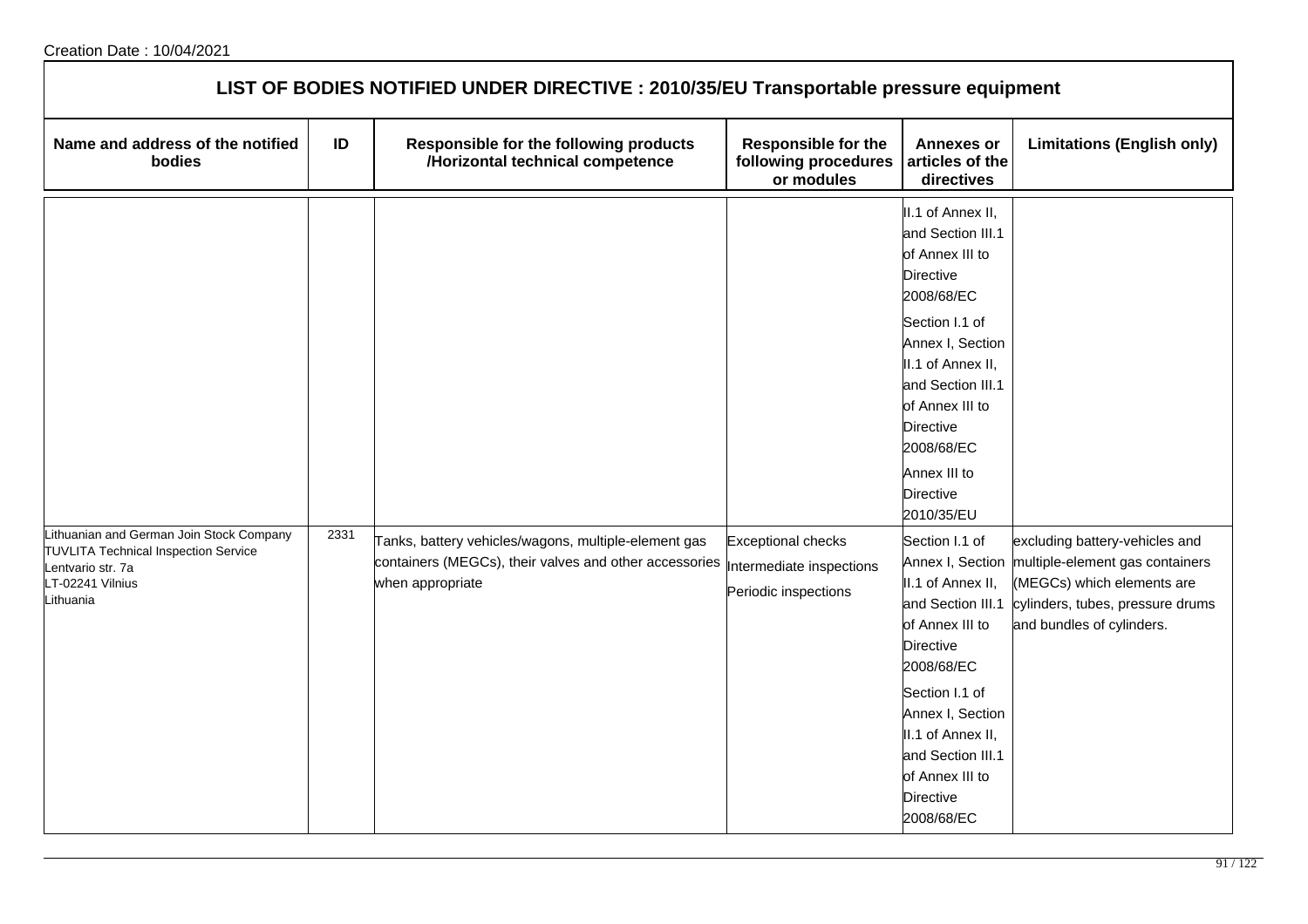| LIST OF BODIES NOTIFIED UNDER DIRECTIVE : 2010/35/EU Transportable pressure equipment |      |                                                                                                                                                                                                                                                  |                                                                                                                                                      |                                                                                                                                                                                                                                                                                                                                                                                                                               |                                   |  |  |
|---------------------------------------------------------------------------------------|------|--------------------------------------------------------------------------------------------------------------------------------------------------------------------------------------------------------------------------------------------------|------------------------------------------------------------------------------------------------------------------------------------------------------|-------------------------------------------------------------------------------------------------------------------------------------------------------------------------------------------------------------------------------------------------------------------------------------------------------------------------------------------------------------------------------------------------------------------------------|-----------------------------------|--|--|
| Name and address of the notified<br>bodies                                            | ID   | Responsible for the following products<br>/Horizontal technical competence                                                                                                                                                                       | <b>Responsible for the</b><br>following procedures<br>or modules                                                                                     | <b>Annexes or</b><br>articles of the<br>directives                                                                                                                                                                                                                                                                                                                                                                            | <b>Limitations (English only)</b> |  |  |
|                                                                                       |      |                                                                                                                                                                                                                                                  |                                                                                                                                                      | Section I.1 of<br>Annex I, Section<br>II.1 of Annex II,<br>and Section III.1<br>of Annex III to<br><b>Directive</b><br>2008/68/EC                                                                                                                                                                                                                                                                                             |                                   |  |  |
| Nortest Cyprus LTD<br>98 Arch. Makariou 2224, Latsia<br>Lefkosia<br>Cyprus            | 2338 | Pressure receptacles including gas cartridges, their<br>valves and other accessories when appropriate<br>Tanks, battery vehicles/wagons, multiple-element gas<br>containers (MEGCs), their valves and other accessories $\ $<br>when appropriate | Conformity assessment<br>activities<br><b>Exceptional checks</b><br>ntermediate inspections<br>Periodic inspections<br>Reassessment of<br>conformity | Section I.1 of<br>Annex I, Section<br>II.1 of Annex II,<br>and Section III.1<br>of Annex III to<br><b>Directive</b><br>2008/68/EC<br>Section I.1 of<br>Annex I, Section<br>II.1 of Annex II,<br>and Section III.1<br>of Annex III to<br><b>Directive</b><br>2008/68/EC<br>Section I.1 of<br>Annex I, Section<br>II.1 of Annex II,<br>and Section III.1<br>of Annex III to<br><b>Directive</b><br>2008/68/EC<br>Section I.1 of |                                   |  |  |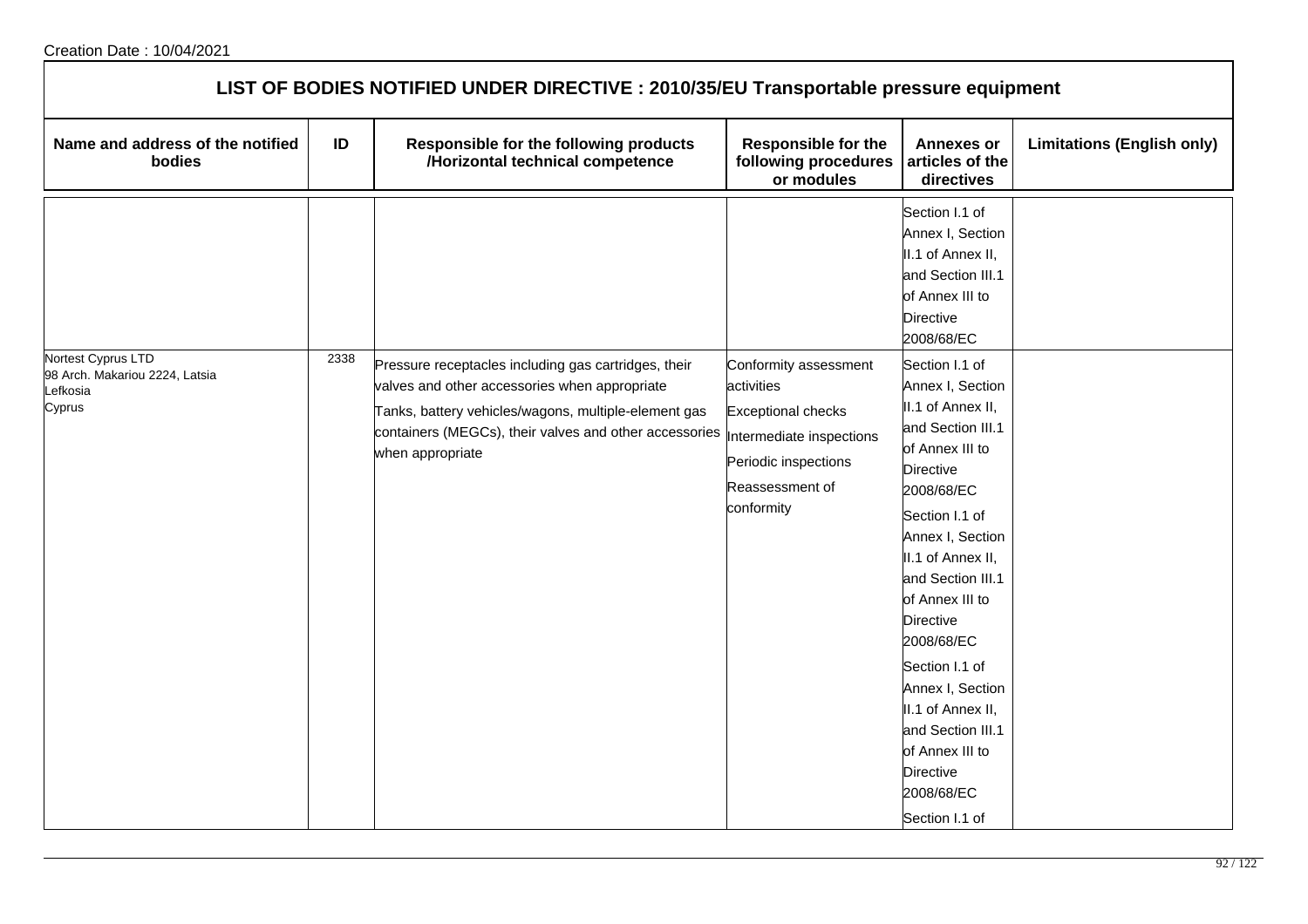| LIST OF BODIES NOTIFIED UNDER DIRECTIVE : 2010/35/EU Transportable pressure equipment |      |                                                                                                                                                              |                                                                  |                                                                                                                                                                                     |                                          |  |  |
|---------------------------------------------------------------------------------------|------|--------------------------------------------------------------------------------------------------------------------------------------------------------------|------------------------------------------------------------------|-------------------------------------------------------------------------------------------------------------------------------------------------------------------------------------|------------------------------------------|--|--|
| Name and address of the notified<br>bodies                                            | ID   | Responsible for the following products<br>/Horizontal technical competence                                                                                   | <b>Responsible for the</b><br>following procedures<br>or modules | <b>Annexes or</b><br>articles of the<br>directives                                                                                                                                  | <b>Limitations (English only)</b>        |  |  |
|                                                                                       |      |                                                                                                                                                              |                                                                  | Annex I, Section<br>II.1 of Annex II,<br>and Section III.1<br>of Annex III to<br>Directive<br>2008/68/EC<br>Annex III to<br><b>Directive</b><br>2010/35/EU                          |                                          |  |  |
| Air Liquide Danmark A/S<br>Høje Taastrup Vej 42<br>DK-2630 Taastrup<br>Denmark        | 2407 | Pressure receptacles including gas cartridges, their<br>valves and other accessories when appropriate                                                        | Periodic inspections                                             | Section I.1 of<br>Annex I, Section<br>II.1 of Annex II,<br>and Section III.1<br>of Annex III to<br><b>Directive</b><br>2008/68/EC                                                   | Gas cylinders for dissolved<br>acetylene |  |  |
| WPI SOLE SHAREHOLDER Ltd<br>Dimokratias 77 57019 Perea<br>Thessaloniki<br>Greece      | 2410 | Pressure receptacles including gas cartridges, their<br>valves and other accessories when appropriate                                                        | Periodic inspections<br>Reassessment of<br>conformity            | Section I.1 of<br>Annex I, Section<br>II.1 of Annex II,<br>and Section III.1<br>of Annex III to<br><b>Directive</b><br>2008/68/EC<br>Annex III to<br><b>Directive</b><br>2010/35/EU |                                          |  |  |
|                                                                                       |      | Tanks, battery vehicles/wagons, multiple-element gas<br>containers (MEGCs), their valves and other accessories  Intermediate inspections<br>when appropriate | <b>Exceptional checks</b><br>Periodic inspections                | Section I.1 of<br>Annex I, Section<br>II.1 of Annex II,                                                                                                                             |                                          |  |  |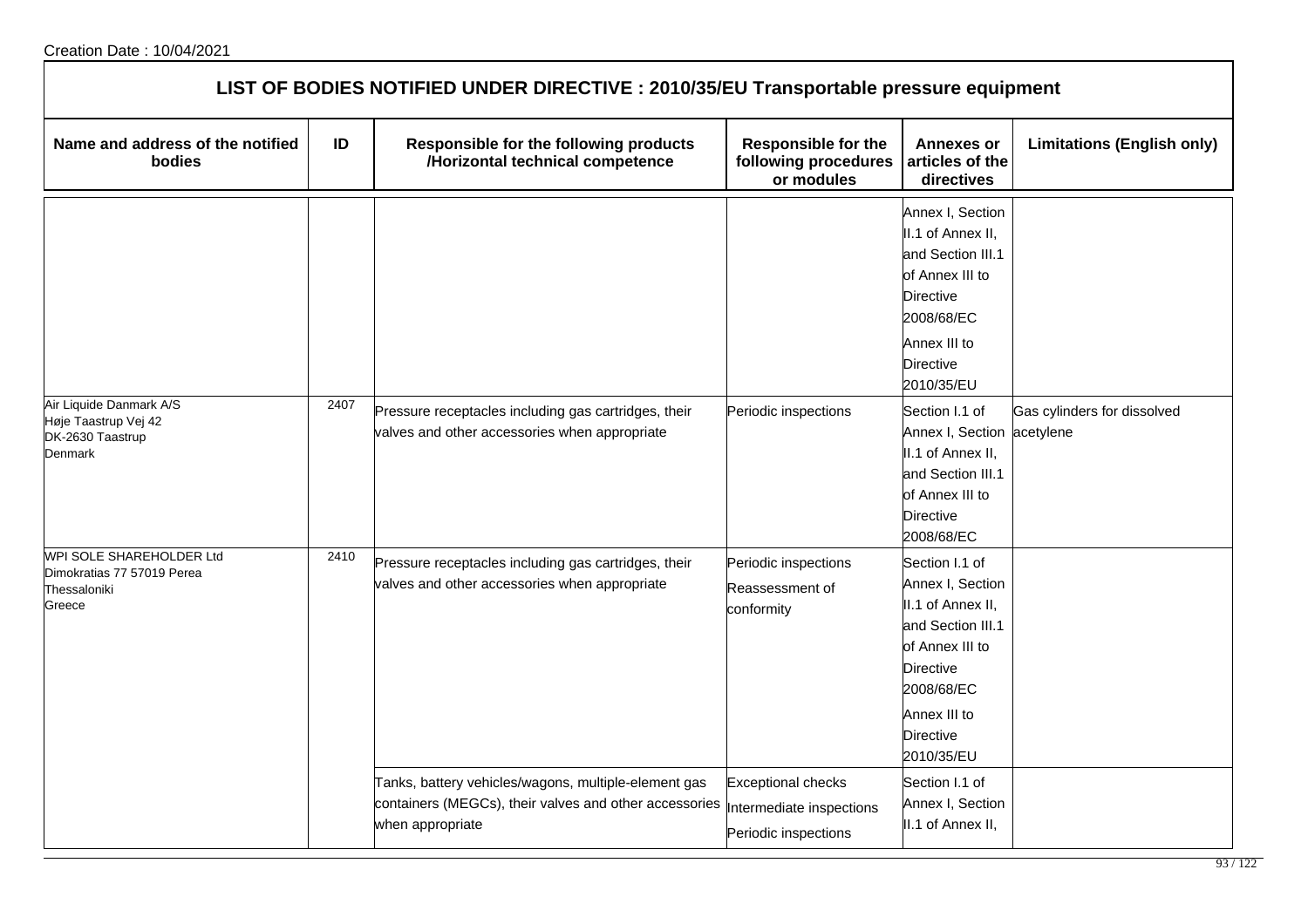| LIST OF BODIES NOTIFIED UNDER DIRECTIVE : 2010/35/EU Transportable pressure equipment |      |                                                                                                                                                                                                                                             |                                                                                                                                                      |                                                                                                                                                                                                                                                                                                                                                                                                    |                                   |  |  |
|---------------------------------------------------------------------------------------|------|---------------------------------------------------------------------------------------------------------------------------------------------------------------------------------------------------------------------------------------------|------------------------------------------------------------------------------------------------------------------------------------------------------|----------------------------------------------------------------------------------------------------------------------------------------------------------------------------------------------------------------------------------------------------------------------------------------------------------------------------------------------------------------------------------------------------|-----------------------------------|--|--|
| Name and address of the notified<br>bodies                                            | ID   | Responsible for the following products<br>/Horizontal technical competence                                                                                                                                                                  | <b>Responsible for the</b><br>following procedures<br>or modules                                                                                     | <b>Annexes or</b><br>articles of the<br>directives                                                                                                                                                                                                                                                                                                                                                 | <b>Limitations (English only)</b> |  |  |
|                                                                                       |      |                                                                                                                                                                                                                                             | Reassessment of<br>conformity                                                                                                                        | and Section III.1<br>of Annex III to<br><b>Directive</b><br>2008/68/EC<br>Section I.1 of<br>Annex I, Section<br>II.1 of Annex II,<br>and Section III.1<br>of Annex III to<br><b>Directive</b><br>2008/68/EC<br>Section I.1 of<br>Annex I, Section<br>II.1 of Annex II,<br>and Section III.1<br>of Annex III to<br><b>Directive</b><br>2008/68/EC<br>Annex III to<br><b>Directive</b><br>2010/35/EU |                                   |  |  |
| "Controltest" Ltd<br>12 Asen Yordanov Blvd.<br>1592 Sofia<br><b>Bulgaria</b>          | 2413 | Pressure receptacles including gas cartridges, their<br>valves and other accessories when appropriate<br>Tanks, battery vehicles/wagons, multiple-element gas<br>containers (MEGCs), their valves and other accessories<br>when appropriate | Conformity assessment<br>activities<br><b>Exceptional checks</b><br>ntermediate inspections<br>Periodic inspections<br>Reassessment of<br>conformity | Section I.1 of<br>Annex I, Section<br>II.1 of Annex II,<br>and Section III.1<br>of Annex III to<br><b>Directive</b><br>2008/68/EC<br>Section I.1 of                                                                                                                                                                                                                                                |                                   |  |  |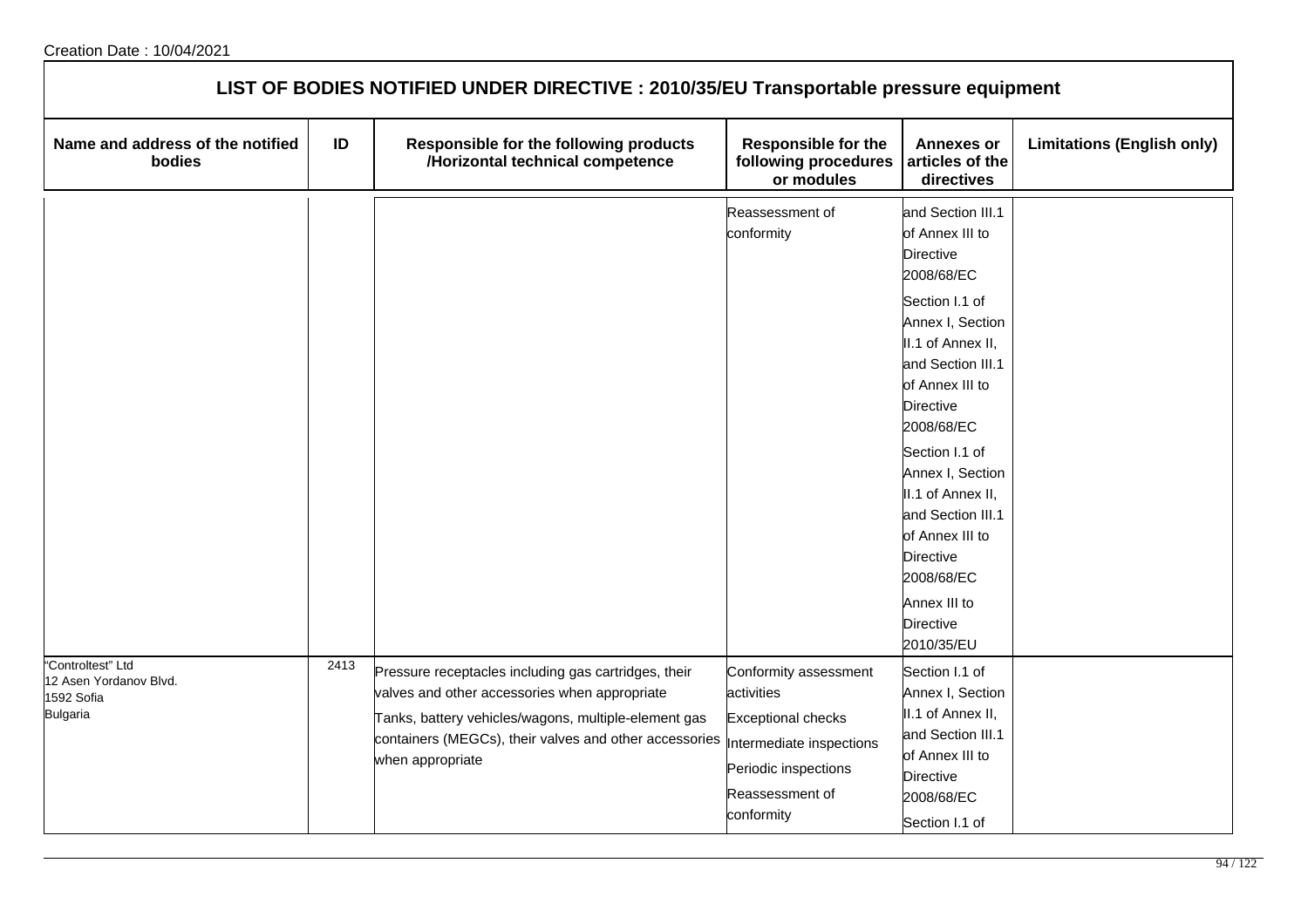| LIST OF BODIES NOTIFIED UNDER DIRECTIVE : 2010/35/EU Transportable pressure equipment |      |                                                                                                                                               |                                                                                                        |                                                                                                                                                                                                                                                                                                                                                                                                                 |                                   |  |  |
|---------------------------------------------------------------------------------------|------|-----------------------------------------------------------------------------------------------------------------------------------------------|--------------------------------------------------------------------------------------------------------|-----------------------------------------------------------------------------------------------------------------------------------------------------------------------------------------------------------------------------------------------------------------------------------------------------------------------------------------------------------------------------------------------------------------|-----------------------------------|--|--|
| Name and address of the notified<br>bodies                                            | ID   | Responsible for the following products<br>/Horizontal technical competence                                                                    | <b>Responsible for the</b><br>following procedures<br>or modules                                       | <b>Annexes or</b><br>articles of the<br>directives                                                                                                                                                                                                                                                                                                                                                              | <b>Limitations (English only)</b> |  |  |
|                                                                                       |      |                                                                                                                                               |                                                                                                        | Annex I, Section<br>II.1 of Annex II,<br>and Section III.1<br>of Annex III to<br>Directive<br>2008/68/EC<br>Section I.1 of<br>Annex I, Section<br>II.1 of Annex II,<br>and Section III.1<br>of Annex III to<br>Directive<br>2008/68/EC<br>Section I.1 of<br>Annex I, Section<br>II.1 of Annex II,<br>and Section III.1<br>of Annex III to<br>Directive<br>2008/68/EC<br>Annex III to<br>Directive<br>2010/35/EU |                                   |  |  |
| RAILTEST, a. s.<br>Delnicka 1408/29<br>Decin VI 405 02<br>Czech Republic              | 2420 | Tanks, battery vehicles/wagons, multiple-element gas<br>containers (MEGCs), their valves and other accessories activities<br>when appropriate | Conformity assessment<br><b>Exceptional checks</b><br>Intermediate inspections<br>Periodic inspections | Section I.1 of<br>Annex I, Section<br>II.1 of Annex II,<br>and Section III.1<br>of Annex III to<br>Directive                                                                                                                                                                                                                                                                                                    |                                   |  |  |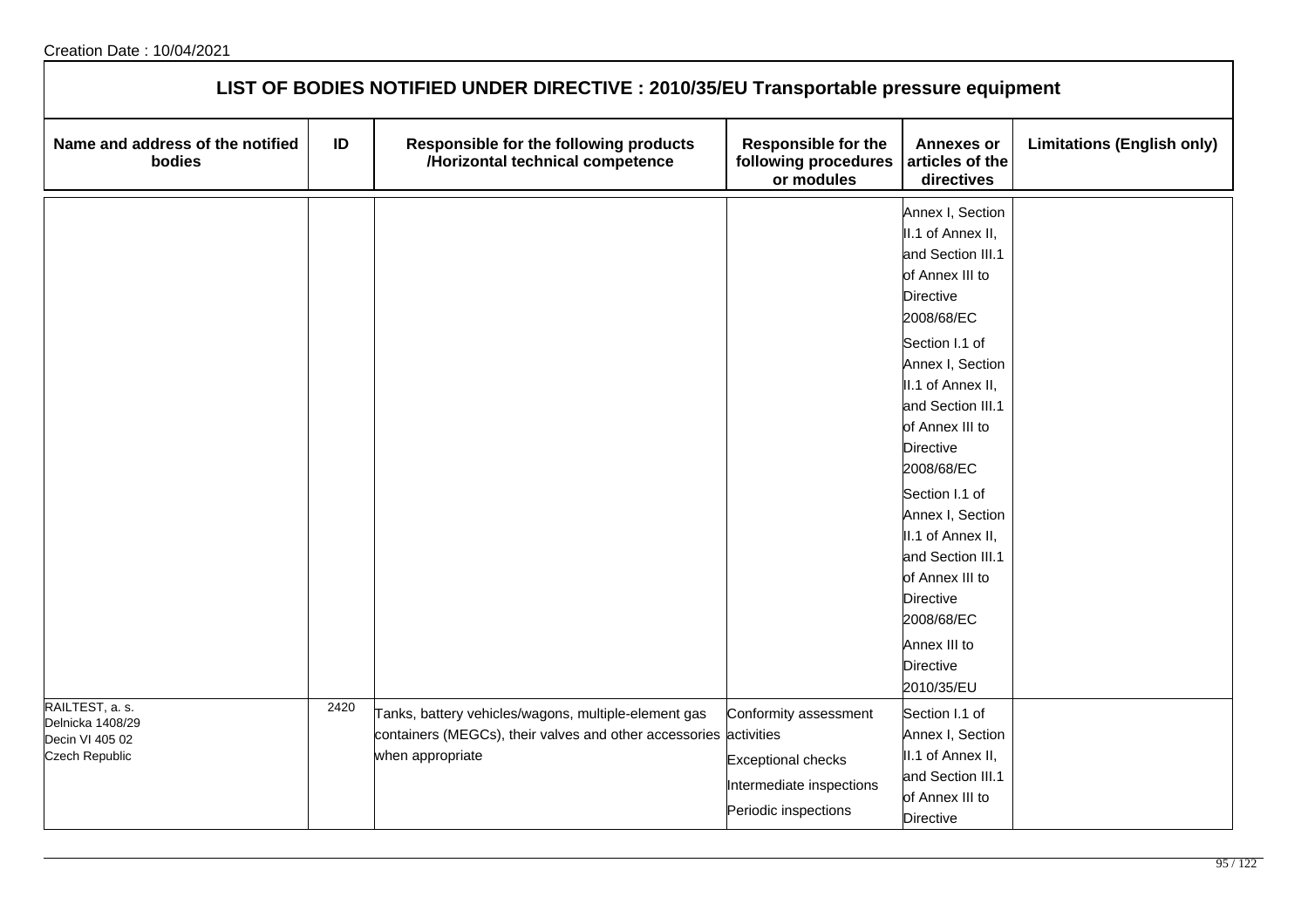| LIST OF BODIES NOTIFIED UNDER DIRECTIVE : 2010/35/EU Transportable pressure equipment |      |                                                                                                                                                                                                                                                                       |                                                                                                                           |                                                                                                                                                                                                                                                                                                                                                                                                      |                                   |  |  |
|---------------------------------------------------------------------------------------|------|-----------------------------------------------------------------------------------------------------------------------------------------------------------------------------------------------------------------------------------------------------------------------|---------------------------------------------------------------------------------------------------------------------------|------------------------------------------------------------------------------------------------------------------------------------------------------------------------------------------------------------------------------------------------------------------------------------------------------------------------------------------------------------------------------------------------------|-----------------------------------|--|--|
| Name and address of the notified<br>bodies                                            | ID   | Responsible for the following products<br>/Horizontal technical competence                                                                                                                                                                                            | <b>Responsible for the</b><br>following procedures<br>or modules                                                          | <b>Annexes or</b><br>articles of the<br>directives                                                                                                                                                                                                                                                                                                                                                   | <b>Limitations (English only)</b> |  |  |
|                                                                                       |      |                                                                                                                                                                                                                                                                       |                                                                                                                           | 2008/68/EC<br>Section I.1 of<br>Annex I, Section<br>II.1 of Annex II,<br>and Section III.1<br>of Annex III to<br>Directive<br>2008/68/EC<br>Section I.1 of<br>Annex I, Section<br>II.1 of Annex II,<br>and Section III.1<br>of Annex III to<br>Directive<br>2008/68/EC<br>Section I.1 of<br>Annex I, Section<br>II.1 of Annex II,<br>and Section III.1<br>of Annex III to<br>Directive<br>2008/68/EC |                                   |  |  |
| "ALFA M" Ltd.<br>str. "BRATYA BAKSTON"66<br>PLOVDIV<br><b>Bulgaria</b>                | 2440 | Pressure receptacles including gas cartridges, their<br>valves and other accessories when appropriate<br>Tanks, battery vehicles/wagons, multiple-element gas<br>containers (MEGCs), their valves and other accessories  Intermediate inspections<br>when appropriate | Conformity assessment<br>activities<br><b>Exceptional checks</b><br>Periodic inspections<br>Reassessment of<br>conformity | Section I.1 of<br>Annex I, Section<br>II.1 of Annex II,<br>and Section III.1<br>of Annex III to<br>Directive<br>2008/68/EC                                                                                                                                                                                                                                                                           |                                   |  |  |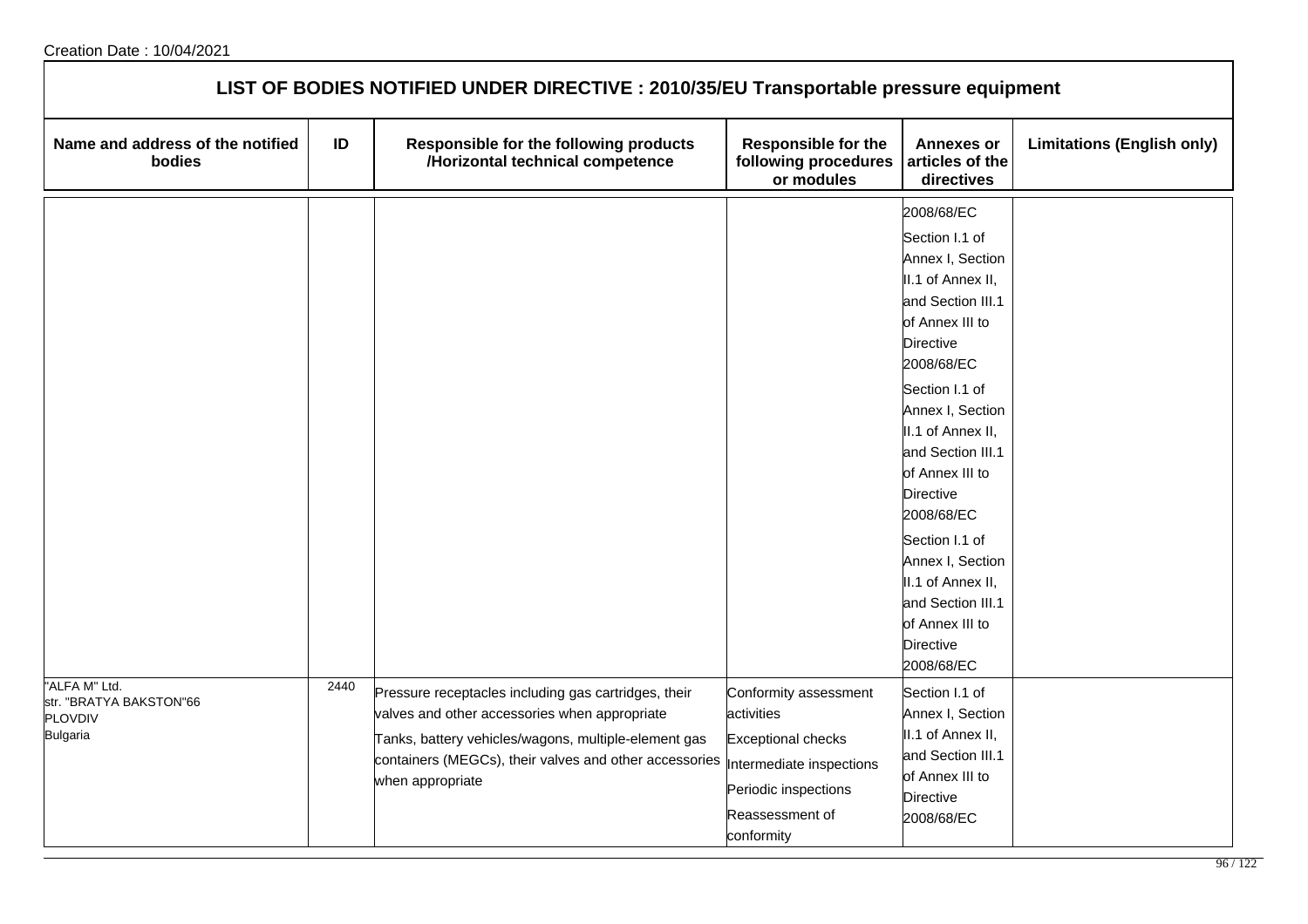| LIST OF BODIES NOTIFIED UNDER DIRECTIVE : 2010/35/EU Transportable pressure equipment |      |                                                                                                                                                                                                                                             |                                                                                                                      |                                                                                                                                   |                                   |  |  |
|---------------------------------------------------------------------------------------|------|---------------------------------------------------------------------------------------------------------------------------------------------------------------------------------------------------------------------------------------------|----------------------------------------------------------------------------------------------------------------------|-----------------------------------------------------------------------------------------------------------------------------------|-----------------------------------|--|--|
| Name and address of the notified<br>bodies                                            | ID   | Responsible for the following products<br>/Horizontal technical competence                                                                                                                                                                  | <b>Responsible for the</b><br>following procedures articles of the<br>or modules                                     | <b>Annexes or</b><br>directives                                                                                                   | <b>Limitations (English only)</b> |  |  |
|                                                                                       |      |                                                                                                                                                                                                                                             |                                                                                                                      | Section I.1 of<br>Annex I, Section<br>II.1 of Annex II,<br>and Section III.1<br>of Annex III to<br><b>Directive</b><br>2008/68/EC |                                   |  |  |
|                                                                                       |      |                                                                                                                                                                                                                                             |                                                                                                                      | Section I.1 of<br>Annex I, Section<br>II.1 of Annex II,<br>and Section III.1<br>of Annex III to<br><b>Directive</b><br>2008/68/EC |                                   |  |  |
|                                                                                       |      |                                                                                                                                                                                                                                             |                                                                                                                      | Section I.1 of<br>Annex I, Section<br>II.1 of Annex II,<br>and Section III.1<br>of Annex III to<br><b>Directive</b><br>2008/68/EC |                                   |  |  |
|                                                                                       |      |                                                                                                                                                                                                                                             |                                                                                                                      | Annex III to<br><b>Directive</b><br>2010/35/EU                                                                                    |                                   |  |  |
| TÜV Croatia d.o.o.<br>Savska cesta 41, p.p. 23<br>10000 Zagreb<br>Croatia             | 2464 | Pressure receptacles including gas cartridges, their<br>valves and other accessories when appropriate<br>Tanks, battery vehicles/wagons, multiple-element gas<br>containers (MEGCs), their valves and other accessories<br>when appropriate | Conformity assessment<br>activities<br><b>Exceptional checks</b><br>Intermediate inspections<br>Periodic inspections | Section I.1 of<br>Annex I, Section<br>II.1 of Annex II,<br>and Section III.1<br>of Annex III to                                   |                                   |  |  |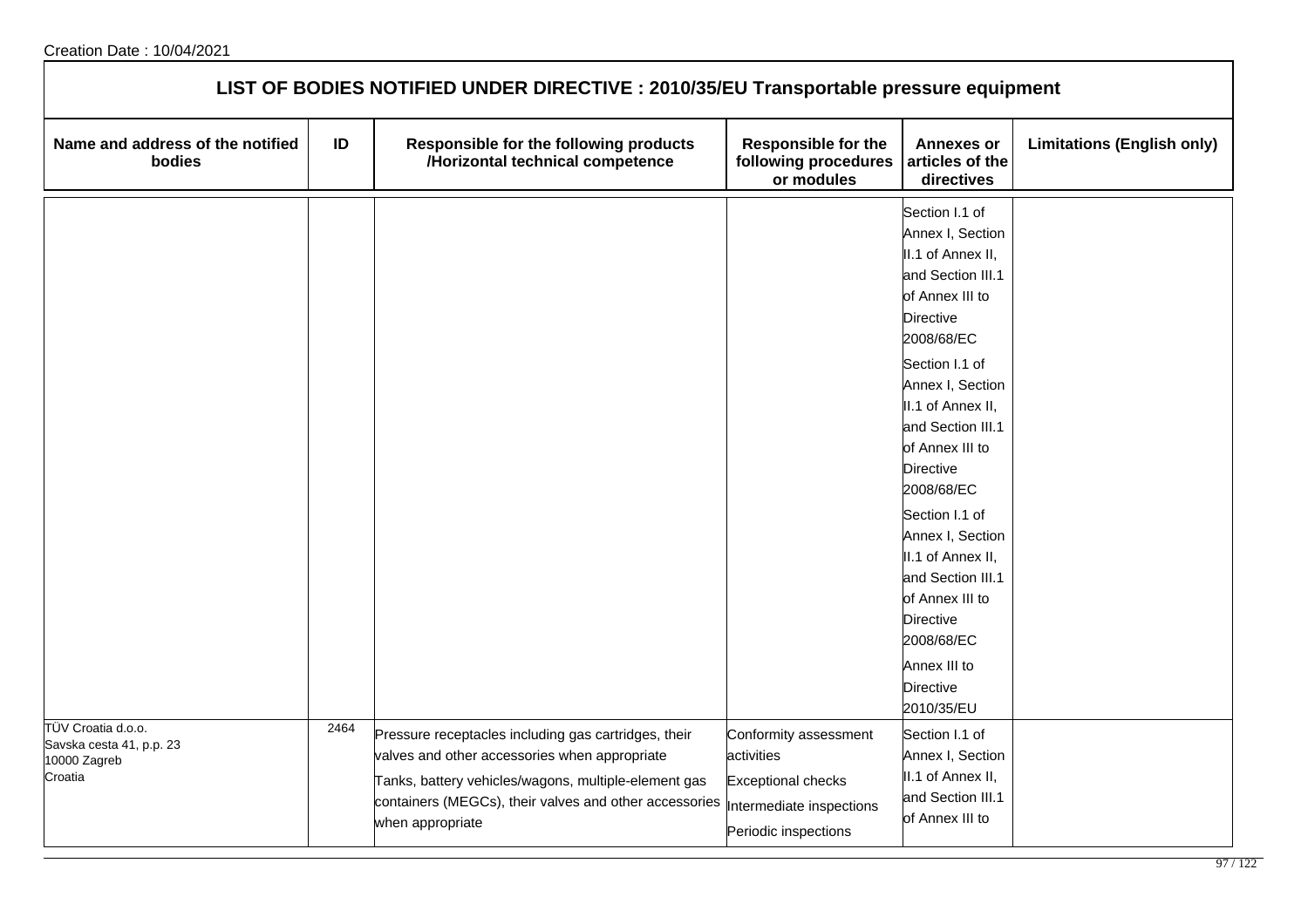| LIST OF BODIES NOTIFIED UNDER DIRECTIVE : 2010/35/EU Transportable pressure equipment |      |                                                                                                                                                               |                                                                  |                                                                                                                                                                                                                                                                                                                                                                                                                                                                     |                                   |  |  |
|---------------------------------------------------------------------------------------|------|---------------------------------------------------------------------------------------------------------------------------------------------------------------|------------------------------------------------------------------|---------------------------------------------------------------------------------------------------------------------------------------------------------------------------------------------------------------------------------------------------------------------------------------------------------------------------------------------------------------------------------------------------------------------------------------------------------------------|-----------------------------------|--|--|
| Name and address of the notified<br>bodies                                            | ID   | Responsible for the following products<br>/Horizontal technical competence                                                                                    | <b>Responsible for the</b><br>following procedures<br>or modules | <b>Annexes or</b><br>articles of the<br>directives                                                                                                                                                                                                                                                                                                                                                                                                                  | <b>Limitations (English only)</b> |  |  |
|                                                                                       |      |                                                                                                                                                               | Reassessment of<br>conformity                                    | <b>Directive</b><br>2008/68/EC<br>Section I.1 of<br>Annex I, Section<br>II.1 of Annex II,<br>and Section III.1<br>of Annex III to<br>Directive<br>2008/68/EC<br>Section I.1 of<br>Annex I, Section<br>II.1 of Annex II,<br>and Section III.1<br>of Annex III to<br>Directive<br>2008/68/EC<br>Section I.1 of<br>Annex I, Section<br>II.1 of Annex II,<br>and Section III.1<br>of Annex III to<br>Directive<br>2008/68/EC<br>Annex III to<br>Directive<br>2010/35/EU |                                   |  |  |
| Hrvatski registar brodova<br>Marasovi#eva 67<br>Split, 21000<br>Croatia               | 2489 | Pressure receptacles including gas cartridges, their<br>valves and other accessories when appropriate<br>Tanks, battery vehicles/wagons, multiple-element gas | Conformity assessment<br>activities<br><b>Exceptional checks</b> | Section I.1 of<br>Annex I, Section<br>II.1 of Annex II,                                                                                                                                                                                                                                                                                                                                                                                                             |                                   |  |  |

٦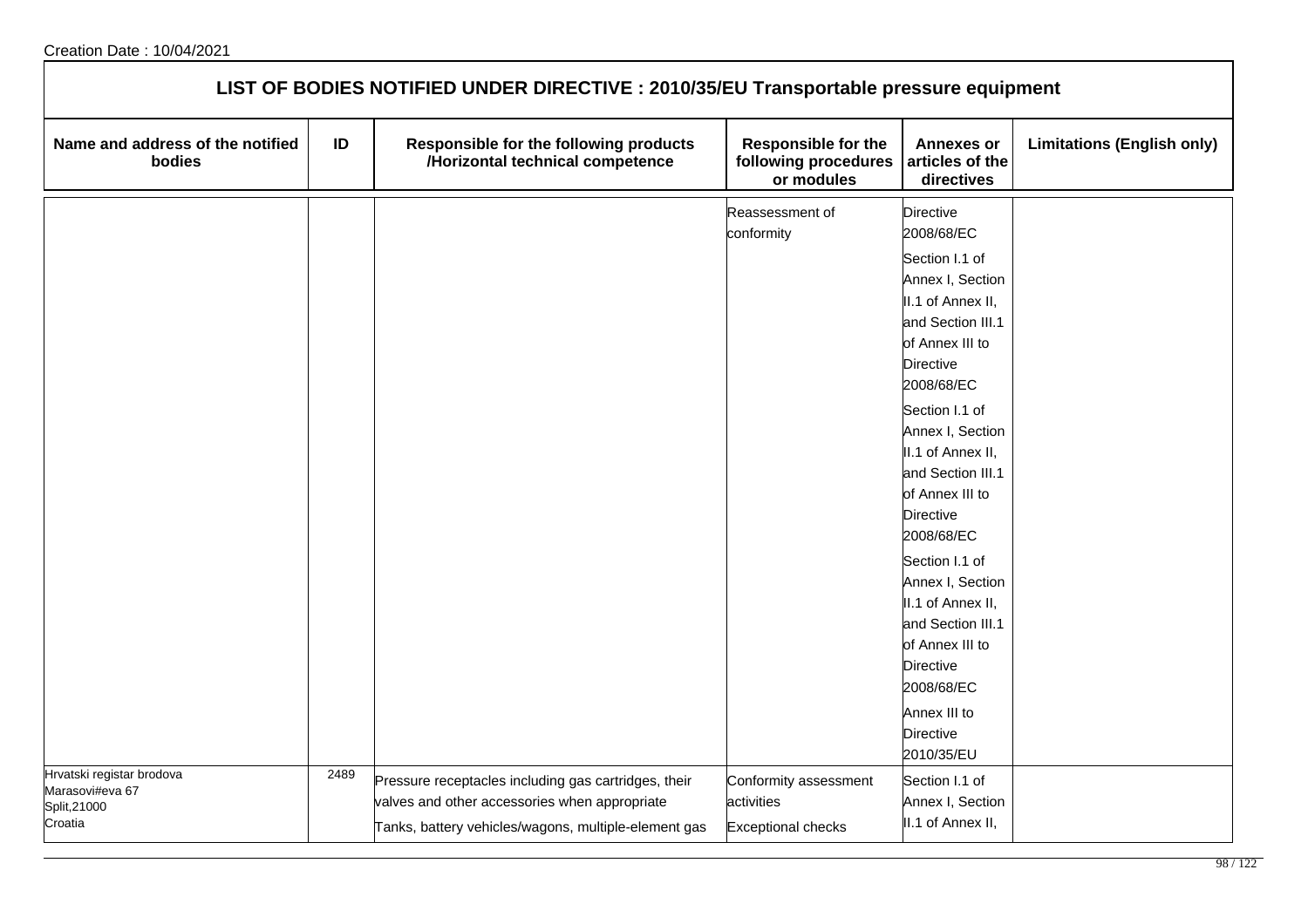| LIST OF BODIES NOTIFIED UNDER DIRECTIVE : 2010/35/EU Transportable pressure equipment |      |                                                                                                     |                                                                  |                                                                                                                                                                                                                                                                                                                                                                                                                                                                                                                                         |                                   |  |  |
|---------------------------------------------------------------------------------------|------|-----------------------------------------------------------------------------------------------------|------------------------------------------------------------------|-----------------------------------------------------------------------------------------------------------------------------------------------------------------------------------------------------------------------------------------------------------------------------------------------------------------------------------------------------------------------------------------------------------------------------------------------------------------------------------------------------------------------------------------|-----------------------------------|--|--|
| Name and address of the notified<br>bodies                                            | ID   | Responsible for the following products<br>/Horizontal technical competence                          | <b>Responsible for the</b><br>following procedures<br>or modules | <b>Annexes or</b><br>articles of the<br>directives                                                                                                                                                                                                                                                                                                                                                                                                                                                                                      | <b>Limitations (English only)</b> |  |  |
|                                                                                       |      | containers (MEGCs), their valves and other accessories Intermediate inspections<br>when appropriate | Periodic inspections<br>Reassessment of<br>conformity            | and Section III.1<br>of Annex III to<br><b>Directive</b><br>2008/68/EC<br>Section I.1 of<br>Annex I, Section<br>II.1 of Annex II,<br>and Section III.1<br>of Annex III to<br><b>Directive</b><br>2008/68/EC<br>Section I.1 of<br>Annex I, Section<br>II.1 of Annex II,<br>and Section III.1<br>of Annex III to<br><b>Directive</b><br>2008/68/EC<br>Section I.1 of<br>Annex I, Section<br>II.1 of Annex II,<br>and Section III.1<br>of Annex III to<br><b>Directive</b><br>2008/68/EC<br>Annex III to<br><b>Directive</b><br>2010/35/EU |                                   |  |  |
| BUREAU VERITAS HELLAS S.A.<br>Aitolikou 23                                            | 2519 | Pressure receptacles including gas cartridges, their                                                | Conformity assessment                                            | Section I.1 of                                                                                                                                                                                                                                                                                                                                                                                                                                                                                                                          | according to the limitations of   |  |  |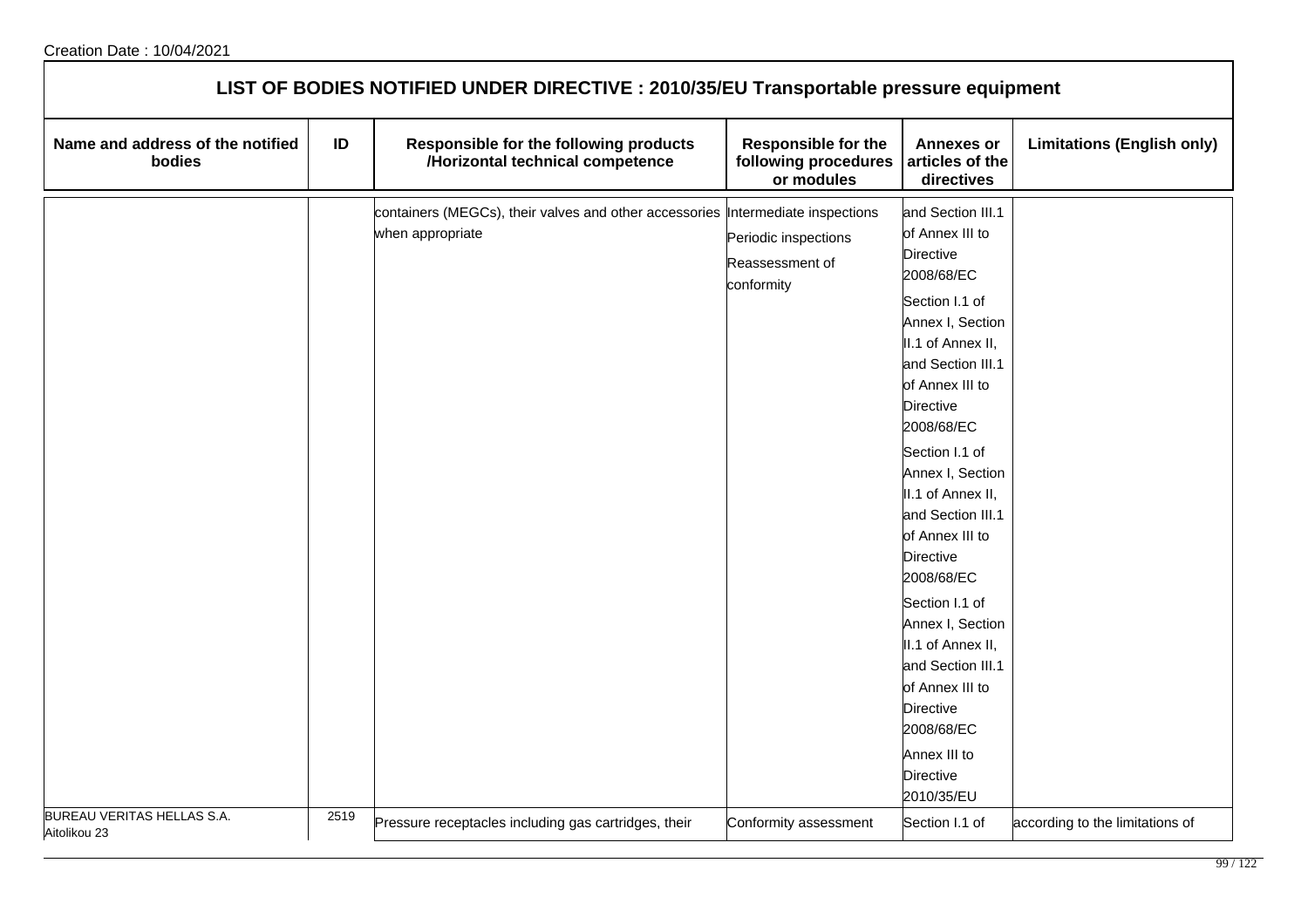|                                                   | LIST OF BODIES NOTIFIED UNDER DIRECTIVE : 2010/35/EU Transportable pressure equipment |                                                                                                                                               |                                                                                                                                         |                                                                                                                                                                                                                                                                                                        |                                                                                                                                                                                                                                                                                               |  |  |
|---------------------------------------------------|---------------------------------------------------------------------------------------|-----------------------------------------------------------------------------------------------------------------------------------------------|-----------------------------------------------------------------------------------------------------------------------------------------|--------------------------------------------------------------------------------------------------------------------------------------------------------------------------------------------------------------------------------------------------------------------------------------------------------|-----------------------------------------------------------------------------------------------------------------------------------------------------------------------------------------------------------------------------------------------------------------------------------------------|--|--|
| Name and address of the notified<br><b>bodies</b> | ID                                                                                    | Responsible for the following products<br>/Horizontal technical competence                                                                    | <b>Responsible for the</b><br>following procedures<br>or modules                                                                        | <b>Annexes or</b><br>articles of the<br>directives                                                                                                                                                                                                                                                     | <b>Limitations (English only)</b>                                                                                                                                                                                                                                                             |  |  |
| Pireaus<br>Greece                                 |                                                                                       | valves and other accessories when appropriate                                                                                                 | activities<br>Periodic inspections<br>Reassessment of<br>conformity                                                                     | Annex I, Section<br>II.1 of Annex II,<br>and Section III.1<br>of Annex III to<br><b>Directive</b><br>2008/68/EC<br>Section I.1 of<br>Annex I, Section<br>II.1 of Annex II,<br>and Section III.1<br>of Annex III to<br><b>Directive</b><br>2008/68/EC<br>Annex III to<br><b>Directive</b><br>2010/35/EU | Annex C4/8 to ESYD accreditation<br>certificate No. 890-5                                                                                                                                                                                                                                     |  |  |
|                                                   |                                                                                       | Tanks, battery vehicles/wagons, multiple-element gas<br>containers (MEGCs), their valves and other accessories activities<br>when appropriate | Conformity assessment<br><b>Exceptional checks</b><br>Intermediate inspections<br>Periodic inspections<br>Reassessment of<br>conformity | Section I.1 of<br>Annex I, Section<br>II.1 of Annex II,<br>and Section III.1<br>of Annex III to<br><b>Directive</b><br>2008/68/EC<br>Section I.1 of<br>Annex I, Section<br>II.1 of Annex II,<br>and Section III.1<br>of Annex III to<br>Directive                                                      | according to the limitations of<br>Annex C4/8 to ESYD accreditation<br>certificate No. 890-5, 1. tanks for<br>the transport of dangerous goods<br>-Metallic pressure tanks 2. LPG<br>equipment and accessories -<br>Welded steel tanks for liquified<br>petroleum gas (LPG) - Road<br>tankers |  |  |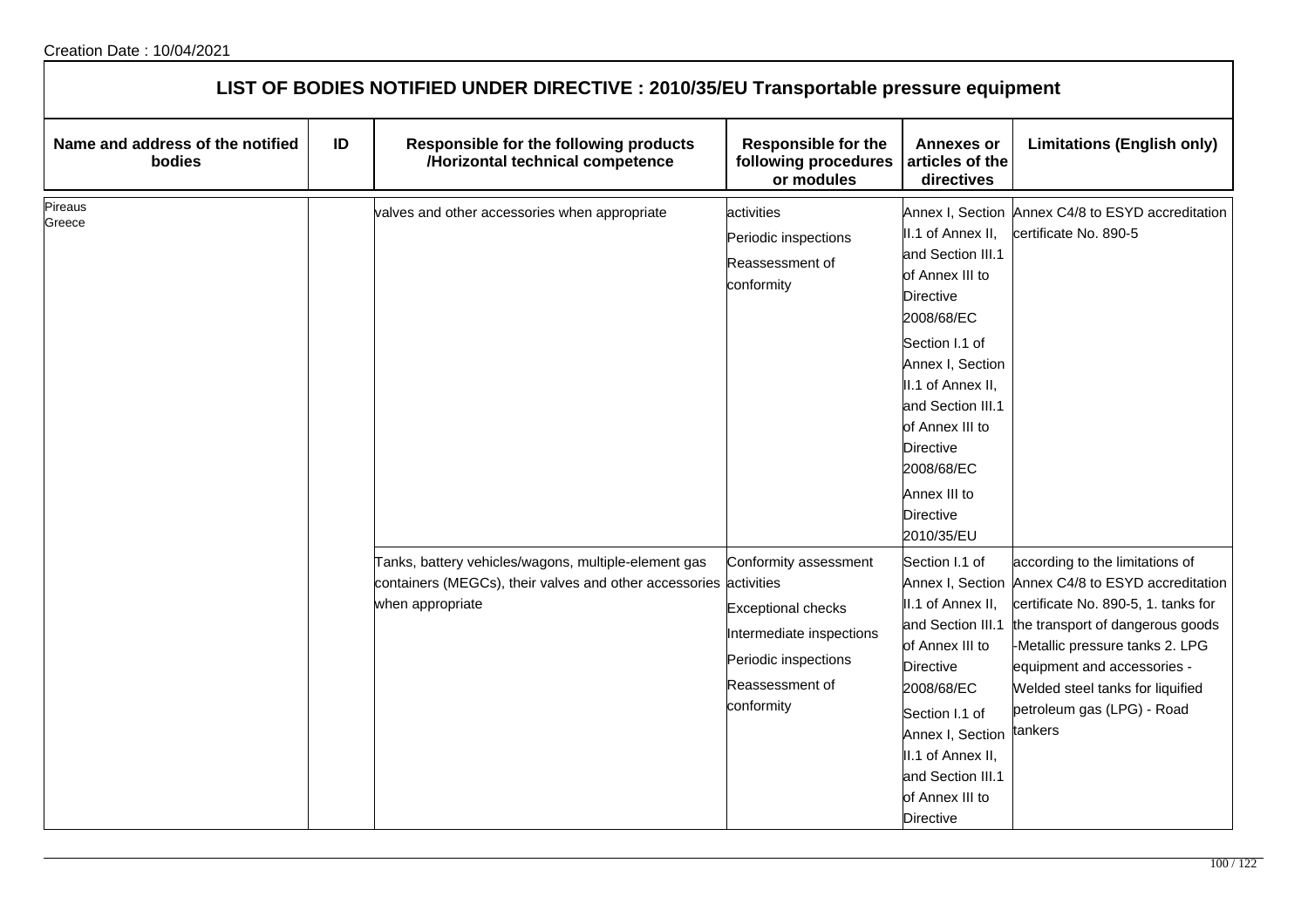| LIST OF BODIES NOTIFIED UNDER DIRECTIVE : 2010/35/EU Transportable pressure equipment                                                                                                                |      |                                                                                                                                                                                                                                                   |                                                                  |                                                                                                                                                                                                                                                                                                                                        |                                   |  |  |
|------------------------------------------------------------------------------------------------------------------------------------------------------------------------------------------------------|------|---------------------------------------------------------------------------------------------------------------------------------------------------------------------------------------------------------------------------------------------------|------------------------------------------------------------------|----------------------------------------------------------------------------------------------------------------------------------------------------------------------------------------------------------------------------------------------------------------------------------------------------------------------------------------|-----------------------------------|--|--|
| Name and address of the notified<br>bodies                                                                                                                                                           | ID   | Responsible for the following products<br>/Horizontal technical competence                                                                                                                                                                        | <b>Responsible for the</b><br>following procedures<br>or modules | <b>Annexes or</b><br>articles of the<br>directives                                                                                                                                                                                                                                                                                     | <b>Limitations (English only)</b> |  |  |
|                                                                                                                                                                                                      |      |                                                                                                                                                                                                                                                   |                                                                  | 2008/68/EC<br>Section I.1 of<br>Annex I, Section<br>II.1 of Annex II,<br>and Section III.1<br>of Annex III to<br><b>Directive</b><br>2008/68/EC<br>Section I.1 of<br>Annex I, Section<br>II.1 of Annex II,<br>and Section III.1<br>of Annex III to<br><b>Directive</b><br>2008/68/EC<br>Annex III to<br><b>Directive</b><br>2010/35/EU |                                   |  |  |
| Survitec Sweden AB<br>Ovädersgatan 7 418 34<br>Göteborg<br>Sweden                                                                                                                                    | 2553 | Pressure receptacles including gas cartridges, their<br>valves and other accessories when appropriate                                                                                                                                             | Periodic inspections                                             | Section I.1 of<br>Annex I, Section<br>II.1 of Annex II,<br>and Section III.1<br>of Annex III to<br><b>Directive</b><br>2008/68/EC                                                                                                                                                                                                      |                                   |  |  |
| Compania Nationala pentru Controlul<br>Cazanelor, Instalatiilor de Ridicat si<br>Recipientelor sub Presiune SA - CNCIR CERT<br>Str. Ocna Sibiului nr. 46-48, sector 1<br><b>Bucuresti</b><br>Romania | 2558 | Pressure receptacles including gas cartridges, their<br>valves and other accessories when appropriate<br>Tanks, battery vehicles/wagons, multiple-element gas<br>containers (MEGCs), their valves and other accessories  Intermediate inspections | Conformity assessment<br>activities<br><b>Exceptional checks</b> | Section I.1 of<br>Annex I, Section<br>II.1 of Annex II,<br>and Section III.1                                                                                                                                                                                                                                                           |                                   |  |  |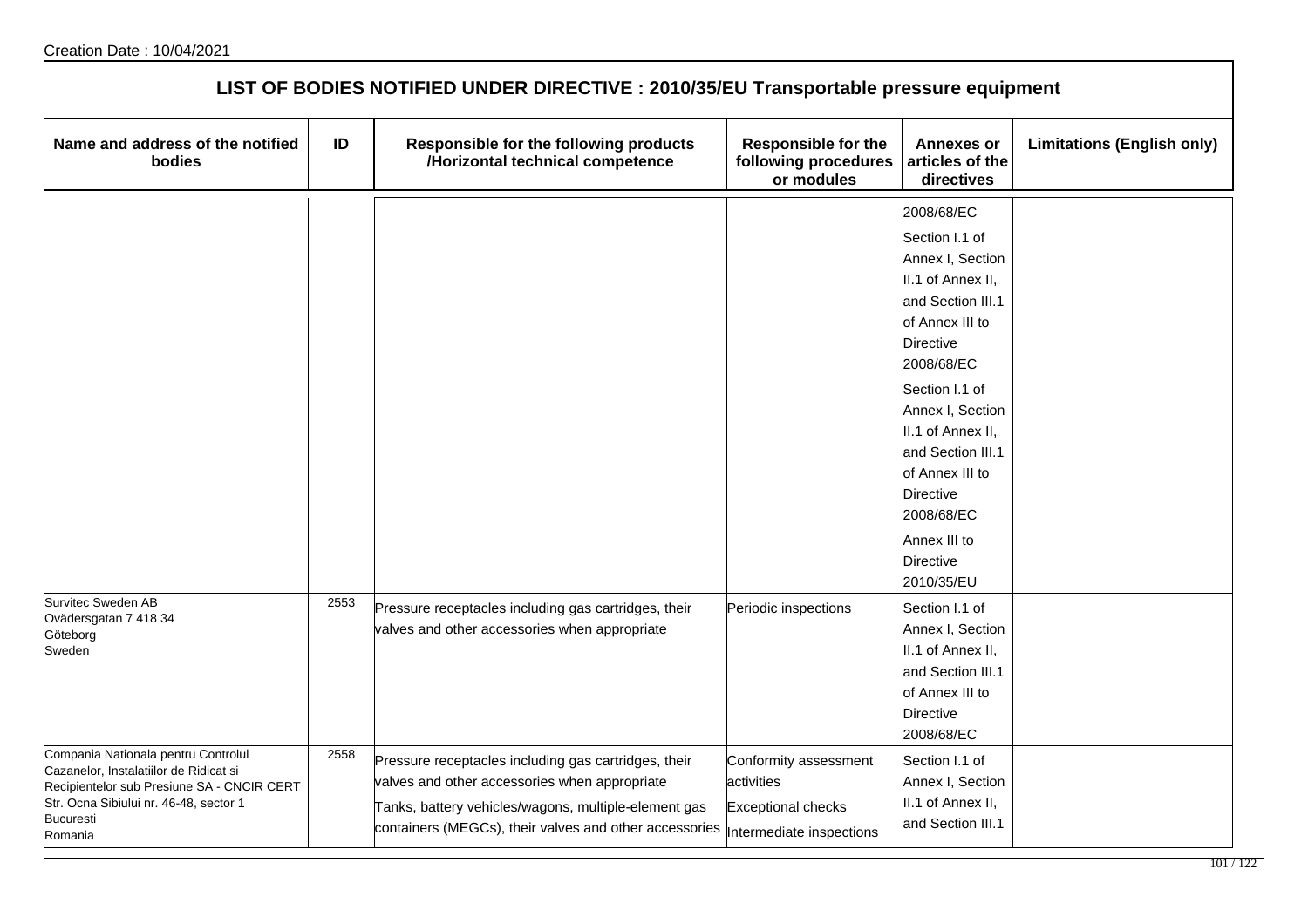| LIST OF BODIES NOTIFIED UNDER DIRECTIVE : 2010/35/EU Transportable pressure equipment |      |                                                                                                                                     |                                                           |                                                                                                                                                                                                                                                                                                                                                                                                                                                                                                             |                                                                                             |  |  |
|---------------------------------------------------------------------------------------|------|-------------------------------------------------------------------------------------------------------------------------------------|-----------------------------------------------------------|-------------------------------------------------------------------------------------------------------------------------------------------------------------------------------------------------------------------------------------------------------------------------------------------------------------------------------------------------------------------------------------------------------------------------------------------------------------------------------------------------------------|---------------------------------------------------------------------------------------------|--|--|
| Name and address of the notified<br>bodies                                            | ID   | Responsible for the following products<br>/Horizontal technical competence                                                          | Responsible for the<br>following procedures<br>or modules | <b>Annexes or</b><br>articles of the<br>directives                                                                                                                                                                                                                                                                                                                                                                                                                                                          | <b>Limitations (English only)</b>                                                           |  |  |
| ECOPLIN Zadel d.o.o.                                                                  | 2563 | when appropriate                                                                                                                    | Periodic inspections<br>Reassessment of<br>conformity     | of Annex III to<br>Directive<br>2008/68/EC<br>Section I.1 of<br>Annex I, Section<br>II.1 of Annex II,<br>and Section III.1<br>of Annex III to<br><b>Directive</b><br>2008/68/EC<br>Section I.1 of<br>Annex I, Section<br>II.1 of Annex II,<br>and Section III.1<br>of Annex III to<br><b>Directive</b><br>2008/68/EC<br>Section I.1 of<br>Annex I, Section<br>II.1 of Annex II,<br>and Section III.1<br>of Annex III to<br><b>Directive</b><br>2008/68/EC<br>Annex III to<br><b>Directive</b><br>2010/35/EU |                                                                                             |  |  |
| Žabjek 15<br>Višnja Gora                                                              |      | Tanks, battery vehicles/wagons, multiple-element gas<br>containers (MEGCs), their valves and other accessories Periodic inspections | Intermediate inspections                                  | Section I.1 of                                                                                                                                                                                                                                                                                                                                                                                                                                                                                              | The scope does not cover Section<br>Annex I, Section  II.1 of Annex II and Section III.1 of |  |  |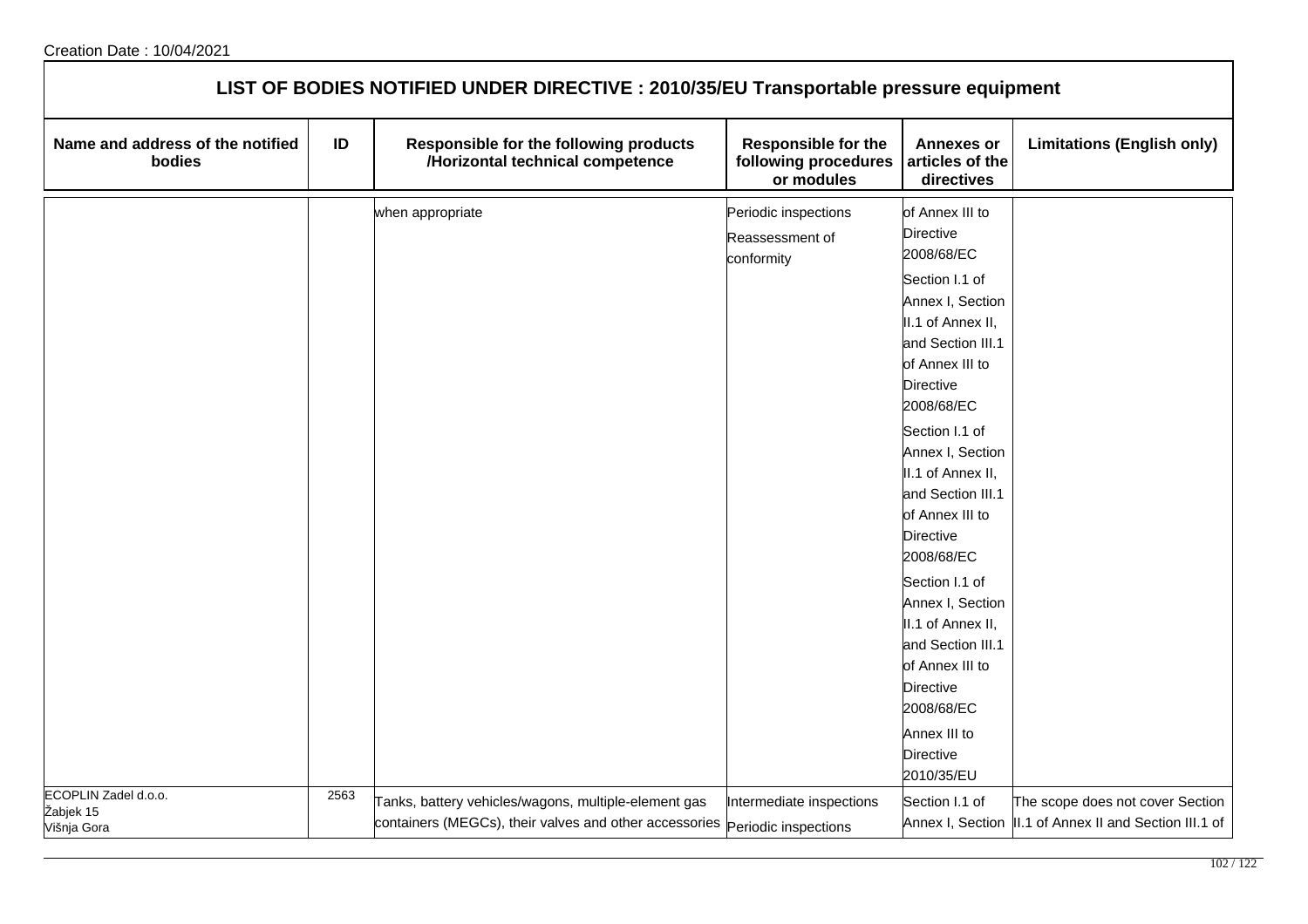| LIST OF BODIES NOTIFIED UNDER DIRECTIVE : 2010/35/EU Transportable pressure equipment |      |                                                                                                       |                                                                  |                                                                                                                                                                                                                                                    |                                                                                                                                          |  |
|---------------------------------------------------------------------------------------|------|-------------------------------------------------------------------------------------------------------|------------------------------------------------------------------|----------------------------------------------------------------------------------------------------------------------------------------------------------------------------------------------------------------------------------------------------|------------------------------------------------------------------------------------------------------------------------------------------|--|
| Name and address of the notified<br>bodies                                            | ID   | Responsible for the following products<br>/Horizontal technical competence                            | <b>Responsible for the</b><br>following procedures<br>or modules | <b>Annexes or</b><br>articles of the<br>directives                                                                                                                                                                                                 | <b>Limitations (English only)</b>                                                                                                        |  |
| Slovenia                                                                              |      | when appropriate                                                                                      |                                                                  | II.1 of Annex II,<br>and Section III.1<br>of Annex III to<br><b>Directive</b><br>2008/68/EC<br>Section I.1 of<br>Annex I, Section<br>II.1 of Annex II,<br>and Section III.1<br>of Annex III to<br><b>Directive</b><br>2008/68/EC                   | Annex III of the Directive<br>2008/68/EC The scope refers to<br>pressure drums for LPG and fixed<br>tanks for carriage of LPG.           |  |
| ISTRABENZ PLINI d.o.o.<br>Sermin 8/a<br>Koper<br>Slovenia                             | 2565 | Pressure receptacles including gas cartridges, their<br>valves and other accessories when appropriate | Intermediate inspections<br>Periodic inspections                 | Section I.1 of<br>II.1 of Annex II,<br>and Section III.1<br>of Annex III to<br><b>Directive</b><br>2008/68/EC<br>Section I.1 of<br>Annex I, Section<br>II.1 of Annex II,<br>and Section III.1<br>of Annex III to<br><b>Directive</b><br>2008/68/EC | The scope does not cover Section<br>Annex I, Section  II.1 of Annex II and Section III.1 of<br>Annex III of the Directive<br>2008/68/EC. |  |
| Messer Slovenija d.o.o.<br>Jugova 20<br>Ruše<br>Slovenia                              | 2566 | Pressure receptacles including gas cartridges, their<br>valves and other accessories when appropriate | Intermediate inspections<br>Periodic inspections                 | Section I.1 of<br>II.1 of Annex II,                                                                                                                                                                                                                | The scope does not cover Section<br>Annex I, Section  II.1 of Annex II and Section III.1 of<br>Annex III of the Directive                |  |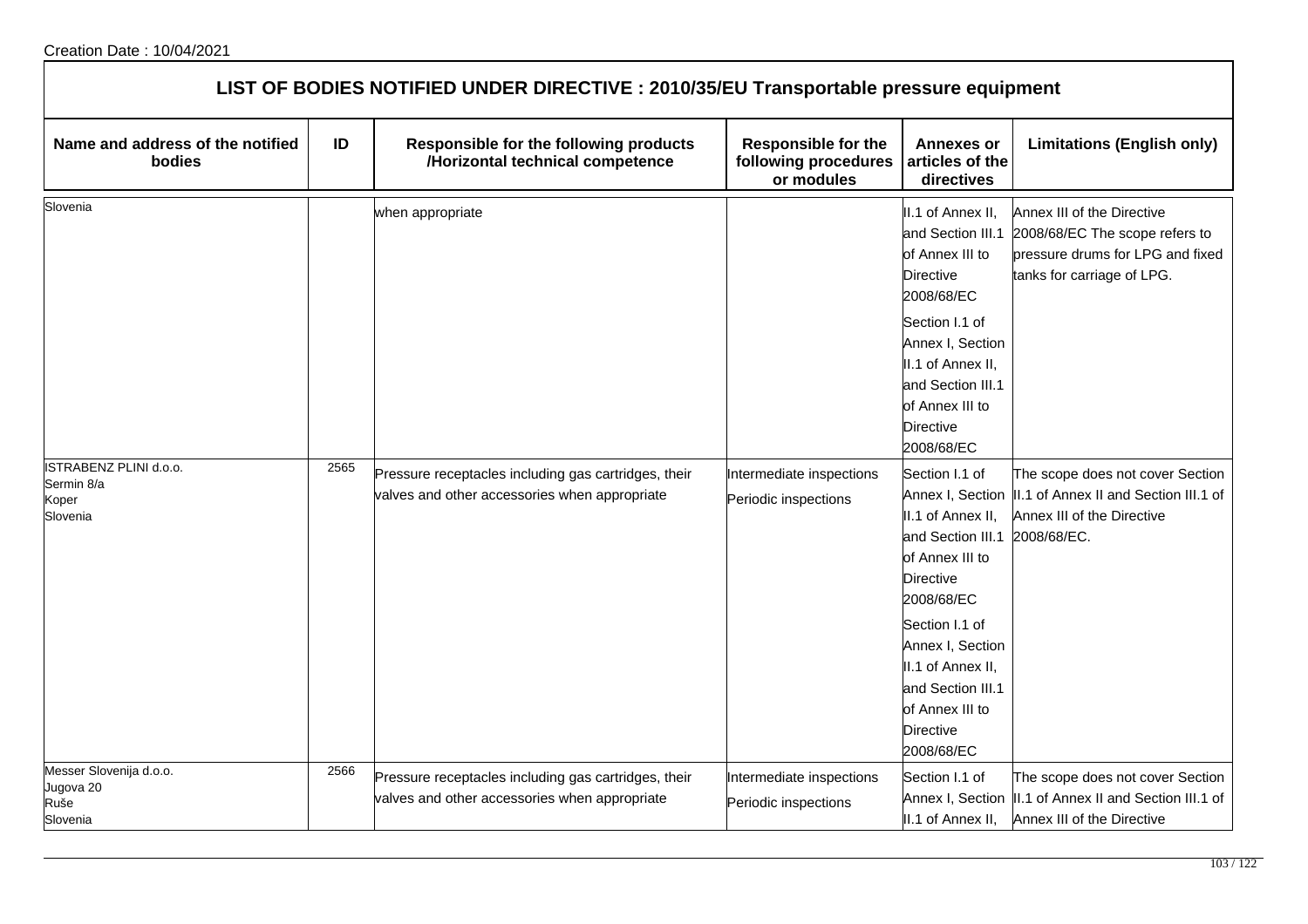| LIST OF BODIES NOTIFIED UNDER DIRECTIVE : 2010/35/EU Transportable pressure equipment                            |      |                                                                                                       |                                                                                                                                                       |                                                                                                                                                                                                                                                                                                                                                                                                                                                                                                                              |                                                                                                        |  |  |
|------------------------------------------------------------------------------------------------------------------|------|-------------------------------------------------------------------------------------------------------|-------------------------------------------------------------------------------------------------------------------------------------------------------|------------------------------------------------------------------------------------------------------------------------------------------------------------------------------------------------------------------------------------------------------------------------------------------------------------------------------------------------------------------------------------------------------------------------------------------------------------------------------------------------------------------------------|--------------------------------------------------------------------------------------------------------|--|--|
| Name and address of the notified<br>bodies                                                                       | ID   | Responsible for the following products<br>/Horizontal technical competence                            | <b>Responsible for the</b><br>following procedures<br>or modules                                                                                      | <b>Annexes or</b><br>articles of the<br>directives                                                                                                                                                                                                                                                                                                                                                                                                                                                                           | <b>Limitations (English only)</b>                                                                      |  |  |
| Key Diffusion Ltd.<br>Residential Area - Mladost 3, 2 Enj Georgi<br>Belov Str.<br>1712, Sofia<br><b>Bulgaria</b> | 2574 | Pressure receptacles including gas cartridges, their<br>valves and other accessories when appropriate | Conformity assessment<br>activities<br><b>Exceptional checks</b><br>Intermediate inspections<br>Periodic inspections<br>Reassessment of<br>conformity | and Section III.1<br>of Annex III to<br>Directive<br>2008/68/EC<br>Section I.1 of<br>Annex I, Section<br>II.1 of Annex II,<br>and Section III.1<br>of Annex III to<br><b>Directive</b><br>2008/68/EC<br>Section I.1 of<br>II.1 of Annex II,<br>and Section III.1<br>of Annex III to<br>Directive<br>2008/68/EC<br>Section I.1 of<br>Annex I, Section<br>II.1 of Annex II,<br>and Section III.1<br>of Annex III to<br>Directive<br>2008/68/EC<br>Section I.1 of<br>Annex I, Section<br>II.1 of Annex II,<br>and Section III.1 | 2008/68/EC<br>with the exception of transportable<br>Annex I, Section pressure equipment for acetylene |  |  |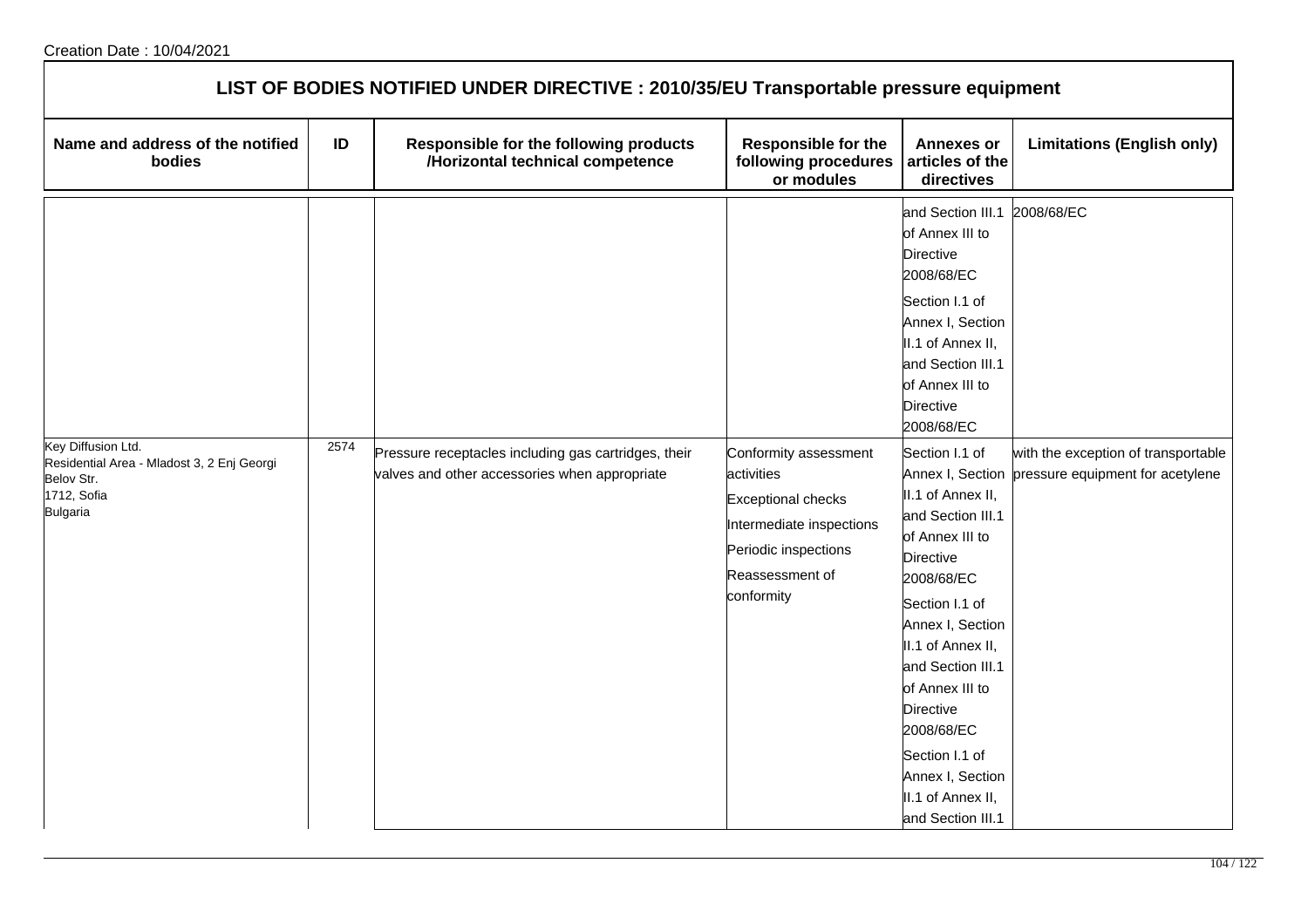| LIST OF BODIES NOTIFIED UNDER DIRECTIVE : 2010/35/EU Transportable pressure equipment |    |                                                                                                                                               |                                                                                                                                         |                                                                                                                                                                                                                                                                                                                                                                            |                                                                         |  |
|---------------------------------------------------------------------------------------|----|-----------------------------------------------------------------------------------------------------------------------------------------------|-----------------------------------------------------------------------------------------------------------------------------------------|----------------------------------------------------------------------------------------------------------------------------------------------------------------------------------------------------------------------------------------------------------------------------------------------------------------------------------------------------------------------------|-------------------------------------------------------------------------|--|
| Name and address of the notified<br>bodies                                            | ID | Responsible for the following products<br>/Horizontal technical competence                                                                    | <b>Responsible for the</b><br>following procedures<br>or modules                                                                        | <b>Annexes or</b><br>articles of the<br>directives                                                                                                                                                                                                                                                                                                                         | <b>Limitations (English only)</b>                                       |  |
|                                                                                       |    | Tanks, battery vehicles/wagons, multiple-element gas<br>containers (MEGCs), their valves and other accessories activities<br>when appropriate | Conformity assessment<br><b>Exceptional checks</b><br>Intermediate inspections<br>Periodic inspections<br>Reassessment of<br>conformity | of Annex III to<br>Directive<br>2008/68/EC<br>Section I.1 of<br>Annex I, Section<br>II.1 of Annex II,<br>and Section III.1<br>of Annex III to<br>Directive<br>2008/68/EC<br>Annex III to<br>Directive<br>2010/35/EU<br>Section I.1 of<br>Annex I, Section<br>II.1 of Annex II,<br>and Section III.1<br>of Annex III to<br><b>Directive</b><br>2008/68/EC<br>Section I.1 of | with the exception of transportable<br>pressure equipment for acetylene |  |
|                                                                                       |    |                                                                                                                                               |                                                                                                                                         | Annex I, Section<br>II.1 of Annex II,<br>and Section III.1<br>of Annex III to<br>Directive<br>2008/68/EC                                                                                                                                                                                                                                                                   |                                                                         |  |
|                                                                                       |    |                                                                                                                                               |                                                                                                                                         | Section I.1 of<br>Annex I, Section                                                                                                                                                                                                                                                                                                                                         |                                                                         |  |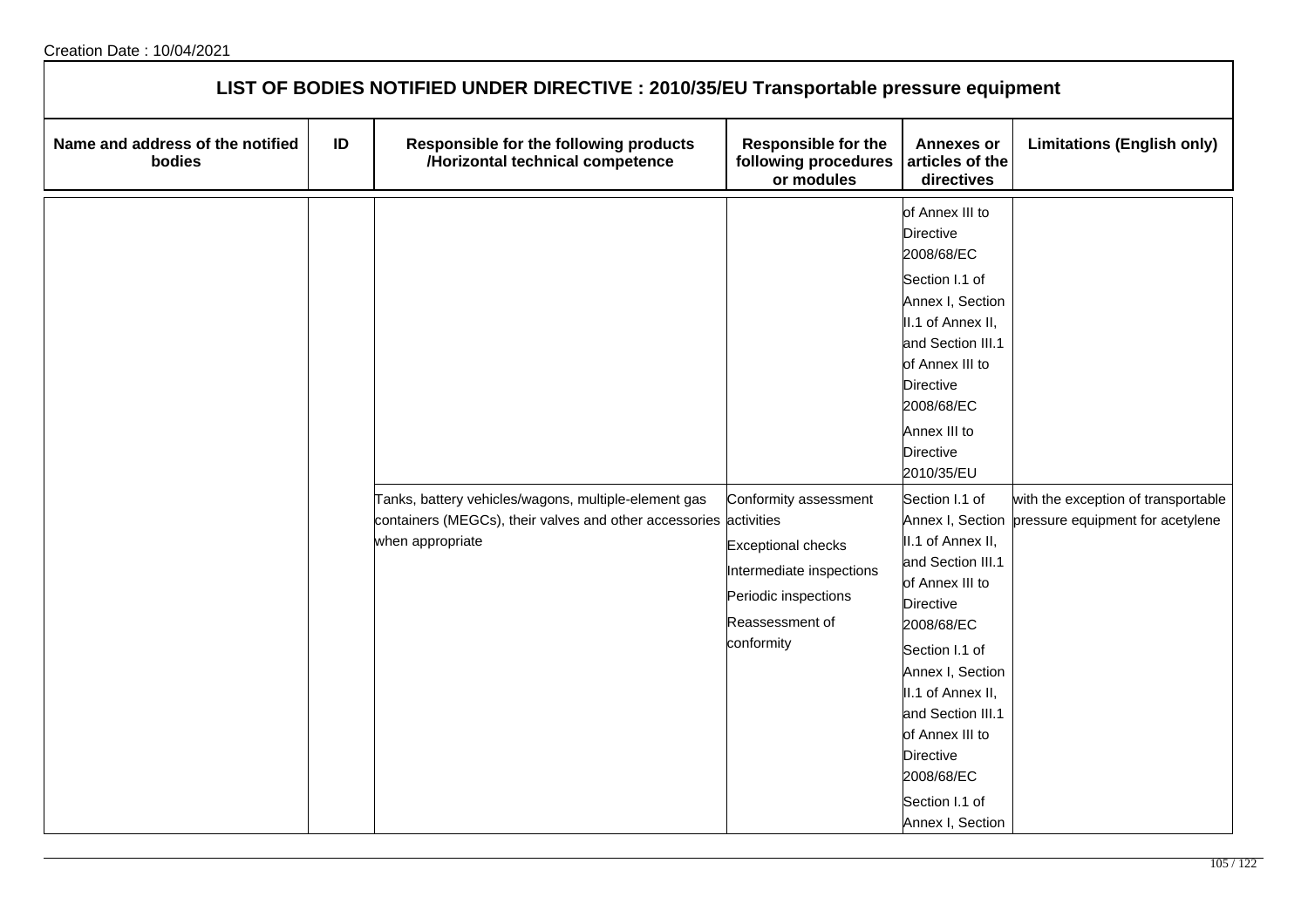|                                                        | LIST OF BODIES NOTIFIED UNDER DIRECTIVE : 2010/35/EU Transportable pressure equipment |                                                                                                       |                                                                                                                |                                                                                                                                                                                                                                                                                                                   |                                   |  |  |
|--------------------------------------------------------|---------------------------------------------------------------------------------------|-------------------------------------------------------------------------------------------------------|----------------------------------------------------------------------------------------------------------------|-------------------------------------------------------------------------------------------------------------------------------------------------------------------------------------------------------------------------------------------------------------------------------------------------------------------|-----------------------------------|--|--|
| Name and address of the notified<br>bodies             | ID                                                                                    | Responsible for the following products<br>/Horizontal technical competence                            | <b>Responsible for the</b><br>following procedures<br>or modules                                               | <b>Annexes or</b><br>articles of the<br>directives                                                                                                                                                                                                                                                                | <b>Limitations (English only)</b> |  |  |
| <b>AC2H SA</b><br>Ch. Champ-Vionnet 8<br>1304 Cossonay | 2615                                                                                  | Pressure receptacles including gas cartridges, their<br>valves and other accessories when appropriate | Periodic inspections                                                                                           | II.1 of Annex II,<br>and Section III.1<br>of Annex III to<br><b>Directive</b><br>2008/68/EC<br>Section I.1 of<br>Annex I, Section<br>II.1 of Annex II,<br>and Section III.1<br>of Annex III to<br>Directive<br>2008/68/EC<br>Annex III to<br><b>Directive</b><br>2010/35/EU<br>Section I.1 of<br>Annex I, Section | Cylinders and pressure drums only |  |  |
| Switzerland<br>Ltd. RTS Group<br>Maltas street 9       | 2622                                                                                  | Tanks, battery vehicles/wagons, multiple-element gas                                                  | Conformity assessment                                                                                          | II.1 of Annex II,<br>and Section III.1<br>of Annex III to<br><b>Directive</b><br>2008/68/EC<br>Section I.1 of                                                                                                                                                                                                     |                                   |  |  |
| Riga, LV-1057<br>atvia                                 |                                                                                       | containers (MEGCs), their valves and other accessories activities<br>when appropriate                 | <b>Exceptional checks</b><br>Intermediate inspections<br>Periodic inspections<br>Reassessment of<br>conformity | Annex I, Section<br>II.1 of Annex II,<br>and Section III.1<br>of Annex III to<br>Directive<br>2008/68/EC                                                                                                                                                                                                          |                                   |  |  |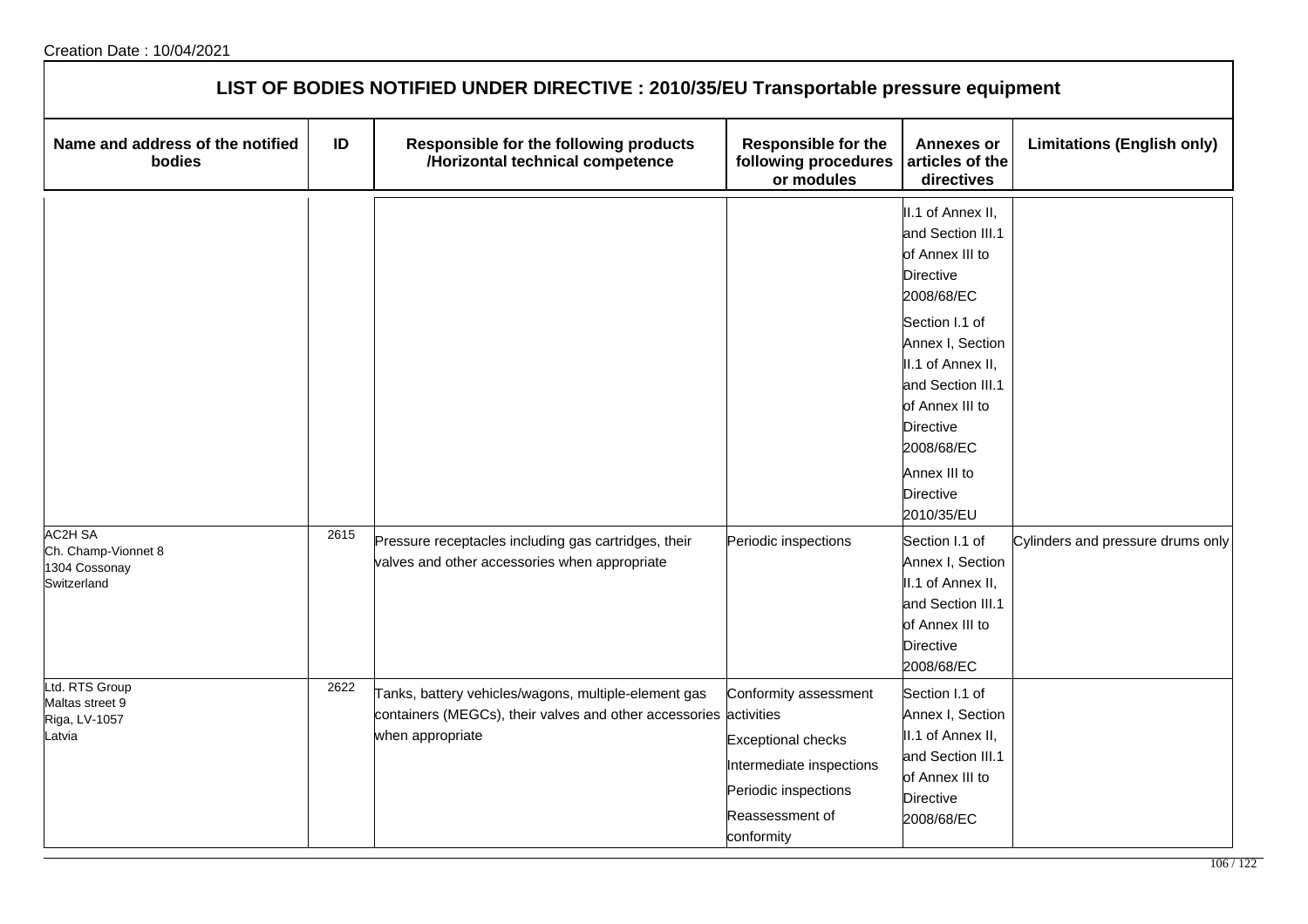| LIST OF BODIES NOTIFIED UNDER DIRECTIVE : 2010/35/EU Transportable pressure equipment |      |                                                                                                                                                         |                                                                  |                                                                                                                                                                                                                                                                                                                                                                                                                                                               |                                                                                                                 |  |  |
|---------------------------------------------------------------------------------------|------|---------------------------------------------------------------------------------------------------------------------------------------------------------|------------------------------------------------------------------|---------------------------------------------------------------------------------------------------------------------------------------------------------------------------------------------------------------------------------------------------------------------------------------------------------------------------------------------------------------------------------------------------------------------------------------------------------------|-----------------------------------------------------------------------------------------------------------------|--|--|
| Name and address of the notified<br>bodies                                            | ID   | Responsible for the following products<br>/Horizontal technical competence                                                                              | <b>Responsible for the</b><br>following procedures<br>or modules | <b>Annexes or</b><br>articles of the<br>directives                                                                                                                                                                                                                                                                                                                                                                                                            | <b>Limitations (English only)</b>                                                                               |  |  |
|                                                                                       |      |                                                                                                                                                         |                                                                  | Section I.1 of<br>Annex I, Section<br>II.1 of Annex II,<br>and Section III.1<br>of Annex III to<br><b>Directive</b><br>2008/68/EC<br>Section I.1 of<br>Annex I, Section<br>II.1 of Annex II,<br>and Section III.1<br>of Annex III to<br><b>Directive</b><br>2008/68/EC<br>Section I.1 of<br>Annex I, Section<br>II.1 of Annex II,<br>and Section III.1<br>of Annex III to<br><b>Directive</b><br>2008/68/EC<br>Annex III to<br><b>Directive</b><br>2010/35/EU |                                                                                                                 |  |  |
| Tehnoaudit OÜ<br>Tulika 19<br>Tallinn, 10613<br>Estonia                               | 2662 | Tanks, battery vehicles/wagons, multiple-element gas<br>containers (MEGCs), their valves and other accessories Periodic inspections<br>when appropriate | Intermediate inspections                                         | Section I.1 of<br>II.1 of Annex II,<br>and Section III.1<br>of Annex III to                                                                                                                                                                                                                                                                                                                                                                                   | Fixed tanks and tank-containers for<br>Annex I, Section carriage dangerous goods of class<br>2 according to ADR |  |  |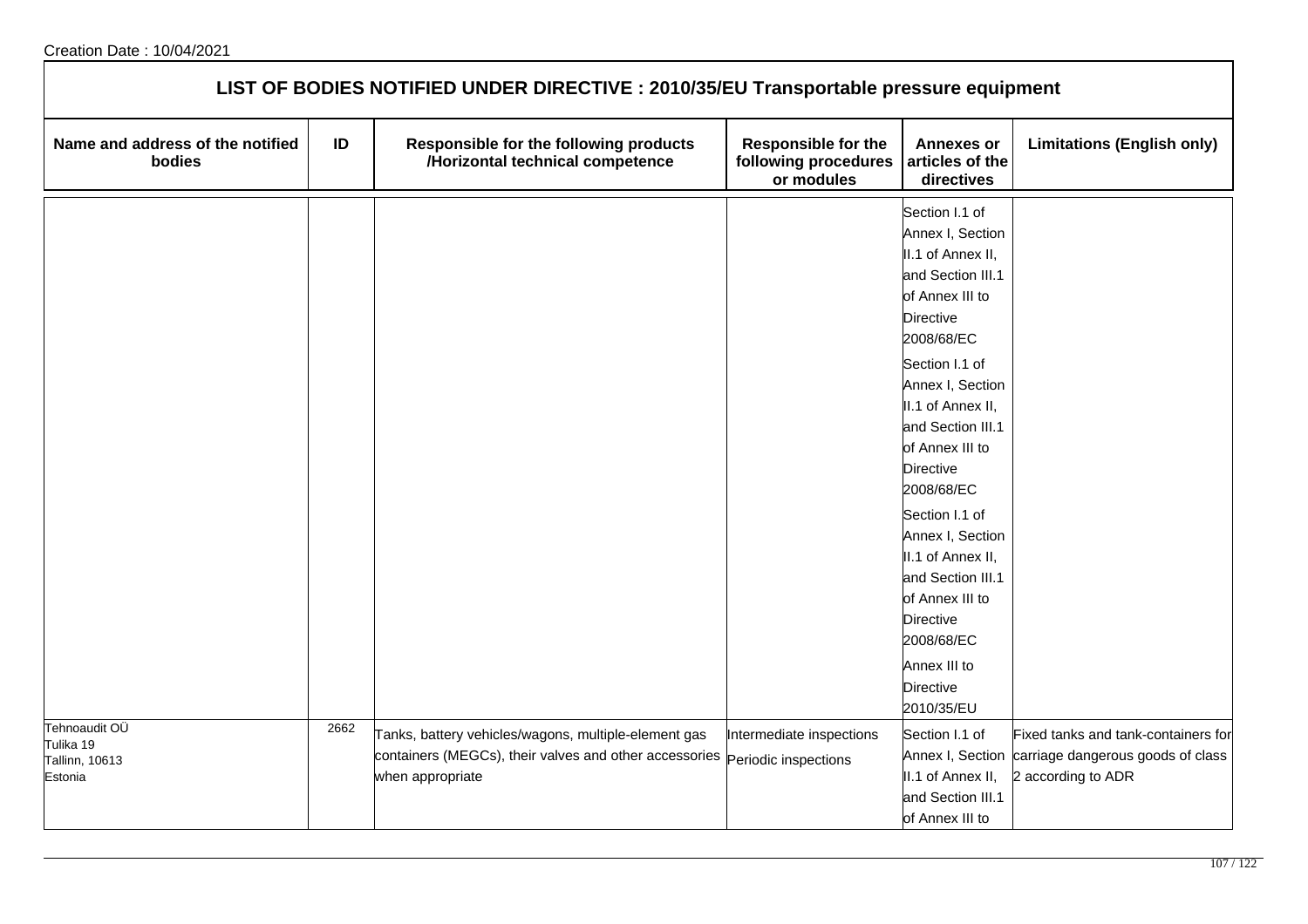| LIST OF BODIES NOTIFIED UNDER DIRECTIVE : 2010/35/EU Transportable pressure equipment                       |      |                                                                                                       |                                                                  |                                                                                                                                                                                                                                |                                                                                                                                         |  |
|-------------------------------------------------------------------------------------------------------------|------|-------------------------------------------------------------------------------------------------------|------------------------------------------------------------------|--------------------------------------------------------------------------------------------------------------------------------------------------------------------------------------------------------------------------------|-----------------------------------------------------------------------------------------------------------------------------------------|--|
| Name and address of the notified<br>bodies                                                                  | ID   | Responsible for the following products<br>/Horizontal technical competence                            | <b>Responsible for the</b><br>following procedures<br>or modules | Annexes or<br>articles of the<br>directives                                                                                                                                                                                    | <b>Limitations (English only)</b>                                                                                                       |  |
| Cylinder Tech AS<br>Klyvevegen 9<br>3740 Skien                                                              | 2677 | Pressure receptacles including gas cartridges, their<br>valves and other accessories when appropriate | Periodic inspections                                             | <b>Directive</b><br>2008/68/EC<br>Section I.1 of<br>Annex I, Section<br>II.1 of Annex II,<br>and Section III.1<br>of Annex III to<br><b>Directive</b><br>2008/68/EC<br>Section I.1 of<br>Annex I, Section<br>II.1 of Annex II, |                                                                                                                                         |  |
| Norway                                                                                                      |      |                                                                                                       |                                                                  | and Section III.1<br>of Annex III to<br><b>Directive</b><br>2008/68/EC                                                                                                                                                         |                                                                                                                                         |  |
| Ltd. Elme Messer L Cylinder technical control<br>station<br>Katlakalna street 9A<br>Riga, LV-1073<br>Latvia | 2712 | Pressure receptacles including gas cartridges, their<br>valves and other accessories when appropriate | Periodic inspections                                             | Section I.1 of<br>Annex I, Section<br>II.1 of Annex II,<br>and Section III.1<br>of Annex III to<br><b>Directive</b><br>2008/68/EC                                                                                              |                                                                                                                                         |  |
| VARNOST GASILSKI SERVIS d.o.o.<br>Koprska 96<br>1000 LJUBLJANA<br>Slovenia                                  | 2718 | Pressure receptacles including gas cartridges, their<br>valves and other accessories when appropriate | Intermediate inspections<br>Periodic inspections                 | Section I.1 of<br>II.1 of Annex II,<br>and Section III.1<br>of Annex III to<br><b>Directive</b>                                                                                                                                | The scope does not cover Section<br>Annex I, Section  II.1 of Annex II and Section III.1 of<br>Annex III of the Directive<br>2008/68/EC |  |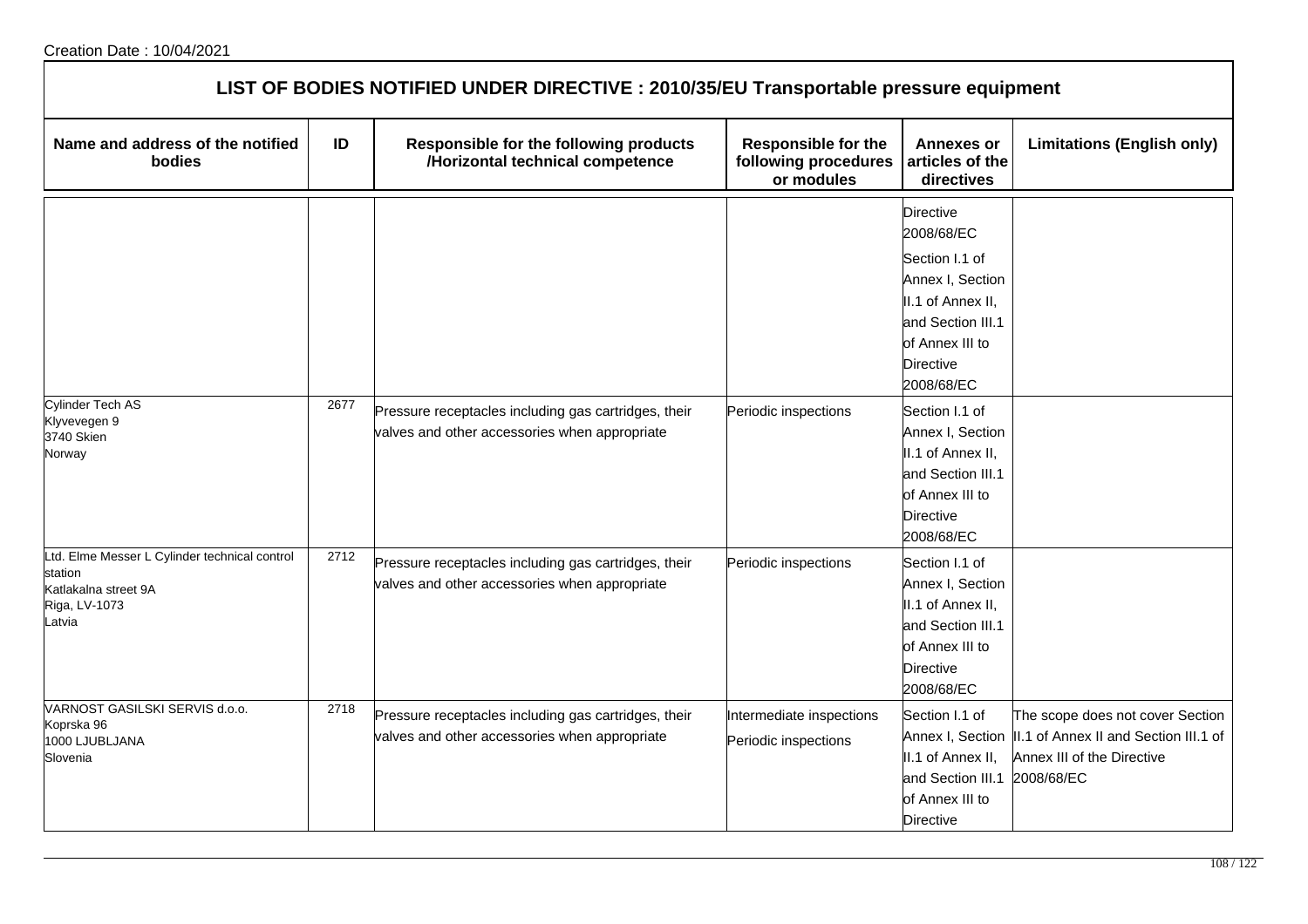| LIST OF BODIES NOTIFIED UNDER DIRECTIVE : 2010/35/EU Transportable pressure equipment |      |                                                                                                                                                                                                                                             |                                                                                                                                                       |                                                                                                                                                                                                                                                                                                                                                                                        |                                   |  |
|---------------------------------------------------------------------------------------|------|---------------------------------------------------------------------------------------------------------------------------------------------------------------------------------------------------------------------------------------------|-------------------------------------------------------------------------------------------------------------------------------------------------------|----------------------------------------------------------------------------------------------------------------------------------------------------------------------------------------------------------------------------------------------------------------------------------------------------------------------------------------------------------------------------------------|-----------------------------------|--|
| Name and address of the notified<br>bodies                                            | ID   | Responsible for the following products<br>/Horizontal technical competence                                                                                                                                                                  | <b>Responsible for the</b><br>following procedures<br>or modules                                                                                      | <b>Annexes or</b><br>articles of the<br>directives                                                                                                                                                                                                                                                                                                                                     | <b>Limitations (English only)</b> |  |
| NORDISK SVEJSE KONTROL A/S                                                            | 2735 |                                                                                                                                                                                                                                             |                                                                                                                                                       | 2008/68/EC<br>Section I.1 of<br>Annex I, Section<br>II.1 of Annex II,<br>and Section III.1<br>of Annex III to<br>Directive<br>2008/68/EC                                                                                                                                                                                                                                               |                                   |  |
| Stejlundvænget 4<br>9870 ØLGOD<br><b>Denmark</b>                                      |      | Pressure receptacles including gas cartridges, their<br>valves and other accessories when appropriate<br>Tanks, battery vehicles/wagons, multiple-element gas<br>containers (MEGCs), their valves and other accessories<br>when appropriate | Conformity assessment<br>activities<br><b>Exceptional checks</b><br>Intermediate inspections<br>Periodic inspections<br>Reassessment of<br>conformity | Section I.1 of<br>Annex I, Section<br>II.1 of Annex II,<br>and Section III.1<br>of Annex III to<br>Directive<br>2008/68/EC<br>Section I.1 of<br>Annex I, Section<br>II.1 of Annex II,<br>and Section III.1<br>of Annex III to<br>Directive<br>2008/68/EC<br>Section I.1 of<br>Annex I, Section<br>II.1 of Annex II,<br>and Section III.1<br>of Annex III to<br>Directive<br>2008/68/EC |                                   |  |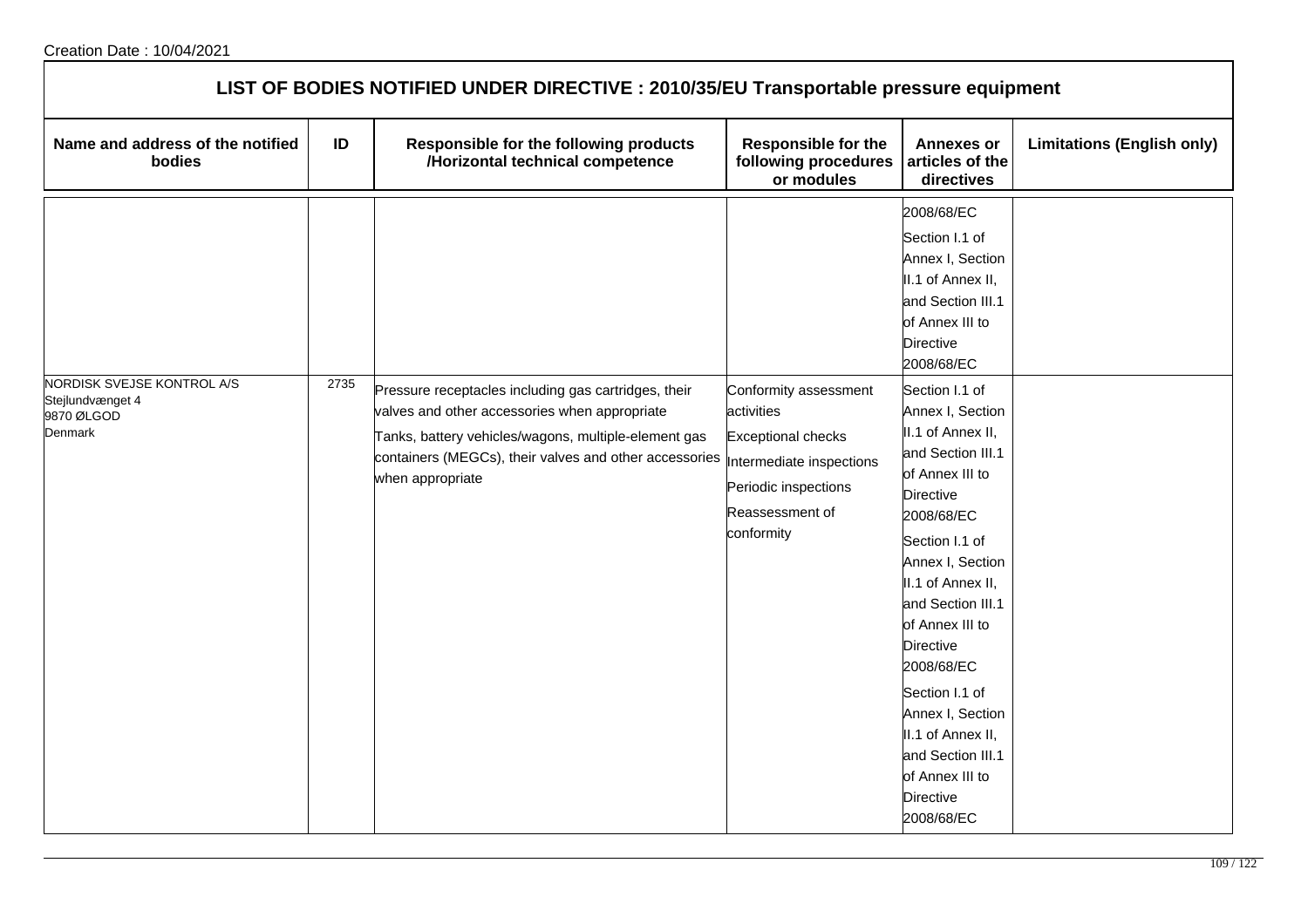| LIST OF BODIES NOTIFIED UNDER DIRECTIVE : 2010/35/EU Transportable pressure equipment |      |                                                                                                                                               |                                                                                                                                         |                                                                                                                                                                                                                                                                                                                   |                                   |  |
|---------------------------------------------------------------------------------------|------|-----------------------------------------------------------------------------------------------------------------------------------------------|-----------------------------------------------------------------------------------------------------------------------------------------|-------------------------------------------------------------------------------------------------------------------------------------------------------------------------------------------------------------------------------------------------------------------------------------------------------------------|-----------------------------------|--|
| Name and address of the notified<br>bodies                                            | ID   | Responsible for the following products<br>/Horizontal technical competence                                                                    | Responsible for the<br>following procedures<br>or modules                                                                               | <b>Annexes or</b><br>articles of the<br>directives                                                                                                                                                                                                                                                                | <b>Limitations (English only)</b> |  |
| Tec n' Rec Diving Kommanditbolag<br>Belegatan 2<br>417 64 Göteborg<br>Sweden          | 2752 | Pressure receptacles including gas cartridges, their<br>valves and other accessories when appropriate                                         | Periodic inspections                                                                                                                    | Section I.1 of<br>Annex I, Section<br>II.1 of Annex II,<br>and Section III.1<br>of Annex III to<br>Directive<br>2008/68/EC<br>Annex III to<br><b>Directive</b><br>2010/35/EU<br>Section I.1 of<br>Annex I, Section<br>II.1 of Annex II,<br>and Section III.1<br>of Annex III to<br><b>Directive</b><br>2008/68/EC |                                   |  |
| Akredia AG<br>Industriestrasse 14<br>4538 Oberbipp<br>Switzerland                     | 2753 | Tanks, battery vehicles/wagons, multiple-element gas<br>containers (MEGCs), their valves and other accessories activities<br>when appropriate | Conformity assessment<br><b>Exceptional checks</b><br>Intermediate inspections<br>Periodic inspections<br>Reassessment of<br>conformity | Section I.1 of<br>Annex I, Section<br>II.1 of Annex II,<br>and Section III.1<br>of Annex III to<br><b>Directive</b><br>2008/68/EC<br>Section I.1 of<br>Annex I, Section<br>II.1 of Annex II,<br>and Section III.1<br>of Annex III to                                                                              |                                   |  |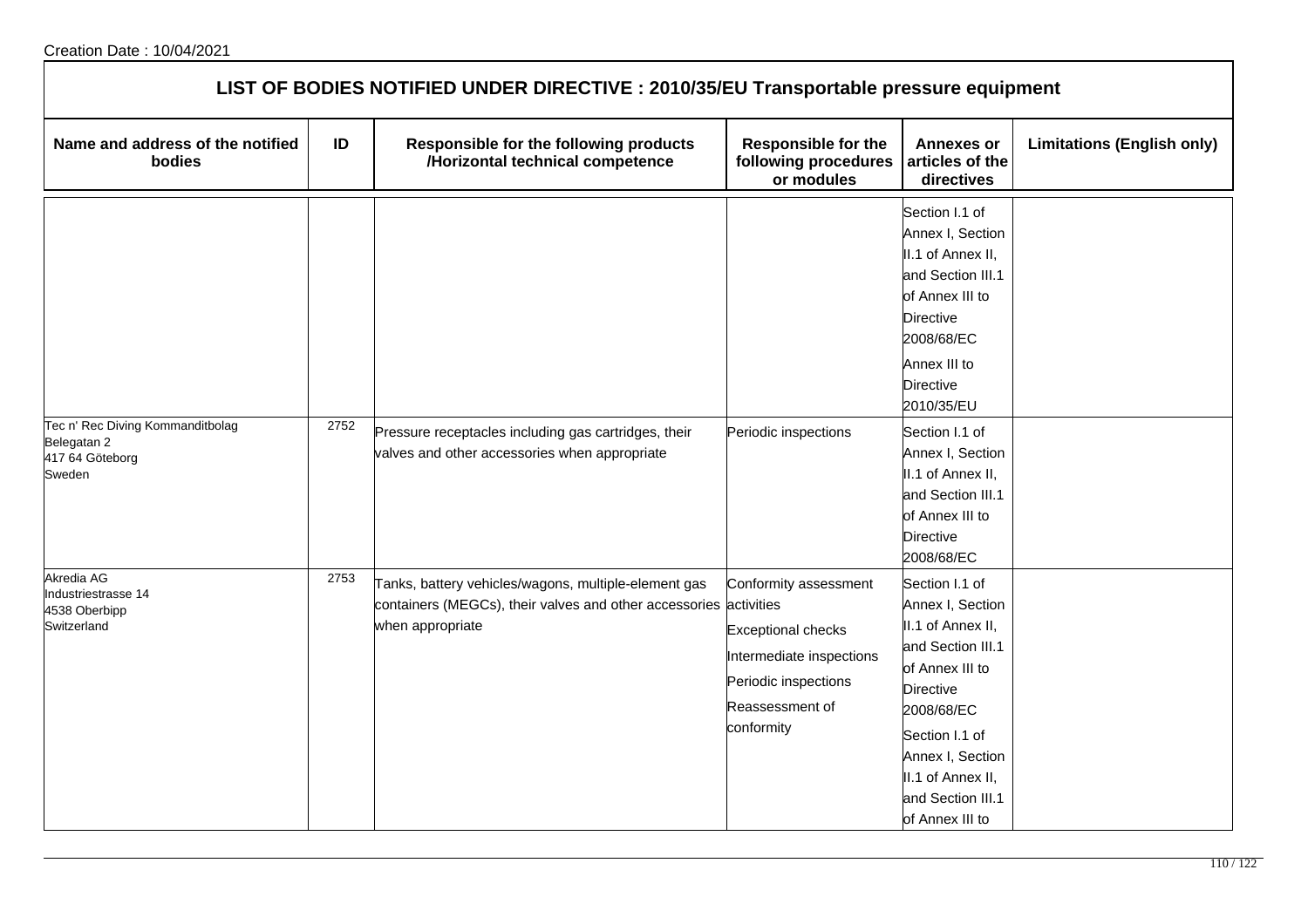|                                                                 |      | LIST OF BODIES NOTIFIED UNDER DIRECTIVE : 2010/35/EU Transportable pressure equipment                 |                                                                                                                      |                                                                                                                                                                                                                                                                                                                                |                                   |
|-----------------------------------------------------------------|------|-------------------------------------------------------------------------------------------------------|----------------------------------------------------------------------------------------------------------------------|--------------------------------------------------------------------------------------------------------------------------------------------------------------------------------------------------------------------------------------------------------------------------------------------------------------------------------|-----------------------------------|
| Name and address of the notified<br>bodies                      | ID   | Responsible for the following products<br>/Horizontal technical competence                            | <b>Responsible for the</b><br>following procedures<br>or modules                                                     | <b>Annexes or</b><br>articles of the<br>directives                                                                                                                                                                                                                                                                             | <b>Limitations (English only)</b> |
|                                                                 |      |                                                                                                       |                                                                                                                      | Directive<br>2008/68/EC<br>Section I.1 of<br>Annex I, Section<br>II.1 of Annex II,<br>and Section III.1<br>of Annex III to<br>Directive<br>2008/68/EC<br>Section I.1 of<br>Annex I, Section<br>II.1 of Annex II,<br>and Section III.1<br>of Annex III to<br>Directive<br>2008/68/EC<br>Annex III to<br>Directive<br>2010/35/EU |                                   |
| Dyk- & Flottservice AB<br>Nubbgatan 7<br>211 24 MALMÖ<br>Sweden | 2757 | Pressure receptacles including gas cartridges, their<br>valves and other accessories when appropriate | Conformity assessment<br>activities<br><b>Exceptional checks</b><br>Intermediate inspections<br>Periodic inspections | Section I.1 of<br>Annex I, Section<br>II.1 of Annex II,<br>and Section III.1<br>of Annex III to<br><b>Directive</b><br>2008/68/EC<br>Section I.1 of<br>Annex I, Section<br>II.1 of Annex II,                                                                                                                                   |                                   |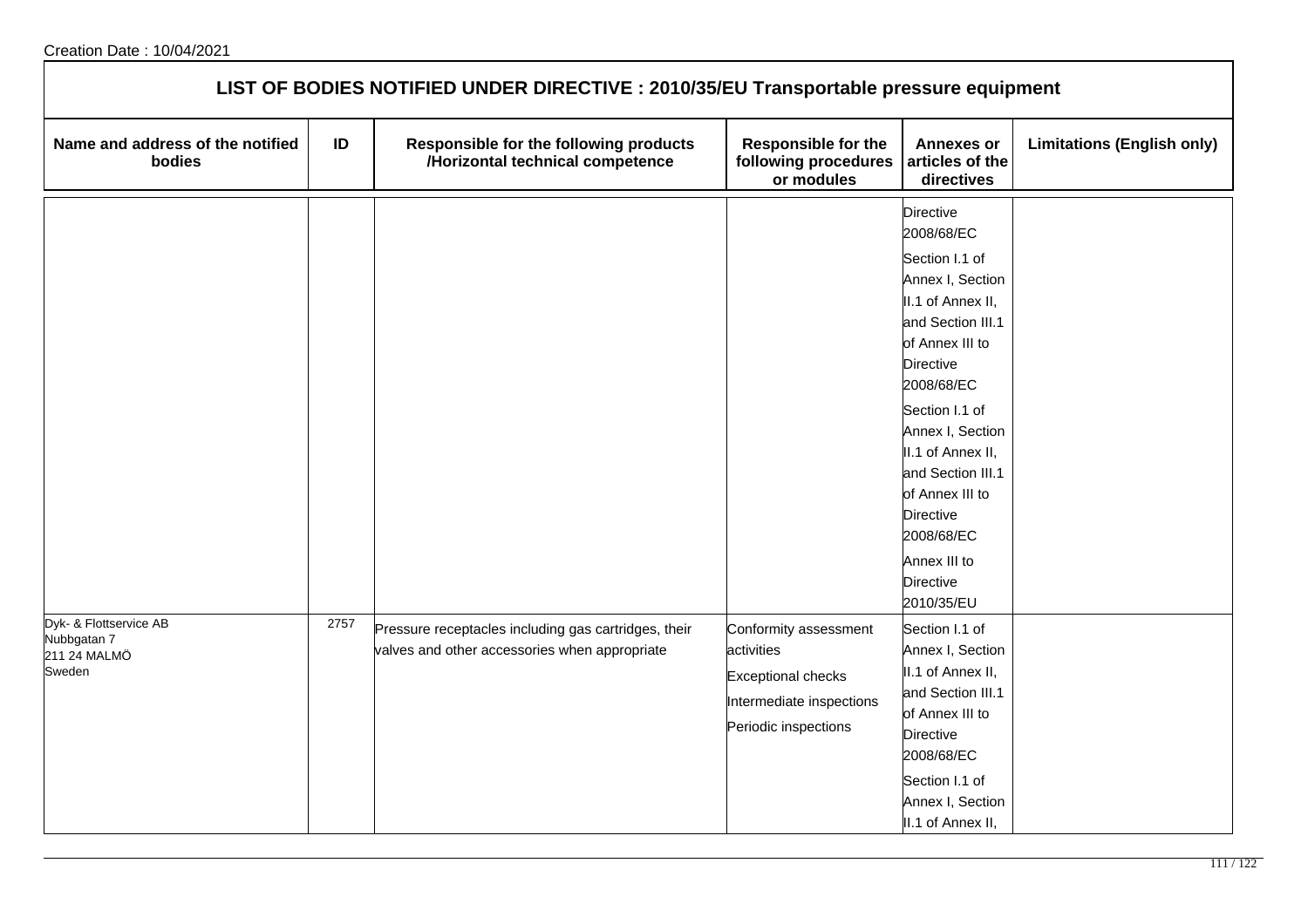| LIST OF BODIES NOTIFIED UNDER DIRECTIVE : 2010/35/EU Transportable pressure equipment |      |                                                                                                                                    |                                                                               |                                                                                                                                                                                                                                                                                                                                                  |                                   |  |
|---------------------------------------------------------------------------------------|------|------------------------------------------------------------------------------------------------------------------------------------|-------------------------------------------------------------------------------|--------------------------------------------------------------------------------------------------------------------------------------------------------------------------------------------------------------------------------------------------------------------------------------------------------------------------------------------------|-----------------------------------|--|
| Name and address of the notified<br>bodies                                            | ID   | Responsible for the following products<br>/Horizontal technical competence                                                         | <b>Responsible for the</b><br>following procedures<br>or modules              | <b>Annexes or</b><br>articles of the<br>directives                                                                                                                                                                                                                                                                                               | <b>Limitations (English only)</b> |  |
|                                                                                       |      |                                                                                                                                    |                                                                               | and Section III.1<br>of Annex III to<br><b>Directive</b><br>2008/68/EC<br>Section I.1 of<br>Annex I, Section<br>II.1 of Annex II,<br>and Section III.1<br>of Annex III to<br><b>Directive</b><br>2008/68/EC<br>Section I.1 of<br>Annex I, Section<br>II.1 of Annex II,<br>and Section III.1<br>of Annex III to<br><b>Directive</b><br>2008/68/EC |                                   |  |
| TIB STORITVE d.o.o.<br>Šercerjeva cesta 17<br>6250 Ilirska Bistrica<br>Slovenia       | 2763 | Tanks, battery vehicles/wagons, multiple-element gas<br>containers (MEGCs), their valves and other accessories<br>when appropriate | <b>Exceptional checks</b><br>Intermediate inspections<br>Periodic inspections | Section I.1 of<br>Annex I, Section<br>II.1 of Annex II,<br>and Section III.1<br>of Annex III to<br><b>Directive</b><br>2008/68/EC<br>Section I.1 of<br>Annex I, Section<br>II.1 of Annex II,<br>and Section III.1                                                                                                                                |                                   |  |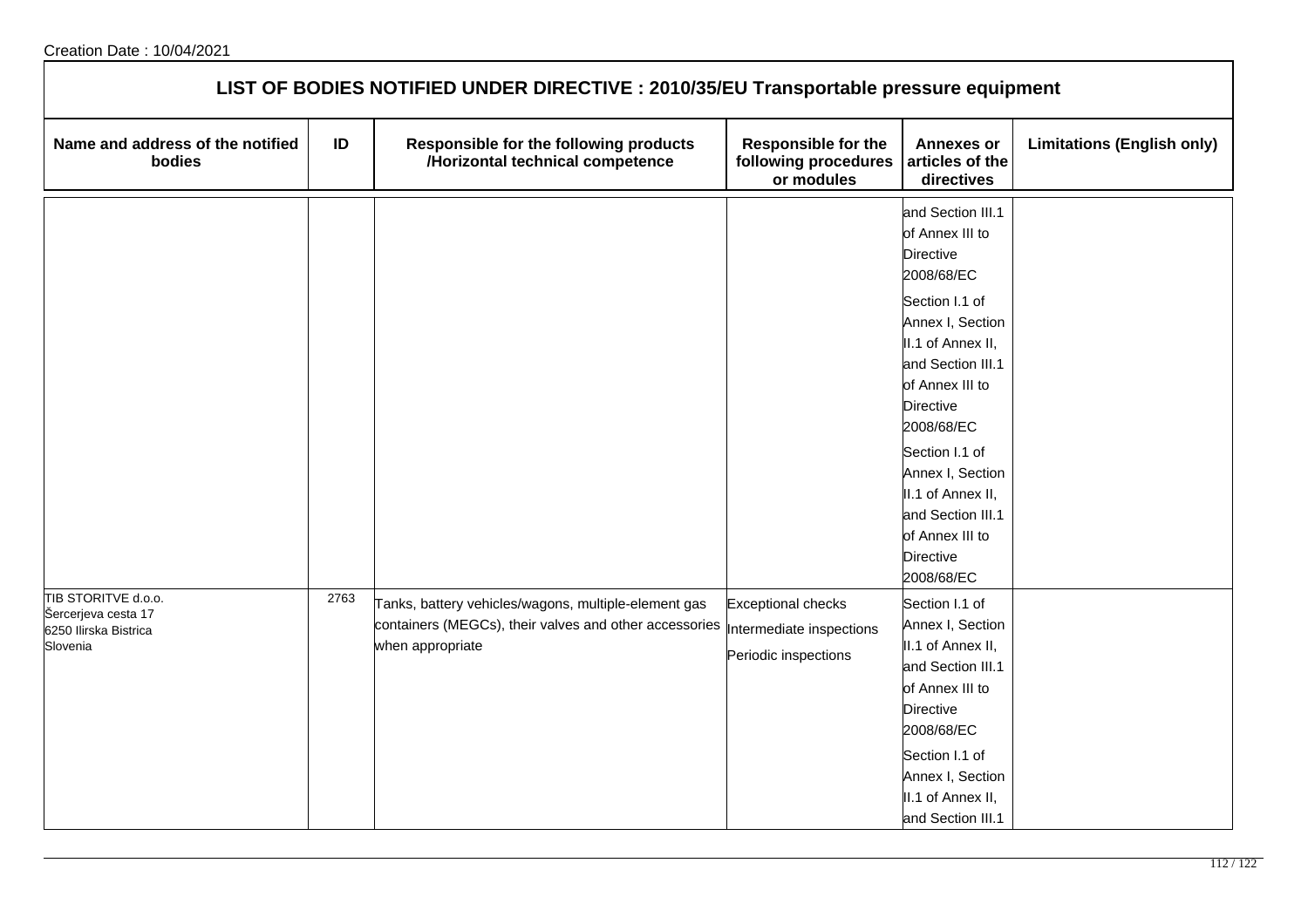| LIST OF BODIES NOTIFIED UNDER DIRECTIVE : 2010/35/EU Transportable pressure equipment |      |                                                                                                       |                                                                               |                                                                                                                                                                   |                                   |  |  |
|---------------------------------------------------------------------------------------|------|-------------------------------------------------------------------------------------------------------|-------------------------------------------------------------------------------|-------------------------------------------------------------------------------------------------------------------------------------------------------------------|-----------------------------------|--|--|
| Name and address of the notified<br>bodies                                            | ID   | Responsible for the following products<br>/Horizontal technical competence                            | <b>Responsible for the</b><br>following procedures<br>or modules              | <b>Annexes or</b><br>articles of the<br>directives                                                                                                                | <b>Limitations (English only)</b> |  |  |
|                                                                                       |      |                                                                                                       |                                                                               | of Annex III to<br><b>Directive</b><br>2008/68/EC<br>Section I.1 of<br>Annex I, Section<br>II.1 of Annex II,<br>and Section III.1<br>of Annex III to<br>Directive |                                   |  |  |
| Testlink Oy<br>Kangasalantie 152 33730 TAMPERE<br><b>TAMPERE</b><br>Finland           | 2769 | Pressure receptacles including gas cartridges, their<br>valves and other accessories when appropriate | <b>Exceptional checks</b><br>Intermediate inspections<br>Periodic inspections | 2008/68/EC<br>Section I.1 of<br>Annex I, Section<br>II.1 of Annex II,<br>and Section III.1<br>of Annex III to<br><b>Directive</b><br>2008/68/EC                   | Section III.1 of Annex III        |  |  |
|                                                                                       |      |                                                                                                       |                                                                               | Section I.1 of<br>Annex I, Section<br>II.1 of Annex II,<br>and Section III.1<br>of Annex III to<br>Directive<br>2008/68/EC                                        |                                   |  |  |
|                                                                                       |      |                                                                                                       |                                                                               | Section I.1 of<br>Annex I, Section<br>II.1 of Annex II,<br>and Section III.1<br>of Annex III to                                                                   |                                   |  |  |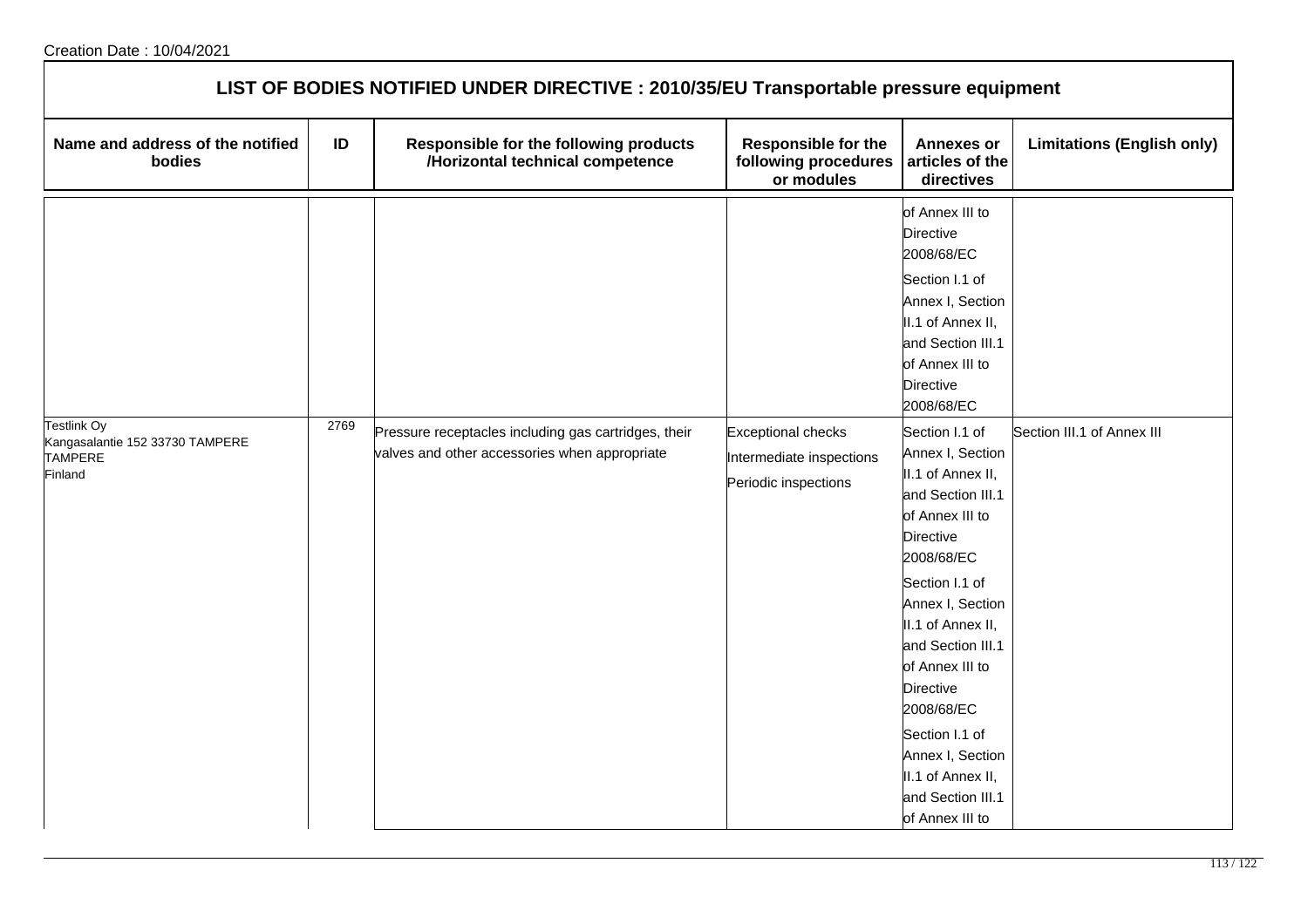|                                                                           |      | LIST OF BODIES NOTIFIED UNDER DIRECTIVE : 2010/35/EU Transportable pressure equipment                                              |                                                                                              |                                                                                                                                                                                                                                                                                                                                                                                                             |                                                                                                                                                                                                             |
|---------------------------------------------------------------------------|------|------------------------------------------------------------------------------------------------------------------------------------|----------------------------------------------------------------------------------------------|-------------------------------------------------------------------------------------------------------------------------------------------------------------------------------------------------------------------------------------------------------------------------------------------------------------------------------------------------------------------------------------------------------------|-------------------------------------------------------------------------------------------------------------------------------------------------------------------------------------------------------------|
| Name and address of the notified<br>bodies                                | ID   | <b>Responsible for the following products</b><br>/Horizontal technical competence                                                  | <b>Responsible for the</b><br>following procedures<br>or modules                             | <b>Annexes or</b><br>articles of the<br>directives                                                                                                                                                                                                                                                                                                                                                          | <b>Limitations (English only)</b>                                                                                                                                                                           |
|                                                                           |      |                                                                                                                                    |                                                                                              | <b>Directive</b><br>2008/68/EC                                                                                                                                                                                                                                                                                                                                                                              |                                                                                                                                                                                                             |
|                                                                           |      | Tanks, battery vehicles/wagons, multiple-element gas<br>containers (MEGCs), their valves and other accessories<br>when appropriate | <b>Exceptional checks</b><br>Intermediate inspections<br>Periodic inspections                | Section I.1 of<br>Annex I, Section<br>II.1 of Annex II,<br>and Section III.1<br>of Annex III to<br><b>Directive</b><br>2008/68/EC<br>Section I.1 of<br>Annex I, Section<br>II.1 of Annex II,<br>and Section III.1<br>of Annex III to<br><b>Directive</b><br>2008/68/EC<br>Section I.1 of<br>Annex I, Section<br>II.1 of Annex II,<br>and Section III.1<br>of Annex III to<br><b>Directive</b><br>2008/68/EC | Section III.1 of Annex III                                                                                                                                                                                  |
| Oprema pod tlakom d.o.o.<br>Ulica grada Vukovara 237<br>Zagreb<br>Croatia | 2771 | Pressure receptacles including gas cartridges, their<br>valves and other accessories when appropriate                              | Conformity assessment<br>activities<br>Periodic inspections<br>Reassessment of<br>conformity | Section I.1 of<br>Annex I, Section<br>II.1 of Annex II,<br>and Section III.1<br>of Annex III to<br><b>Directive</b>                                                                                                                                                                                                                                                                                         | The Scope refers to: 1. Steel<br>cylinders for propane butane<br>including their valves and other<br>accessories 2. Seamless, steel,<br>gas cylinders including their valves<br>and other accessories - for |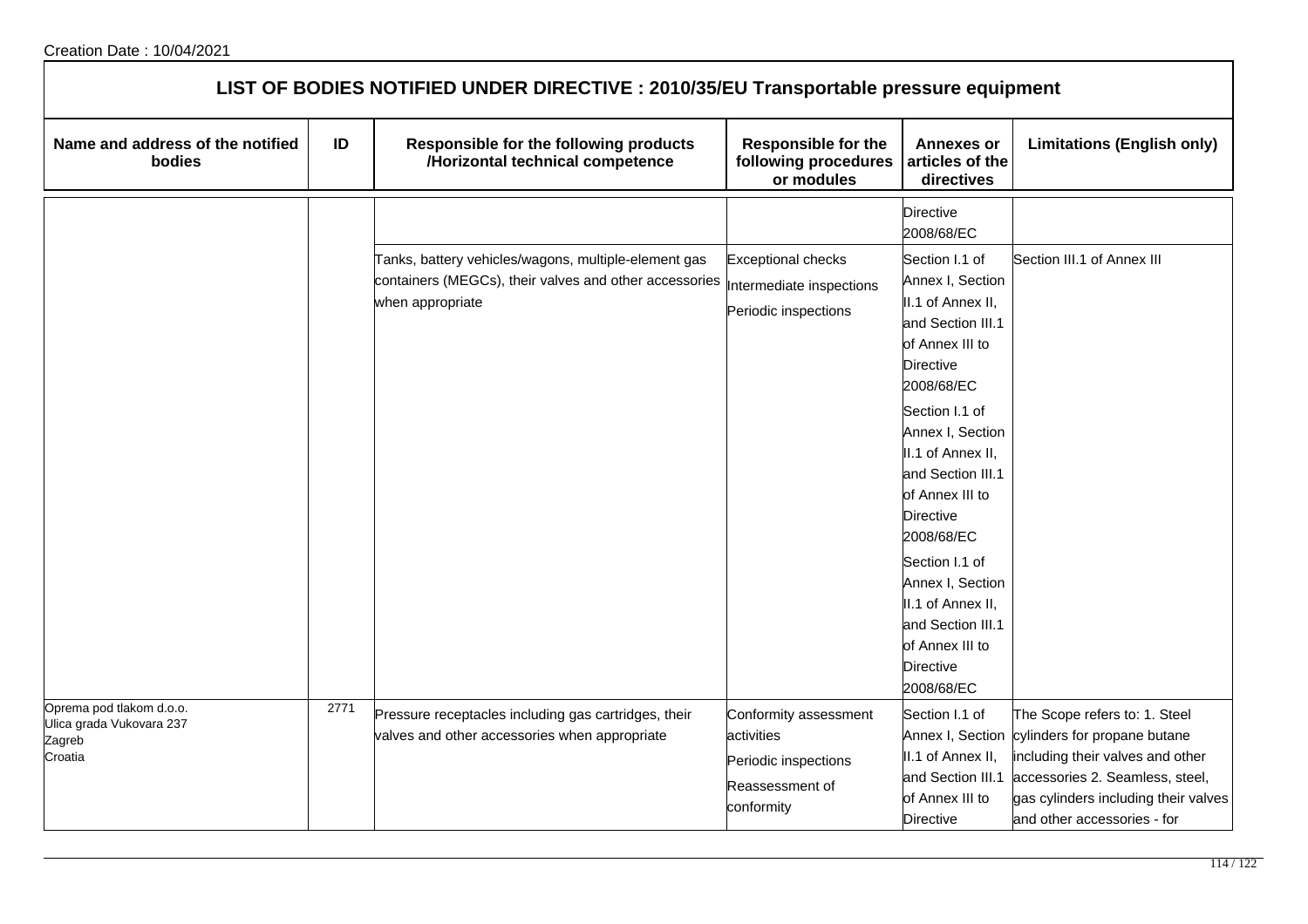| LIST OF BODIES NOTIFIED UNDER DIRECTIVE : 2010/35/EU Transportable pressure equipment                                |      |                                                                                                                                                              |                                                                                    |                                                                                                                                                                                                                                                                                                                                                                                                                                                                                                                                                             |                                   |  |  |
|----------------------------------------------------------------------------------------------------------------------|------|--------------------------------------------------------------------------------------------------------------------------------------------------------------|------------------------------------------------------------------------------------|-------------------------------------------------------------------------------------------------------------------------------------------------------------------------------------------------------------------------------------------------------------------------------------------------------------------------------------------------------------------------------------------------------------------------------------------------------------------------------------------------------------------------------------------------------------|-----------------------------------|--|--|
| Name and address of the notified<br>bodies                                                                           | ID   | Responsible for the following products<br>/Horizontal technical competence                                                                                   | <b>Responsible for the</b><br>following procedures<br>or modules                   | <b>Annexes or</b><br>articles of the<br>directives                                                                                                                                                                                                                                                                                                                                                                                                                                                                                                          | <b>Limitations (English only)</b> |  |  |
| ADR INSPECT S.R.L.<br>Bulevardul Regina Elisabeta nr.7-9, et.2,<br>camera 3, sector 3<br><b>Bucharest</b><br>Romania | 2788 | Tanks, battery vehicles/wagons, multiple-element gas<br>containers (MEGCs), their valves and other accessories  Intermediate inspections<br>when appropriate | <b>Exceptional checks</b><br>Periodic inspections<br>Reassessment of<br>conformity | 2008/68/EC<br>Section I.1 of<br>Annex I, Section<br>II.1 of Annex II,<br>and Section III.1<br>of Annex III to<br><b>Directive</b><br>2008/68/EC<br>Annex III to<br><b>Directive</b><br>2010/35/EU<br>Section I.1 of<br>Annex I, Section<br>II.1 of Annex II,<br>and Section III.1<br>of Annex III to<br><b>Directive</b><br>2008/68/EC<br>Section I.1 of<br>Annex I, Section<br>II.1 of Annex II,<br>and Section III.1<br>of Annex III to<br><b>Directive</b><br>2008/68/EC<br>Section I.1 of<br>Annex I, Section<br>II.1 of Annex II,<br>and Section III.1 | Periodic inspections only         |  |  |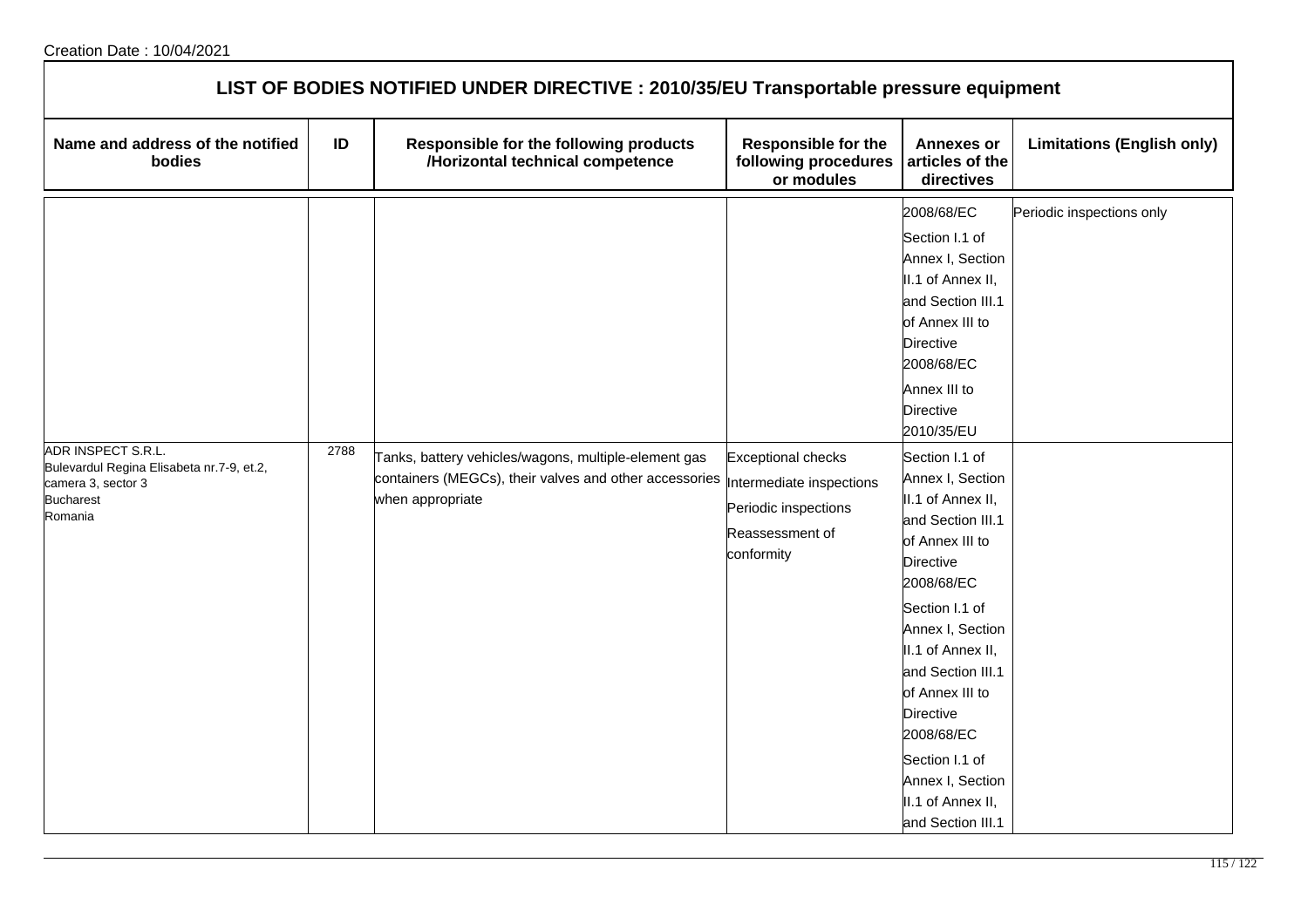## Creation Date : 10/04/2021

| LIST OF BODIES NOTIFIED UNDER DIRECTIVE : 2010/35/EU Transportable pressure equipment |      |                                                                                                                                               |                                                                                                        |                                                                                                                                                                                                                                                                                                                          |                                   |
|---------------------------------------------------------------------------------------|------|-----------------------------------------------------------------------------------------------------------------------------------------------|--------------------------------------------------------------------------------------------------------|--------------------------------------------------------------------------------------------------------------------------------------------------------------------------------------------------------------------------------------------------------------------------------------------------------------------------|-----------------------------------|
| Name and address of the notified<br>bodies                                            | ID   | <b>Responsible for the following products</b><br>/Horizontal technical competence                                                             | <b>Responsible for the</b><br>following procedures<br>or modules                                       | <b>Annexes or</b><br>articles of the<br>directives                                                                                                                                                                                                                                                                       | <b>Limitations (English only)</b> |
|                                                                                       |      |                                                                                                                                               |                                                                                                        | of Annex III to<br><b>Directive</b><br>2008/68/EC<br>Annex III to<br><b>Directive</b><br>2010/35/EU                                                                                                                                                                                                                      |                                   |
| Bureau Veritas Industry Services GmbH<br>Veritaskai 1<br>21079 Hamburg<br>Germany     | 2792 | Pressure receptacles including gas cartridges, their<br>valves and other accessories when appropriate                                         | Conformity assessment<br>activities<br>Periodic inspections<br>Reassessment of<br>conformity           | Section I.1 of<br>Annex I, Section<br>II.1 of Annex II,<br>and Section III.1<br>of Annex III to<br><b>Directive</b><br>2008/68/EC<br>Section I.1 of<br>Annex I, Section<br>II.1 of Annex II,<br>and Section III.1<br>of Annex III to<br><b>Directive</b><br>2008/68/EC<br>Annex III to<br><b>Directive</b><br>2010/35/EU |                                   |
|                                                                                       |      | Tanks, battery vehicles/wagons, multiple-element gas<br>containers (MEGCs), their valves and other accessories activities<br>when appropriate | Conformity assessment<br><b>Exceptional checks</b><br>Intermediate inspections<br>Periodic inspections | Section I.1 of<br>Annex I, Section<br>II.1 of Annex II,<br>and Section III.1<br>of Annex III to<br><b>Directive</b>                                                                                                                                                                                                      |                                   |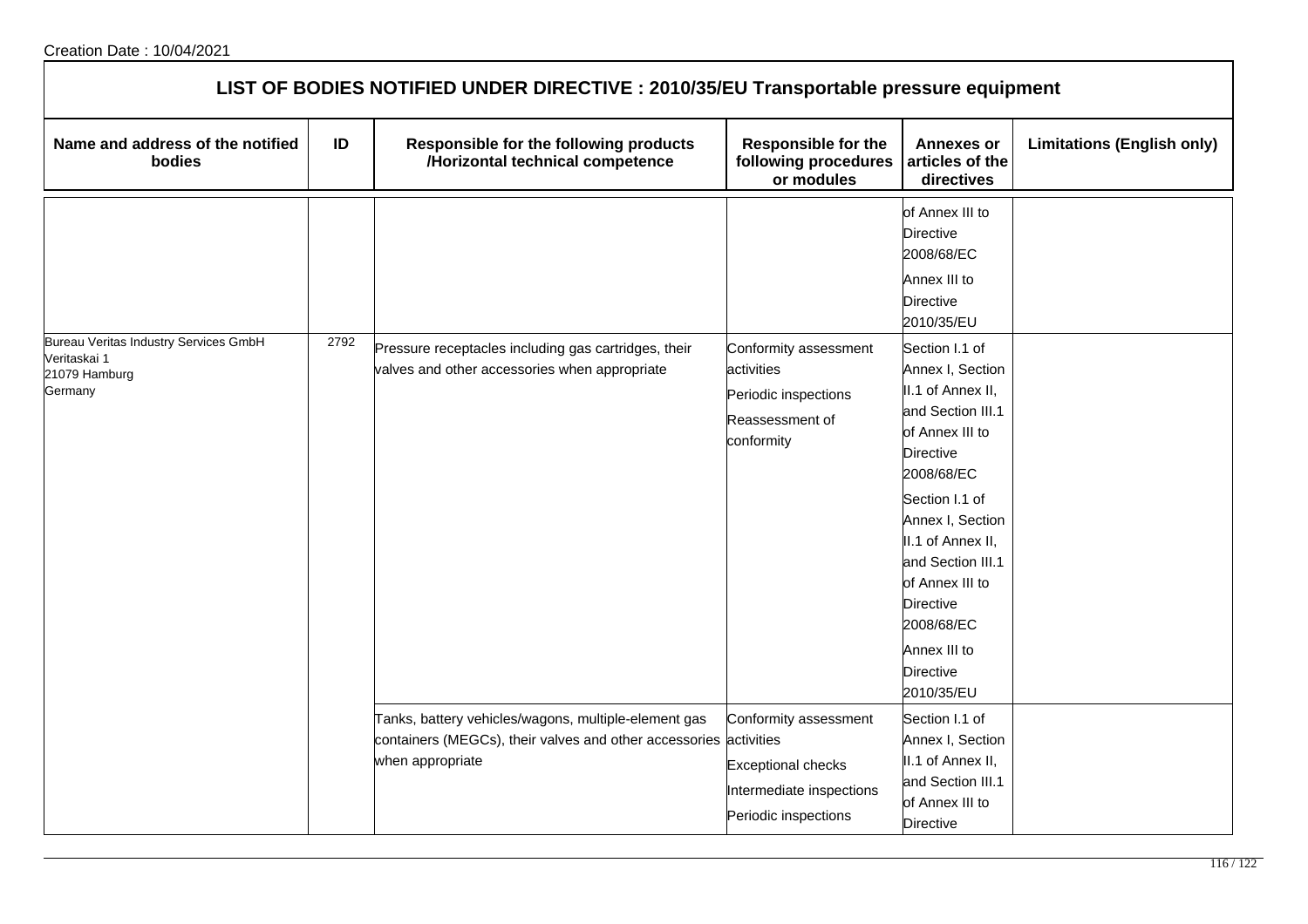| LIST OF BODIES NOTIFIED UNDER DIRECTIVE : 2010/35/EU Transportable pressure equipment |      |                                                                                                                                               |                                                                                |                                                                                                                                                                                                                                                                                                                                                                                                                                                                      |                                   |  |  |
|---------------------------------------------------------------------------------------|------|-----------------------------------------------------------------------------------------------------------------------------------------------|--------------------------------------------------------------------------------|----------------------------------------------------------------------------------------------------------------------------------------------------------------------------------------------------------------------------------------------------------------------------------------------------------------------------------------------------------------------------------------------------------------------------------------------------------------------|-----------------------------------|--|--|
| Name and address of the notified<br>bodies                                            | ID   | Responsible for the following products<br>/Horizontal technical competence                                                                    | <b>Responsible for the</b><br>following procedures<br>or modules               | <b>Annexes or</b><br>articles of the<br>directives                                                                                                                                                                                                                                                                                                                                                                                                                   | <b>Limitations (English only)</b> |  |  |
|                                                                                       |      |                                                                                                                                               | Reassessment of<br>conformity                                                  | 2008/68/EC<br>Section I.1 of<br>Annex I, Section<br>II.1 of Annex II,<br>and Section III.1<br>of Annex III to<br>Directive<br>2008/68/EC<br>Section I.1 of<br>Annex I, Section<br>II.1 of Annex II,<br>and Section III.1<br>of Annex III to<br><b>Directive</b><br>2008/68/EC<br>Section I.1 of<br>Annex I, Section<br>II.1 of Annex II,<br>and Section III.1<br>of Annex III to<br><b>Directive</b><br>2008/68/EC<br>Annex III to<br><b>Directive</b><br>2010/35/EU |                                   |  |  |
| JOSEF MEYER CONTRail AG<br><b>Industrie OST</b><br>4310 Rheinfelden<br>Switzerland    | 2823 | Tanks, battery vehicles/wagons, multiple-element gas<br>containers (MEGCs), their valves and other accessories activities<br>when appropriate | Conformity assessment<br><b>Exceptional checks</b><br>Intermediate inspections | Section I.1 of<br>Annex I, Section<br>II.1 of Annex II,<br>and Section III.1                                                                                                                                                                                                                                                                                                                                                                                         | RID-tanks only                    |  |  |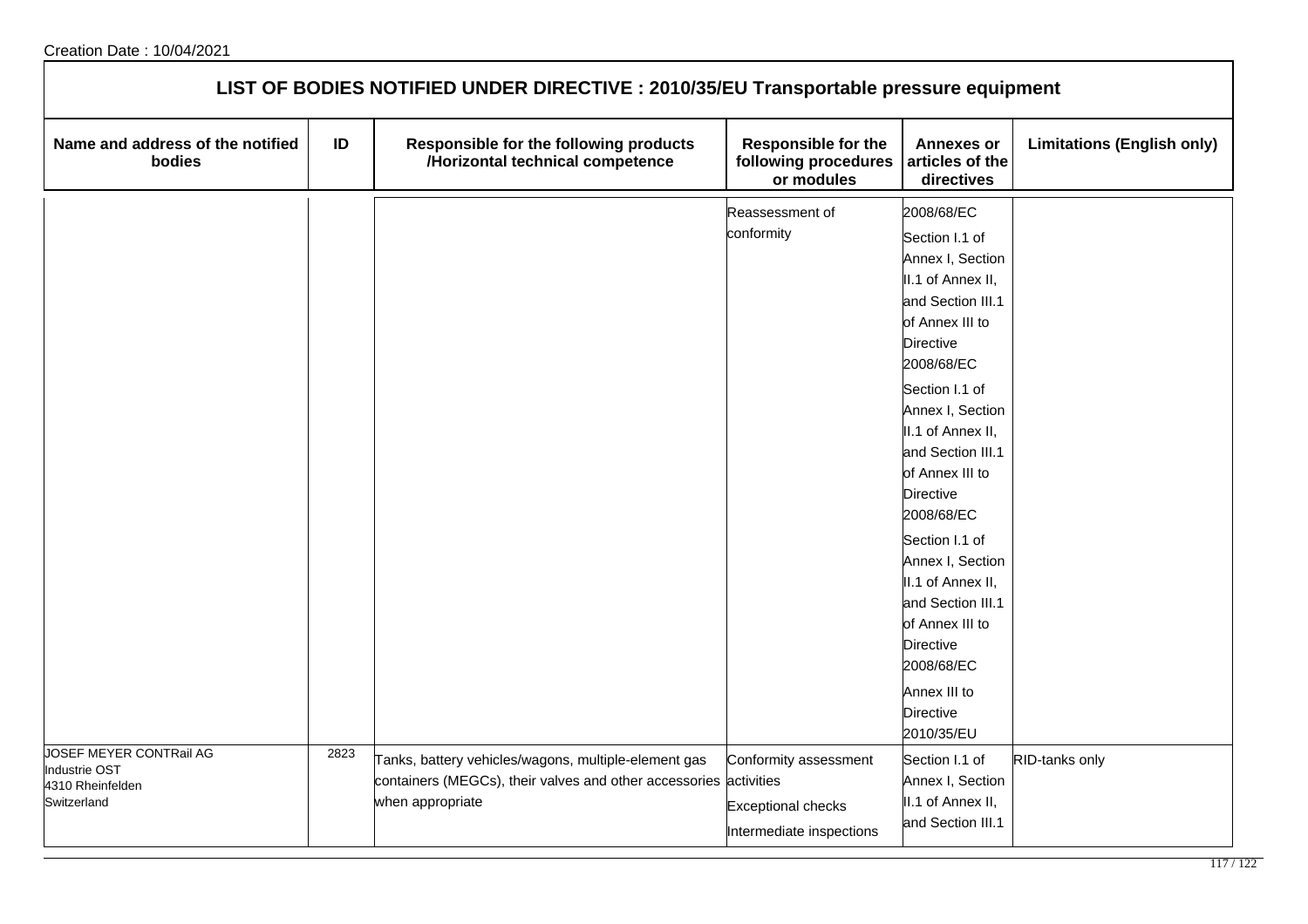| LIST OF BODIES NOTIFIED UNDER DIRECTIVE : 2010/35/EU Transportable pressure equipment                                |      |                                                                                                       |                                                                                                                      |                                                                                                                                   |                                   |  |  |
|----------------------------------------------------------------------------------------------------------------------|------|-------------------------------------------------------------------------------------------------------|----------------------------------------------------------------------------------------------------------------------|-----------------------------------------------------------------------------------------------------------------------------------|-----------------------------------|--|--|
| Name and address of the notified<br>bodies                                                                           | ID   | Responsible for the following products<br>/Horizontal technical competence                            | <b>Responsible for the</b><br>following procedures<br>or modules                                                     | <b>Annexes or</b><br>articles of the<br>directives                                                                                | <b>Limitations (English only)</b> |  |  |
|                                                                                                                      |      |                                                                                                       | Periodic inspections                                                                                                 | of Annex III to<br><b>Directive</b><br>2008/68/EC                                                                                 |                                   |  |  |
|                                                                                                                      |      |                                                                                                       |                                                                                                                      | Section I.1 of<br>Annex I, Section<br>II.1 of Annex II,<br>and Section III.1<br>of Annex III to<br>Directive<br>2008/68/EC        |                                   |  |  |
|                                                                                                                      |      |                                                                                                       |                                                                                                                      | Section I.1 of<br>Annex I, Section<br>II.1 of Annex II,<br>and Section III.1<br>of Annex III to<br><b>Directive</b><br>2008/68/EC |                                   |  |  |
|                                                                                                                      |      |                                                                                                       |                                                                                                                      | Section I.1 of<br>Annex I, Section<br>II.1 of Annex II,<br>and Section III.1<br>of Annex III to<br><b>Directive</b><br>2008/68/EC |                                   |  |  |
| <b>BRE Global Assurance (Ireland) Ltd</b><br>DCU Alpha, Old Finglas Road, Glasnevin<br>Dublin 11 D11 KXN4<br>Ireland | 2831 | Pressure receptacles including gas cartridges, their<br>valves and other accessories when appropriate | Conformity assessment<br>activities<br><b>Exceptional checks</b><br>Intermediate inspections<br>Periodic inspections | Section I.1 of<br>Annex I, Section<br>II.1 of Annex II,<br>and Section III.1<br>of Annex III to                                   |                                   |  |  |

٦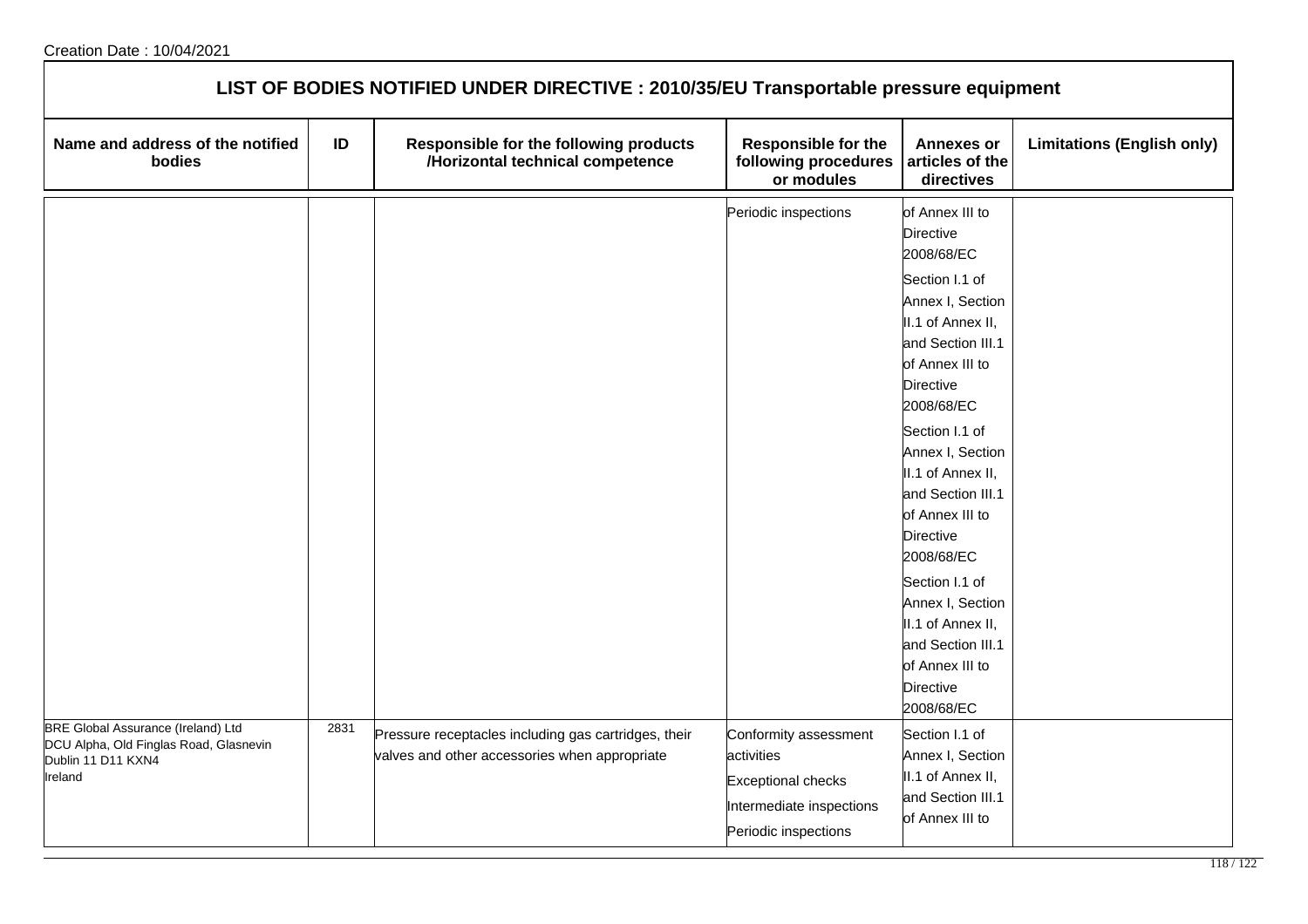| LIST OF BODIES NOTIFIED UNDER DIRECTIVE : 2010/35/EU Transportable pressure equipment |      |                                                                                                                                               |                                                                  |                                                                                                                                                                                                                                                                                                                                                                                                                                                                                                 |                                   |  |  |  |
|---------------------------------------------------------------------------------------|------|-----------------------------------------------------------------------------------------------------------------------------------------------|------------------------------------------------------------------|-------------------------------------------------------------------------------------------------------------------------------------------------------------------------------------------------------------------------------------------------------------------------------------------------------------------------------------------------------------------------------------------------------------------------------------------------------------------------------------------------|-----------------------------------|--|--|--|
| Name and address of the notified<br>bodies                                            | ID   | Responsible for the following products<br>/Horizontal technical competence                                                                    | <b>Responsible for the</b><br>following procedures<br>or modules | <b>Annexes or</b><br>articles of the<br>directives                                                                                                                                                                                                                                                                                                                                                                                                                                              | <b>Limitations (English only)</b> |  |  |  |
|                                                                                       |      |                                                                                                                                               | Reassessment of<br>conformity                                    | <b>Directive</b><br>2008/68/EC<br>Section I.1 of<br>Annex I, Section<br>II.1 of Annex II,<br>and Section III.1<br>of Annex III to<br><b>Directive</b><br>2008/68/EC<br>Section I.1 of<br>Annex I, Section<br>II.1 of Annex II,<br>and Section III.1<br>of Annex III to<br><b>Directive</b><br>2008/68/EC<br>Section I.1 of<br>Annex I, Section<br>II.1 of Annex II,<br>and Section III.1<br>of Annex III to<br><b>Directive</b><br>2008/68/EC<br>Annex III to<br><b>Directive</b><br>2010/35/EU |                                   |  |  |  |
| <b>Bruun Inspektion</b><br>Vadgaardsvej 25<br>6830 Nr. Nebel<br>Denmark               | 2870 | Tanks, battery vehicles/wagons, multiple-element gas<br>containers (MEGCs), their valves and other accessories activities<br>when appropriate | Conformity assessment<br><b>Exceptional checks</b>               | Section I.1 of<br>Annex I, Section<br>II.1 of Annex II,                                                                                                                                                                                                                                                                                                                                                                                                                                         |                                   |  |  |  |

٦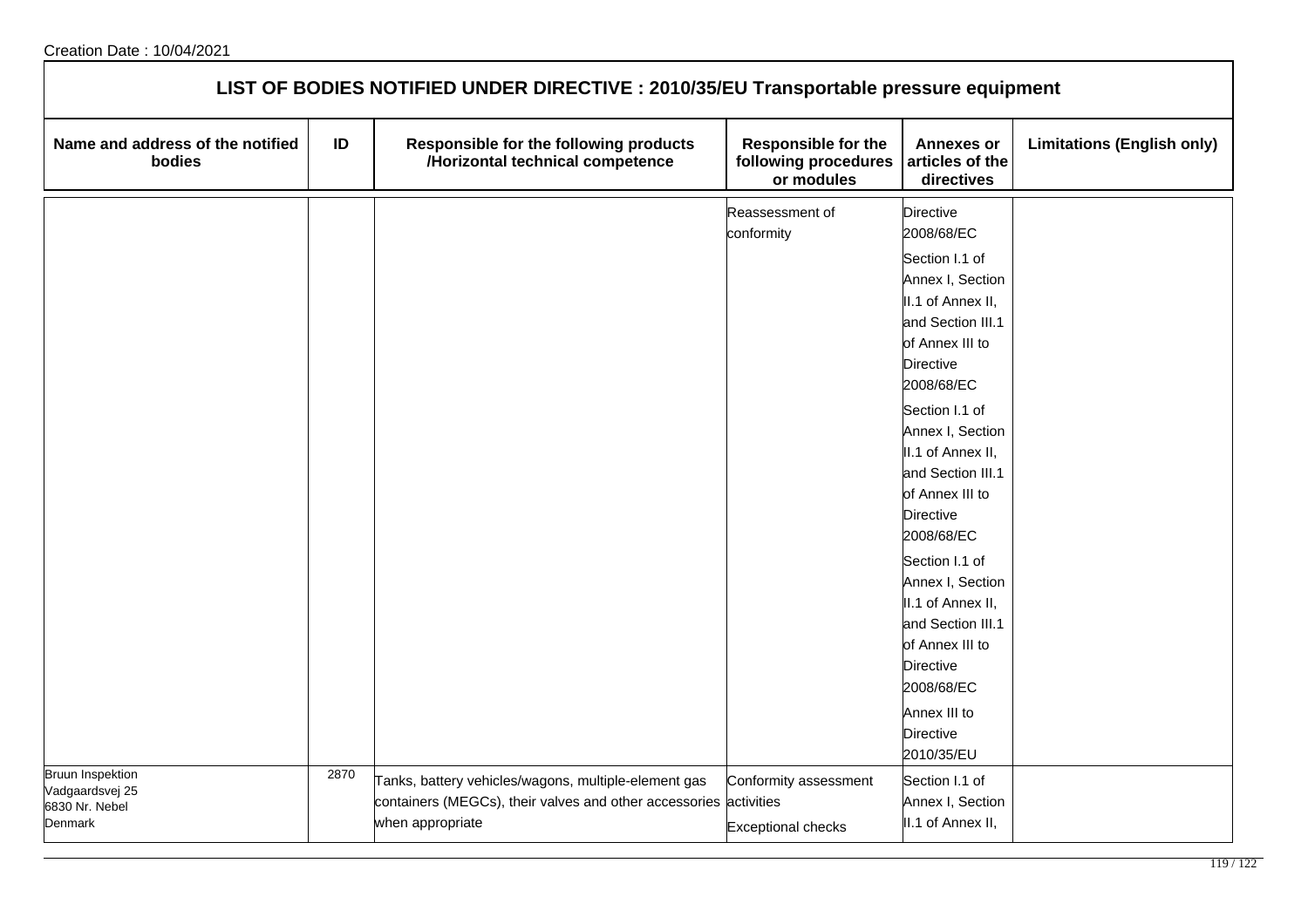|                                                                          |      | LIST OF BODIES NOTIFIED UNDER DIRECTIVE : 2010/35/EU Transportable pressure equipment                 |                                                                  |                                                                                                                                   |                                                                                                           |
|--------------------------------------------------------------------------|------|-------------------------------------------------------------------------------------------------------|------------------------------------------------------------------|-----------------------------------------------------------------------------------------------------------------------------------|-----------------------------------------------------------------------------------------------------------|
| Name and address of the notified<br>bodies                               | ID   | Responsible for the following products<br>/Horizontal technical competence                            | <b>Responsible for the</b><br>following procedures<br>or modules | <b>Annexes or</b><br>articles of the<br>directives                                                                                | <b>Limitations (English only)</b>                                                                         |
|                                                                          |      |                                                                                                       | Intermediate inspections<br>Reassessment of<br>conformity        | and Section III.1<br>of Annex III to<br><b>Directive</b><br>2008/68/EC<br>Section I.1 of                                          |                                                                                                           |
|                                                                          |      |                                                                                                       |                                                                  | Annex I, Section<br>II.1 of Annex II,<br>and Section III.1<br>of Annex III to<br><b>Directive</b><br>2008/68/EC                   |                                                                                                           |
|                                                                          |      |                                                                                                       |                                                                  | Section I.1 of<br>Annex I, Section<br>II.1 of Annex II,<br>and Section III.1<br>of Annex III to<br><b>Directive</b><br>2008/68/EC |                                                                                                           |
|                                                                          |      |                                                                                                       |                                                                  | Annex III to<br><b>Directive</b><br>2010/35/EU                                                                                    |                                                                                                           |
| DIV LABORATORIJ d.o.o.<br>Davora Zbiljskog 30<br>10000 Zagreb<br>Croatia | 2875 | Pressure receptacles including gas cartridges, their<br>valves and other accessories when appropriate | Periodic inspections                                             | Section I.1 of<br>Annex I, Section<br>II.1 of Annex II,<br>and Section III.1<br>of Annex III to<br><b>Directive</b><br>2008/68/EC | The Scope refers to Steel cylinders<br>for propane butane including their<br>valves and other accessories |
| Arrowhead Industrial Services (EU), Unipessoal<br>Lda                    | 2880 | Pressure receptacles including gas cartridges, their                                                  | Conformity assessment                                            | Section I.1 of                                                                                                                    |                                                                                                           |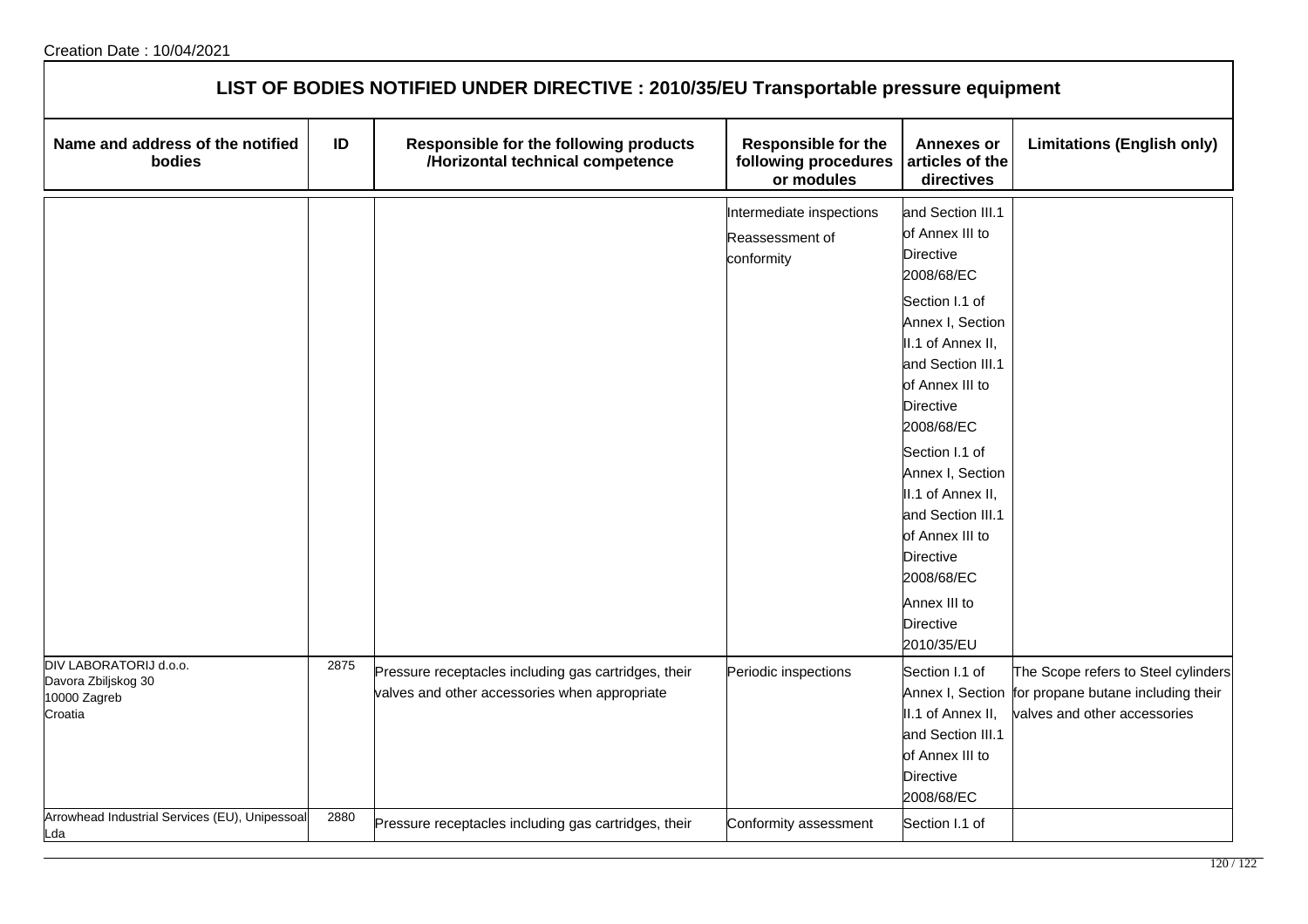| Name and address of the notified<br>bodies                                                 | ID | Responsible for the following products<br>/Horizontal technical competence                                                                                                                                    | <b>Responsible for the</b><br>following procedures<br>or modules                                 | <b>Annexes or</b><br>articles of the<br>directives                                                                                                                                                                                                                                                                                                                                                                                                                                                                                                          | <b>Limitations (English only)</b> |
|--------------------------------------------------------------------------------------------|----|---------------------------------------------------------------------------------------------------------------------------------------------------------------------------------------------------------------|--------------------------------------------------------------------------------------------------|-------------------------------------------------------------------------------------------------------------------------------------------------------------------------------------------------------------------------------------------------------------------------------------------------------------------------------------------------------------------------------------------------------------------------------------------------------------------------------------------------------------------------------------------------------------|-----------------------------------|
| Rua da Igreja nº 79 Nª Srª de Fátima<br>Aveiro Business Center 3810-744 Aveiro<br>Portugal |    | valves and other accessories when appropriate<br>Tanks, battery vehicles/wagons, multiple-element gas<br>containers (MEGCs), their valves and other accessories  Intermediate inspections<br>when appropriate | activities<br><b>Exceptional checks</b><br>Periodic inspections<br>Reassessment of<br>conformity | Annex I, Section<br>II.1 of Annex II,<br>and Section III.1<br>of Annex III to<br>Directive<br>2008/68/EC<br>Section I.1 of<br>Annex I, Section<br>II.1 of Annex II,<br>and Section III.1<br>of Annex III to<br><b>Directive</b><br>2008/68/EC<br>Section I.1 of<br>Annex I, Section<br>II.1 of Annex II,<br>and Section III.1<br>of Annex III to<br><b>Directive</b><br>2008/68/EC<br>Section I.1 of<br>Annex I, Section<br>II.1 of Annex II,<br>and Section III.1<br>of Annex III to<br><b>Directive</b><br>2008/68/EC<br>Annex III to<br><b>Directive</b> |                                   |